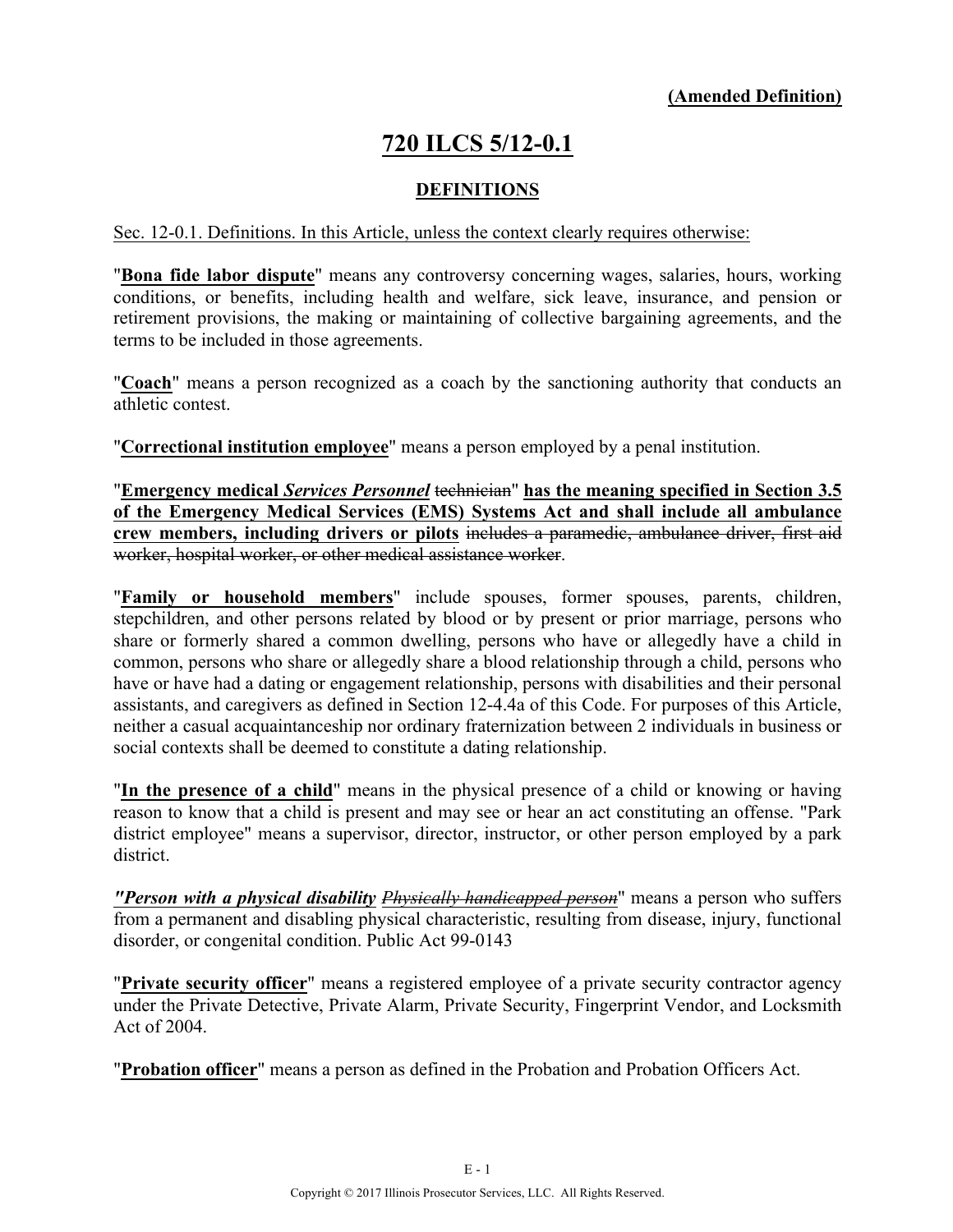"**Sports official**" means a person at an athletic contest who enforces the rules of the contest, such as an umpire or referee.

"**Sports venue**" means a publicly or privately owned sports or entertainment arena, stadium, community or convention hall, special event center, or amusement facility, or a special event center in a public park, during the 12 hours before or after the sanctioned sporting event.

"**Streetgang**", "**streetgang member**", and "**criminal street gang**" have the meanings ascribed to those terms in Section 10 of the Illinois Streetgang Terrorism Omnibus Prevention Act. "Transit employee" means a driver, operator, or employee of any transportation facility or system engaged in the business of transporting the public for hire.

"**Transit passenger**" means a passenger of any transportation facility or system engaged in the business of transporting the public for hire, including a passenger using any area designated by a transportation facility or system as a vehicle boarding, departure, or transfer location.

"**Utility worker**" means any of the following: (1) A person employed by a public utility as defined in Section 3-105 of the Public Utilities Act. (2) An employee of a municipally owned utility. (3) An employee of a cable television company. (4) An employee of an electric cooperative as defined in Section 3-119 of the Public Utilities Act. (5) An independent contractor or an employee of an independent contractor working on behalf of a cable television company, public utility, municipally owned utility, or electric cooperative. (6) An employee of a telecommunications carrier as defined in Section 13-202 of the Public Utilities Act, or an independent contractor or an employee of an independent contractor working on behalf of a telecommunications carrier. (7) An employee of a telephone or telecommunications cooperative as defined in Section 13-212 of the Public Utilities Act, or an independent contractor or an employee of an independent contractor working on behalf of a telephone or telecommunications cooperative.

This subsection was amended by Public Act 99-0143; (Eff: 1-1-16) **and by Public Act 99-816; (Eff: 8-15-16).**

## **720 ILCS 5/ 12-1(a)**

### ASSAULT

**In violation of SECTION 12-1(a) of ACT 5 of CHAPTER 720 of the Illinois**  Compiled Statutes, on (date of offense), in the State of Illinois and the County of defendant, (defendant's name), knowingly shook and swung his fist<sup>1</sup> at Don Smith, thereby placing Don Smith in reasonable apprehension of receiving a battery.

<sup>1</sup> or any conduct which places another in reasonable apprehension of receiving a battery

**NOTE:** The phrase "without lawful authority" has been deleted. See Appendix B for an explanation.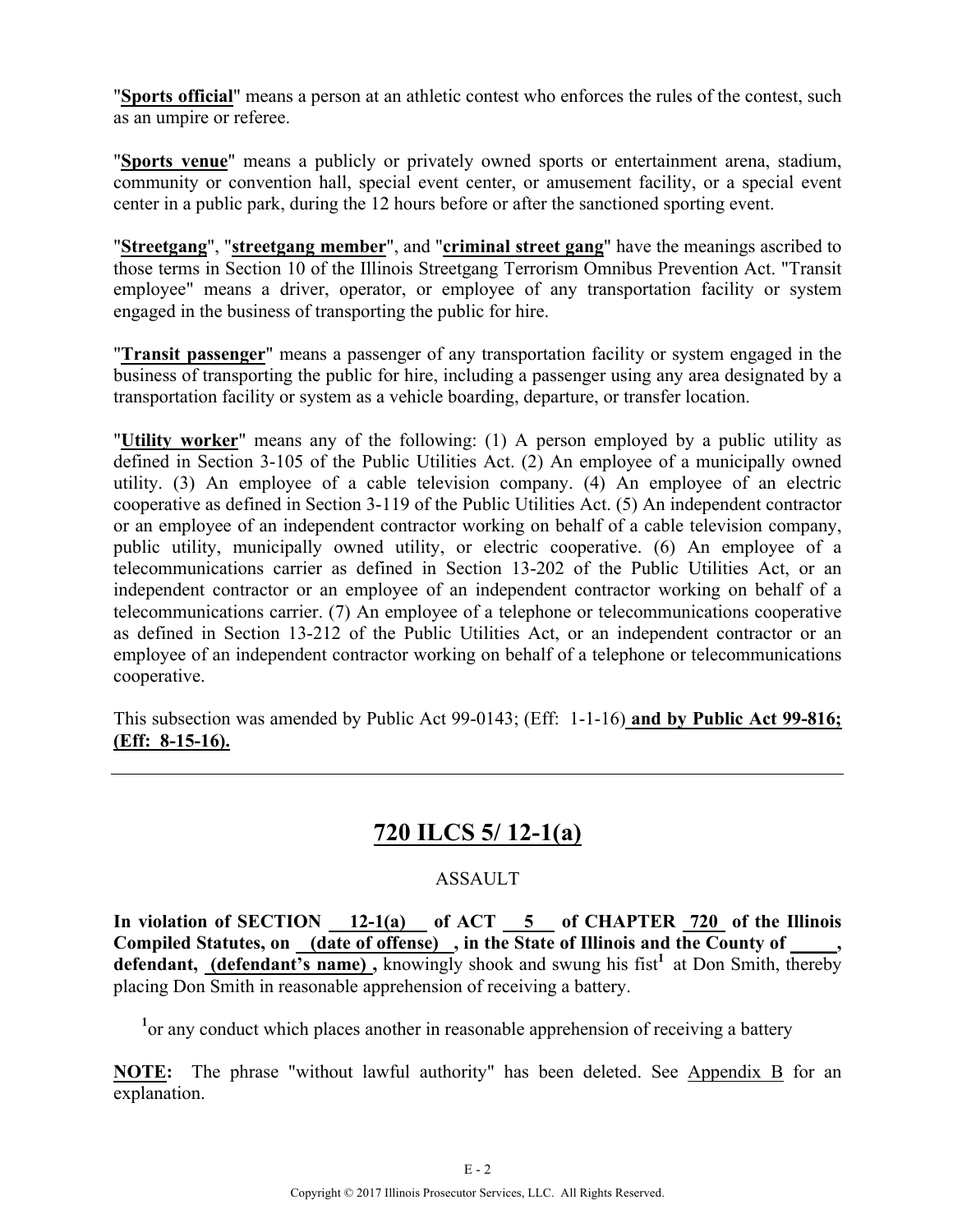**IMPORTANT:** For sentencing and alternative charging information see the Sentencing Guide.

**Legislative History:** Codified - Laws 1961, p.1983 (January 1, 1962); Amended - P.A. 77- 2638, 88-558, 89-8 and 96-1551.

**CHARGE:** Misdemeanor (Class C) **BOND:** \$120

### **720 ILCS 5/ 12-2(a)**

AGGRAVATED ASSAULT

In violation of SECTION 12-2(a) of ACT 5 of CHAPTER 720 of the Illinois Compiled Statutes, on <u>(date of offense)</u>, in the State of Illinois and the County of **defendant, (defendant's name) ,** in committing an assault, in violation of Section 12-1 of Act 5 of Chapter 720 of the Illinois Compiled Statutes, knowingly, while Don Smith was at the Union City Hotel, a public place of accommodation,**<sup>1</sup>** shook and swung his fist at Don Smith, thereby placing Don Smith in reasonable apprehension of receiving a battery.

<sup>1</sup> or on or about a public place of amusement, a public way, public property, or on or about a sports venue

**NOTE:** The phrase "without lawful authority" has been deleted. See Appendix B for an explanation.

**IMPORTANT:** For sentencing and alternative charging information see the Sentencing Guide.

**Legislative History:** Codified - Laws 1961, p.1983 (January 1, 1962); Amended - Laws 1961, p.2457; Laws 1965, p.294; Laws 1965, p.854; Laws 1967, p.341; Laws 1967, p.2595; Laws 1967, p.3514; Laws 1967, p.3608; Laws 1968, p.99; Laws 1968, p.166; P.A.s 76-835, 77-2638, 85-691, 85-780, 85-804, 85-1209, 86-1393, 87-921, 88-311, 88-433, 88-467, 88-670, 89-507, 90- 406, 91-672, 92-841, 94-243, 94-482, 95-236, 96-201, 96-1109, 1398, 96-1551, 97-225, 97-313, and 97-333.

**CHARGE:** Misdemeanor (Class A) **BOND:** \$1,500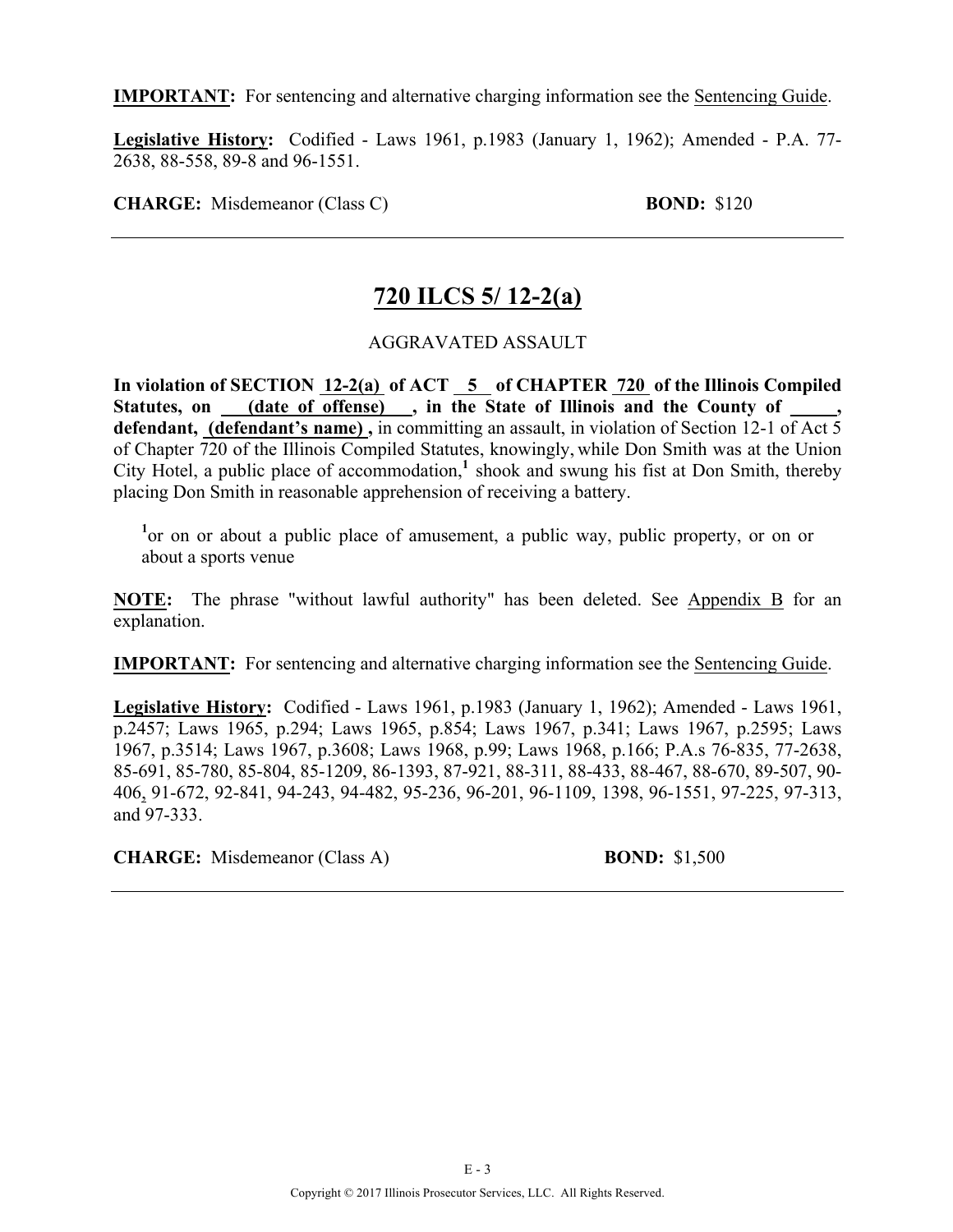## **720 ILCS 5/ 12-2(b)(1)**

#### AGGRAVATED ASSAULT

In violation of SECTION  $12-2(b)(1)$  of ACT  $-5$  of CHAPTER  $720$  of the Illinois **Compiled Statutes, on (date of offense) , in the State of Illinois and the County of \_\_\_\_\_, defendant, (defendant's name) ,** while committing an assault upon Don Smith in violation of Section 12-1 of Act 5 of Chapter 720 of the Illinois Compiled Statutes, knowingly swung his fist at Don Smith and thereby placed Don Smith in reasonable apprehension of receiving a battery, knowing Don Smith is a person 60 years of age or older**<sup>1</sup>** .

**1** or was a person with a physical disability

**NOTE:** The phrase "without lawful authority" has been deleted. See **Appendix B** for an explanation.

**NOTE:** This subsection of Aggravated Assault is based upon the status of the victim.

**IMPORTANT:** For sentencing and alternative charging information see the **Sentencing Guide**.

**Legislative History:** Amended and re-numbered by Public Act 96-1551; Eff: 7-1-11.

This subsection was amended by Public Act 99-0143. Effective: 1-1-16.

**CHARGE:** Misdemeanor (Class A) **BOND:** \$1,500

### **720 ILCS 5/ 12-2(b)(2)**

#### AGGRAVATED ASSAULT

In violation of SECTION  $\frac{12-2(b)(2)}{2}$  of ACT  $\frac{5}{2}$  of CHAPTER  $\frac{720}{2}$  of the Illinois Compiled Statutes, on (date of offense), in the State of Illinois and the County of defendant, (defendant's name), knowing Don Smith to be a teacher<sup>1</sup> at the Union City Elementary School and while Don Smith was located on the grounds**<sup>2</sup>** of Union City Elementary School, committed an assault upon Don Smith, in violation of Section 12-1 of Act 5 of Chapter 720 of the Illinois Compiled Statutes, in that said defendant shook and swung his fist at Don Smith, thereby placing Don Smith in reasonable apprehension of receiving a battery.

<sup>1</sup> or school employee; <sup>2</sup> or grounds adjacent to the school or in any part of a building used for school purposes

**NOTE:** The phrase "without lawful authority" has been deleted. See Appendix B for an explanation.

**NOTE:** This subsection of Aggravated Assault is based upon the status of the victim.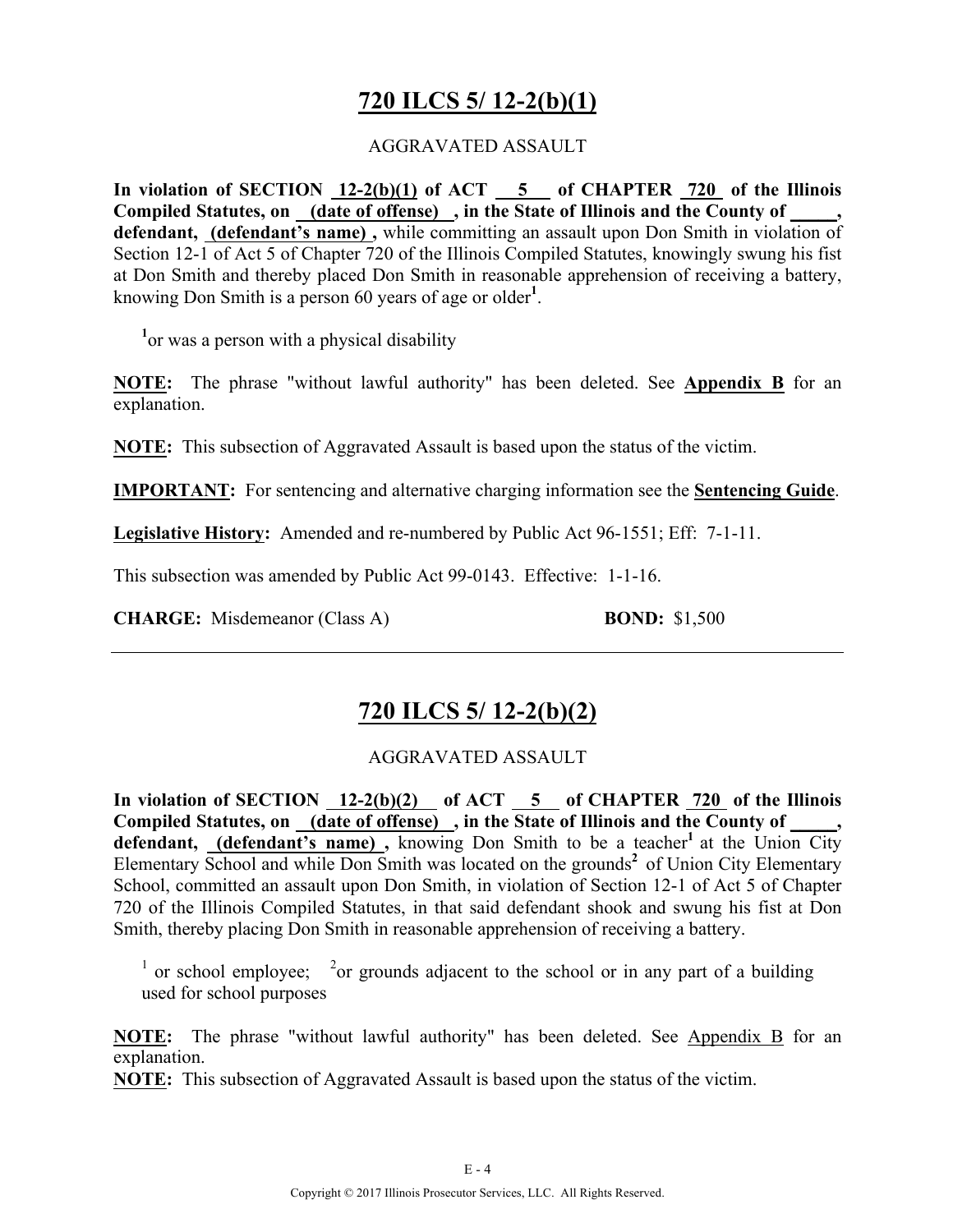**IMPORTANT:** For sentencing and alternative charging information see the Sentencing Guide.

**Legislative History:** Amended and re-numbered by Public Act 96-1551; Eff: 7-1-11.

**CHARGE:** Misdemeanor (Class A) **BOND:** \$1,500

### **720 ILCS 5/ 12-2(b)(3)**

AGGRAVATED ASSAULT

**In violation of SECTION 12-2(b)(3) of ACT 5 of CHAPTER 720 of the Illinois**  Compiled Statutes, on (date of offense), in the State of Illinois and the County of defendant, **(defendant's name)**, knowing Don Smith to be an instructor<sup>1</sup> employed by the Union City Park District and while Don Smith was located on the grounds**<sup>2</sup>** of the Union City Park, committed an assault in violation of Section 12-1 of Act 5 of Chapter 720 of the Illinois Compiled Statutes in that said defendant shook and swung his fist at Don Smith, thereby placing Don Smith in reasonable apprehension of receiving a battery.

<sup>1</sup> or any person employed in any park district; <sup>2</sup> or grounds adjacent to the park or in any part of a building used for park purposes;

**NOTE:** The phrase "without lawful authority" has been deleted. See Appendix B for an explanation.

**NOTE:** This subsection of Aggravated Assault is based upon the status of the victim.

**IMPORTANT:** For sentencing and alternative charging information see the Sentencing Guide.

**Legislative History:** Amended and re-numbered by Public Act 96-1551; Eff: 7-1-11.

**CHARGE:** Misdemeanor (Class A) **BOND:** \$1,500

# **720 ILCS 5/ 12-2(b)(4)**

AGGRAVATED ASSAULT

In violation of SECTION 12-2(b)(4) of ACT 5 of CHAPTER 720 of the Illinois Compiled Statutes, on (date of offense), in the State of Illinois and the County of **defendant, (defendant's name)**, knowing Don Smith to be a utility worker<sup>1</sup> engaged in the execution of his official duties,<sup>2</sup> committed an assault upon Don Smith, in violation of Section 12-1 of Act 5 of Chapter 720 of the Illinois Compiled Statutes, in that said defendant shook and swung his fist at Don Smith, thereby placing Don Smith in reasonable apprehension of receiving a battery.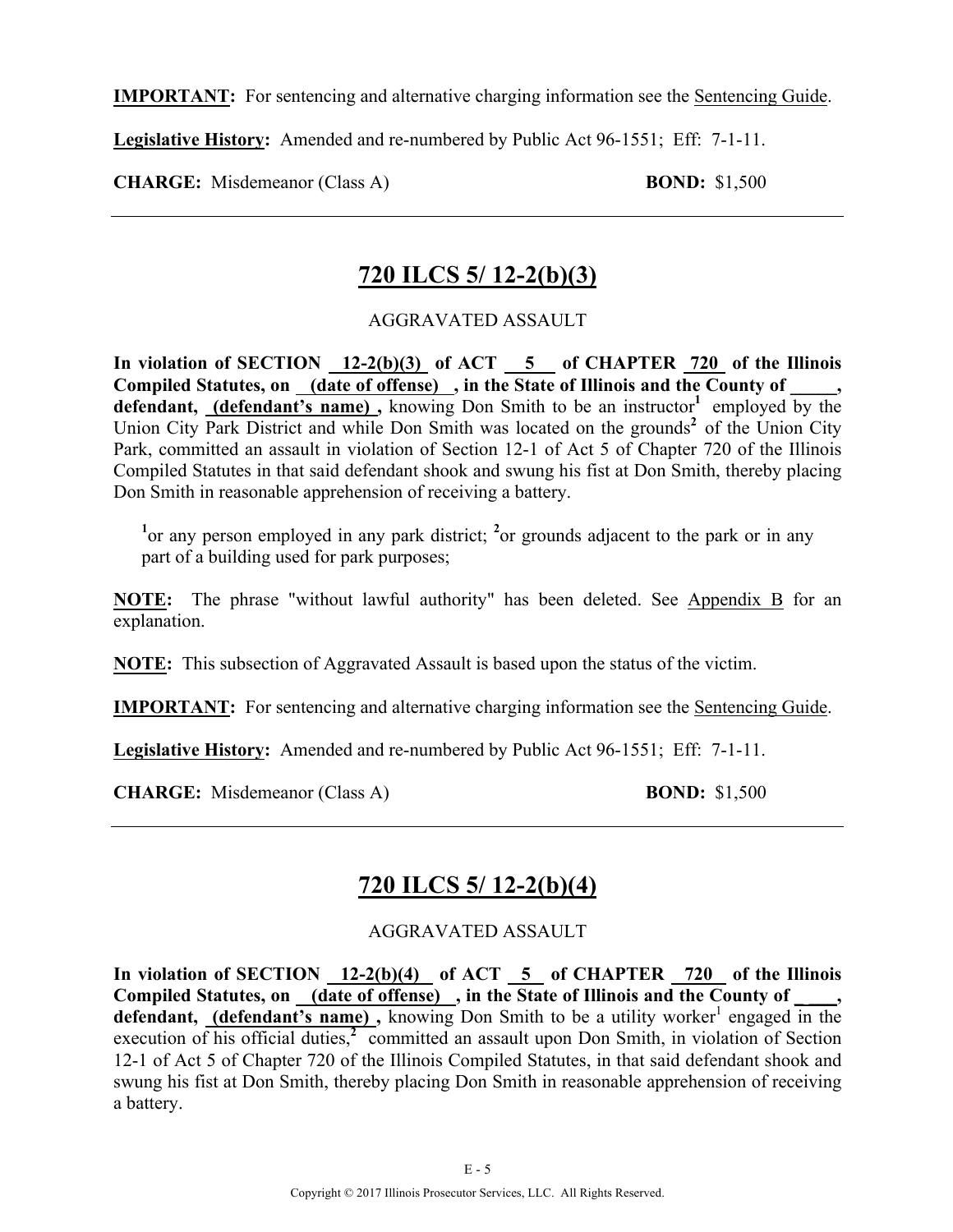<sup>1</sup><sup>or</sup> a community policing volunteer or a private security officer, <sup>2</sup><sup>or</sup> in order to prevent the victim from performing his or her official duties, or in retaliation for the victim performing his or her official duties

**NOTE:** The phrase "without lawful authority" has been deleted. See **Appendix B** for an explanation. Also see **Appendix B** for discussion of necessity of alleging mental state.

**NOTE:** This subsection of Aggravated Assault is based upon the status of the victim. Under this subsection, a peace officer, a community policing volunteer, a private security officer, or a utility worker, may be the victim.

**CHARGING NOTE:** This offense is a Class A misdemeanor if a Category I, II, or III weapon is not used in the commission of this offense. If such a weapon is used, then this offense is a Class 4 felony. (720 ILCS 5/ 12-2(d)).

**IMPORTANT:** For sentencing and alternative charging information see the **Sentencing Guide**.

**Legislative History:** Amended and re-numbered by Public Act 96-1551; (Eff: 7-1-11).

This subsection was amended by Public Act 99-00256. Effective: 1-1-16.

**CHARGE:** Misdemeanor (Class A) **BOND:** \$1,500

**(Amended Complaint)**

### **20 ILCS 5/ 12-2(b)(4.1)**

#### AGGRAVATED ASSAULT

In violation of SECTION  $12-2(b)(4.1)$  of ACT  $\overline{5}$  of CHAPTER  $\overline{720}$  of the Illinois Compiled Statutes, on (date of offense), in the State of Illinois and the County of **defendant, (defendant's name)**, knowing Don Smith to be a peace officer<sup>1</sup> engaged in the execution of his official duties,<sup>2</sup> committed an assault upon Don Smith, in violation of Section 12-1 of Act 5 of Chapter 720 of the Illinois Compiled Statutes, in that said defendant shook and swung his fist at Don Smith, thereby placing Don Smith in reasonable apprehension of receiving a battery.

<sup>1</sup> or an emergency management worker, emergency medical technician, or a fireman; <sup>2</sup> or in order to prevent the victim from performing his or her official duties, or in retaliation for the victim performing his or her official duties

**NOTE:** The phrase "without lawful authority" has been deleted. See **Appendix B** for an explanation. Also see **Appendix B** for discussion of necessity of alleging mental state.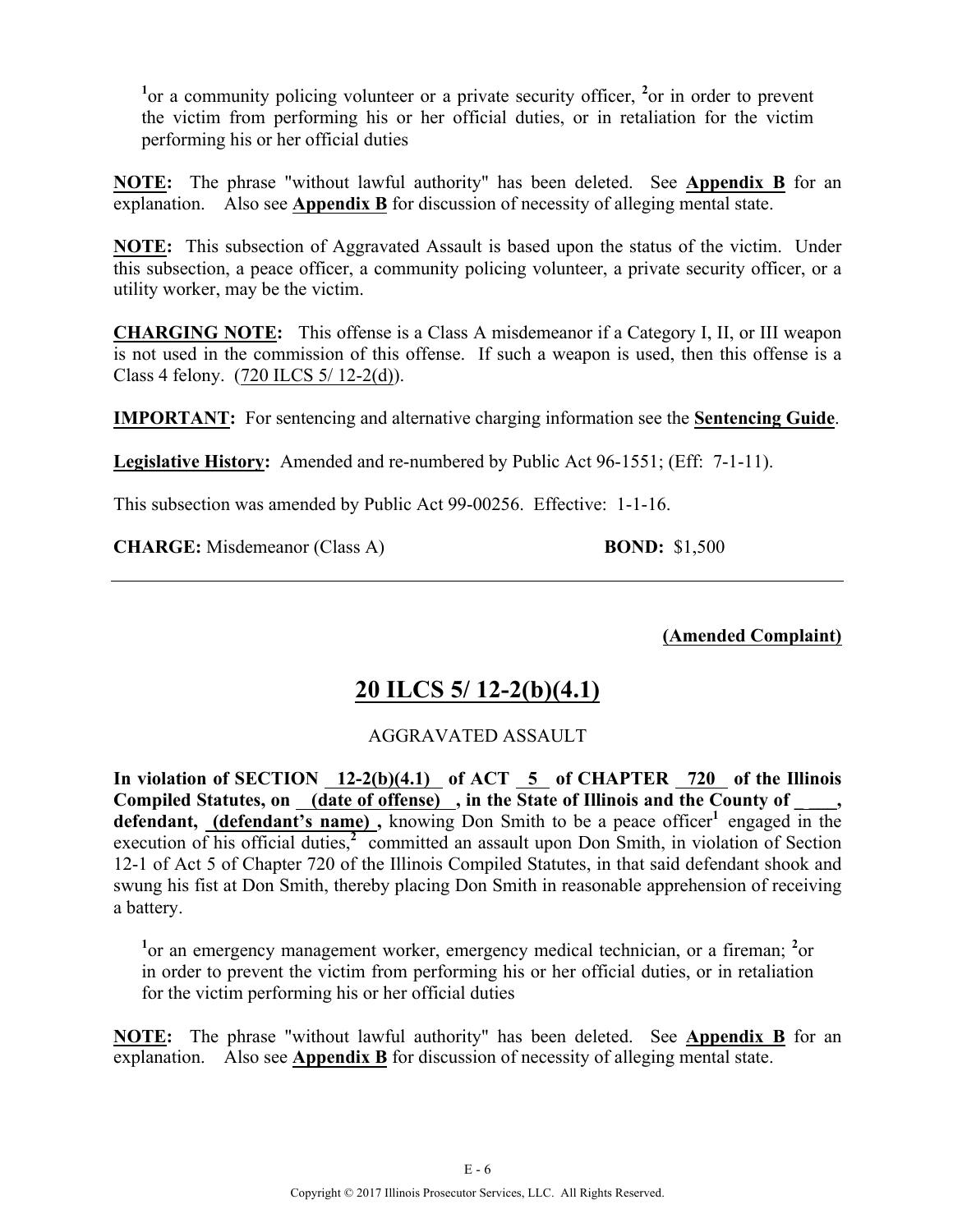**NOTE:** This subsection of Aggravated Assault is based upon the status of the victim. Under this subsection, a peace officer, an emergency management worker, an emergency medical *services personnel* **technician**, or a fireman may be the victim.

**IMPORTANT:** For sentencing and alternative charging information see the **Sentencing Guide**.

**Legislative History:** Amended and re-numbered by Public Act 96-1551; Eff: 7-1-11.

This subsection was created by Public Act 99-00256. Effective: 1-1-16) **and by Public Act 99- 816; (Eff: 8-15-16).**

**CHARGE:** Felony (Class 4) **BOND:** Must be set by Judge

### **720 ILCS 5/ 12-2(b)(5)**

#### AGGRAVATED ASSAULT

**In violation of SECTION 12-2(b)(5) of ACT 5 of CHAPTER 720 of the Illinois Compiled Statutes, on (date of offense) , in the State of Illinois and the County of \_\_\_\_\_,**  defendant, (defendant's name), knowing Don Smith to be a correctional officer<sup>1</sup> and while Don Smith was engaged in the execution of his official duties<sup>2</sup> committed an assault upon Don Smith in violation of Section 12-1 of Act 5 of Chapter 720 of the Illinois Compiled Statutes in that said defendant shook and swung his fist at Don Smith, thereby placing Don Smith in reasonable apprehension of receiving a battery,

<sup>1</sup> or a probation officer; <sup>2</sup> or to prevent the victim from performing his or her official duties, or in retaliation for the victim performing his or her official duties.

**NOTE:** The phrase "without lawful authority" has been deleted. See Appendix B for an explanation.

**NOTE:** This subsection of the Aggravated Assault offense is based upon the status of the victim. Either a Correctional Officer or a Probation Officer may be that victim.

**IMPORTANT:** For sentencing and alternative charging information see the Sentencing Guide.

**Legislative History:** Amended and re-numbered by Public Act 96-1551; Eff: 7-1-11.

**CHARGE:** Felony (Class 4) **BOND:** Must be Set by Judge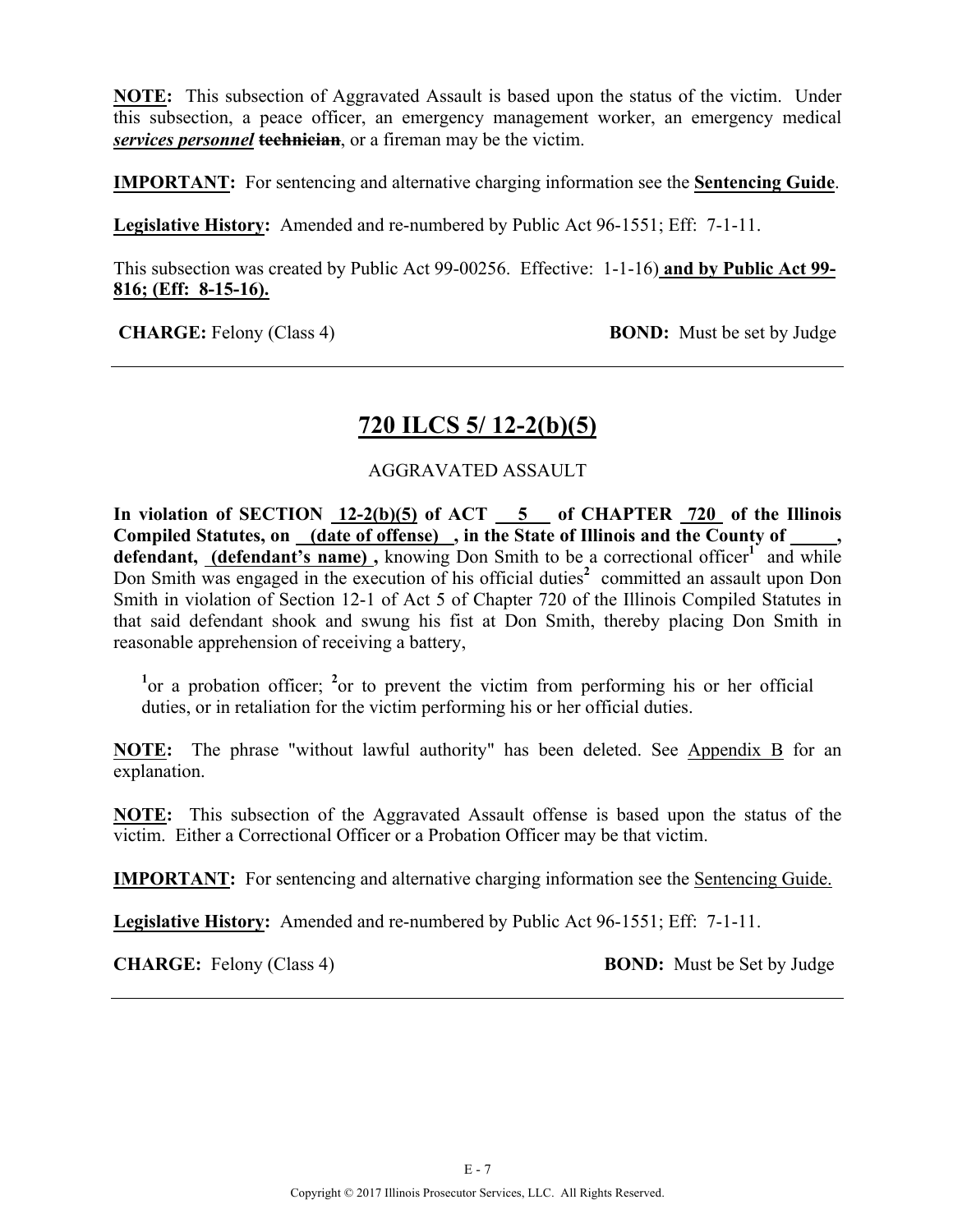# **720 ILCS 5/ 12-2(b)(6)**

#### AGGRAVATED ASSAULT

In violation of SECTION  $12-2(b)(6)$  of ACT  $\overline{\hspace{1cm}}$  5 of CHAPTER  $\overline{\hspace{1cm}}$  720 of the Illinois **Compiled Statutes, on (date of offense) , in the State of Illinois and the County of \_\_\_\_\_, defendant, (defendant's name) ,** knowing Don Smith to be a correctional institution employee employed in the supervision of Sexually Violent Persons<sup>1</sup> and while Don Smith was engaged in the execution of his official duties<sup>2</sup> committed an assault upon Don Smith in violation of Section 12-1 of Act 5 of Chapter 720 of the Illinois Compiled Statutes in that said defendant shook and swung his fist at Don Smith, thereby placing Don Smith in reasonable apprehension of receiving a battery,

<sup>1</sup>or a Department of Human Services employee, Department of Human Services officer or employee of a subcontractor of the Department of Human Services supervising or controlling sexually dangerous persons or sexually violent persons; or an employee of a county juvenile detention center who provides direct and continuous supervision of residents of a juvenile detention center, including an employee of a county juvenile detention center who supervises recreational activity for residents of a juvenile detention center; <sup>2</sup> or to prevent the victim from performing his or her official duties, or in retaliation for the victim performing his or her official duties.

**CAVEAT:** Public Act 97-225 amended subsection 12-2(a) (15). However, that subsection was renumber by Public Act 96-1551 to be 12-2(b) (6). We have assumed that this provision will be included within this subsection. If you believe otherwise, please do not include this amendment with any future alleged violations of this subsection; at least until the Legislature makes up their minds if this amendment should be placed within this subsection.

**CHARGING NOTE:** The phrase "without lawful authority" has been deleted. See Appendix B for an explanation.

**CHARGING NOTE:** This subsection of the Aggravated Assault offense is based upon the status of the victim. Either a Correctional Institution Employee or a Department of Human Services employee, a Department of Human Services officer or employee of a subcontractor of the Department of Human Services supervising or controlling sexually dangerous persons or sexually violent persons or an employee of a county juvenile detention center who provides direct and continuous supervision of residents of a juvenile detention center, including an employee of a county juvenile detention center who supervises recreational activity for residents of a juvenile detention center.

**IMPORTANT:** For sentencing and alternative charging information see the Sentencing Guide.

**Legislative History:** Amended and re-numbered by Public Act 96-1551; Eff: 7-1-11 and by P. A. 97-1109. Eff: 1-1-13.

**CHARGE:** Felony (Class 4) **BOND:** Must be Set by Judge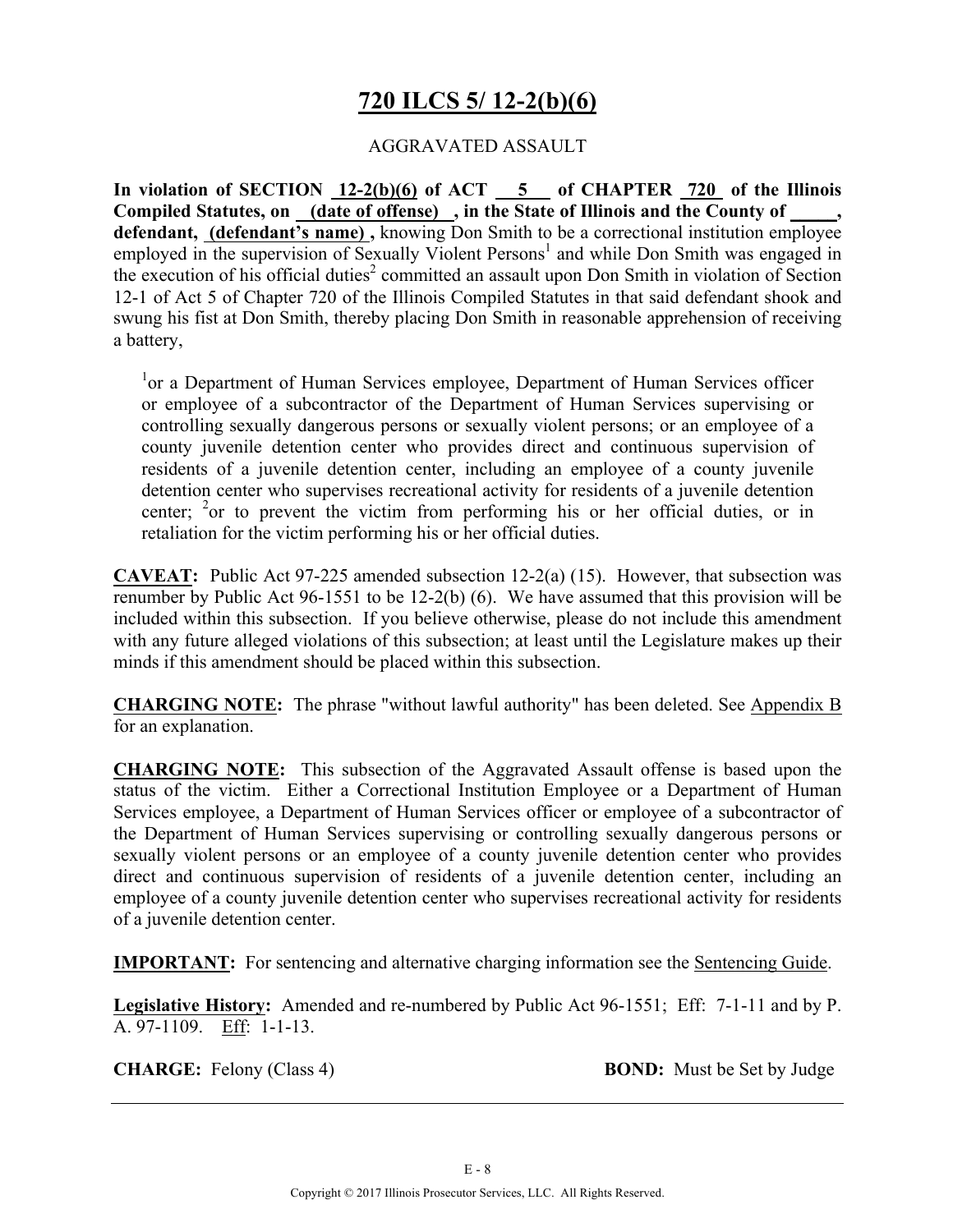# **720 ILCS 5/ 12-2(b)(7)**

#### AGGRAVATED ASSAULT

**In violation of SECTION 12-2(b)(7) of ACT 5 of CHAPTER 720 of the Illinois**  Compiled Statutes, on **(date of offense)**, in the State of Illinois and the County of **defendant, (defendant's name) ,** knowing Don Smith to be an employee of the State of Illinois,**<sup>1</sup>** an Assistant Attorney General, engaged in the performance of his authorized duties committed an assault in violation of Section 12-1 of Act 5 of Chapter 720 of the Illinois Compiled Statutes in that he shook and swung his fist at Don Smith, thereby placing Don Smith in reasonable apprehension of receiving a battery.

<sup>1</sup> or an employee of a municipal corporation therein or a political subdivision

**NOTE:** The phrase "without lawful authority" has been deleted. See Appendix B for an explanation.

**NOTE:** This subsection of the Aggravated Assault offense is based upon the status of the victim. An employee of the State of Illinois, or an employee of a municipal corporation therein or a political subdivision may be a victim.

**CHARGING NOTE:** This offense is a Class A misdemeanor if a Category I, II, or III weapon is not used in the commission of this offense. If such a weapon is used, then this offense is a Class 4 felony. (720 ILCS 5/ 12-2(d)).

**IMPORTANT:** For sentencing and alternative charging information see the Sentencing Guide.

**Legislative History:** Amended and re-numbered by Public Act 96-1551; Eff: 7-1-11.

**CHARGE:** Misdemeanor (Class A) **BOND:** \$1,500

### **720 ILCS 5/ 12-2(b)(8)**

#### AGGRAVATED ASSAULT

**In violation of SECTION 12-2(b)(8) of ACT 5 of CHAPTER 720 of the Illinois**  Compiled Statutes, on (date of offense), in the State of Illinois and the County of defendant, (defendant's name), knowing Don Smith to be a transit employee<sup>1</sup> and that Don Smith was performing in his capacity as a transit employee, committed an assault, in violation of Section 12-1 of Act 5 of Chapter 720 of the Illinois Compiled Statutes, in that said defendant shook his fist at Don Smith, thereby placing Don Smith in reasonable apprehension of receiving a battery.

<sup>1</sup><sub>or</sub> a transit a transit passenger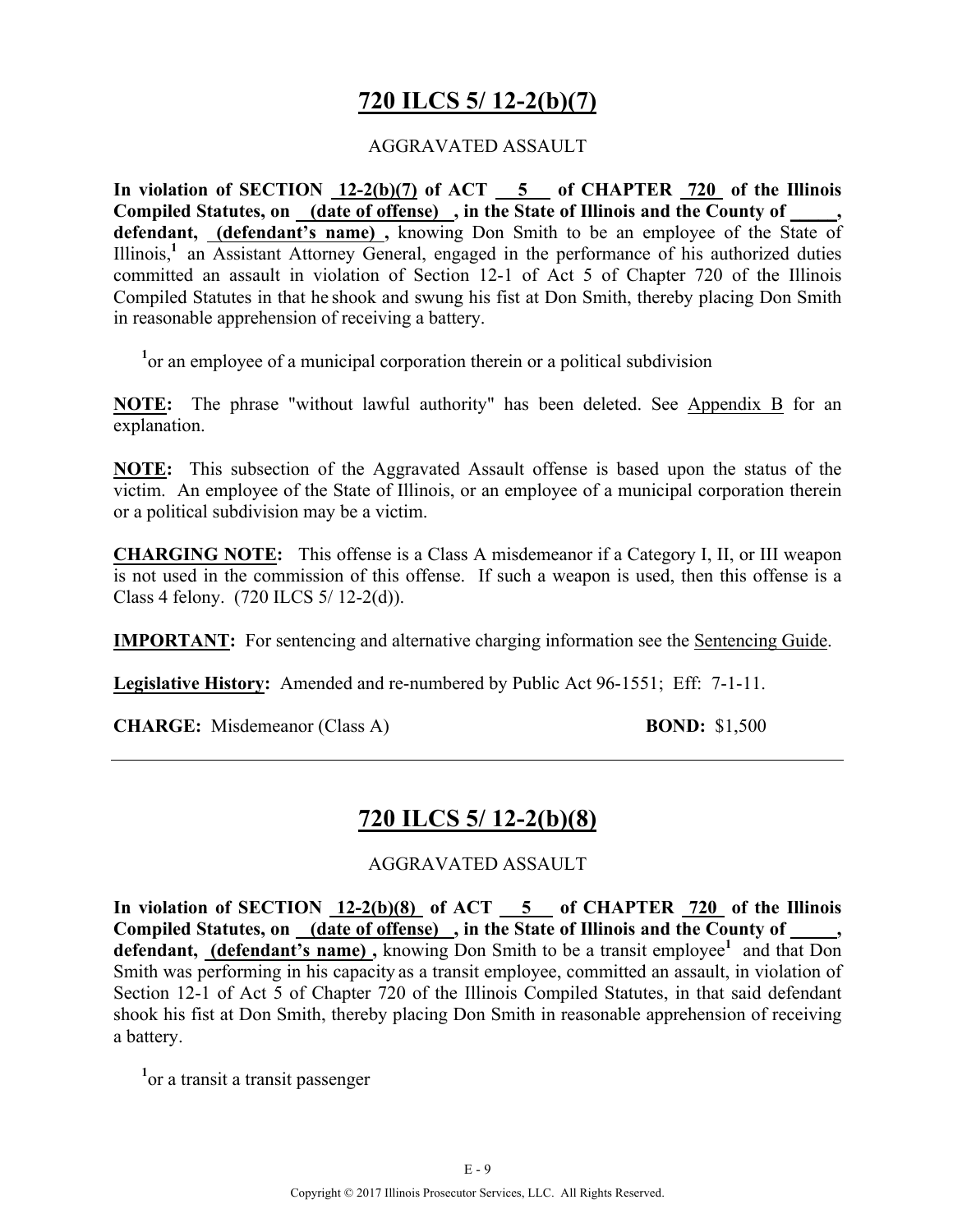**NOTE:** The phrase "without lawful authority" has been deleted. See Appendix B for an explanation.

**NOTE:** This subsection of the Aggravated Assault offense is based upon the status of the victim. A transit employee or a transit passenger may be a victim.

**IMPORTANT:** For sentencing and alternative charging information see the Sentencing Guide.

**Legislative History:** Amended and re-numbered by Public Act 96-1551; Eff: 7-1-11.

**CHARGE:** Misdemeanor (Class A) **BOND:** \$1,500

### **720 ILCS 5/ 12-2(b)(9)**

#### AGGRAVATED ASSAULT

In violation of SECTION  $12-2(b)(9)$  of ACT  $\overline{\hspace{1cm}}$  5 of CHAPTER 720 of the Illinois **Compiled Statutes, on (date of offense) , in the State of Illinois and the County of \_\_\_\_\_, defendant, (defendant's name) ,** knowing that Don Smith was the coach of the Union City baseball team<sup>1</sup> and that Don Smith was actively participating in a baseball game<sup>2</sup> inside the Union City Stadium, an outdoor playing field<sup>3</sup>, committed an assault upon Don Smith, in violation of Section 12-1 of Act 5 of Chapter 720 of the Illinois Compiled Statutes, in that he shook and swung his fist at Don Smith, thereby placing Don Smith in reasonable apprehension of receiving a battery.

<sup>1</sup> or any sports official or coach; <sup>2</sup> or was actively participating in any level of athletic competition; <sup>3</sup> or within a sports venue, on an indoor playing field or outdoor playing field, or within the immediate vicinity of such a facility or field.

**NOTE:** The phrase "without lawful authority" has been deleted. See Appendix B for an explanation.

**NOTE:** This subsection of the Aggravated Assault offense is based upon the status of the victim. A sports official or coach may be a victim of this offense.

**IMPORTANT:** For sentencing and alternative charging information see the Sentencing Guide.

**Legislative History:** Amended and re-numbered by Public Act 96-1551; Eff: 7-1-11.

**CHARGE:** Misdemeanor (Class A) **BOND:** \$1,500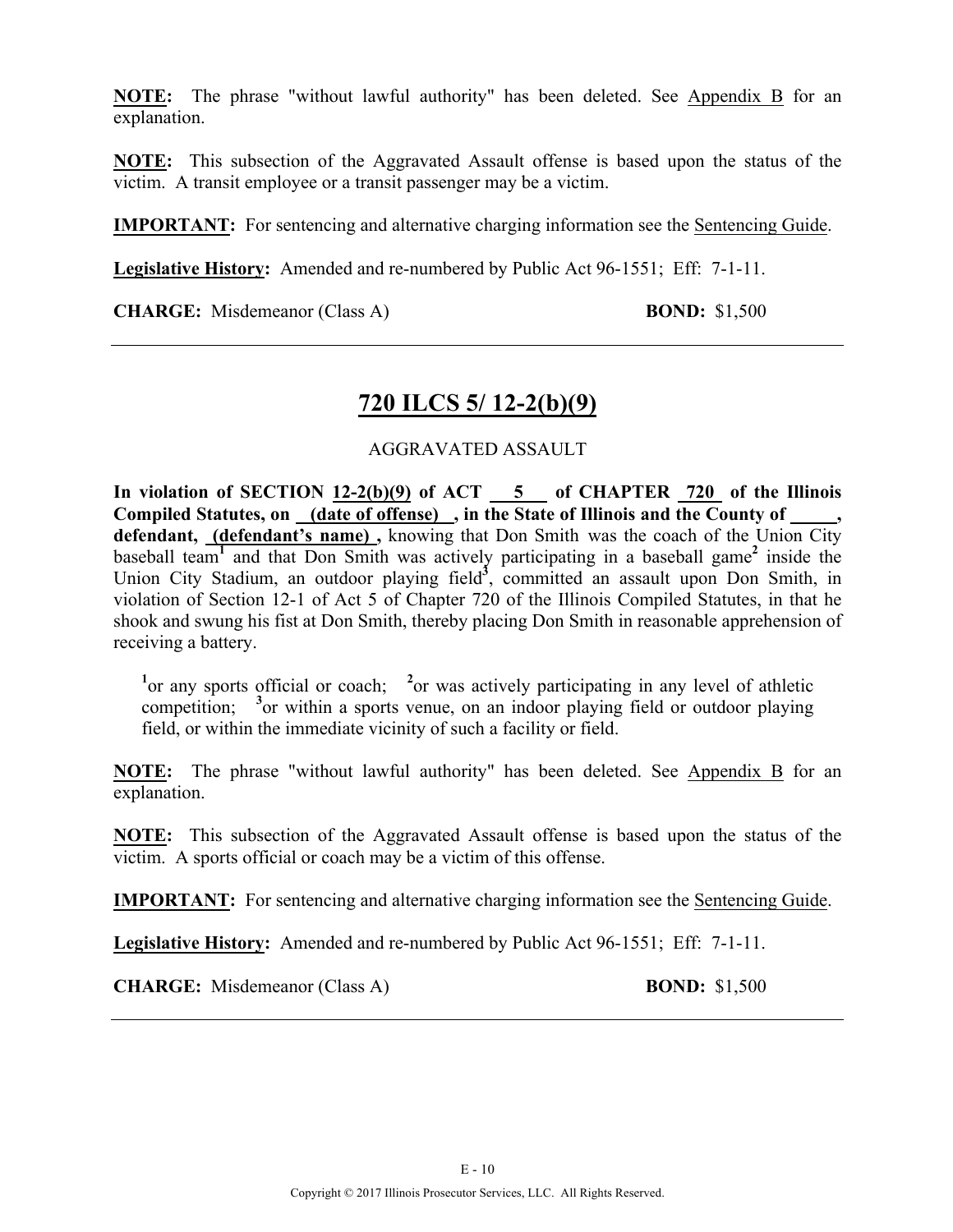## **720 ILCS 5/ 12-2(b)(10)**

#### AGGRAVATED ASSAULT

**In violation of SECTION 12-2(b)(10) of ACT 5 of CHAPTER 720 of the Illinois Compiled Statutes, on (date of offense) , in the State of Illinois and the County of \_\_\_\_\_, defendant, (defendant's name)**, knowing Don Smith to be a process server<sup>1</sup> and that Don Smith was performing in his capacity as a process server, committed an assault, in violation of Section 12-1 of Act 5 of Chapter 720 of the Illinois Compiled Statutes, in that said defendant shook his fist at Don Smith, thereby placing Don Smith in reasonable apprehension of receiving a battery.

<sup>1</sup>a person authorized to serve process under Section 2-202 of the Code of Civil Procedure.

**NOTE:** This offense may also be committed against a special process server appointed by the circuit court.  $(12-2(a)(20)(B))$ 

**IMPORTANT:** For sentencing and alternative charging information see the Sentencing Guide.

**Legislative History:** This complaint was created as 12-2(a)(20)(A) by Public Act 97-0313; (Effective: 1-1-12) Amended: 97-1109 Renumbered as 12-2(b) (10). (Effective: 1-1-13) and re-enacted by P. A. 97-1109. Eff: 1-1-13.

**CHARGE:** Felony (Class 4) **BOND:** Must be set by Judge

## **720 ILCS 5/ 12-2(c)(1)**

#### AGGRAVATED ASSAULT

In violation of SECTION  $\frac{12-2(c)(1)}{c}$  of ACT  $\frac{5}{c}$  of CHAPTER  $\frac{720}{c}$  of the Illinois Compiled Statutes, on (date of offense), in the State of Illinois and the County of **defendant, (defendant's name)** , in committing an assault, in violation of Section 12-1(1) of Act 5 of Chapter 720 of the Illinois Compiled Statutes, said defendant knowingly pointed an air rifle**<sup>1</sup>** at Don Smith, thereby placing Don Smith in reasonable apprehension of receiving a battery.

<sup>1</sup> or an air rifle as defined in the Section 24.8-0.1 of this Act, a deadly weapon, or any device manufactured and designed to be substantially similar in appearance to a firearm.

**NOTE:** 720 ILCS 5/33A-1 defines "dangerous weapon." See **Appendix C** The phrase "without lawful authority" has been deleted. See **Appendix B** for an explanation.

**NOTE:** This subsection of the Aggravated Assault offense is based on the use of a firearm, device, or motor vehicle. The discharge of a firearm is expressly excluded from this subsection.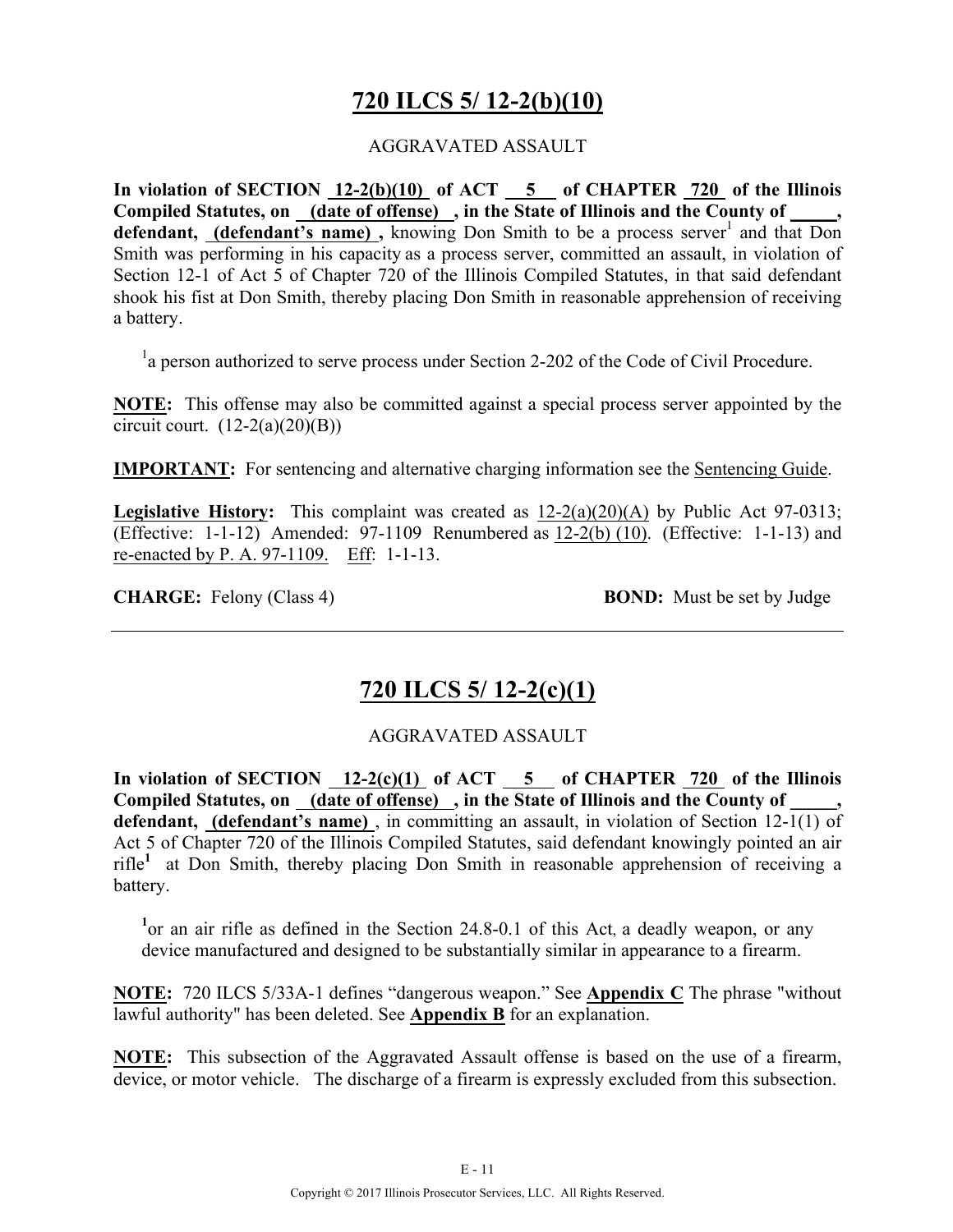**IMPORTANT:** For sentencing and alternative charging information see the **Sentencing Guide**.

**Legislative History:** Amended and re-numbered by Public Act 96-1551; Eff: 7-1-11.

This subsection was amended by Public Acts 99-0143 & 99-00256. Both effective: 1-1-16.

**CHARGE:** Misdemeanor (Class A) **BOND:** \$1,500

# **720 ILCS 5/ 12-2(c)(2)**

#### AGGRAVATED ASSAULT

In violation of SECTION  $12-2(c)(2)$  of ACT  $-5$  of CHAPTER  $720$  of the Illinois **Compiled Statutes, on (date of offense) , in the State of Illinois and the County of \_\_\_\_\_, defendant, (defendant's name) ,** while committing an assault in violation of Section 12-1 of Act 5 of Chapter 720 of the Illinois Compiled Statutes, knowingly discharged a firearm, thereby placing Don Smith in reasonable apprehension of receiving a battery.

**NOTE:** The phrase "without lawful authority" has been deleted. See Appendix B for an explanation.

**NOTE:** This subsection of the Aggravated Assault offense is based on the use of a firearm, device or motor vehicle. The discharge of a firearm from a motor vehicle is expressly excluded from the coverage of this subsection.

**IMPORTANT:** For sentencing and alternative charging information see the Sentencing Guide.

**Legislative History:** Amended and re-numbered by Public Act 96-1551; Eff: 7-1-11.

**CHARGE:** Felony (Class 4) **BOND:** Must be Set by Judge

### **720 ILCS 5/ 12-2(c)(3)**

AGGRAVATED ASSAULT

**In violation of SECTION 12-2(c)(3) of ACT 5 of CHAPTER 720 of the Illinois**  Compiled Statutes, on <u>(date of offense)</u>, in the State of Illinois and the County of **defendant, (defendant's name) ,** while committing an assault in violation of Section 12-1 of Act 5 of Chapter 720 of the Illinois Compiled Statutes, knowingly discharged a firearm from a motor vehicle, thereby placing Don Smith in reasonable apprehension of receiving a battery.

**NOTE:** The phrase "without lawful authority" has been deleted. See Appendix B for an explanation.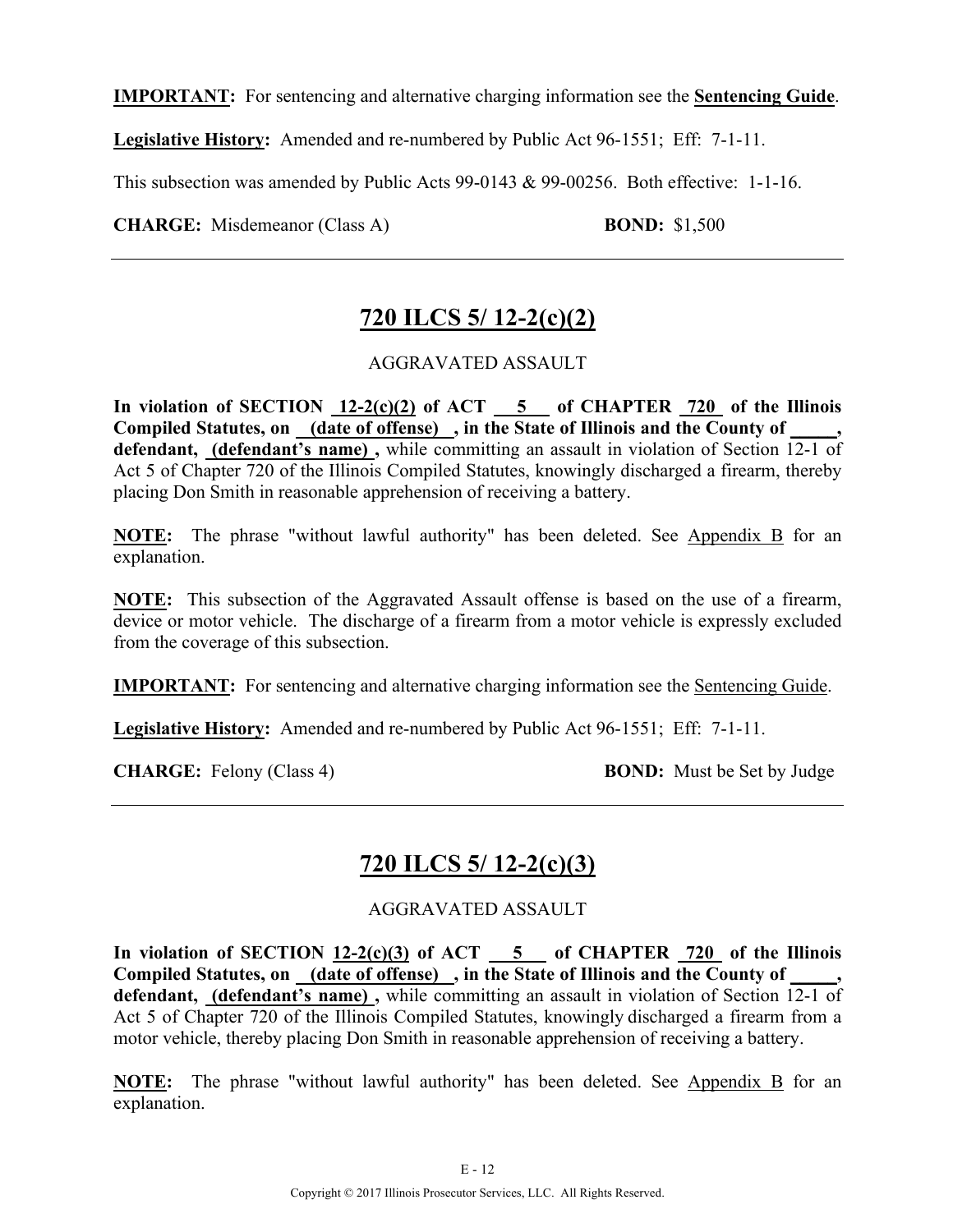**NOTE:** This subsection of the Aggravated Assault offense is based on the use of a firearm, device, or motor vehicle.

**IMPORTANT:** For sentencing and alternative charging information see the Sentencing Guide.

**Legislative History:** Amended and re-numbered by Public Act 96-1551; Eff: 7-1-11.

**CHARGE:** Felony (Class 3) **BOND:** Must be Set by Judge

### **720 ILCS 5/ 12-2(c)(4)**

#### AGGRAVATED ASSAULT

**In violation of SECTION 12-2(c)(4) of ACT 5 of CHAPTER 720 of the Illinois Compiled Statutes, on (date of offense) , in the State of Illinois and the County of \_\_\_\_\_, defendant, (defendant's name) ,** in committing an assault, in violation of Section 12-1 of Act 5 of Chapter 720 of the Illinois Compiled Statutes, knowingly and while masked**<sup>1</sup>** in such a manner as to conceal his identity, shook and swung his fist at Don Smith, thereby placing Don Smith in reasonable apprehension of receiving a battery.

**1** or hooded or robed

**NOTE:** The phrase "without lawful authority" has been deleted. See Appendix B for an explanation.

**NOTE:** This subsection of the Aggravated Assault offense is based on the use of a firearm, device, or motor vehicle.

**IMPORTANT:** For sentencing and alternative charging information see the Sentencing Guide.

**Legislative History:** Amended and re-numbered by Public Act 96-1551; Eff: 7-1-11.

**CHARGE:** Misdemeanor (Class A) **BOND:** \$1,500

## **720 ILCS 5/ 12-2(c)(5)**

#### AGGRAVATED ASSAULT

In violation of SECTION  $12-2(c)(5)$  of ACT  $5$  of CHAPTER  $720$  of the Illinois Compiled Statutes, on (date of offense), in the State of Illinois and the County of defendant, (defendant's name), knowingly shined<sup>1</sup> a laser gun sight that was attached to a firearm**<sup>2</sup>** so that the laser beam struck in the immediate vicinity**<sup>3</sup>** of Don Smith.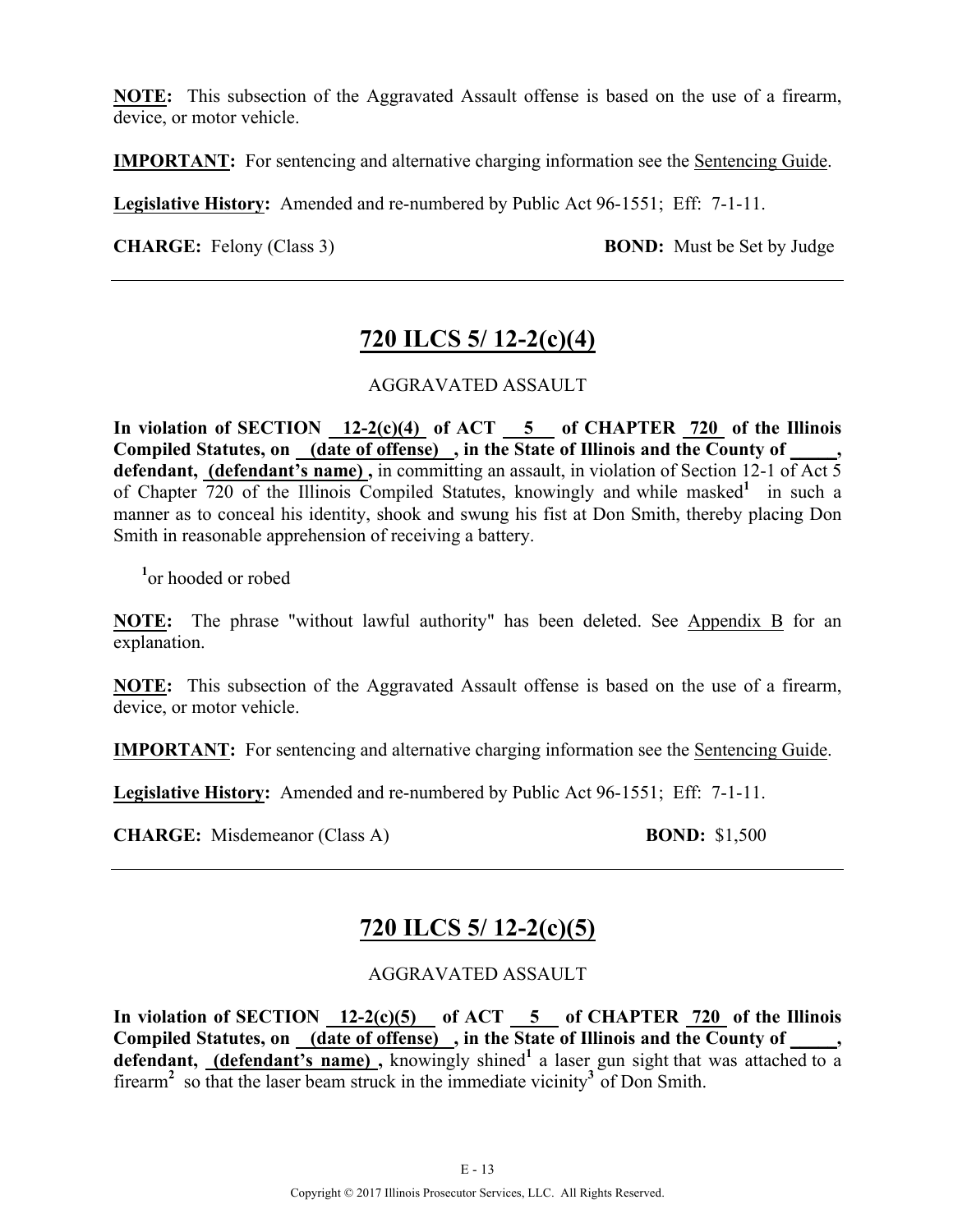<sup>1</sup> or flashed; <sup>2</sup> or other laser device that is attached to a firearm, or used in concert with a firearm; <sup>3</sup> or near

**NOTE:** The phrase "without lawful authority" has been deleted. See Appendix B for an explanation.

**NOTE:** This subsection of the Aggravated Assault offense is based on the use of a firearm, device, or motor vehicle.

**IMPORTANT:** For sentencing and alternative charging information see the Sentencing Guide.

**Legislative History:** Amended and re-numbered by Public Act 96-1551; Eff: 7-1-11.

**CHARGE:** Felony (Class 4) **BOND:** Must be Set by Judge

# **720 ILCS 5/ 12-2(c)(6)**

#### AGGRAVATED ASSAULT

**In violation of SECTION 12-2(c)(6) of ACT 5 of CHAPTER 720 of the Illinois Compiled Statutes, on (date of offense) , in the State of Illinois and the County of \_ \_\_\_,**  defendant, (defendant's name), knowing Don Smith to be a peace officer<sup>1</sup> engaged in the execution of his official duties<sup>2</sup>, committed an assault upon Don Smith, in violation of Section 12-1 of Act 5 of Chapter 720 of the Illinois Compiled Statutes, in that said defendant pointed a firearm at Don Smith, thereby placing Don Smith in reasonable apprehension of receiving a battery.

<sup>1</sup>or a community policing volunteer, a private security officer, emergency management worker, emergency medical technician, utility worker, employee of a police department or a sheriff's department, a traffic control warden, or a fireman; <sup>2</sup> or in order to prevent the victim from performing his or her official duties, or in retaliation for the victim performing his or her official duties.

**NOTE:** The phrase "without lawful authority" has been deleted. See Appendix B for an explanation.

**NOTE:** This subsection of Aggravated Assault is based on the use of a firearm, device or motor vehicle. Under this subsection, a peace officer, or a community-policing volunteer, a private security officer, emergency management worker, emergency medical technician, utility worker, employee of a police department or a sheriff's department, a traffic control warden, or a fireman, may be the victim.

**SENTENCING NOTE:** A conviction for aggravated assault under this subsection is nonprobationable if the firearm is aimed toward the person against whom the firearm is being used.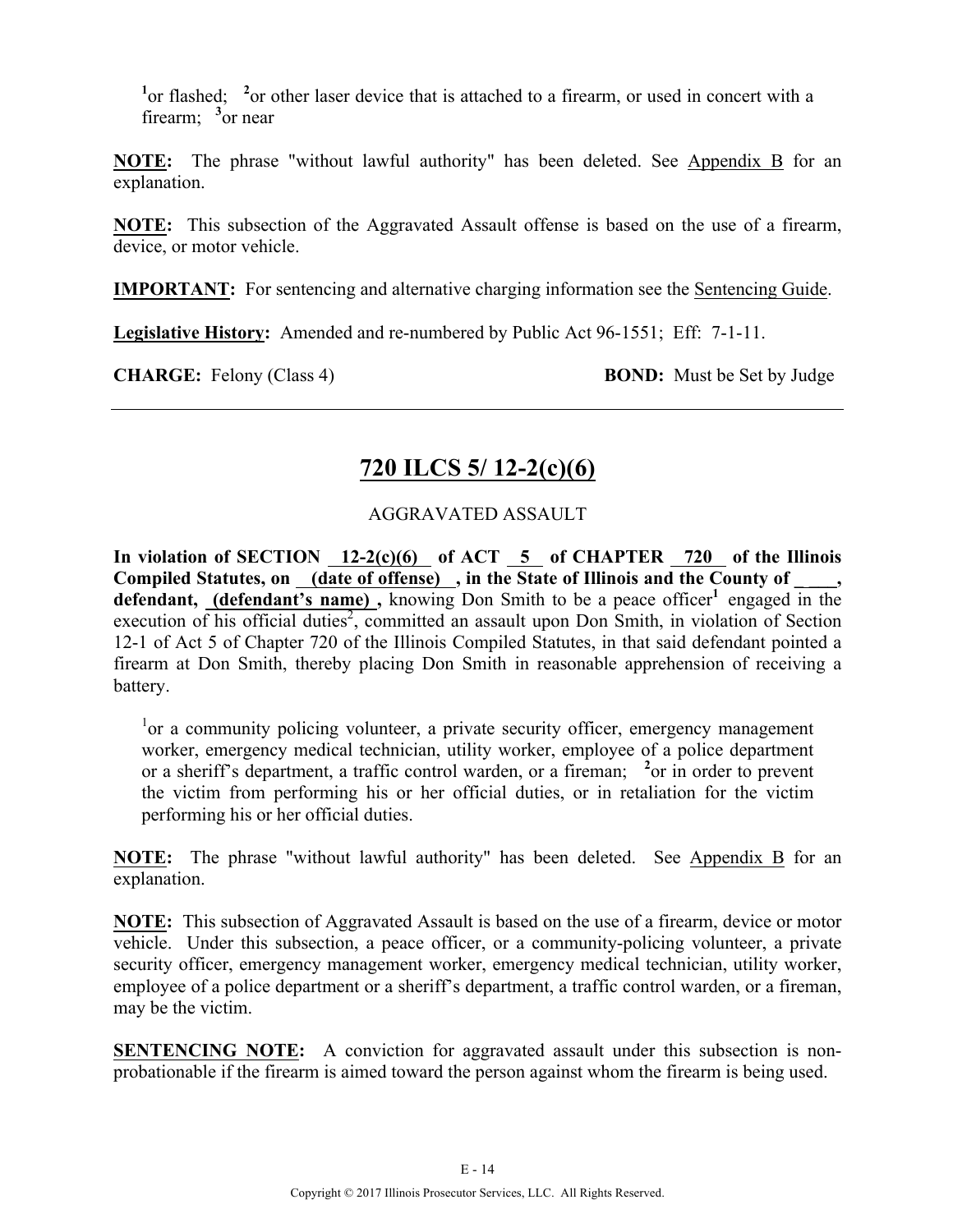**IMPORTANT**: For sentencing and alternative charging information see the Sentencing Guide.

**Legislative History:** Complaint amended by Public Act 97-0159; Eff: 7-21-11.

**CHARGE:** Felony (Class 4) **BOND:** Must be Set by Judge

## **720 ILCS 5/ 12-2(c)(7)**

### AGGRAVATED ASSAULT

In violation of SECTION 12-2(c)(7) of ACT 5 of CHAPTER 720 of the Illinois Compiled Statutes, on (date of offense), in the State of Illinois and the County of **defendant, (defendant's name) ,** knowingly operated a motor vehicle in a way which placed Don Smith in reasonable apprehension of being struck by a moving vehicle in that (describe the conduct of the defendant).

**NOTE:** This subsection of Aggravated Assault is based on the use of a firearm, device or motor vehicle. This subsection excludes peace officers, community policing volunteers, private security officers, emergency management workers, emergency medical technicians, utility workers, or firemen from the coverage of this subsection. (See 12-2(c) (7)  $\&$  (8)).

**IMPORTANT:** For sentencing and alternative charging information see the Sentencing Guide.

**Legislative History:** Amended and re-numbered by Public Act 96-1551; Eff: 7-1-11.

**CHARGE:** Felony (Class 4) **BOND:** Must be Set by Judge

# **720 ILCS 5/ 12-2(c)(8)**

### AGGRAVATED ASSAULT

In violation of SECTION  $12-2(c)(8)$  of ACT  $\overline{5}$  of CHAPTER  $\overline{720}$  of the Illinois Compiled Statutes, on (date of offense), in the State of Illinois and the County of **defendant, (defendant's name) ,** knowingly operated a motor vehicle in a way which placed Don Smith, a peace officer<sup>1</sup>, in reasonable apprehension of being struck by a moving vehicle in that (describe the conduct of the defendant).

<sup>1</sup> or a community policing volunteer, a private security officer, an emergency management worker, an emergency medical technician, a utility worker, or a fireman;

**NOTE:** This subsection of Aggravated Assault is based on the use of a firearm, device or motor vehicle. The victims in this subsection are exclusively peace officers, community policing volunteers, private security officers, emergency management workers, emergency medical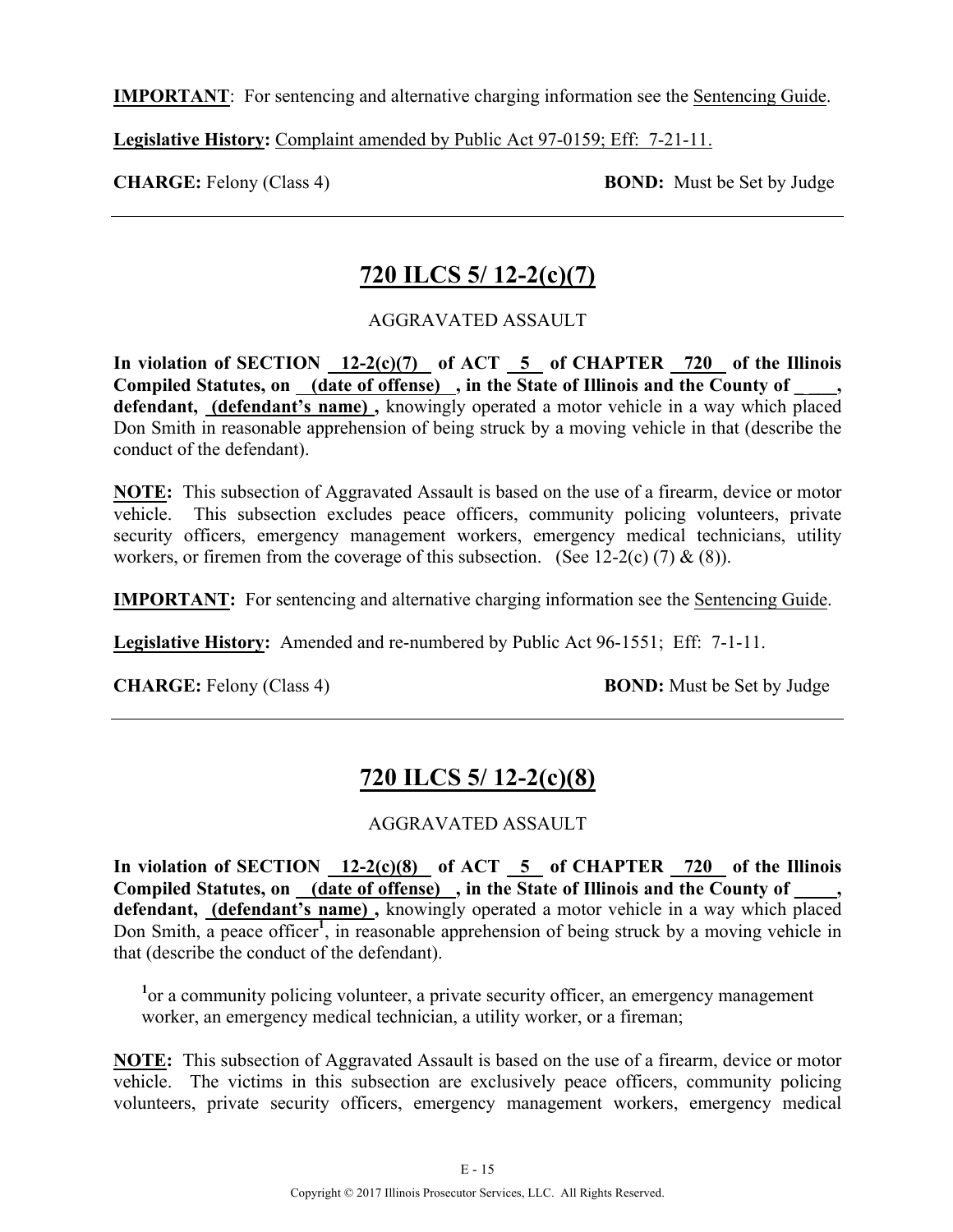technicians, utility workers, or firemen from the coverage of this subsection.

**IMPORTANT:** For sentencing and alternative charging information see the Sentencing Guide.

**Legislative History:** Amended and re-numbered by Public Act 96-1551; Eff: 7-1-11.

**CHARGE:** Felony (Class 3) **BOND:** Must be Set by Judge

# **720 ILCS 5/ 12-2(c)(9)**

#### AGGRAVATED ASSAULT

In violation of SECTION  $12-2(c)(9)$  of ACT  $-5$  of CHAPTER  $720$  of the Illinois **Compiled Statutes, on (date of offense) , in the State of Illinois and the County of \_\_\_\_\_, defendant, (defendant's name) ,** while committing an assault upon Don Smith in violation of Section 12-1 of Act 5 of Chapter 720 of the Illinois Compiled Statutes, knowingly swung his fist at Don Smith and thereby placed Don Smith in reasonable apprehension of receiving a battery, and said defendant knowingly video recorded<sup>1</sup> the offense with the intent to disseminate the recording.

**1** or audio recorded

**NOTE:** The phrase "without lawful authority" has been deleted. See Appendix B for an explanation.

**NOTE:** This subsection of Aggravated Assault is based on use of a firearm, a device, or a motor vehicle.

**IMPORTANT:** For sentencing and alternative charging information see the Sentencing Guide. This subsection was created by P. A. 98-0385. Eff: 1-1-14.

**CHARGE:** Misdemeanor (Class A) **BOND:** \$1,500

## **720 ILCS 12-3(a)(1)**

#### **BATTERY**

**In violation of SECTION 12-3(a)(1) of ACT 5 of CHAPTER 720 of the Illinois**  Compiled Statutes, on <u>(date of offense)</u>, in the State of Illinois and the County of, defendant, (defendant's name), knowingly caused bodily harm to Don Smith, in that he struck Don Smith in the face with his fist.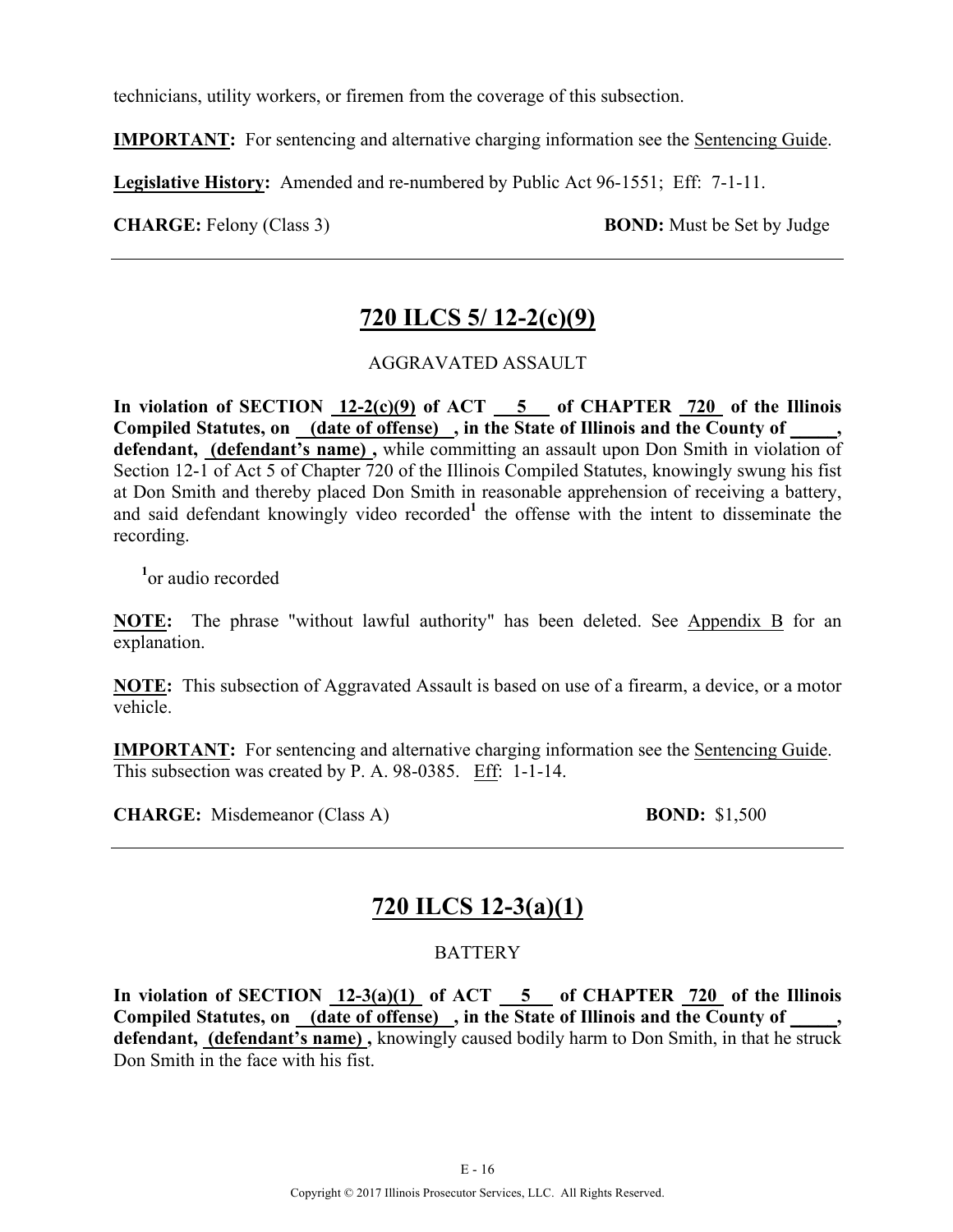**NOTE:** The phrase "without legal justification" has been deleted. See Appendix B for an explanation.

**IMPORTANT:** For sentencing and alternative charging information see the Sentencing Guide.

**Legislative History:** Codified - Laws 1961, p.1983 (January 1, 1962); Amended - P.A. 77-2638 and 96-1551; Eff: 7-1-11.

**CHARGE:** Misdemeanor (Class A) **BOND:** \$1,500

## **720 ILCS 5/ 12-3(a)(2)**

#### **BATTERY**

**In violation of SECTION 12-3(a)(2) of ACT 5 of CHAPTER 720 of the Illinois Compiled Statutes, on (date of offense) , in the State of Illinois and the County of \_\_\_\_\_,**  defendant, (defendant's name), knowingly made physical contact of an insulting<sup>1</sup> nature with Dawn Smith, in that he placed his hands upon the breasts of Dawn Smith.

**1** or provoking

**NOTE:** The phrase "without legal justification" has been deleted. See Appendix B for an explanation.

**IMPORTANT:** For sentencing and alternative charging information see the Sentencing Guide.

**Legislative History:** Amended by Public Act 96-1551; Eff: 7-1-11.

**CHARGE:** Misdemeanor (Class A) **BOND:** \$1,500

### **720 ILCS 5/ 12-3.05(a)(1)**

#### AGGRAVATED BATTERY

In violation of SECTION  $\overline{12-3.05(a)(1)}$  of ACT  $\overline{5}$  of CHAPTER  $\overline{720}$  of the Illinois Compiled Statutes, on (date of offense), in the State of Illinois and the County of **defendant, (defendant's name) ,** in committing a battery, in violation of Section 12-3 of Act 5 of Chapter 720 of the Illinois Compiled Statutes, knowingly caused great bodily harm**<sup>1</sup>** to Don Smith, in that he kicked Don Smith in the face and groin.

<sup>1</sup> or permanent disability or permanent disfigurement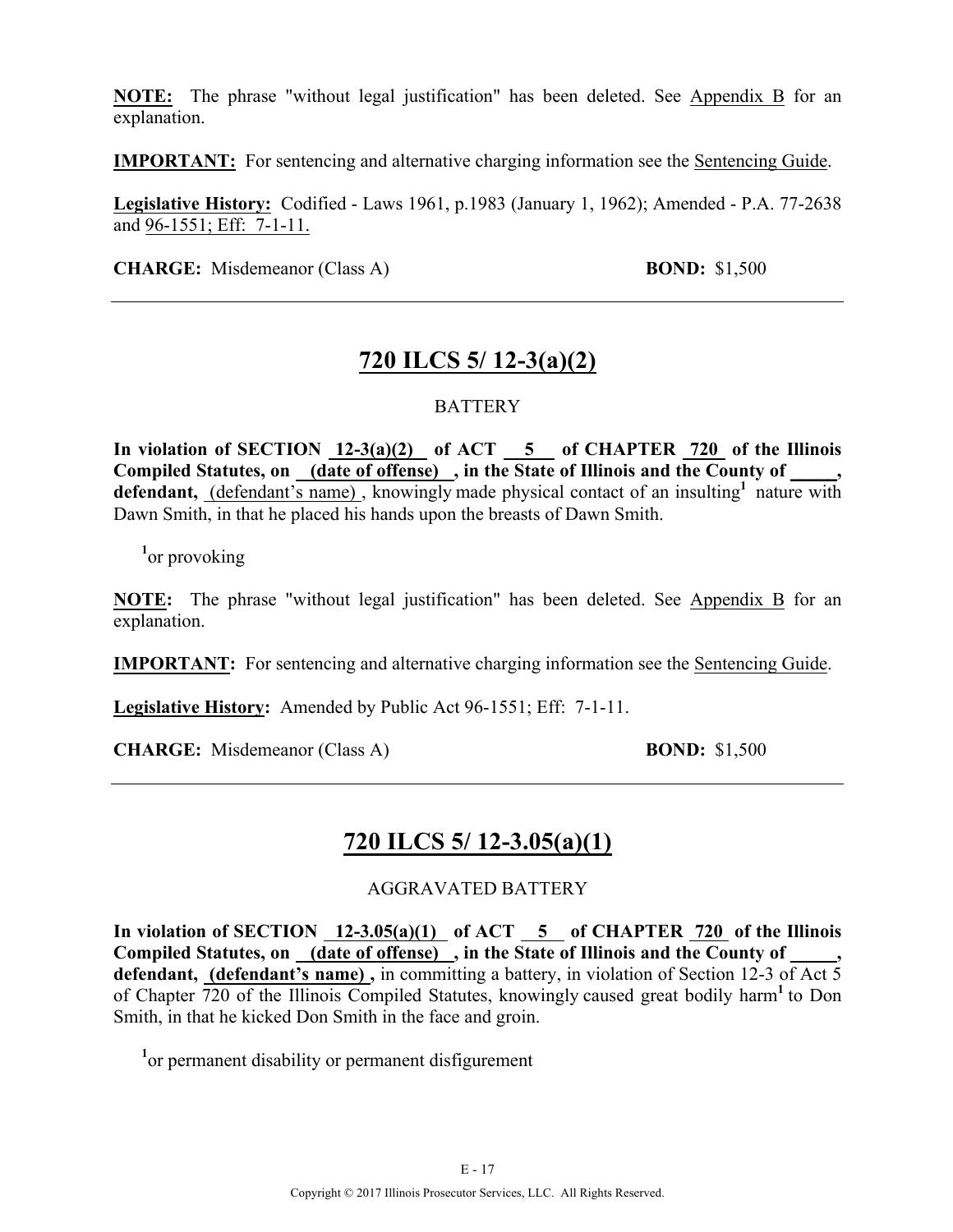**CHARGING NOTES:** *(1)* This subsection of Aggravated Battery is based on the victim's injury and must consist of conduct other than the discharge of a firearm. *(2)* Aggravated battery that causes great bodily harm or permanent disability or disfigurement in violation of subsection (a) is a Class 1 felony when the aggravated battery was intentional and involved the infliction of torture, as defined in paragraph (14) of subsection (b) of Section 9-1 of this Code, as "the infliction of or subjection to extreme physical pain, motivated by an intent to increase or prolong the pain, suffering, or agony of the victim."

**NOTE:** The phrase "without legal justification" has been deleted. See Appendix B for an explanation.

**IMPORTANT:** For sentencing and alternative charging information see the Sentencing Guide.

**Legislative History:** Codified - Laws 1961, p.1983 (January 1, 1962); Amended - Laws 1961, p.2457; Laws 1965, p.294; Laws 1965, p.854; Laws 1967, p.341; Laws 1967, p.2595; Laws 1967, p.3514; Laws 1968, p.99; Laws 1968, p.166; P.A.s 76-836, 77-2638, 79-1001, 81-175, 81- 571, 81-763, 81-925, 81-1509, 83-423, 84-1083, 85-996, 86-980, 87-921, 87-1083, 88-433, 90- 115, 90-507, 90-651, 90-735, 91-357, 91-488, 91-619, 91-672, 92-16, 92-516, 92-841, 92-865, 93-83, 94-243, 94-327, 94-333, 94-363, 94-482, 95-236, 95-256, 95-331, 95-429, 95-748, 95- 876, 96-201, 96-363, 96-1000, Renumbered and amended as § 12-3.05 by 96-1551, eff. July 1, 2011. Amended by 97-597, eff. Jan. 1, 2012 and amended and re-numbered by Public Act 97- 1109; eff. 1-1-13.

**CHARGE:** Felony (Class 3) **BOND:** Must be Set by Judge

## **720 ILCS 5/ 12-3.05(a)(2)**

### AGGRAVATED BATTERY

In violation of SECTION  $12-3.05(a)(1)$  of ACT  $-5$  of CHAPTER 720 of the Illinois **Compiled Statutes, on (date of offense) , in the State of Illinois and the County of \_\_\_\_\_, defendant, (defendant's name) ,** in committing a battery, in violation of Section 12-3 of Act 5 of Chapter 720 of the Illinois Compiled Statutes, knowingly threw a caustic substance**<sup>1</sup>** onto the face of Don Smith and thereby caused Don Smith to suffer great bodily harm**<sup>2</sup>** .

<sup>1</sup> or a flammable substance, a poisonous gas, a deadly biological or chemical contaminant or agent, a radioactive substance, or a bomb or explosive compound; **<sup>2</sup>** or permanent disability or permanent disfigurement.

**NOTE:** This subsection of Aggravated Battery is based on the victim's injury and must consist of conduct other than the discharge of a firearm.

**NOTE:** The phrase "without legal justification" has been deleted. See Appendix B for an explanation.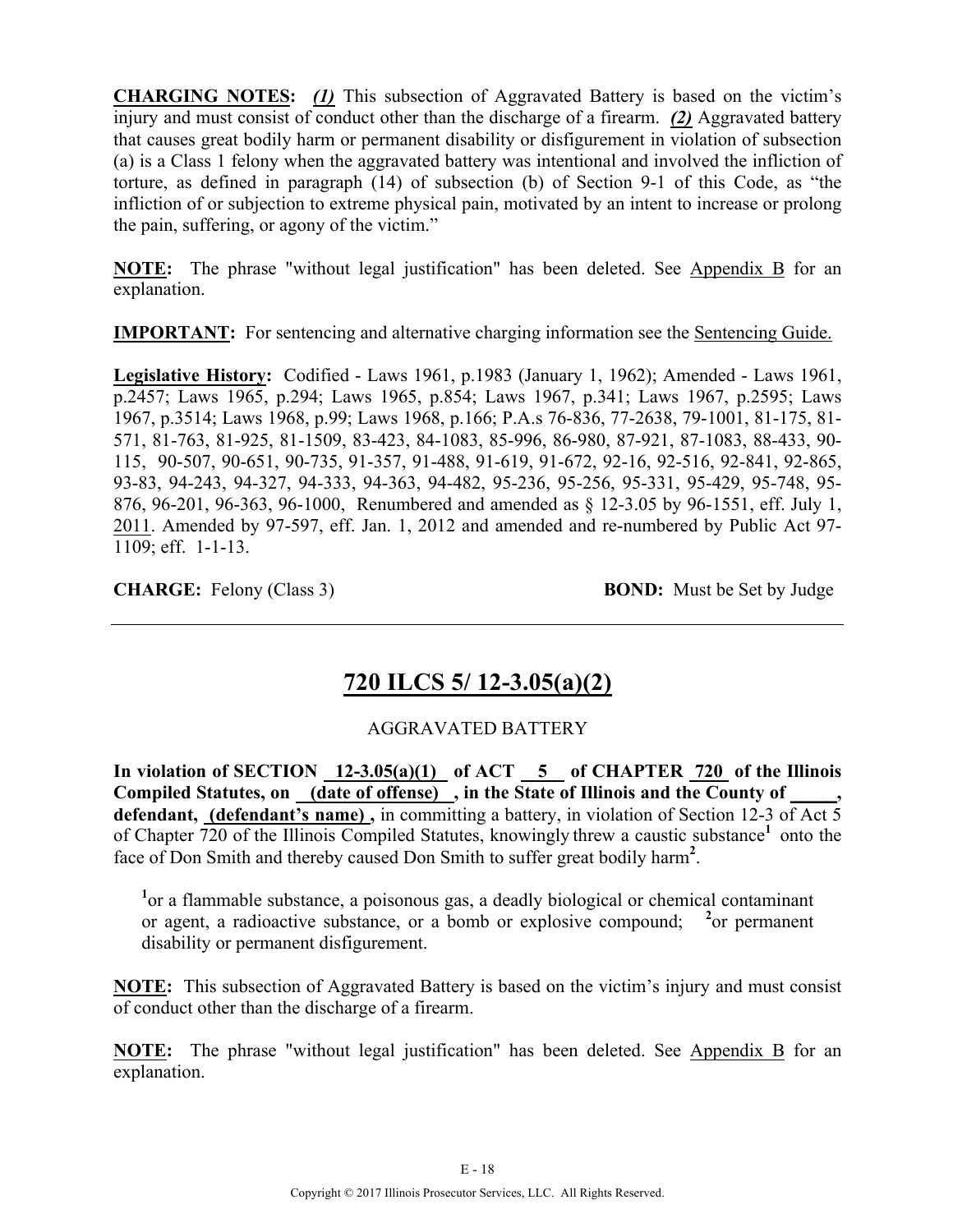**SENTENCING NOTE:** A defendant conviction of violating this subsection shall be sentenced to a term of imprisonment of a minimum of 6 years and a maximum of 45 years.

**IMPORTANT:** For sentencing and alternative charging information see the Sentencing Guide.

**Legislative History:** Amended and re-numbered by Public Act 96-1551; Eff: 7-1-11.

**CHARGE:** Felony (Class X) **BOND:** Must be Set by Judge

### **720 ILCS 5/ 12-3.05(a)(3)**

#### AGGRAVATED BATTERY

In violation of SECTION  $12-3.05(a)(3)$  of ACT  $\overline{5}$  of CHAPTER 720 of the Illinois **Compiled Statutes, on (date of offense) , in the State of Illinois and the County of \_\_\_\_\_, defendant, (defendant's name) ,** in committing a battery, in violation of Section 12-3 of Act 5 of Chapter 720 of the Illinois Compiled Statutes, knowingly caused great bodily harm**<sup>1</sup>** to Don Smith, a person the defendant knew to be a peace officer<sup>2</sup> performing his official duties<sup>3</sup>, in that the said defendant kicked Don Smith in the face and groin.

<sup>1</sup><sup>or</sup> permanent disability or permanent disfigurement; <sup>2</sup><sup>or</sup> a community policing volunteer, a private security officer, emergency management worker, emergency medical technician, utility worker, or a fireman;  $\frac{3}{2}$  or in order to prevent the victim from performing his or her official duties, or in retaliation for the victim performing his or her official duties.

**NOTE:** This subsection of Aggravated Battery is based on the victim's injury and must consist of conduct other than the discharge of a firearm.

**NOTE:** The phrase "without legal justification" has been deleted. See Appendix B for an explanation.

**IMPORTANT:** For sentencing and alternative charging information see the Sentencing Guide.

**Legislative History:** Amended and re-numbered by Public Act 96-1551; Eff: 7-1-11.

**CHARGE:** Felony (Class 1) **BOND:** Must be Set by Judge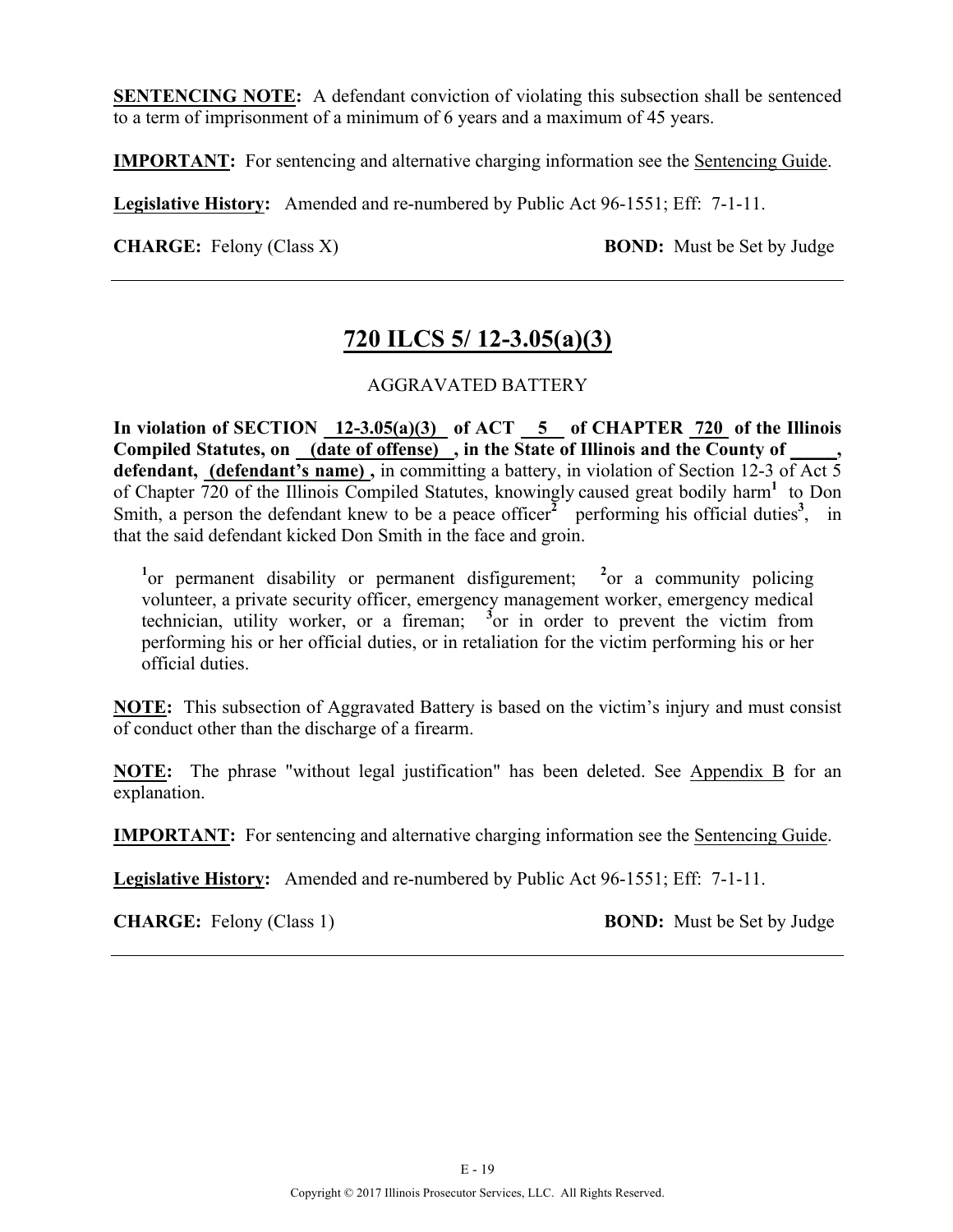# **720 ILCS 5/ 12-3.05(a)(4)**

#### AGGRAVATED BATTERY

**In violation of SECTION 12-3.05(a)(4) of ACT 5 of CHAPTER 720 of the Illinois Compiled Statutes, on (date of offense) , in the State of Illinois and the County of \_\_\_\_\_,**  defendant, (defendant's name), knowing Dawn Smith to be an individual of 60 years of age or older, committed a battery in violation of Section 12-3 of Act 5 of Chapter 720 of the Illinois Compiled Statutes, in that said defendant struck Dawn Smith on her head with his fist and thereby cause Dawn Smith to suffer great bodily harm**<sup>1</sup>** .

<sup>1</sup> or permanent disability or disfigurement.

**NOTE:** This subsection of Aggravated Battery is based on the victim's injury and must consist of conduct other than the discharge of a firearm.

**IMPORTANT:** For sentencing and alternative charging information see the Sentencing Guide.

**Legislative History:** Amended and re-numbered by Public Act 96-1551; Eff: 7-1-11.

**CHARGE:** Felony (Class 2) **BOND:** Must be Set by Judge

# **720 ILCS 5/ 12-3.05(a)(5)**

#### AGGRAVATED BATTERY

In violation of SECTION  $12-3.05(a)(5)$  of ACT  $\overline{5}$  of CHAPTER 720 of the Illinois **Compiled Statutes, on (date of offense) , in the State of Illinois and the County of \_\_\_\_\_, defendant, (defendant's name) ,** in committing a battery, in violation of Section 12-3 of Act 5 of Chapter 720 of the Illinois Compiled Statutes, knowingly strangled Don Smith.

**NOTE:** This subsection of Aggravated Battery is based on the victim's injury and must consist of conduct other than the discharge of a firearm.

**NOTE:** The phrase "without legal justification" has been deleted. See Appendix B for an explanation.

**CHARGING NOTE:** A violation of this subsection is a Class 1 felony if: (a) the person used or attempted to use a dangerous instrument while committing this offense; or (b) the person caused great bodily harm or permanent disability or disfigurement to the other person while committing this offense; or (c) the person has previously been convicted of a violation of this subsection or of laws similar to this subsection of any other state.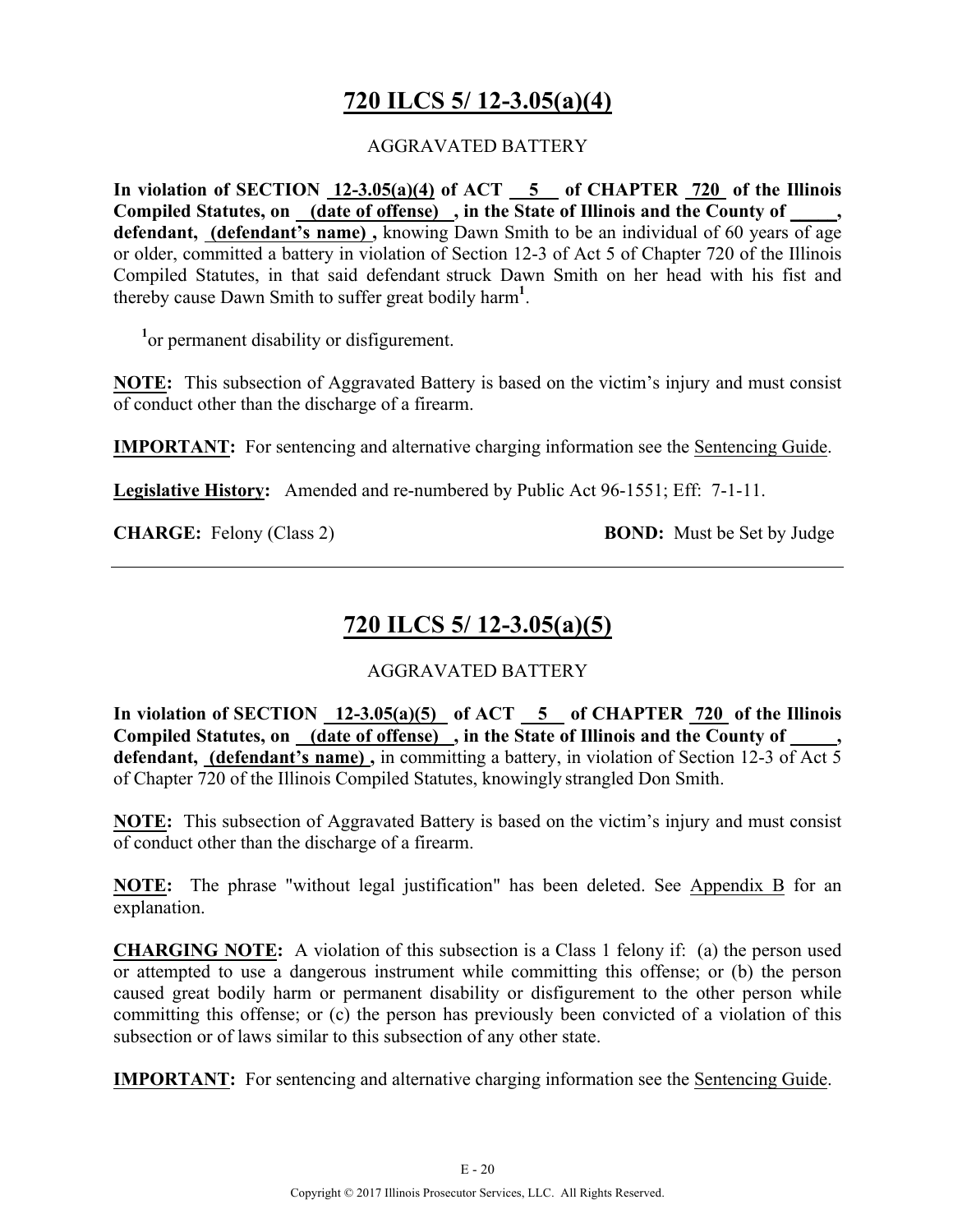**Legislative History:** Amended and re-numbered by Public Act 96-1551; Eff: 7-1-11.

**CHARGE:** Felony (Class 3) **BOND:** Must be Set by Judge

### **720 ILCS 5/ 12-3.05(b)(1)**

#### AGGRAVATED BATTERY

In violation of SECTION  $12-3.05(b)(1)$  of ACT  $\overline{5}$  of CHAPTER  $\overline{720}$  of the Illinois **Compiled Statutes, on (date of offense) , in the State of Illinois and the County of \_\_\_\_\_, defendant, (defendant's name) ,** a person who is at least 18 years of age, in committing a battery in violation of Section 12-3 of Act 5 of Chapter 720 of the Illinois Compiled Statutes, knowingly caused great bodily harm<sup>1</sup> to Don Smith, a child under the age of 13 years, in that he kicked Don Smith in the face and groin.

<sup>1</sup> or permanent disability or permanent disfigurement

**NOTE:** This subsection of Aggravated Battery is based on the victim being a child or person with an intellectual disability.

**NOTE:** The phrase "without legal justification" has been deleted. See **Appendix B** for an explanation.

**SENTENCING NOTE:** If a person committed this offense while armed with a firearm: 15 years shall be added to the term of imprisonment imposed by the court; If a person personally discharged a firearm during the commission of this offense: 20 years shall be added to the term of imprisonment imposed by the court; If a person personally discharged a firearm during the commission of this offense and thereby caused great bodily harm, permanent disability or disfigurement or death to another person: 25 years and up to a term of natural life shall be added to the term of imprisonment imposed by the court.

**IMPORTANT:** For sentencing and alternative charging information see the **Sentencing Guide**.

**Legislative History:** This complaint was amended by Public Act 97-0227; Eff: 1-1-12 and by P. A. 97-1109. eff. 1-1-13.

This subsection was amended by Public Act 99-0143. Effective: 1-1-16.

**CHARGE:** Felony (Class X) (See Sentencing Note) **BOND:** Must be set by Judge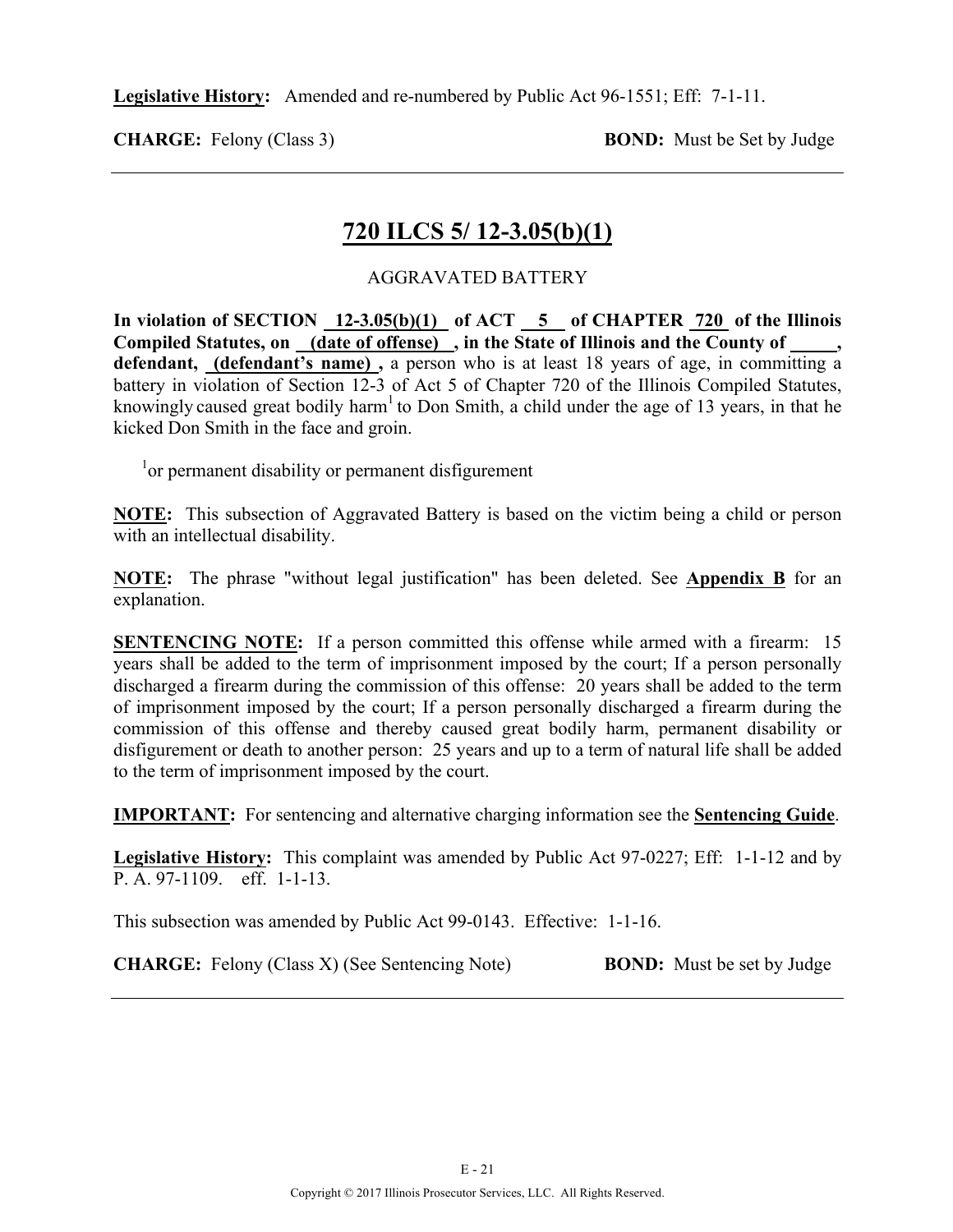# **720 ILCS 5/ 12-3.05(b)(2)**

#### AGGRAVATED BATTERY

**In violation of SECTION 12-3.05(b)(2) of ACT 5 of CHAPTER 720 of the Illinois**  Compiled Statutes, on <u>(date of offense)</u>, in the State of Illinois and the County of  $\,$ , **defendant, (defendant's name) ,** a person who is at least 18 years of age, in committing a battery in violation of Section 12-3 of Act 5 of Chapter 720 of the Illinois Compiled Statutes, knowingly caused bodily harm<sup>1</sup> to Don Smith, a child under the age of 13 years, in that he kicked Don Smith in the face and groin.

<sup>1</sup>or disability or disfigurement

**CHARGING NOTE:** (1) This subsection of Aggravated Battery is based on the victim being a child or a person with a severe or profound intellectual disability. (2) The phrase "without legal justification" has been deleted. See **Appendix B** for an explanation.

**IMPORTANT:** For sentencing and alternative charging information see the **Sentencing Guide**.

**Legislative History:** This complaint was amended by Public Act 97-0227; Eff: 1-1-12 and by P. A. 97-1109. Eff: 1-1-13.

This subsection was amended by Public Act 99-0143. Effective: 1-1-16.

**CHARGE:** Felony (Class 3) **BOND:** Must be Set by Judge

### **720 ILCS 5/ 12-3.05(c)**

#### AGGRAVATED BATTERY

**In violation of SECTION 12-3.05(c) of ACT 5 of CHAPTER 720 of the Illinois Compiled Statutes, on (date of offense) , in the State of Illinois and the County of \_\_\_\_\_, defendant, (defendant's name) ,** in committing a battery, in violation of Section 12-3 of Act 5 of Chapter 720 of the Illinois Compiled Statutes, and while Don Smith was at the Union City Hilton, a public place of accommodation<sup>1</sup>, knowingly caused bodily harm to Don Smith, in that said defendant struck Don Smith in the face with his fist.

<sup>1</sup> or on or about a public place of amusement, a public way, public property, a sports venue, or a domestic violence shelter.

**NOTE:** This subsection of Aggravated Battery is based on the location of the defendant or the victim and must consist of conduct other than the discharge of a firearm.

**NOTE:** The phrase "without legal justification" has been deleted. See Appendix B for an explanation.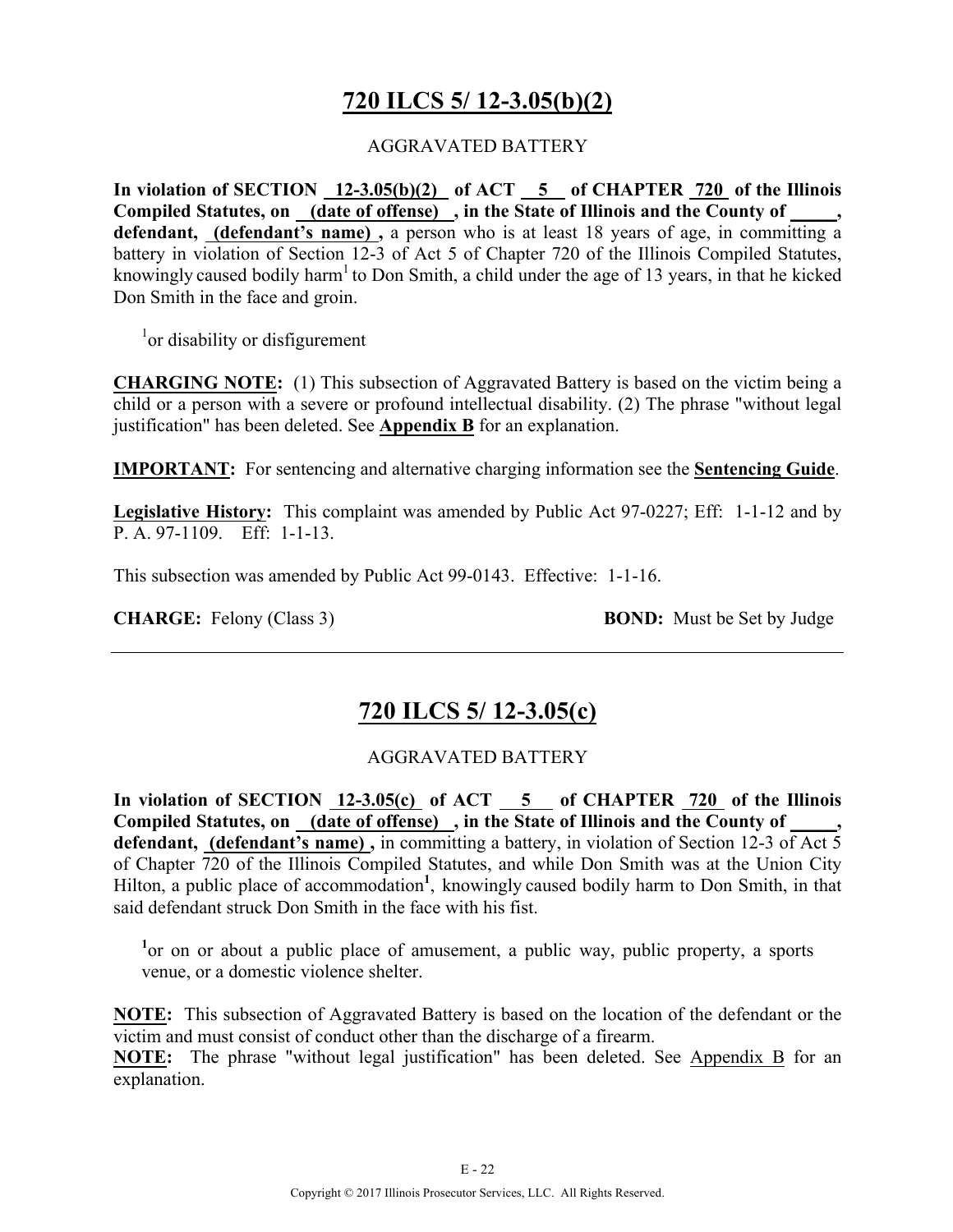**IMPORTANT:** For sentencing and alternative charging information see the Sentencing Guide.

**Legislative History:** Amended and re-numbered by Public Act 96-1551; Eff: 7-1-11.

**CHARGE:** Felony (Class 3) **BOND:** Must be Set by Judge

### **720 ILCS 5/ 12-3.05(d)(1)**

#### **AGGRAVATED BATTERY**

In violation of SECTION  $12-3.05(d)(1)$  of ACT  $-5$  of CHAPTER  $720$  of the Illinois **Compiled Statutes, on (date of offense) , in the State of Illinois and the County of \_\_\_\_\_,**  defendant, **(defendant's name)**, knowing Dawn Smith to be 60 years of age or older,<sup>1</sup> committed a battery in violation of Section 12-3 of Act 5 of Chapter 720 of the Illinois Compiled Statutes, in that said defendant struck Dawn Smith on her head with his fist.

<sup>1</sup> or physically handicapped.

**NOTE:** This subsection of Aggravated Battery is based on the status of the victim and must consist of conduct other than the discharge of a firearm.

**IMPORTANT:** For sentencing and alternative charging information see the Sentencing Guide.

**Legislative History:** Amended and re-numbered by Public Act 96-1551; Eff: 7-1-11.

**CHARGE:** Felony (Class 3) **BOND:** Must be Set by Judge

# **720 ILCS 5/ 12-3.05(d)(2)**

### AGGRAVATED BATTERY

In violation of SECTION  $12-3.05(d)(2)$  of ACT  $-5$  of CHAPTER  $720$  of the Illinois Compiled Statutes, on <u>(date of offense)</u>, in the State of Illinois and the County of \_\_\_\_, defendant, **(defendant's name)**, knowing Dawn Smith to be pregnant<sup>1</sup>, committed a battery in violation of Section 12-3 of Act 5 of Chapter 720 of the Illinois Compiled Statutes, in that he struck Dawn Smith in the face with his fist.

<sup>1</sup> or has a physical disability.

**NOTE:** This subsection of Aggravated Battery is based on the status of the victim and must consist of conduct other than the discharge of a firearm.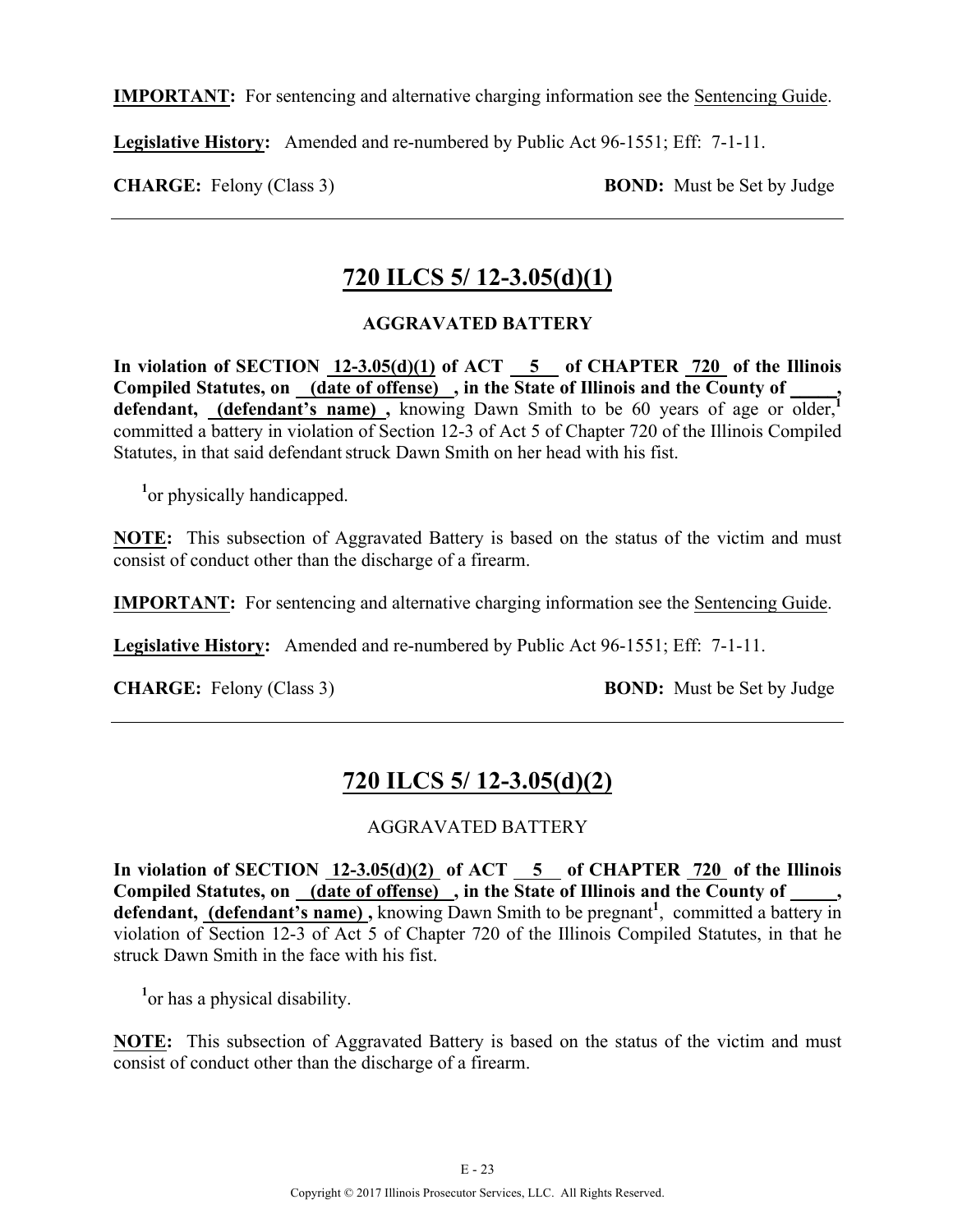**NOTE:** The phrase "without legal justification" has been deleted. See **Appendix B** for an explanation.

**IMPORTANT:** For sentencing and alternative charging information see the **Sentencing Guide**.

**Legislative History:** Amended and re-numbered by Public Act 96-1551; Eff: 7-1-11.

This subsection was amended by Public Act 99-0143. Effective: 1-1-16.

**CHARGE:** Felony (Class 3) **BOND:** Must be Set by Judge

### **720 ILCS 5/ 12-3.05(d)(3)**

#### AGGRAVATED BATTERY

**In violation of SECTION 12-3.05(d)(3) of ACT 5 of CHAPTER 720 of the Illinois**  Compiled Statutes, on (date of offense), in the State of Illinois and the County of, defendant, (defendant's name), knowing Don Smith to be a teacher<sup>1</sup> at Union City Elementary School and while located on the grounds of Union City Elementary School<sup>2</sup>, committed a battery in violation of Section 12-3 of Act 5 of Chapter 720 of the Illinois Compiled Statutes, in that he struck Don Smith in the face with his fist.

<sup>1</sup> or other person employed in any school; <sup>2</sup> or the grounds adjacent to the school or in any part of a building used for school purposes.

**NOTE:** This subsection of Aggravated Battery is based on the status of the victim and must consist of conduct other than the discharge of a firearm.

**NOTE:** The phrase "without legal justification" has been deleted. See Appendix B for an explanation.

**IMPORTANT:** For sentencing and alternative charging information see the Sentencing Guide.

**Legislative History:** Amended and re-numbered by Public Act 96-1551; Eff: 7-1-11.

**CHARGE:** Felony (Class 3) **BOND:** Must be Set by Judge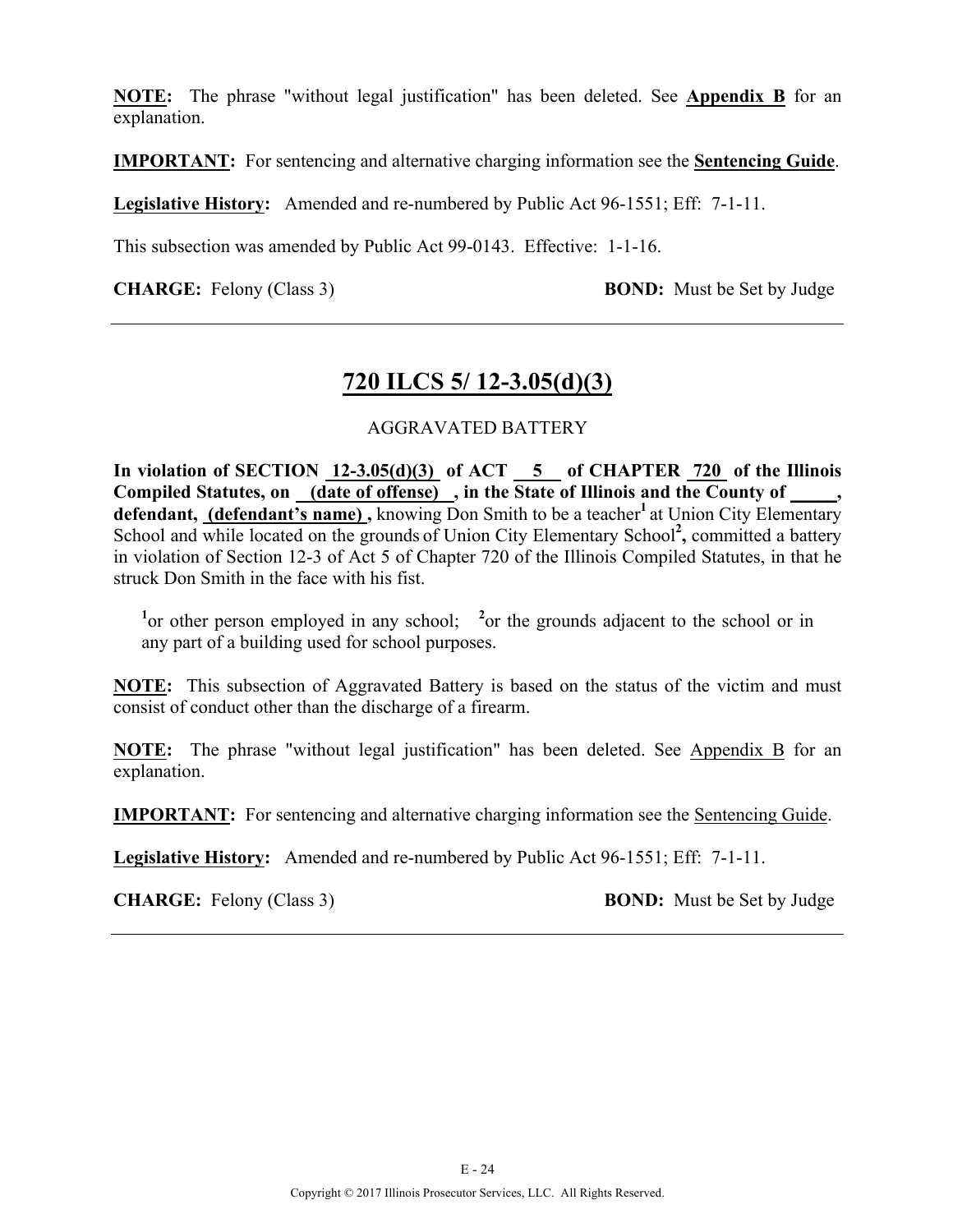## **720 ILCS 5/ 12-3.05(d)(4)**

#### AGGRAVATED BATTERY

**In violation of SECTION 12-3.05(d)(4) of ACT 5 of CHAPTER 720 of the Illinois**  Compiled Statutes, on (date of offense), in the State of Illinois and the County of defendant, **(defendant's name)**, knowing Don Smith to be a peace officer<sup>1</sup> performing his official duties<sup>2</sup>, committed a battery in violation of Section 12-3 of Act 5 of Chapter 720 of the Illinois Compiled Statutes, in that he struck Don Smith in the face with his fist.

<sup>1</sup> or a community policing volunteer, a private security officer, a correctional institution employee, a Department of Human Services employee supervising or controlling a sexually dangerous or sexually violent person, or a fireman; <sup>2</sup> or in order to prevent the victim from performing his or her official duties, or in retaliation for the victim performing his or her official duties.

**NOTE:** This subsection of Aggravated Battery is based on the status of the victim and must consist of conduct other than the discharge of a firearm.

**NOTE:** The phrase "without legal justification" has been deleted. See Appendix B for an explanation.

**IMPORTANT:** For sentencing and alternative charging information see the Sentencing Guide.

**Legislative History:** Amended and re-numbered by Public Act 96-1551; Eff: 7-1-11.

**CHARGE:** Felony (Class 2) **BOND:** Must be Set by Judge

#### **(Amended Complaint)**

### **720 ILCS 5/ 12-3.05(d)(5)**

#### AGGRAVATED BATTERY

In violation of SECTION  $12-3.05(d)(5)$  of ACT  $-5$  of CHAPTER  $720$  of the Illinois Compiled Statutes, on \_(date of offense) \_, in the State of Illinois and the County of defendant, (defendant's name), knowing Don Smith to be a judge<sup>1</sup> performing his official duties<sup>2</sup>, committed a battery in violation of Section 12-3 of Act 5 of Chapter 720 of the Illinois Compiled Statutes, in that he struck Don Smith in the face with his fist.

**1** or an emergency management worker, an emergency medical *services personnel* **technician**, or a utility worker; <sup>2</sup> or in order to prevent the victim from performing his or her official duties, or in retaliation for the victim performing his or her official duties.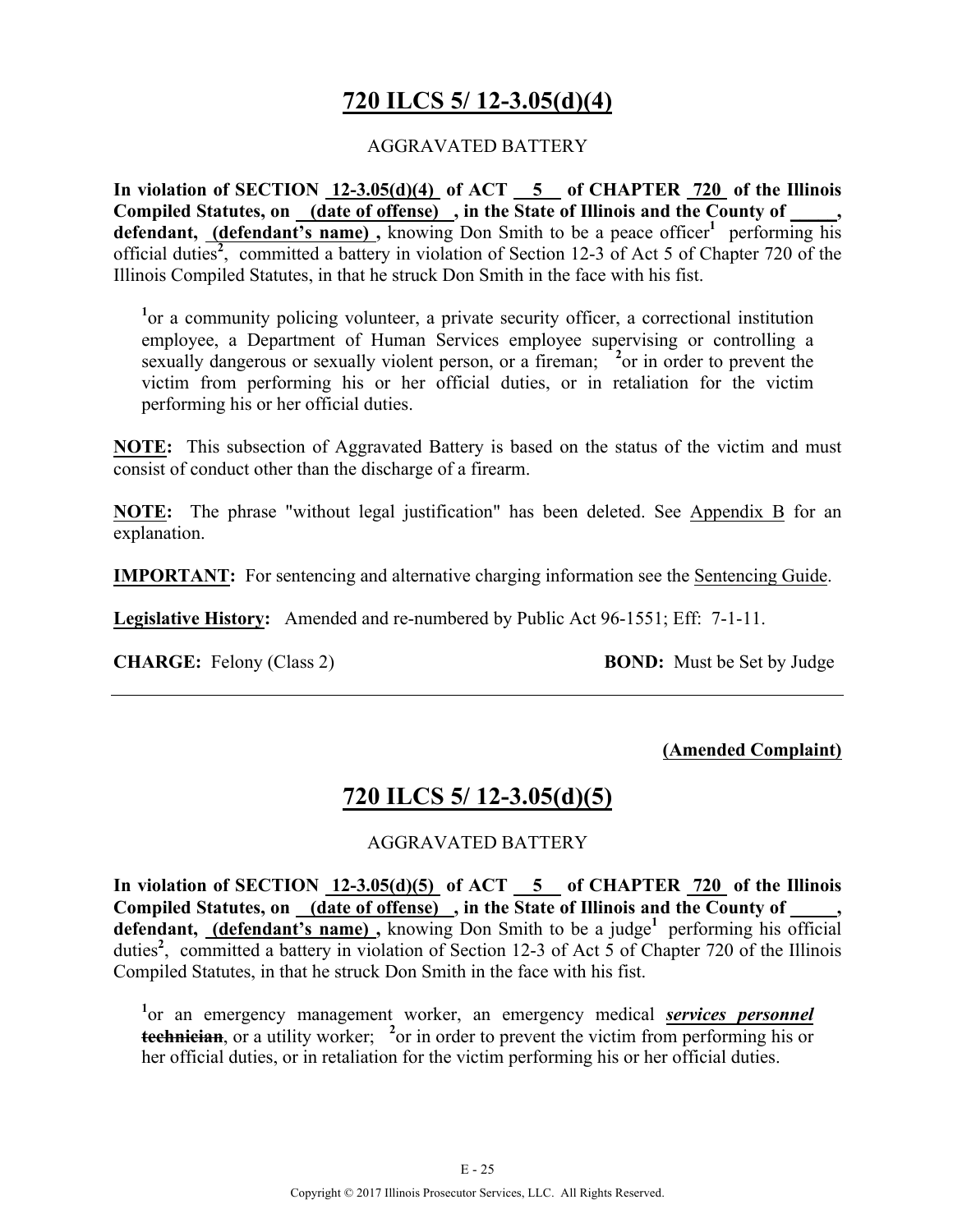**NOTE:** This subsection of Aggravated Battery is based on the status of the victim and must consist of conduct other than the discharge of a firearm.

**NOTE:** The phrase "without legal justification" has been deleted. See Appendix B for an explanation.

**IMPORTANT:** For sentencing and alternative charging information see the Sentencing Guide.

**Legislative History:** Amended and re-numbered by Public Act 96-1551; Eff: 7-1-11; **and amended by Public Act 99-816; (Eff: 8-15-16).**

**CHARGE:** Felony (Class 3) **BOND:** Must be Set by Judge

### **720 ILCS 5/ 12-3.05(d)(6)**

#### AGGRAVATED BATTERY

In violation of SECTION 12-3.05(d)(6) of ACT 5 of CHAPTER 720 of the Illinois Compiled Statutes, on (date of offense), in the State of Illinois and the County of **defendant, (defendant's name) ,** knowing Don Smith to be an employee of the State of Illinois**<sup>1</sup>** performing his official duties, committed a battery in violation of Section 12-3 of Act 5 of Chapter 720 of the Illinois Compiled Statutes, in that he struck Don Smith in the face with his fist.

<sup>1</sup> or an officer of the State of Illinois, or an officer or employee of a school district.

**NOTE:** This subsection of Aggravated Battery is based on the status of the victim and must consist of conduct other than the discharge of a firearm.

**NOTE:** The phrase "without legal justification" has been deleted. See Appendix B for an explanation.

**IMPORTANT:** For sentencing and alternative charging information see the Sentencing Guide.

**Legislative History:** Amended and re-numbered by Public Act 96-1551; Eff: 7-1-11.

**CHARGE:** Felony (Class 3) **BOND:** Must be Set by Judge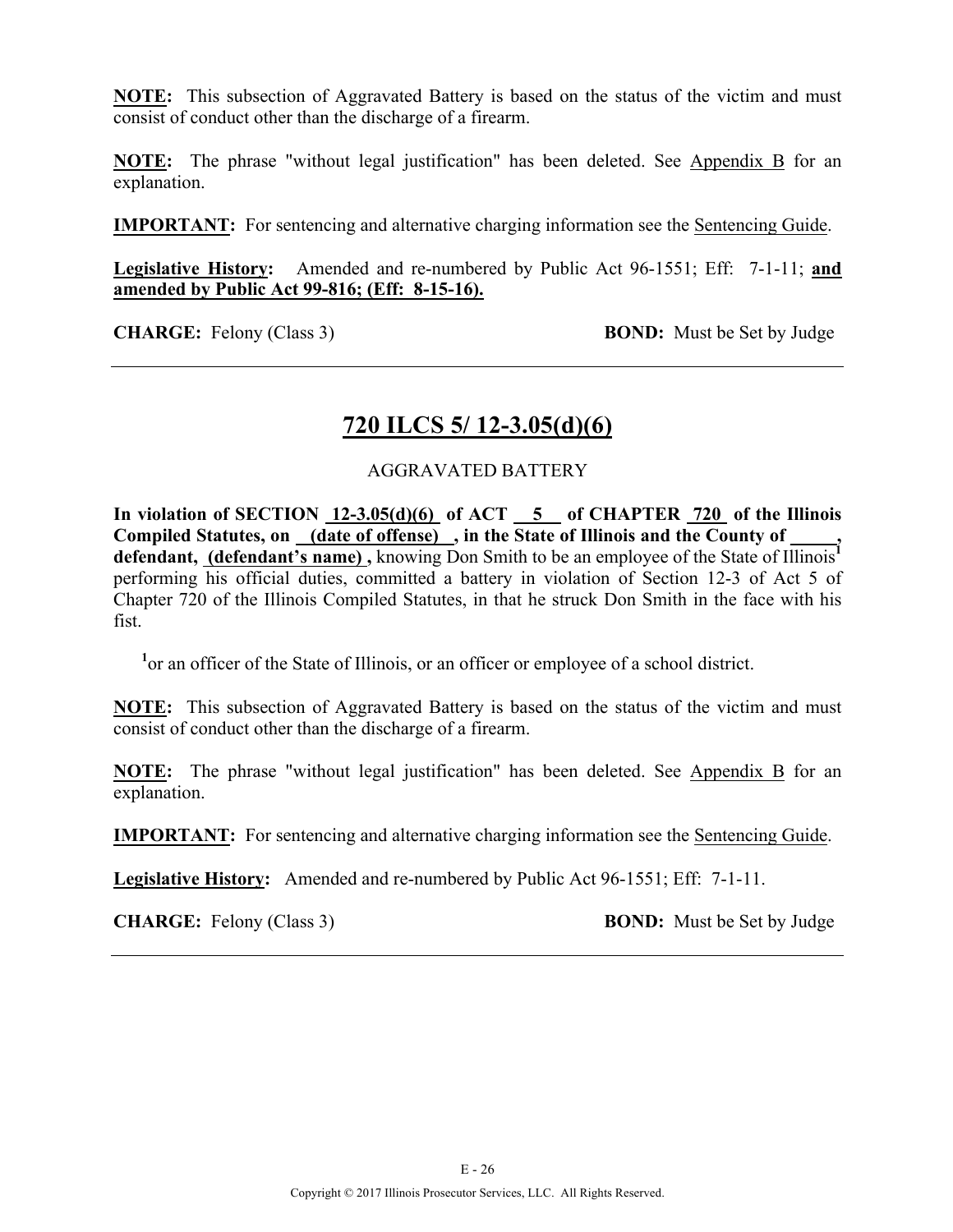# **720 ILCS 5/ 12-3.05(d)(7)**

#### AGGRAVATED BATTERY

**In violation of SECTION 12-3.05(d)(7) of ACT 5 of CHAPTER 720 of the Illinois**  Compiled Statutes, on (date of offense), in the State of Illinois and the County of, defendant, (defendant's name), knowing Don Smith to be a transit passenger<sup>1</sup>, committed a battery in violation of Section 12-3 of Act 5 of Chapter 720 of the Illinois Compiled Statutes, in that he struck Don Smith in the face with his fist.

<sup>1</sup> or a transit employee performing his or her official duties.

**NOTE:** This subsection of Aggravated Battery is based on the status of the victim and must consist of conduct other than the discharge of a firearm.

**NOTE:** The phrase "without legal justification" has been deleted. See Appendix B for an explanation.

**IMPORTANT:** For sentencing and alternative charging information see the Sentencing Guide.

**Legislative History:** Amended and re-numbered by Public Act 96-1551; Eff: 7-1-11.

**CHARGE:** Felony (Class 3) **BOND:** Must be Set by Judge

## **720 ILCS 5/ 12-3.05(d)(8)**

AGGRAVATED BATTERY

**In violation of SECTION 12-3.05(d)(8) of ACT 5 of CHAPTER 720 of the Illinois Compiled Statutes, on (date of offense) , in the State of Illinois and the County of \_\_\_\_\_, defendant, (defendant's name) ,** knowing Don Smith to be a taxi driver on duty, committed a battery in violation of Section 12-3 of Act 5 of Chapter 720 of the Illinois Compiled Statutes, in that he struck Don Smith in the face with his fist.

**NOTE:** This subsection of Aggravated Battery is based on the status of the victim and must consist of conduct other than the discharge of a firearm.

**NOTE:** The phrase "without legal justification" has been deleted. See Appendix B for an explanation.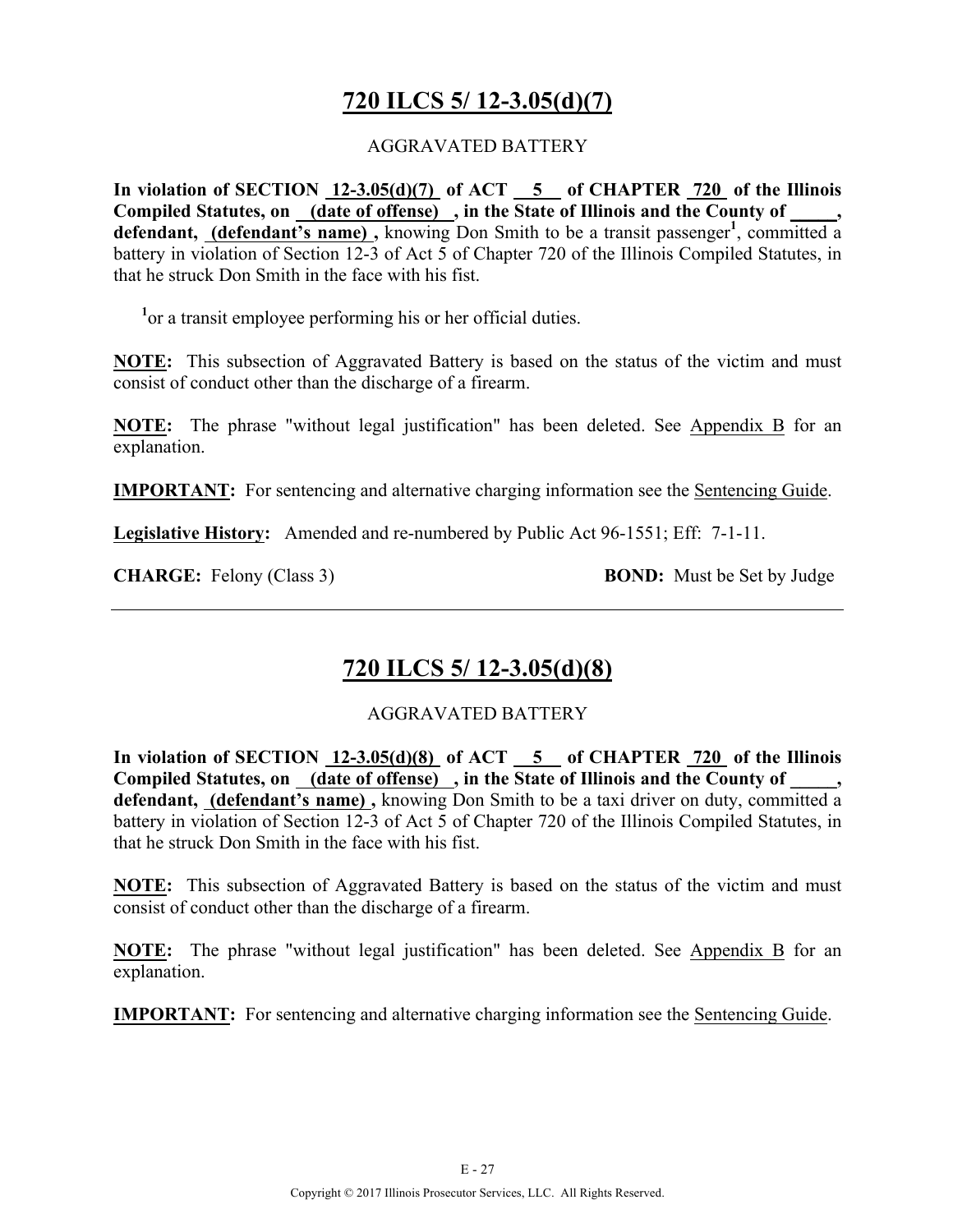**Legislative History:** Amended and re-numbered by Public Act 96-1551; Eff: 7-1-11.

**CHARGE:** Felony (Class 3) **BOND:** Must be Set by Judge

## **720 ILCS 5/ 12-3.05(d)(9)**

### AGGRAVATED BATTERY

In violation of SECTION  $12-3.05(d)(9)$  of ACT  $\overline{5}$  of CHAPTER  $\overline{720}$  of the Illinois **Compiled Statutes, on (date of offense) , in the State of Illinois and the County of \_\_\_\_\_, defendant, (defendant's name) ,** knowing Don Smith to be a merchant who had attempted to detain said defendant for an alleged commission of the offense of Retail Theft, committed a battery in violation of Section 12-3 of Act 5 of Chapter 720 of the Illinois Compiled Statutes, in that he struck Don Smith in the face with his fist and thereby caused bodily harm to Don Smith.

**NOTE:** This subsection of Aggravated Battery is based on the status of the victim and must consist of conduct other than the discharge of a firearm.

**NOTE:** The phrase "without legal justification" has been deleted. See Appendix B for an explanation.

**IMPORTANT:** For sentencing and alternative charging information see the Sentencing Guide.

**Legislative History:** Amended and re-numbered by Public Act 96-1551; Eff: 7-1-11.

**CHARGE:** Felony (Class 3) **BOND:** Must be Set by Judge

# **720 ILCS 5/ 12-3.05(d)(10)**

### AGGRAVATED BATTERY

**In violation of SECTION 12-3.05(d)(10) of ACT 5 of CHAPTER 720 of the Illinois**  Compiled Statutes, on (date of offense), in the State of Illinois and the County of **defendant, (defendant's name)**, knowing Don Smith to be a process server<sup>1</sup> and that Don Smith was performing in his capacity as a process server, committed a battery, in violation of Section 12-3 of Act 5 of Chapter 720 of the Illinois Compiled Statutes, in that said defendant struck Don Smith in the face with his fist.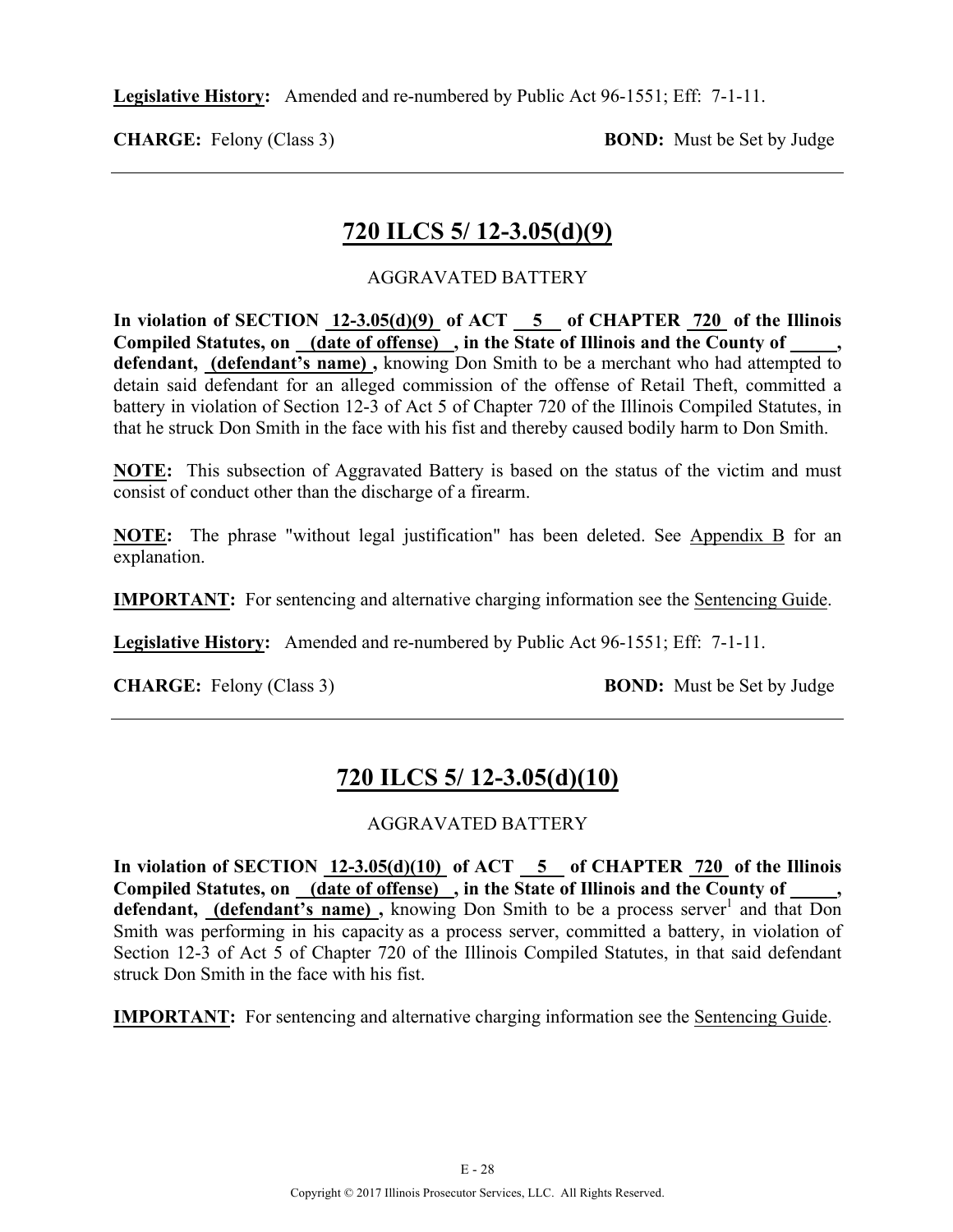**CHARGE:** Felony (Class 3) **BOND:** Must be set by Judge

### **720 ILCS 5/ 12-3.05(d)(11)**

AGGRAVATED BATTERY

**In violation of SECTION 12-3.05(d)(11) of ACT 5 of CHAPTER 720 of the Illinois Compiled Statutes, on (date of offense) , in the State of Illinois and the County of \_\_\_\_\_, defendant, (defendant's name) ,** knowing Dawn Smith to be a nurse and that Dawn Smith was performing in her capacity as a nurse, committed a battery, in violation of Section 12-3 of Act 5 of Chapter 720 of the Illinois Compiled Statutes, in that said defendant struck Don Smith in the face with his fist.

**IMPORTANT:** For sentencing and alternative charging information see the Sentencing Guide.

This subsection was created by P. A. 98-0369. Eff: 1-1-14.

**CHARGE:** Felony (Class 3) **BOND:** Must be set by Judge

### **720 ILCS 5/ 12-3.05(e)(1)**

AGGRAVATED BATTERY

In violation of SECTION  $12-3.05(e)(1)$  of ACT  $-5$  of CHAPTER  $720$  of the Illinois Compiled Statutes, on (date of offense), in the State of Illinois and the County of **defendant, (defendant's name) ,** while committed a battery in violation of Section 12-3 of Act 5 of Chapter 720 of the Illinois Compiled Statutes, said defendant knowingly discharged a firearm**<sup>1</sup>** and thereby caused bodily harm to Dawn Smith in that (describe the injury).

<sup>1</sup> other than a machine gun or a firearm equipped with a silencer.

**NOTE:** This subsection of Aggravated Battery is based on the use of a firearm and cannot consist of the discharge of a machine gun or a firearm equipped with a silencer.

**IMPORTANT:** For sentencing and alternative charging information see the Sentencing Guide.

**Legislative History:** Amended and re-numbered by Public Act 96-1551; Eff: 7-1-11.

**CHARGE:** Felony (Class X) **BOND:** Must be Set by Judge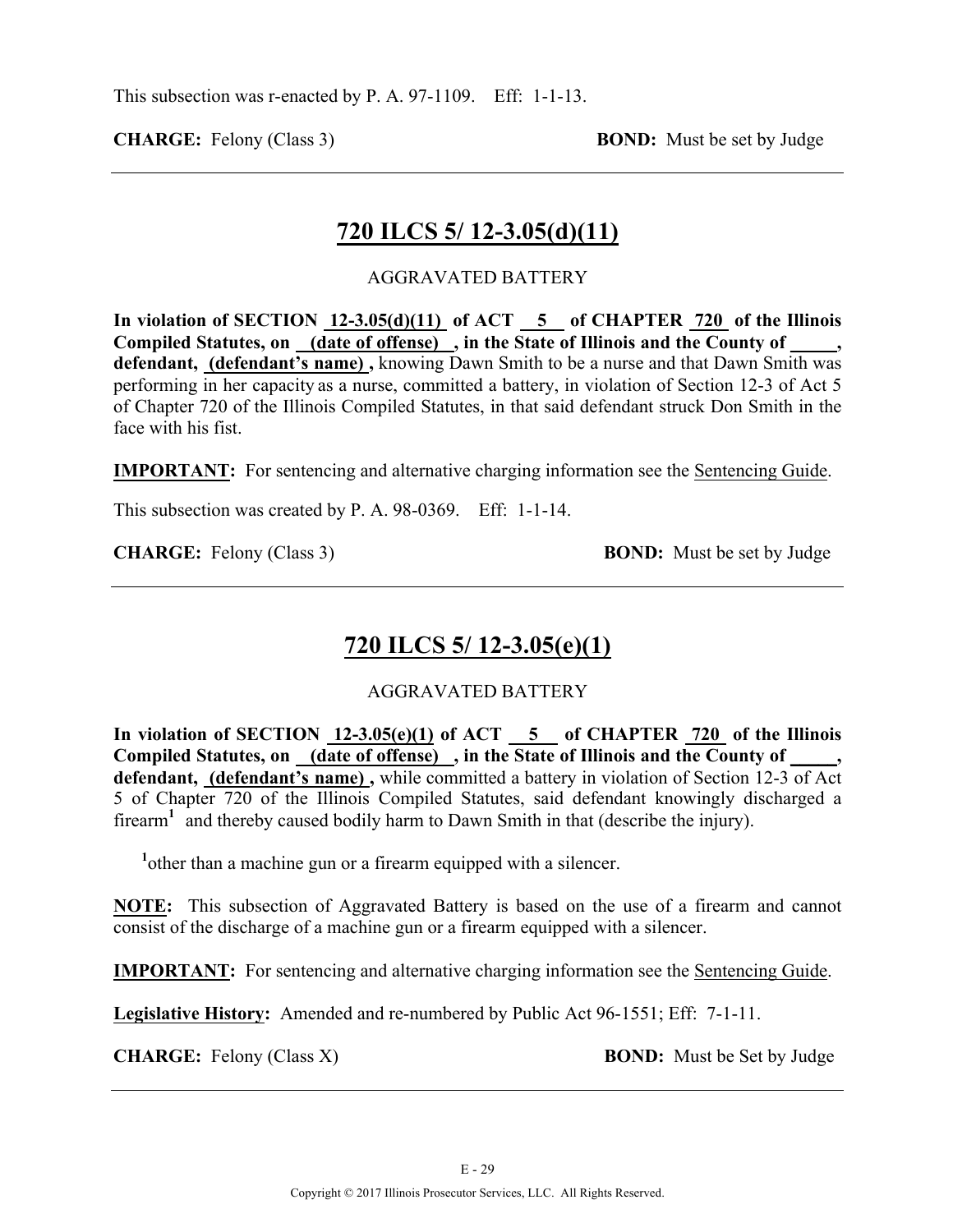# **720 ILCS 5/ 12-3.05(e)(2)**

#### AGGRAVATED BATTERY

**In violation of SECTION 12-3.05(e)(2) of ACT 5 of CHAPTER 720 of the Illinois Compiled Statutes, on (date of offense) , in the State of Illinois and the County of \_\_\_\_\_, defendant, (defendant's name)**, knowing Don Smith to be a peace officer<sup>1</sup> performing his official duties<sup>2</sup>, committed a battery in violation of Section 12-3 of Act 5 of Chapter 720 of the Illinois Compiled Statutes, in that said defendant knowingly discharged a firearm**<sup>3</sup>** and thereby caused bodily harm to Don Smith in that (describe the injury).

<sup>1</sup> or a community policing volunteer, a person summoned by a police officer, a fireman, a private security officer, a correctional institution employee, or an emergency management worker; <sup>2</sup> or in order to prevent the victim from performing his or her official duties, or in retaliation for the victim performing his or her official duties; <sup>3</sup>other than a machine gun or a firearm equipped with a silencer.

**NOTE:** This subsection of Aggravated Battery is based on the use of a firearm and cannot consist of the discharge of a machine gun or a firearm equipped with a silencer.

**SENTENCING NOTE:** A person convicted of violating this subsection shall be sentenced to a term of imprisonment of not less than 15 nor more than 60 years.

**IMPORTANT:** For sentencing and alternative charging information see the Sentencing Guide.

**Legislative History:** Amended and re-numbered by Public Act 96-1551; Eff: 7-1-11.

**CHARGE:** Felony (Class X) (See Note) **BOND:** Must be Set by Judge

#### **(Amended Complaint)**

### **720 ILCS 5/ 12-3.05(e)(3)**

#### AGGRAVATED BATTERY

**In violation of SECTION 12-3.05(e)(3) of ACT 5 of CHAPTER 720 of the Illinois**  Compiled Statutes, on (date of offense), in the State of Illinois and the County of **defendant, (defendant's name) ,** knowing Don Smith to be an emergency medical *services*  **personnel technician** employed by Union City<sup>1</sup> performing his official duties<sup>2</sup>, committed a battery in violation of Section 12-3 of Act 5 of Chapter 720 of the Illinois Compiled Statutes, in that said defendant knowingly discharged a firearm<sup>3</sup> and thereby caused an injury to Don Smith in that (describe the injury).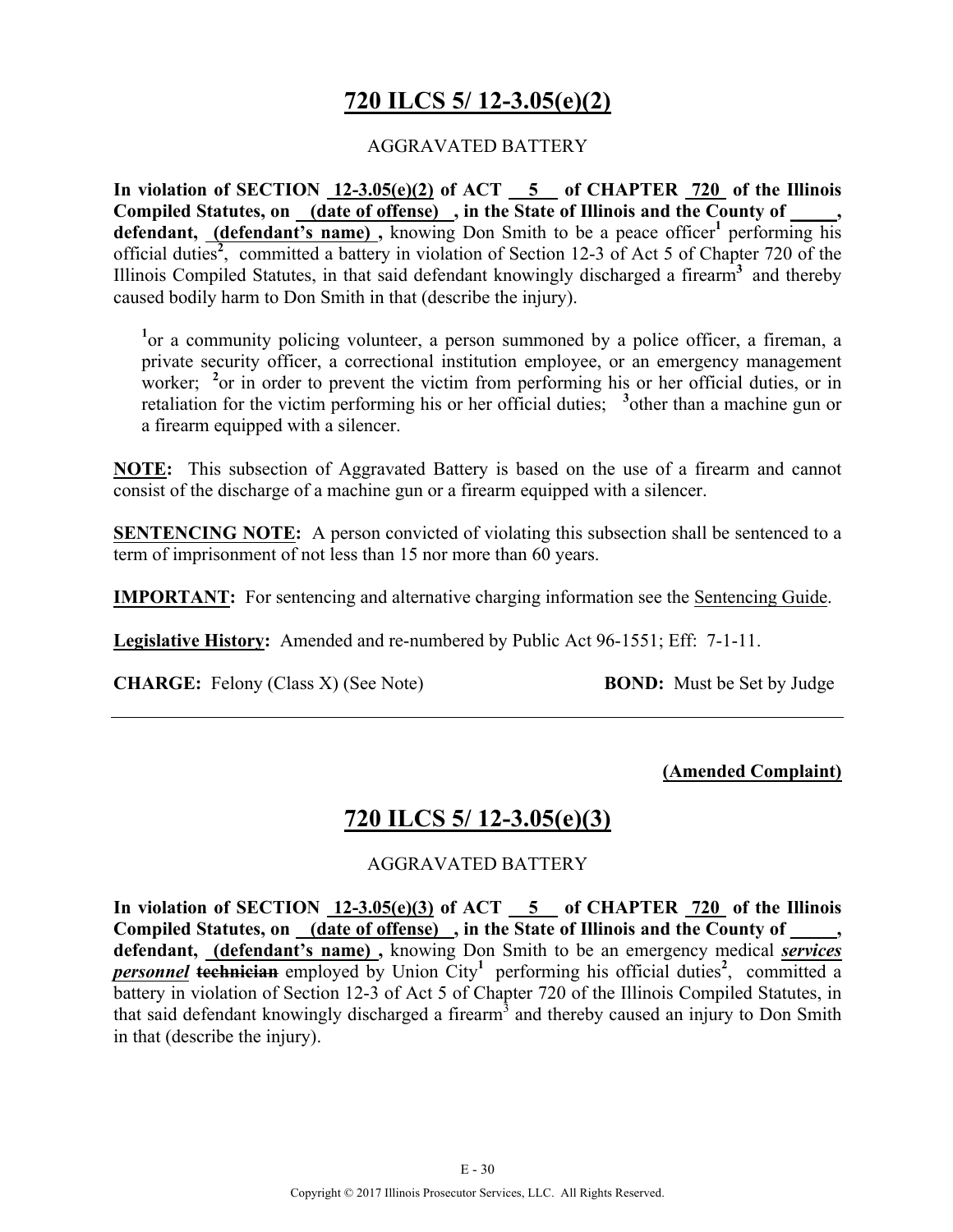<sup>1</sup> or by a municipality or other government unit; <sup>2</sup> or in order to prevent the victim from performing his or her official duties, or in retaliation for the victim performing his or her official duties;  $3$  other than a machine gun or a firearm equipped with a silencer.

**NOTE:** This subsection of Aggravated Battery is based on the use of a firearm and cannot consist of the discharge of a machine gun or a firearm equipped with a silencer.

**SENTENCING NOTE:** A person convicted of violating this subsection shall be sentenced to a term of imprisonment of not less than 15 or more than 60 years.

**IMPORTANT:** For sentencing and alternative charging information see the **Sentencing Guide**.

**Legislative History:** Amended and re-numbered by Public Act 96-1551; Eff: 7-1-11; **and by Public Act 99-816; (Eff: 8-15-16).**

**CHARGE:** Felony (Class X) **BOND:** Must be Set by Judge

# **720 ILCS 5/ 12-3.05(e)(4)**

### AGGRAVATED BATTERY

In violation of SECTION  $12-3.05(e)(4)$  of ACT  $-5$  of CHAPTER  $720$  of the Illinois **Compiled Statutes, on (date of offense) , in the State of Illinois and the County of \_\_\_\_\_, defendant, (defendant's name),** knowing Don Smith to be a teacher<sup>1</sup> on the Union City school grounds<sup>2</sup>, committed a battery in violation of Section 12-3 of Act 5 of Chapter 720 of the Illinois Compiled Statutes, in that said defendant knowingly discharged a firearm and thereby caused an injury to Don Smith in that (describe the injury).

<sup>1</sup> or a student in school or a school employee; <sup>2</sup> or on grounds adjacent to a school or in any part of a building used for school purposes.

**NOTE:** This subsection of Aggravated Battery is based on the use of a firearm.

**SENTENCING NOTE:** A person convicted of violating this subsection shall be sentenced to a term of imprisonment of not less than 15 or more than 60 years.

**IMPORTANT:** For sentencing and alternative charging information see the Sentencing Guide.

**Legislative History:** Amended and re-numbered by Public Act 96-1551; Eff: 7-1-11.

**CHARGE:** Felony (Class X) **BOND:** Must be Set by Judge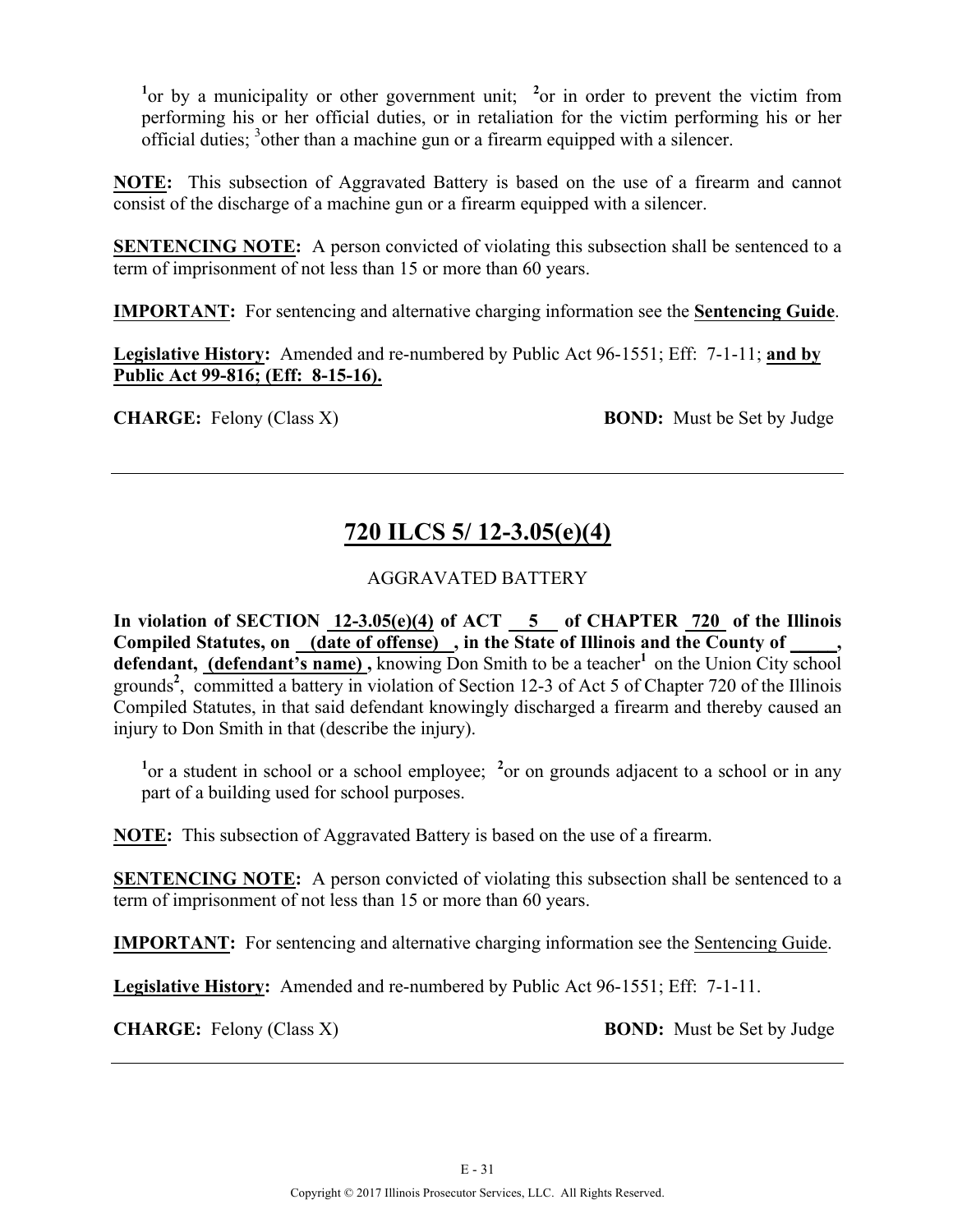# **720 ILCS 5/ 12-3.05(e)(5)**

#### AGGRAVATED BATTERY

**In violation of SECTION 12-3.05(e)(5) of ACT 5 of CHAPTER 720 of the Illinois Compiled Statutes, on (date of offense) , in the State of Illinois and the County of \_\_\_\_\_, defendant, (defendant's name) ,** while committed a battery in violation of Section 12-3 of Act 5 of Chapter 720 of the Illinois Compiled Statutes, said defendant knowingly discharged a machine gun<sup>1</sup> and thereby caused an injury to Don Smith in that (describe the injury).

<sup>1</sup> or a firearm equipped with a silencer.

**NOTE:** This subsection of Aggravated Battery is based on the use of a firearm.

**SENTENCING NOTE:** A person convicted of violating this subsection shall be sentenced to a term of imprisonment of not less than 12 or more than 45 years.

**IMPORTANT:** For sentencing and alternative charging information see the Sentencing Guide.

**Legislative History:** Amended and re-numbered by Public Act 96-1551; Eff: 7-1-11.

**CHARGE:** Felony (Class 3) **BOND:** Must be Set by Judge

## **720 ILCS 5/ 12-3.05(e)(6)**

AGGRAVATED BATTERY

**In violation of SECTION 12-3.05(e)(6) of ACT 5 of CHAPTER 720 of the Illinois**  Compiled Statutes, on (date of offense), in the State of Illinois and the County of defendant, (defendant's name), knowing Don Smith to be a peace officer<sup>1</sup> performing his official duties<sup>2</sup>, committed a battery in violation of Section 12-3 of Act 5 of Chapter 720 of the Illinois Compiled Statutes, in that said defendant knowingly discharged a machine gun<sup>3</sup> and thereby caused an injury to Don Smith in that (describe the injury).

<sup>1</sup> or a community policing volunteer, a person summoned by a police officer, a fireman, a private security officer, a correctional institution employee or an emergency management worker; <sup>2</sup> or in order to prevent the victim from performing his or her official duties, or in retaliation for the victim performing his or her official duties;  $\frac{3}{2}$  or a firearm equipped with a silencer.

**NOTE:** This subsection of Aggravated Battery is based on the use of a firearm.

**SENTENCING NOTE:** A person convicted of violating this subsection shall be sentenced to a term of imprisonment of not less than 20 or more than 60 years.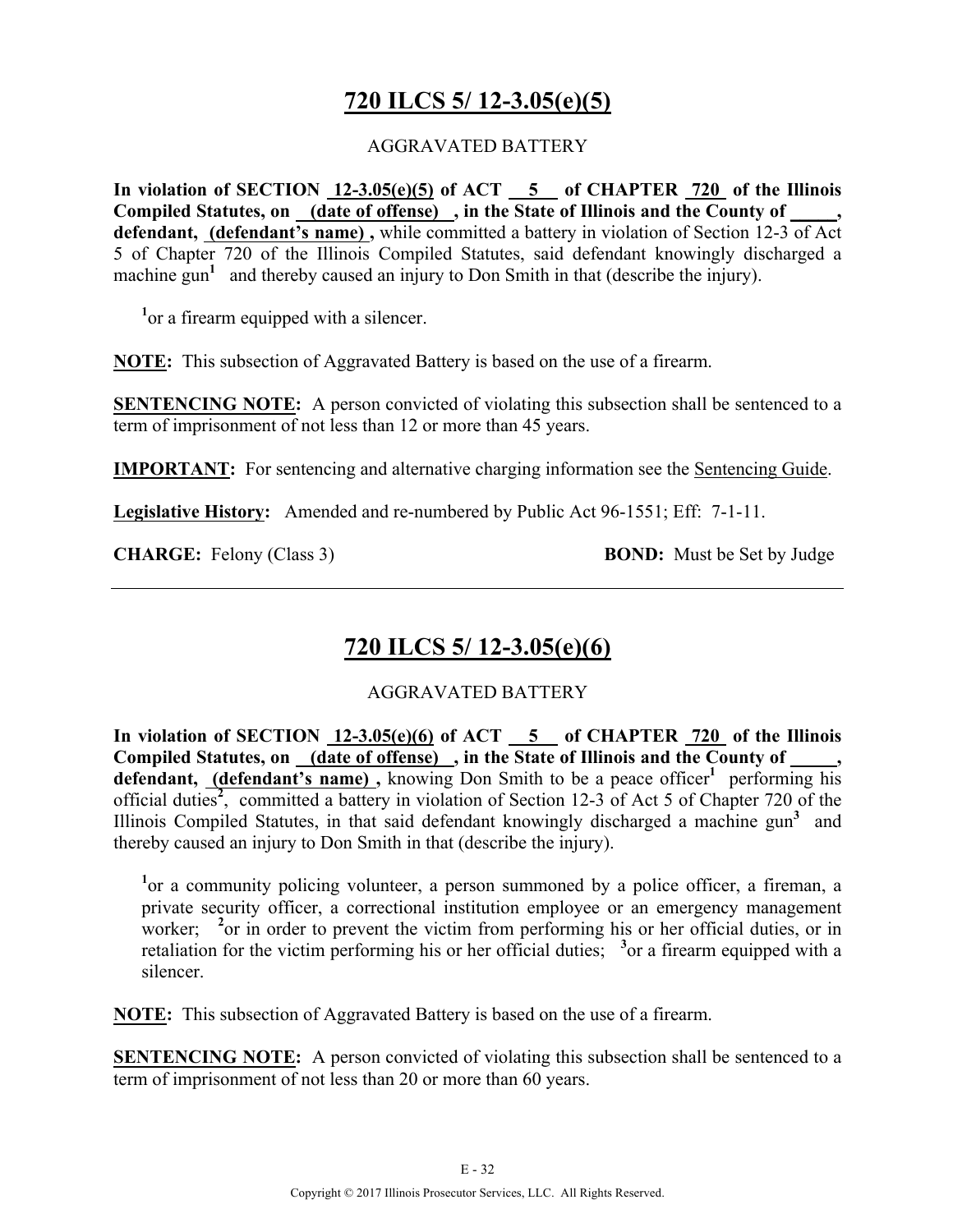**IMPORTANT:** For sentencing and alternative charging information see the Sentencing Guide.

**Legislative History:** Amended and re-numbered by Public Act 96-1551; Eff: 7-1-11.

**CHARGE:** Felony (Class 3) **BOND:** Must be Set by Judge

**(Amended Complaint)**

# **720 ILCS 5/ 12-3.05(e)(7)**

#### AGGRAVATED BATTERY

In violation of SECTION  $12-3.05(e)(7)$  of ACT  $-5$  of CHAPTER  $720$  of the Illinois **Compiled Statutes, on (date of offense) , in the State of Illinois and the County of \_\_\_\_\_, defendant, (defendant's name) ,** knowing Don Smith to be an emergency medical *services*  **personnel technician** employed by Union City<sup>1</sup> performing his official duties<sup>2</sup>, committed a battery in violation of Section 12-3 of Act 5 of Chapter 720 of the Illinois Compiled Statutes, in that said defendant knowingly discharged a machine gun**<sup>3</sup>** and thereby caused an injury to Don Smith in that (describe the injury).

<sup>1</sup> or by any municipality or other governmental unit; <sup>2</sup> or in order to prevent the victim from performing his or her official duties, or in retaliation for the victim performing his or her official duties; **<sup>3</sup>** or a firearm equipped with a silencer.

**NOTE:** This subsection of Aggravated Battery is based on the use of a firearm.

**SENTENCING NOTE:** A person convicted of violating this subsection shall be sentenced to a term of imprisonment of not less than 20 or more than 60 years.

**IMPORTANT:** For sentencing and alternative charging information see the **Sentencing Guide.**

**Legislative History:** Amended and re-numbered by Public Act 96-1551; Eff: 7-1-11 **and by Public Act 99-816; (Eff: 8-15-16).**

**CHARGE:** Felony (Class X) **BOND:** Must be Set by Judge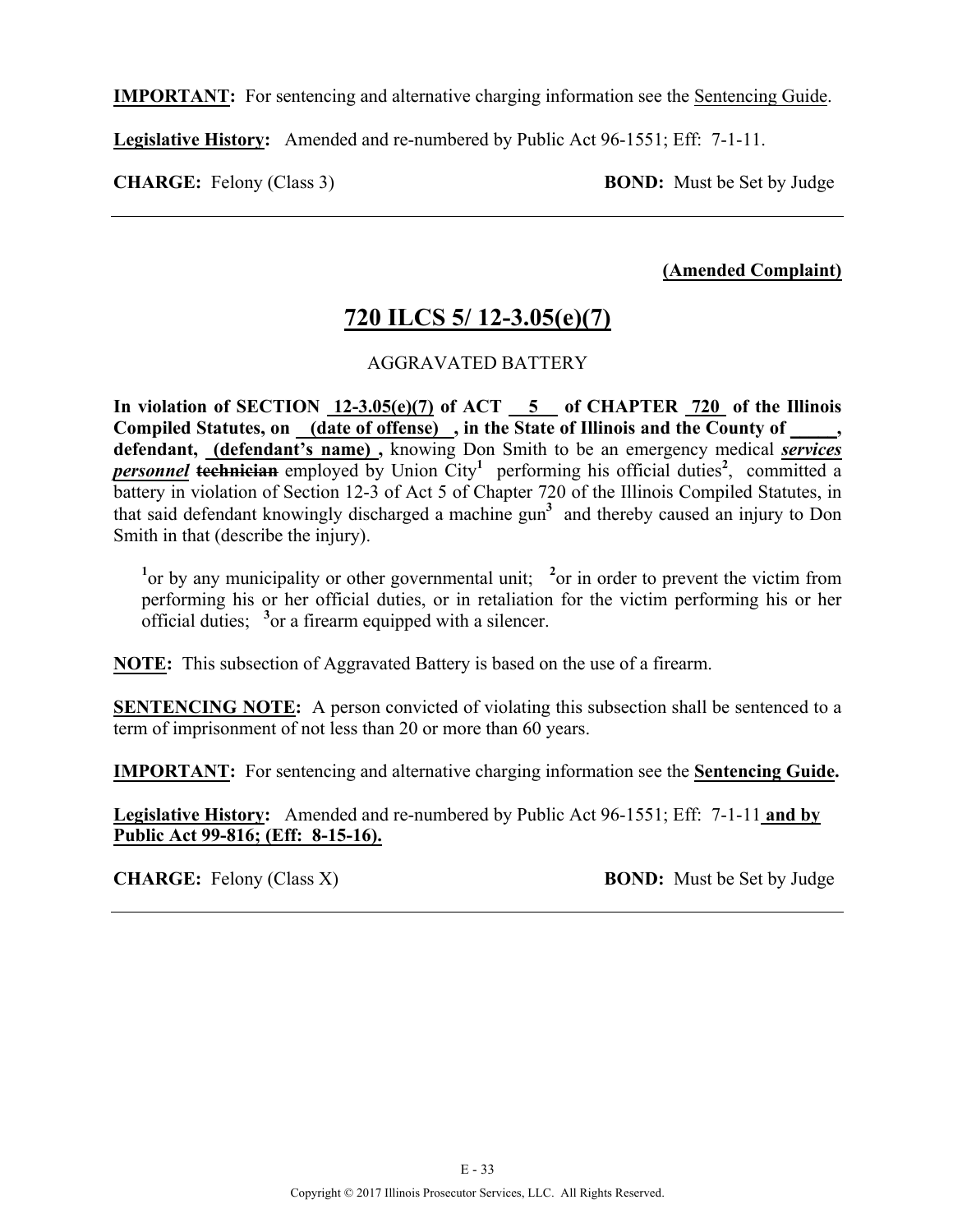# **720 ILCS 5/ 12-3.05(e)(8)**

#### AGGRAVATED BATTERY

**In violation of SECTION 12-3.05(e)(8) of ACT 5 of CHAPTER 720 of the Illinois**  Compiled Statutes, on **(date of offense)**, in the State of Illinois and the County of defendant, **(defendant's name)**, knowing Don Smith to be a teacher<sup>1</sup> upon the Union City school grounds<sup>2</sup>, committed a battery in violation of Section 12-3 of Act 5 of Chapter 720 of the Illinois Compiled Statutes, in that said defendant knowingly discharged a machine gun<sup>3</sup> and thereby caused an injury to Don Smith in that (describe the injury).

<sup>1</sup> or a student in a school or a school employee; <sup>2</sup> or on grounds adjacent to the school or in any part of a building used for school purposes; **<sup>3</sup>** or a firearm equipped with a silencer.

**NOTE:** This subsection of Aggravated Battery is based on the use of a firearm.

**SENTENCING NOTE:** A person convicted of violating this subsection shall be sentenced to a term of imprisonment of not less than 20 nor more than 60 years.

**IMPORTANT:** For sentencing and alternative charging information see the Sentencing Guide.

**Legislative History:** Amended and re-numbered by Public Act 96-1551; Eff: 7-1-11..

**CHARGE:** Felony (Class X) **BOND:** Must be Set by Judge

## **720 ILCS 5/ 12-3.05(f)(1)**

### AGGRAVATED BATTERY

In violation of SECTION  $\overline{12\text{-}3.05(f)(1)}$  of ACT  $\overline{5}$  of CHAPTER  $\overline{720}$  of the Illinois Compiled Statutes, on <u>(date of offense)</u>, in the State of Illinois and the County of \_\_\_\_, defendant, *(defendant's name)*, while using a deadly weapon<sup>1</sup>, a knife, said defendant committed a battery in violation of Section 12-3 of Act 5 of Chapter 720 of the Illinois Compiled Statutes, in that said defendant knowingly stabbed Don Smith.

<sup>1</sup> or any deadly weapon other than by the discharge of a firearm or an air rifle.

**NOTE:** This subsection of Aggravated Battery is based on the use of a deadly weapon other than a firearm or an air rifle.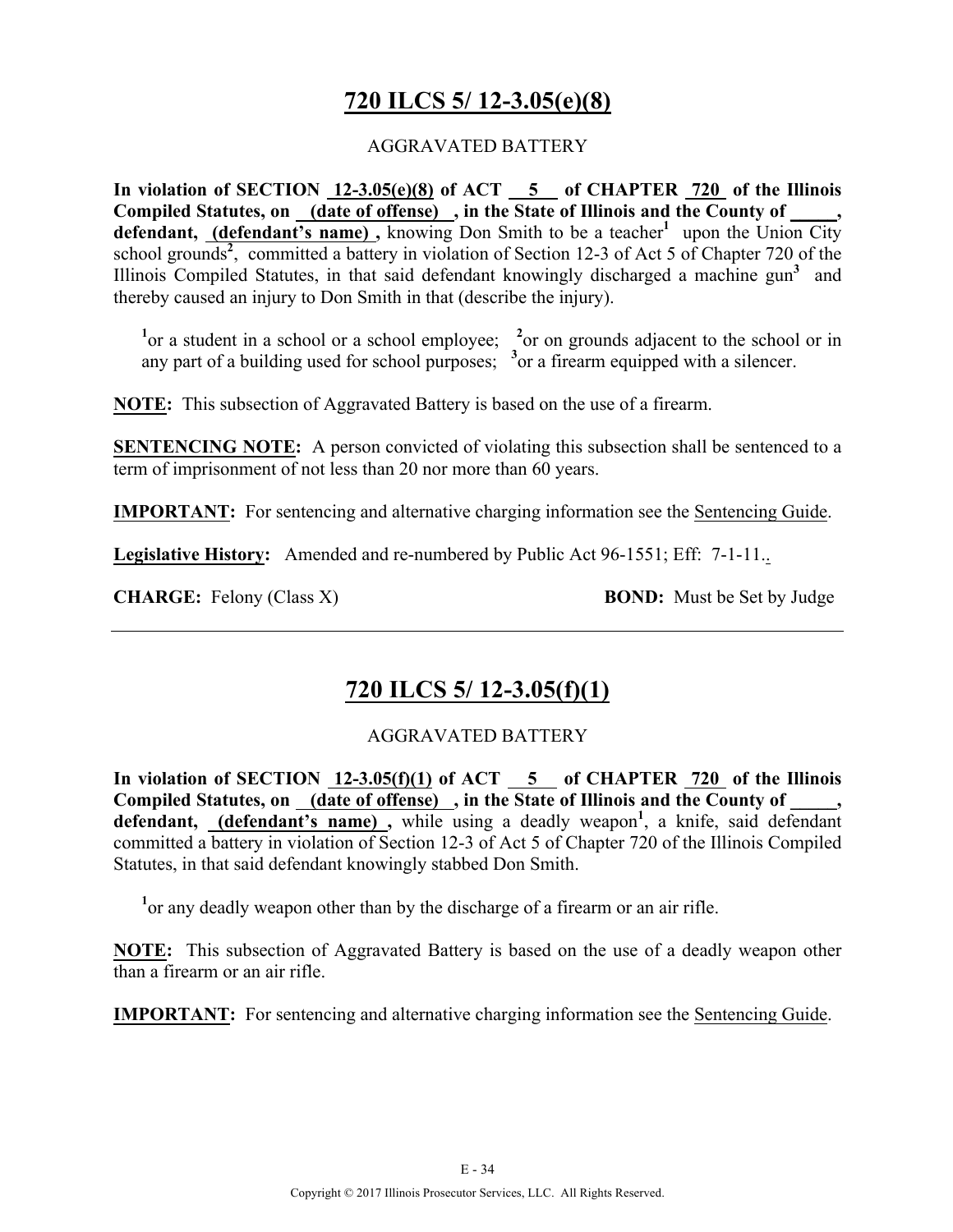**Legislative History:** Amended and re-numbered by Public Act 96-1551; Eff: 7-1-11.

**CHARGE:** Felony (Class 3) **BOND:** Must be Set by Judge

### **720 ILCS 5/ 12-3.05(f)(2)**

#### AGGRAVATED BATTERY

In violation of SECTION  $12-3.05(f)(1)$  of ACT  $-5$  of CHAPTER  $720$  of the Illinois **Compiled Statutes, on (date of offense) , in the State of Illinois and the County of \_\_\_\_\_,**  defendant, (defendant's name), while wearing a mask<sup>1</sup> to conceal his identity, said defendant committed a battery in violation of Section 12-3 of Act 5 of Chapter 720 of the Illinois Compiled Statutes, in that said defendant knowingly punched Don Smith in the mouth with his fist.

**1** or a hood or a robe.

**NOTE:** This subsection of Aggravated Battery is based on the use of a weapon or device. The injury in this subsection must be caused by other than the discharge of a firearm.

**IMPORTANT:** For sentencing and alternative charging information see the Sentencing Guide.

**Legislative History:** Amended and re-numbered by Public Act 96-1551; Eff: 7-1-11.

**CHARGE:** Felony (Class 3) **BOND:** Must be Set by Judge

## **720 ILCS 5/ 12-3.05(f)(3)**

#### AGGRAVATED BATTERY

**In violation of SECTION 12-3.05(f)(3) of ACT 5 of CHAPTER 720 of the Illinois**  Compiled Statutes, on \_(date of offense) \_, in the State of Illinois and the County of \_ defendant, (defendant's name), committed a battery in violation of Section 12-3 of Act 5 of Chapter 720 of the Illinois Compiled Statutes, said defendant knowingly shined<sup>1</sup> a laser gun sight that was attached to a firearm**<sup>2</sup>** so that the laser beam struck the upon**3** of Don Smith.

<sup>1</sup> or flashed; <sup>2</sup> or other laser device that is attached to a firearm, or used in concert with a firearm; <sup>3</sup> or against.

**NOTE:** This subsection of Aggravated Battery is based on the use of a weapon or device.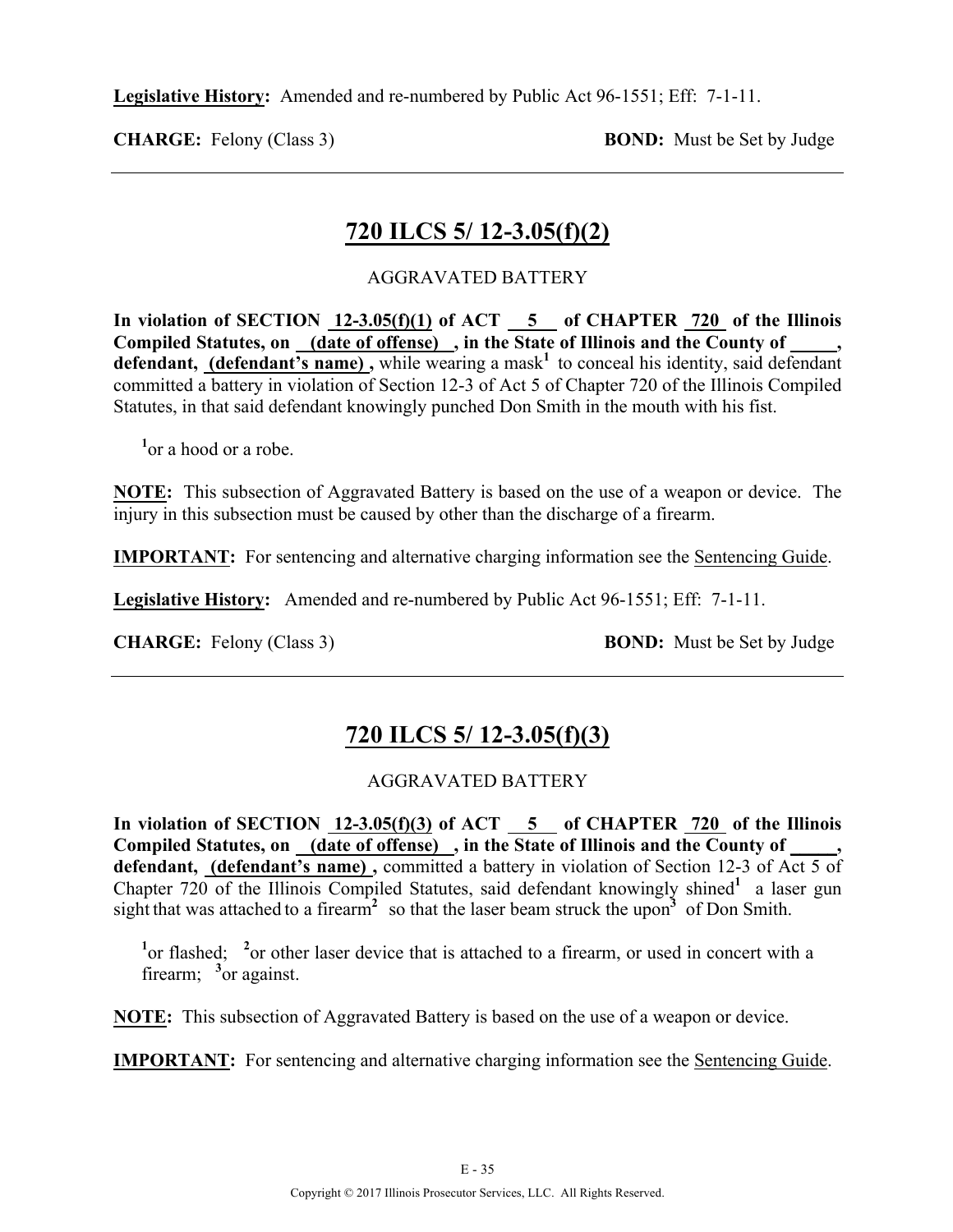**Legislative History:** Amended and re-numbered by Public Act 96-1551; Eff: 7-1-11.

**CHARGE:** Felony (Class 3) **BOND:** Must be Set by Judge

### **720 ILCS 5/ 12-3.05(f)(4)**

#### AGGRAVATED BATTERY

In violation of SECTION  $12-3.05(f)(4)$  of ACT  $\overline{5}$  of CHAPTER  $\overline{720}$  of the Illinois **Compiled Statutes, on (date of offense) , in the State of Illinois and the County of \_\_\_\_\_, defendant, (defendant's name) ,** in committing a battery, in violation of Section 12-3 of Act 5 of Chapter 720 of the Illinois Compiled Statutes, to wit: the defendant caused bodily harm to Don Smith by kicking Don Smith in the face and groin, said defendant knowingly video recorded<sup>1</sup> the offense with the intent to disseminate the recording.

<sup>1</sup><sub>or</sub> audio recorded.

**CHARGING NOTE:** This subsection of Aggravated Battery is based on the use of a weapon or device.

**IMPORTANT:** For sentencing and alternative charging information see the Sentencing Guide.

This subsection was created by P. A. 98-0385. Eff: 1-1-14.

**CHARGE:** Felony (Class 3) **BOND:** Must be Set by Judge

## **720 ILCS 5/ 12-3.05(g)(1)**

#### AGGRAVATED BATTERY

In violation of SECTION  $12-3.05(g)(1)$  of ACT  $-5$  of CHAPTER  $720$  of the Illinois Compiled Statutes, on (date of offense), in the State of Illinois and the County of **defendant, (defendant's name) ,** knowingly violated Section 401 of the Illinois Controlled Substances Act by delivering heroin, a controlled substance, to Don Smith and Don Smith experienced great bodily harm<sup>1</sup> as a result of the injection<sup>2</sup> of that controlled substance.

<sup>1</sup><sup>or</sup> permanent disability; <sup>2</sup><sub>or</sub> inhalation or ingestion.

**NOTE:** This subsection of Aggravated Battery is based on certain conduct other than the discharge of a firearm.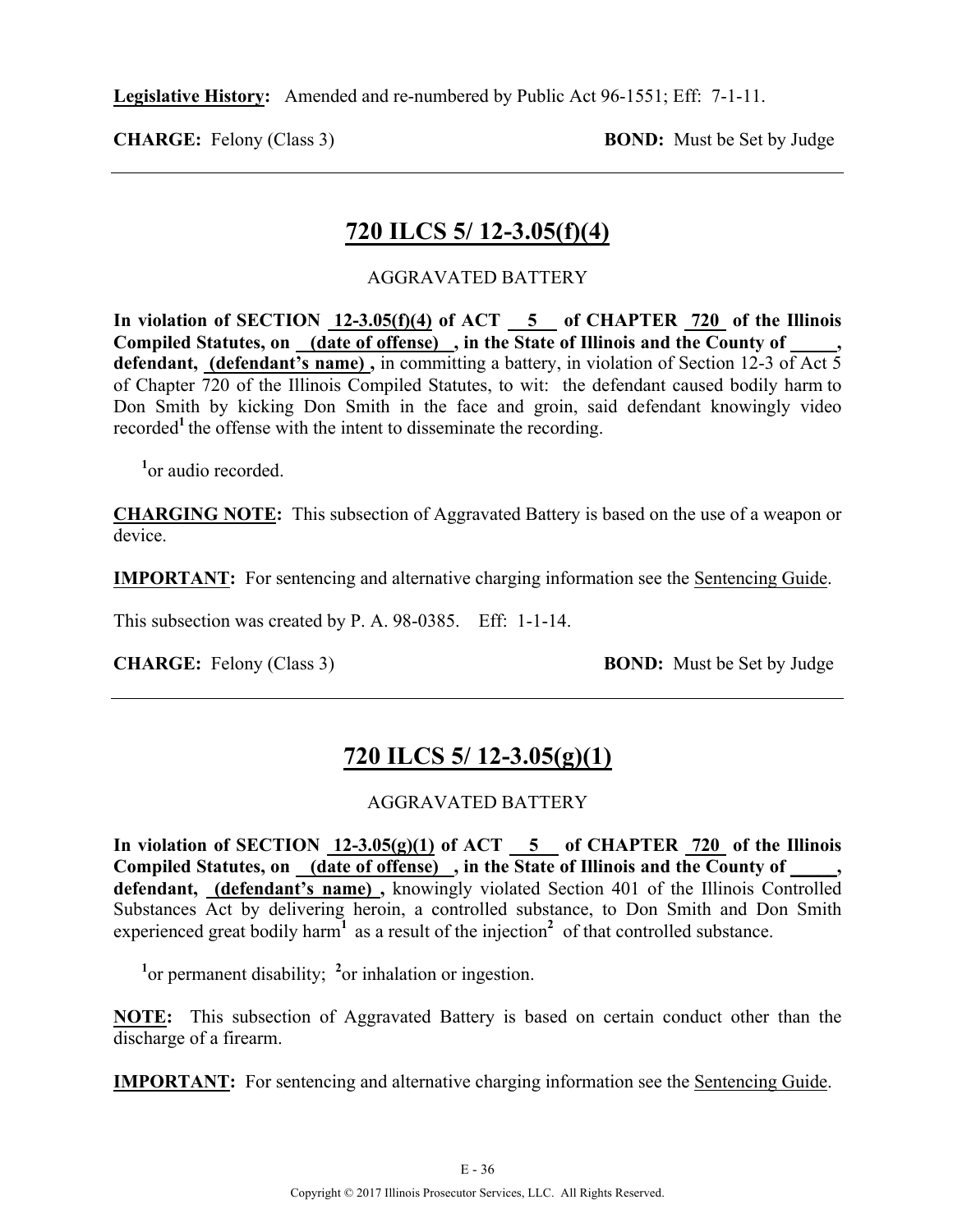**Legislative History:** Amended and re-numbered by Public Act 96-1551; Eff: 7-1-11.

**CHARGE:** Felony (Class 1) **BOND:** Must be Set by Judge

## **720 ILCS 5/ 12-3.05(g)(2)**

### AGGRAVATED BATTERY

**In violation of SECTION 12-3.05(g)(2) of ACT 5 of CHAPTER 720 of the Illinois**  Compiled Statutes, on (date of offense), in the State of Illinois and the County of defendant, (defendant's name), knowingly administered heroin<sup>1</sup>, a controlled substance, to Don Smith without the consent of Don Smith and for other than medical purposes.

<sup>1</sup> or any intoxicating, poisonous, stupefying, narcotic, anesthetic or controlled substance.

**NOTE:** This offense may also be committed by a defendant who gives to another person any food containing any substance or object intended to cause physical injury if eaten.

**NOTE:** This subsection of Aggravated Battery is based on certain conduct other than the discharge of a firearm.

**IMPORTANT:** For sentencing and alternative charging information see the Sentencing Guide.

**Legislative History:** Amended and re-numbered by Public Act 96-1551; Eff: 7-1-11.

**CHARGE:** Felony (Class 3) **BOND:** Must be Set by Judge

# **720 ILCS 5/ 12-3.05(g)(3)**

### AGGRAVATED BATTERY

In violation of SECTION  $12-3.05(g)(3)$  of ACT  $-5$  of CHAPTER  $720$  of the Illinois Compiled Statutes, on (date of offense), in the State of Illinois and the County of defendant, (defendant's name), an inmate of a penal institution<sup>1</sup>, knowingly caused<sup>2</sup> Don Smith, a correctional institution employee<sup>3</sup>, to come into contact with feces<sup>4</sup> by throwing<sup>5</sup> the feces at Don Smith.

<sup>1</sup> or a sexually dangerous or sexually violent person in the custody of the Department of Human Services; <sup>2</sup>or attempted to cause; <sup>3</sup>or a Department of Human Services employee; <sup>4</sup> or seminal fluid or urine; <sup>5</sup> or by tossing or expelling the fluid or material.

**NOTE:** This subsection of Aggravated Battery is based on certain conduct other than the discharge of a firearm.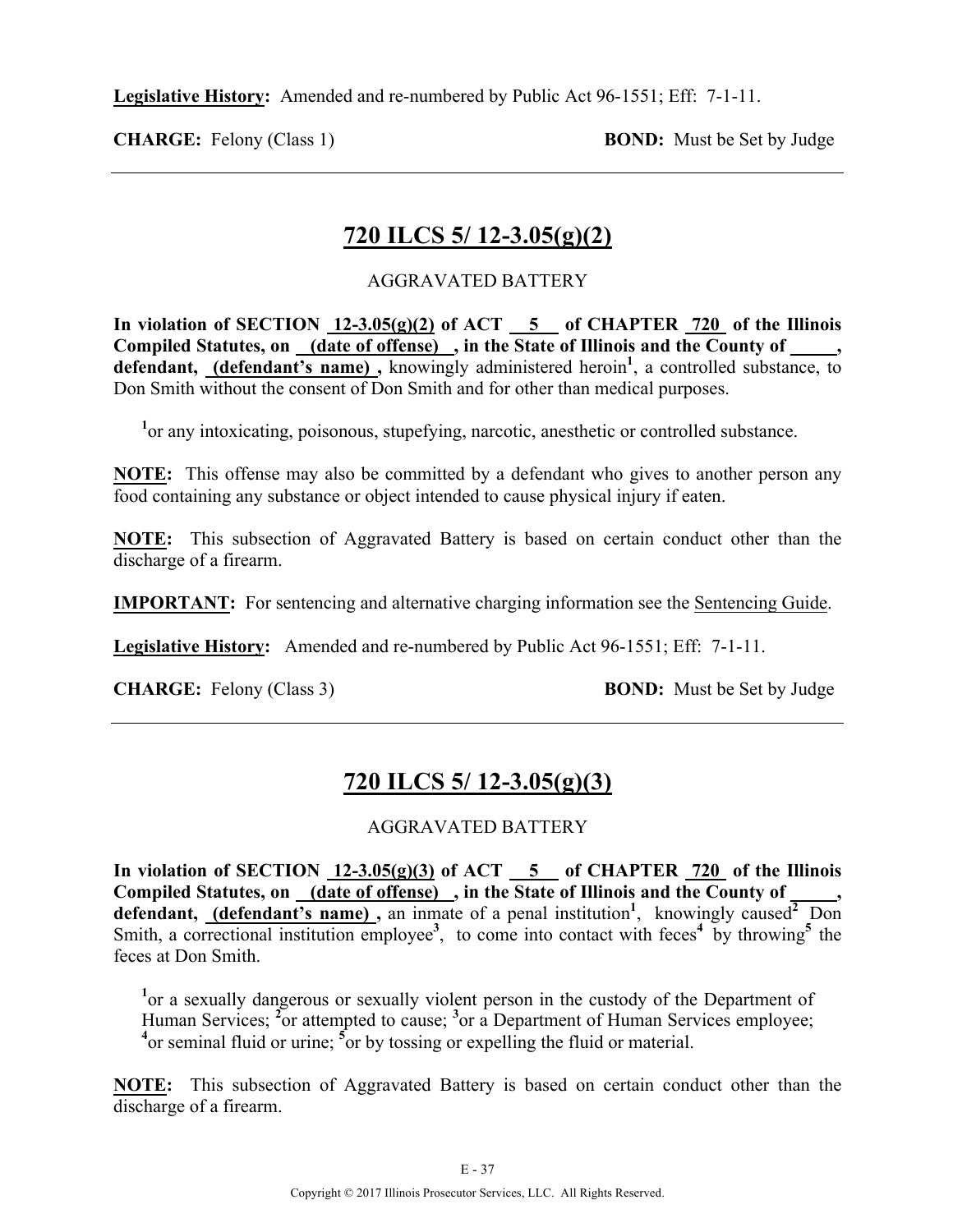**IMPORTANT:** For sentencing and alternative charging information see the Sentencing Guide.

**Legislative History:** Amended and re-numbered by Public Act 96-1551; Eff: 7-1-11..

**CHARGE:** Felony (Class 2) **BOND:** Must be Set by Judge

### **720 ILCS 5/ 12-3.1(a)**

### BATTERY OF AN UNBORN CHILD

In violation of SECTION 12-3.1(a) of ACT 5 of CHAPTER 720 of the Illinois Compiled Statutes, on (date of offense), in the State of Illinois and the County of defendant, **(defendant's name)**, knowingly struck Dawn Smith on the abdomen with his fist<sup>1</sup> thereby causing bodily harm to the unborn child carried by Dawn Smith.

<sup>1</sup> or by any means

**NOTE:** For a definition of "unborn child" and for an exclusion of the pregnant woman as the defendant see Appendix C. Also, the phrase "without legal justification" has been deleted. See Appendix B for an explanation.

**IMPORTANT:** For sentencing and alternative charging information see the Sentencing Guide.

**Legislative History:** Created - P.A. 84-1414 (September 19, 1986). Amended and re-numbered by Public Act 96-1551; Eff: 7-1-11.

**CHARGE:** Misdemeanor (Class A) **BOND:** \$1,500

## **720 ILCS 5/ 12-3.1(a-5)**

#### AGGRAVATED BATTERY OF AN UNBORN CHILD

In violation of SECTION 12-3.1(a-5) of ACT 5 of CHAPTER 720 of the Illinois **Compiled Statutes, on (date of offense) , in the State of Illinois and the County of \_\_\_\_\_,**  defendant, **(defendant's name)**, knowingly struck Dawn Smith on the abdomen with his fist<sup>1</sup> thereby causing great bodily harm**<sup>2</sup>** to the unborn child carried by Dawn Smith.

<sup>1</sup><sup>or</sup> by any means; <sup>2</sup><sup>or</sup> permanent disability or disfigurement.

**NOTE:** For a definition of "unborn child" and for an exclusion of the pregnant woman as the defendant see Appendix C. Also, the phrase "without legal justification" has been deleted. See Appendix B for an explanation.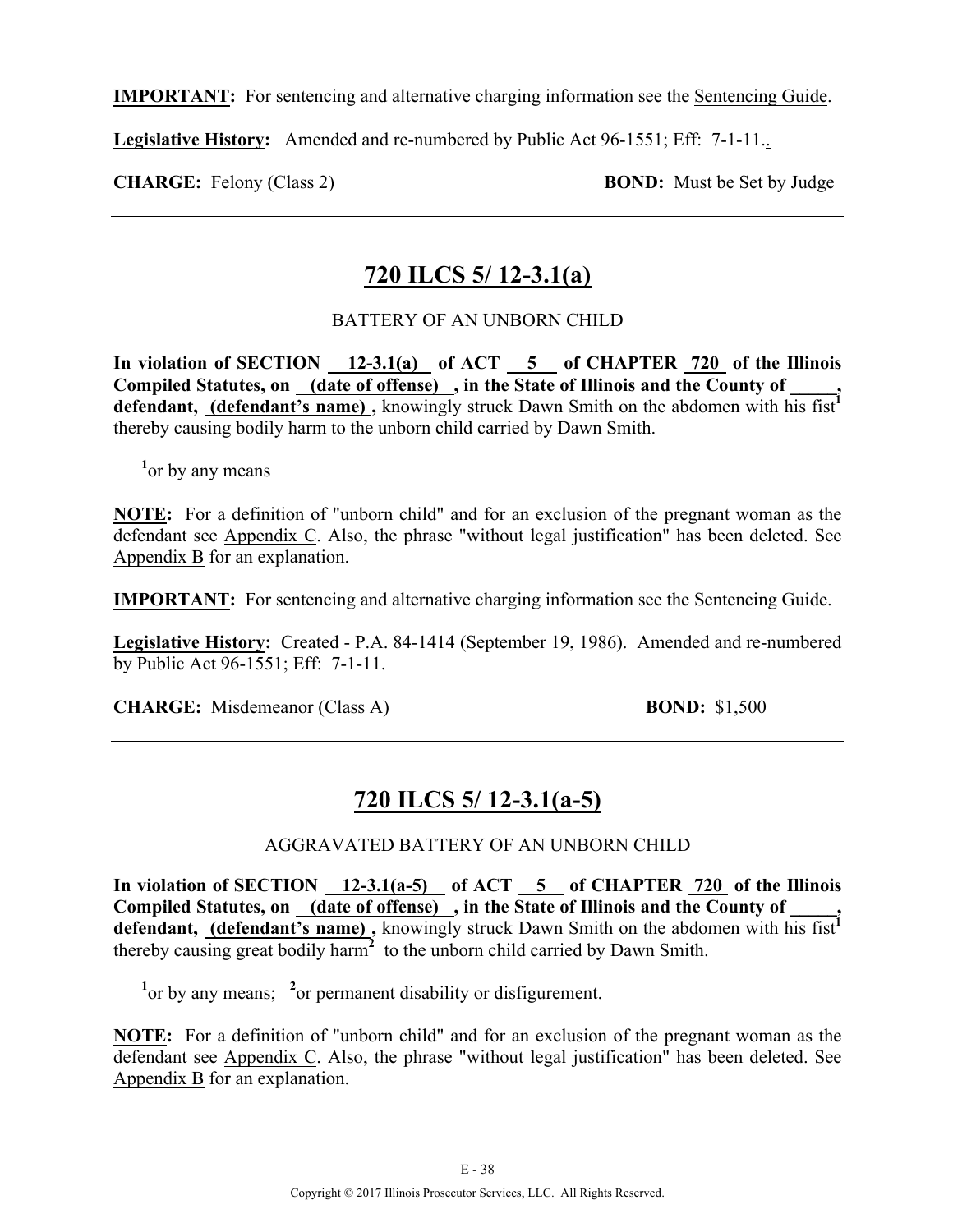**IMPORTANT:** For sentencing and alternative charging information see the Sentencing Guide.

**Legislative History:** Amended and re-numbered by Public Act 96-1551; Eff: 7-1-11.

**CHARGE:** Felony (Class 4) **BOND:** Must be Set by Judge

## **720 ILCS 5/ 12-3.2(a)(1)**

### DOMESTIC BATTERY

**In violation of SECTION 12-3.2(a)(1) of ACT 5 of CHAPTER 720 of the Illinois**  Compiled Statutes, on (date of offense), in the State of Illinois and the County of **defendant, (defendant's name) ,** knowingly caused bodily harm to Dawn Smith, a family member<sup>1</sup> of the defendant, in that said defendant struck Dawn Smith in the face with his fist.

**1** or a household member

**NOTE:** For an alternative method of charging this offense, see the following complaint.

**DEFINITION:** A "family household member" is defined in subsection (3) of Section 112A-3 of the Illinois Code of Criminal Procedure of 1963. (725 ILCS 5/112A-3)

**SENTENCING AND CHARGING NOTES:** (1) The phrase "without legal justification" has been deleted. See **Appendix B** for an explanation. **(2)** The offense of domestic battery is generally a Class A Misdemeanor. However, it is a Class 4 Felony if the defendant has any prior conviction under this Code for a violation of an order of protection, or any prior conviction under the law of another jurisdiction for an offense, which is substantially similar. Additionally, it is a Class 4 Felony if the defendant has any prior conviction under this Code for first degree murder (Section 9-1), attempt to commit first degree murder (Section 8-4), aggravated domestic battery (Section 12-3.3), aggravated battery (12-4), heinous battery (Section 12-4.1), aggravated battery with a firearm (Section 12-4.3), aggravated battery of an unborn child (Section 12-4.4), aggravated battery of a senior citizen (Section 12-4.5), stalking (12-7.3), aggravated stalking (12- 7.4), criminal sexual assault (Section 11-1.20 or 12-13), aggravated criminal sexual assault (Section 11-1.30 or 12-14), kidnapping (Section 10-11), aggravated kidnapping (Section 10-2), predatory criminal sexual assault of a child (Section 11-1.40 or 12-14.1), aggravated criminal sexual abuse (Section 11-1.60 or 12-16), unlawful restraint (10-3), aggravated unlawful restraint (10-3.1), aggravated arson (Section 20.1.1) or aggravated discharge of a firearm (24-1.2), or any prior conviction under the law of another jurisdiction for an offense which is substantially similar to the offenses listed in this Section, when any of these offenses have been committed against a family or household member as defined in Section 112A-3 of the Code of Criminal Procedure of 1963. (12-3.2(b)) Domestic battery is a Class 4 felony if the defendant has one or 2 prior convictions under this Code for domestic battery (Section 12-3.2) *or one or 2 prior convictions under the law of another jurisdiction for any offense which is substantially similar.* Domestic battery is a Class 3 felony if the defendant had 3 prior convictions under this Code for domestic battery (Section 12-3.2)), or 3 prior convictions under the law of another jurisdiction for any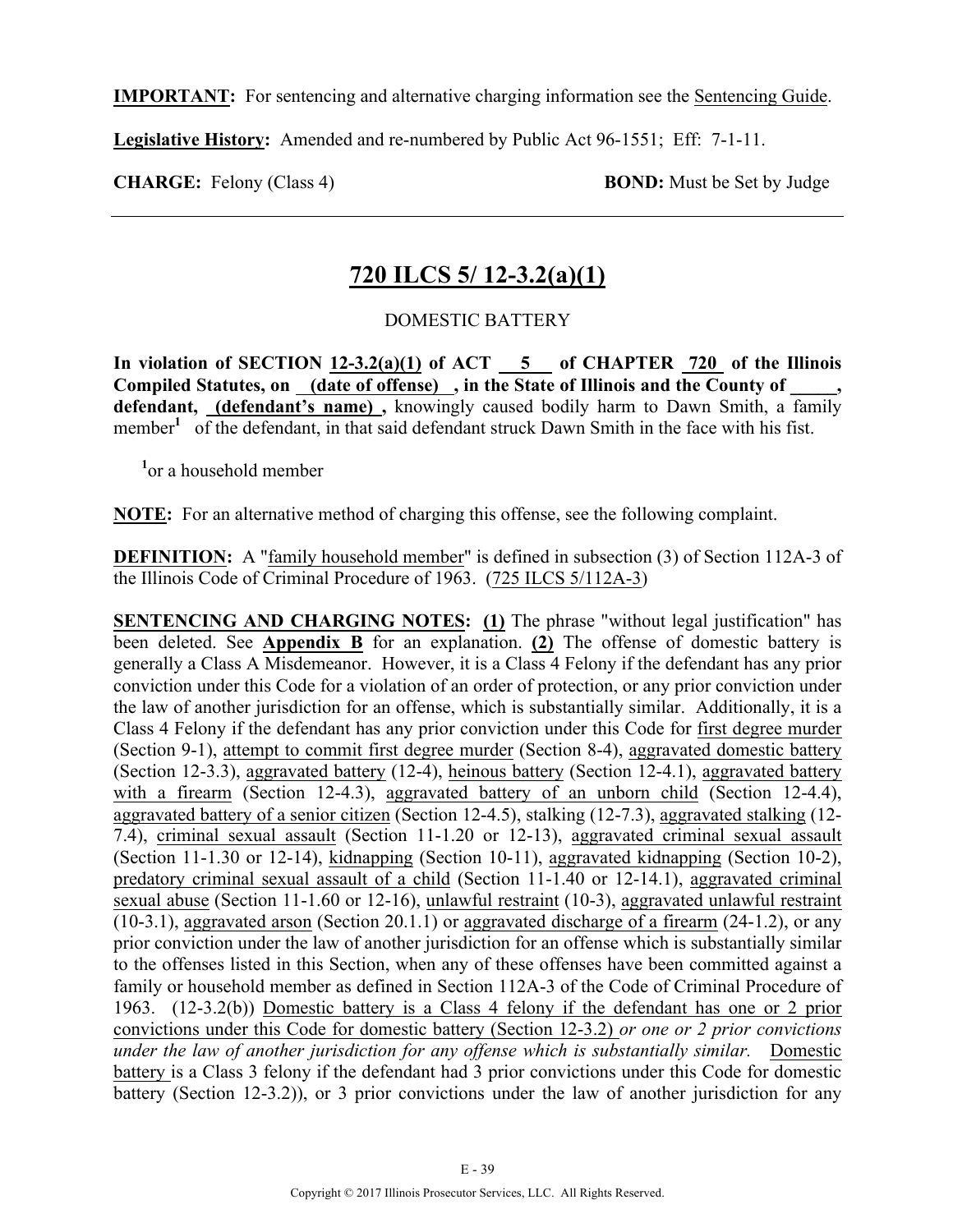offense which is substantially similar. Domestic battery is a Class 2 felony if the defendant had 4 or more prior 12-3.2) or 4 or more prior convictions under the law of another jurisdiction for any offense which is substantially similar. The charging document must state the prior conviction. See the **Sentencing Guide** and **Appendix A** for an explanation.

**IMPORTANT:** For sentencing and alternative charging information see the **Sentencing Guide**.

**Legislative History:** Created - P.A. 86-979 (July 1, 1990); Amended - P.A. 88-467, 90-734, 91- 112, 91-262, 91-928, 92-16, 92-827, 93-336, 93-809, 94-148, 96-287, 96-1551, and 98-0187. (Effective: 1-1-14). This subsection was recently amended by P. A. 98-0994. Eff: 1-1-15.

**CHARGE:** Misdemeanor (Class A) **BOND:** Must be Set by Judge

### **720 ILCS 5/ 12-3.2(a)(2)**

### DOMESTIC BATTERY

**In violation of SECTION 12-3.2(a)(2) of ACT 5 of CHAPTER 720 of the Illinois Compiled Statutes, on (date of offense) , in the State of Illinois and the County of \_\_\_\_\_, defendant, (defendant's name) ,** knowingly made physical contact of an insulting**<sup>1</sup>** nature with Dawn Smith, a family member**<sup>2</sup>** of said defendant, in that said defendant placed his hands upon the breast of Dawn Smith.

<sup>1</sup> or provoking; <sup>2</sup> or a household member

**NOTE:** For an alternative method of charging this offense, see preceding complaint.

**NOTE:** The phrase "without legal justification" has been deleted. See **Appendix B** for an explanation.

**SENTENCING AND CHARGING NOTE:** The offense of domestic battery is generally a Class A Misdemeanor. However, it is a Class 4 felony if the defendant has any prior conviction under this Code for violation of an order of protection (Section 12-3.4 or 12-30), or any prior conviction under the law of another jurisdiction for an offense, which is substantially similar. Domestic battery is a Class 4 felony if the defendant has any prior conviction under this Code for first degree murder (Section 9-1), attempt to commit first degree murder (Section 8-4), aggravated domestic battery (Section 12-3.3), aggravated battery (Section 12-3.05 or 12-4), heinous battery (Section 12-4.1), aggravated battery with a firearm (Section 12-4.2), aggravated battery with a machine gun or a firearm equipped with a silencer (Section 12-4.2-5), aggravated battery of a child (Section 12-4.3), aggravated battery of an unborn child (subsection (a-5) of Section 12-3.1, or Section 12-4.4), aggravated battery of a senior citizen (Section 12-4.6), stalking (Section 12-7.3), aggravated stalking (Section 12-7.4), criminal sexual assault (Section 11-1.20 or 12-13), aggravated criminal sexual assault (Section 11-1.30 or 12-14), kidnapping (Section 10-1), aggravated kidnapping (Section 10-2), predatory criminal sexual assault of a child (Section 11-1.40 or 12-14.1), aggravated criminal sexual abuse (Section 11-1.60 or 12-16),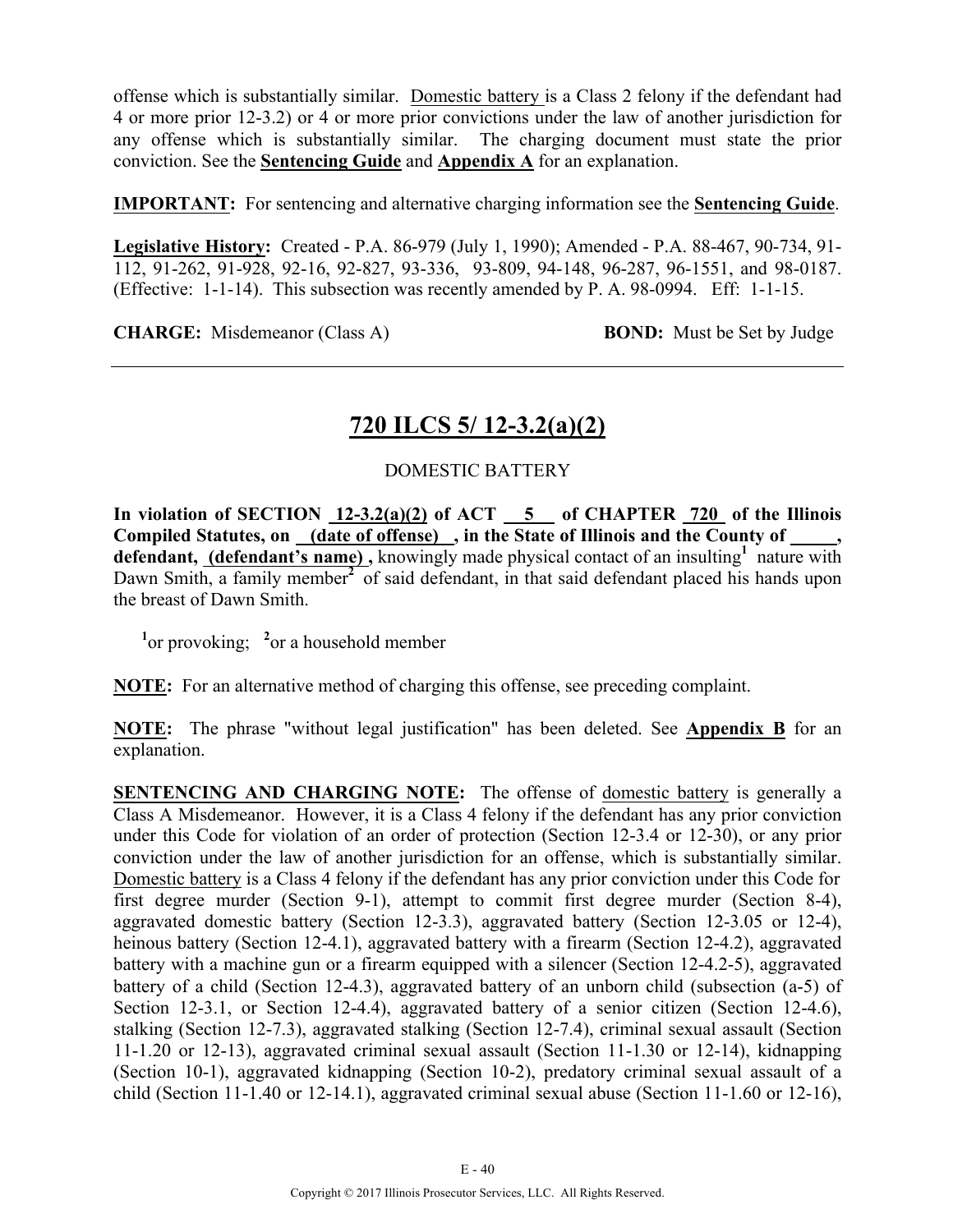unlawful restraint (Section 10-3), aggravated unlawful restraint (Section 10-3.1), aggravated arson (Section 20-1.1), or aggravated discharge of a firearm (Section 24-1.2), or any prior conviction under the law of another jurisdiction for any offense that is substantially similar to the offenses listed in this Section, when any of these offenses have been committed against a family or household member. Domestic battery is a Class 4 felony if the defendant has one or 2 prior convictions under this Code for domestic battery (Section 12-3.2) or one or 2 prior convictions under the law of another jurisdiction for any offense which is substantially similar*.* Domestic battery is a Class 3 felony if the defendant had 3 prior convictions under this Code for domestic battery (Section 12-3.2)), or 3 prior convictions under the law of another jurisdiction for any offense which is substantially similar. Domestic battery is a Class 2 felony if the defendant had 4 or more prior 12-3.2) or 4 or more prior convictions under the law of another jurisdiction for any offense which is substantially similar. The charging document must state the prior conviction. See the **Sentencing Guide** and **Appendix A** for an explanation.

**IMPORTANT:** For sentencing and alternative charging information see the **Sentencing Guide**.

**CONSTITUTIONALITY**: This subsection withstands a constitutional attack. People v. Taher, 329 Ill. App. 3d 1007, 769 N. E. 2d 1021, 264 Ill. Dec. 184 (1st Dist., 2002). This subsection was recently amended by Public Acts: 98-0370; Eff: 1-1-14 and 98-0903; Eff: 8-15-14.

**Legislative History:** Amended and re-numbered by Public Act 96-1551; Eff: 7-1-11.

**CHARGE:** Misdemeanor (Class A) **BOND:** Must be Set by Judge

(Sup.Ct. Rule 528(d))

## **720 ILCS 5/ 12-3.3(a)**

### AGGRAVATED DOMESTIC BATTERY

In violation of SECTION 12-3.3(a) of ACT 5 of CHAPTER 720 of the Illinois **Compiled Statutes, on (date of offense) , in the State of Illinois and the County of \_\_\_\_\_, defendant, (defendant's name)** , in committing a domestic battery in violation of Section 12- 3.2(a)(1) of Act 5 of Chapter 720 of the Illinois Compiled Statutes, knowingly caused great bodily harm to Dawn Smith, a family member<sup>1</sup> of the defendant, in that said defendant struck Dawn Smith in the face with his fist and in so doing, fractured Dawn Smith's skull.

**1** or a household member

**IMPORTANT:** For sentencing and alternative charging information see the Sentencing Guide.

**CONSTITUTIONALITY:** This offense withstands a constitutional attack. People v. Johnson, 341 Ill. App. 3d 583, 793 N. E. 2d 774, 276 Ill. Dec. 15 (1st Dist., 2003)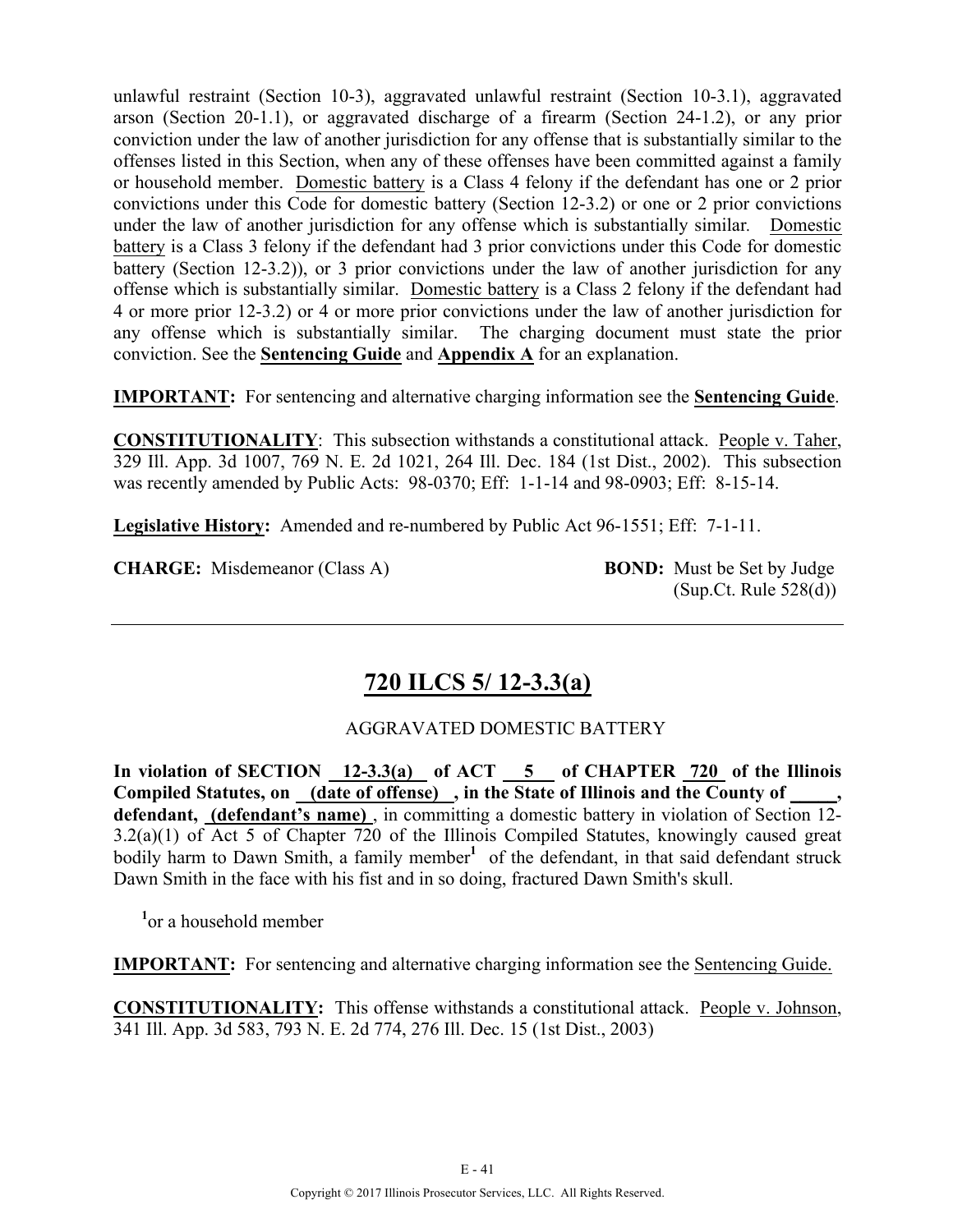**Legislative History:** Created by Public Act 91-445 (Eff: 1-1-00). Amended by Public Act: 96- 287, 96-363, 96-1000 and 96-1551.

**CHARGE:** Felony (Class 2) **BOND:** Must be Set by Judge

### **720 ILCS 5/ 12-3.3(a-5)**

#### AGGRAVATED DOMESTIC BATTERY

In violation of SECTION 12-3.3(a-5) of ACT 5 of CHAPTER 720 of the Illinois **Compiled Statutes, on (date of offense) , in the State of Illinois and the County of \_\_\_\_\_, defendant, (defendant's name)** , in committing a domestic battery in violation of Section 12- 3.2(a)(1) of Act 5 of Chapter 720 of the Illinois Compiled Statutes, intentionally strangled Dawn Smith, a family member**<sup>1</sup>** of the defendant.

**1** or a household member.

**NOTE:** For purposes of this offense, "strangle" means intentionally impeding the normal breathing or circulation of the blood or an individual by applying pressure or the throat or neck of the individual or by blocking the nose or mouth of that individual.

**COMMENT:** Section (a) of this subsection provides that a defendant may be guilty of this offense if he or she either intentionally or knowingly causes great bodily harm, etc. This new subsection provides that a defendant may also commit aggravated domestic battery by strangling the victim while committing domestic battery. However, this new subsection, unlike subsection (a), does not mention a particular mental state in the definition of the offense. It does, however, define "strangle" as an intentional act. For this reason I dropped that alternative mental state of acting "knowingly" from this complaint. Please consider this problem before you allege that your defendant acted knowingly, rather than intentionally, when strangling the victim.

**IMPORTANT:** For sentencing and alternative charging information see the Sentencing Guide.

**Legislative History:** Amended and re-numbered by Public Act 96-1551; Eff: 7-1-11.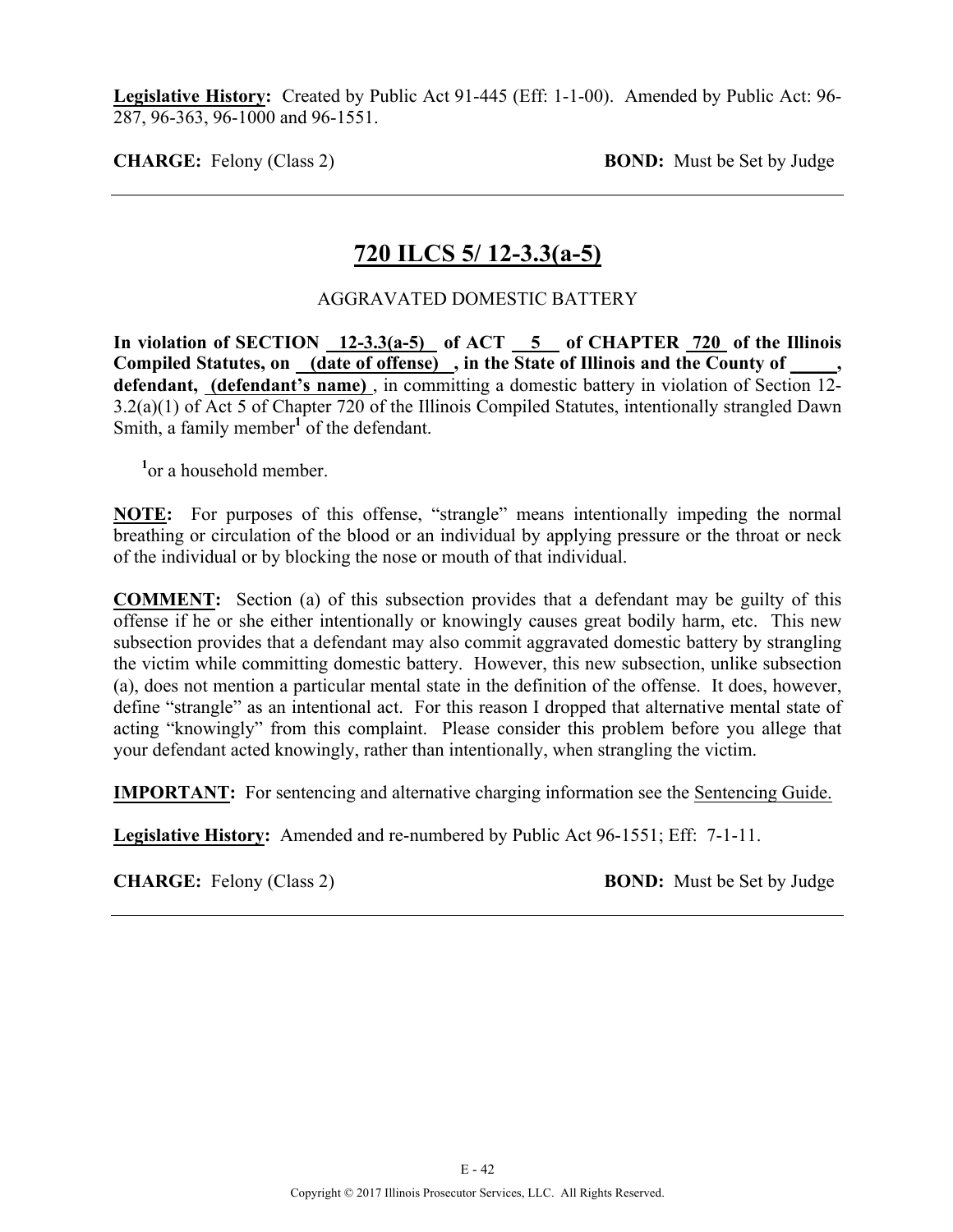## **720 ILCS 5/ 12-3.4(a)**

#### UNLAWFUL VIOLATION OF AN ORDER OF PROTECTION

**In violation of SECTION 12-3.4(a) of ACT 5 of CHAPTER 720 of the Illinois Compiled Statutes, on (date of offense) , in the State of Illinois and the County of \_\_\_\_\_, defendant, (defendant's name),** having been served with notice<sup>1</sup> of the contents of an order of protection, Number CM-7777, issued on January 1, 2012, by the Circuit Court of Union County pursuant to the Illinois Domestic Violence Act, did knowingly commit an act which was prohibited by the order of protection<sup>2</sup> in that said defendant (insert the act(s) which violated the  $\text{order}$ )<sup>3</sup>.

<sup>1</sup> or otherwise having acquired actual knowledge of the contents of the order; <sup>2</sup> or failed to perform an act which was ordered by a court;  $\frac{3}{2}$  or any act which violated: (i) any remedy in a valid order of protection authorized under Paragraphs (1), (2),(3), or (14) of subsection (b) of Section 214 of the Illinois Domestic Violence Act of 1986 or (ii) a remedy, which is substantially similar to the remedies authorized under paragraphs (1), (2), (3), (14) or (14.5) of subsection (b) of Section 214 of the Illinois Domestic Violence Act of 1986, in a valid order of protection, which is authorized under the laws of another state, tribe or United States territory, (iii) or any other remedy when the act constitutes a crime against the protected parties as the term protected parties is defined in Section 112A-4 of the Code of Criminal Procedure of 1963

**NOTE:** An order of protection issued by a state, tribal or territorial court related to domestic or family violence shall be deemed valid if the issuing court had jurisdiction over the parties and matter under the law of the state, tribe or territory. There shall be a presumption of validity where an order is certified and appears authentic on its face.

**NOTE:** A defendant who directed the actions of a third party to violate this Section, under the principles of accountability set forth in Article 5 of this Code, is guilty of violating this Section as if the same had been personally done by the defendant, without regard to the mental state of the third party acting at the direction of the defendant. **CAVEAT:** Please note that this provision was originally added by Public Act 97-0311. That Public Act originally amended Section 12-30. This was the old citation for this offense prior to July 1, 2011. You should decide whether or not to use this subsection after considering this problem for offenses committed prior to 1-1-13.

**SENTENCING NOTE:** The court shall impose a minimum penalty of 24 hours imprisonment for defendant's second or subsequent violation of any order of protection; unless the court explicitly finds that an increased penalty or such period of imprisonment would be manifestly unjust. In addition to any other penalties, the court may order the defendant to pay a fine as authorized under Section 5-9-1 of the Unified Code of Corrections or to make restitution to the victim under Section 5-5-6 of the Unified Code of Corrections. In addition to any other penalties, including those imposed by Section 5-9-1.5 of the Unified Code of Corrections, the court shall impose an additional fine of \$20 as authorized by Section 5-9-1.11 of the Unified Code of Corrections upon any person convicted of or placed on supervision for a violation of this Section. The additional fine shall be imposed for each violation of this Section.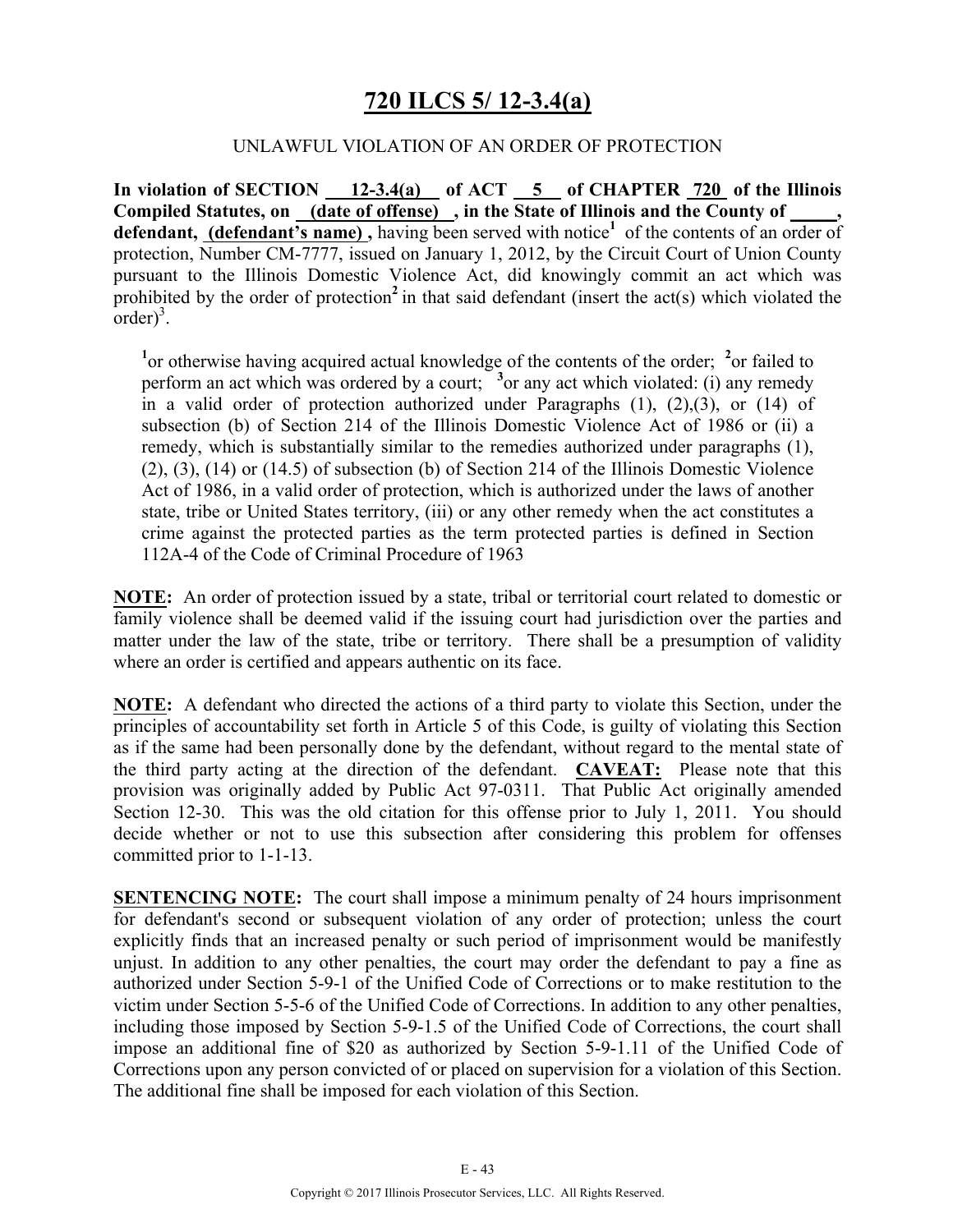**CHARGING NOTE:** Violation of an order of protection is a Class 4 felony if the defendant has any prior conviction under this Code for domestic battery (Section 12-3.2) or violation of an order of protection (Section 12-3.4 or 12-30) or any prior conviction under the law of another jurisdiction for an offense that could be charged in this State as a domestic battery or violation of an order of protection. Violation of an order of protection is a Class 4 felony if the defendant has any prior conviction under this Code for first degree murder (Section 9-1), attempt to commit first degree murder (Section 8-4), aggravated domestic battery (Section 12-3.3), aggravated battery (Section 12-3.05 or 12-4), heinous battery (Section 12-4.1), aggravated battery with a firearm (Section 12-4.2), aggravated battery with a machine gun or a firearm equipped with a silencer (Section 12-4.2-5), aggravated battery of a child (Section 12-4.3), aggravated battery of an unborn child (subsection (a-5) of Section 12-3.1, or Section 12-4.4), aggravated battery of a senior citizen (Section 12-4.6), stalking (Section 12-7.3), aggravated stalking (Section 12-7.4), criminal sexual assault (Section 11-1.20 or 12-13), aggravated criminal sexual assault (Section 11-1.30 or 12-14), kidnapping (Section 10-1), aggravated kidnapping (Section 10-2), predatory criminal sexual assault of a child (Section 11-1.40 or 12-14.1), aggravated criminal sexual abuse (Section11-1.60 or 12-16), unlawful restraint (Section 10-3), aggravated unlawful restraint (Section 10-3.1), aggravated arson (Section 20-1.1), aggravated discharge of a firearm (Section 24-1.2), or a violation of any former law of this State that is substantially similar to any listed offense, or any prior conviction under the law of another jurisdiction for an offense that could be charged in this State as one of the offenses listed in this Section, when any of these offenses have been committed against a family or household member as defined in Section 112A-3 of the Code of Criminal Procedure of 1963.

**IMPORTANT:** For sentencing and alternative charging information see the Sentencing Guide.

**Legislative History:** Created - P.A. 84-1305 (August 21, 1986); Amended - P.A. 88-430, 88- 467, 88-670, 90-241, 90-732, 90-734, 91-112, 91-357, 92-827, Renumbered by 96-1551, Amended by 97-311. Amended by P. A. 97-0919 (Eff: 8-10-12) and 97-1109 (Eff: 1-1-13).

**CHARGE:** Misdemeanor (Class A) **BOND:** Must be Set by Judge

(Sup. Ct. Rule 528(d))

### **720 ILCS 5/ 12-3.5(a)**

UNLAWFUL INTERFERENCE WITH THE REPORTING OF DOMESTIC VIOLENCE

In violation of SECTION 12-3.5(a) of ACT 5 of CHAPTER 720 of the Illinois Compiled Statutes, on <u>(date of offense)</u>, in the State of Illinois and the County of **defendant, (defendant's name) ,** after having committed the act of domestic violence (describe the act of domestic violence), knowingly prevented**<sup>1</sup>** Dawn Smith, the victim of that act of domestic violence,**<sup>2</sup>** from calling the Union City 9-1-1 Emergency Telephone System.**<sup>3</sup>**

<sup>1</sup> or attempted to prevent; <sup>2</sup> or a witness to that act of domestic violence; <sup>3</sup> or obtaining medical assistance or making a report to any law enforcement official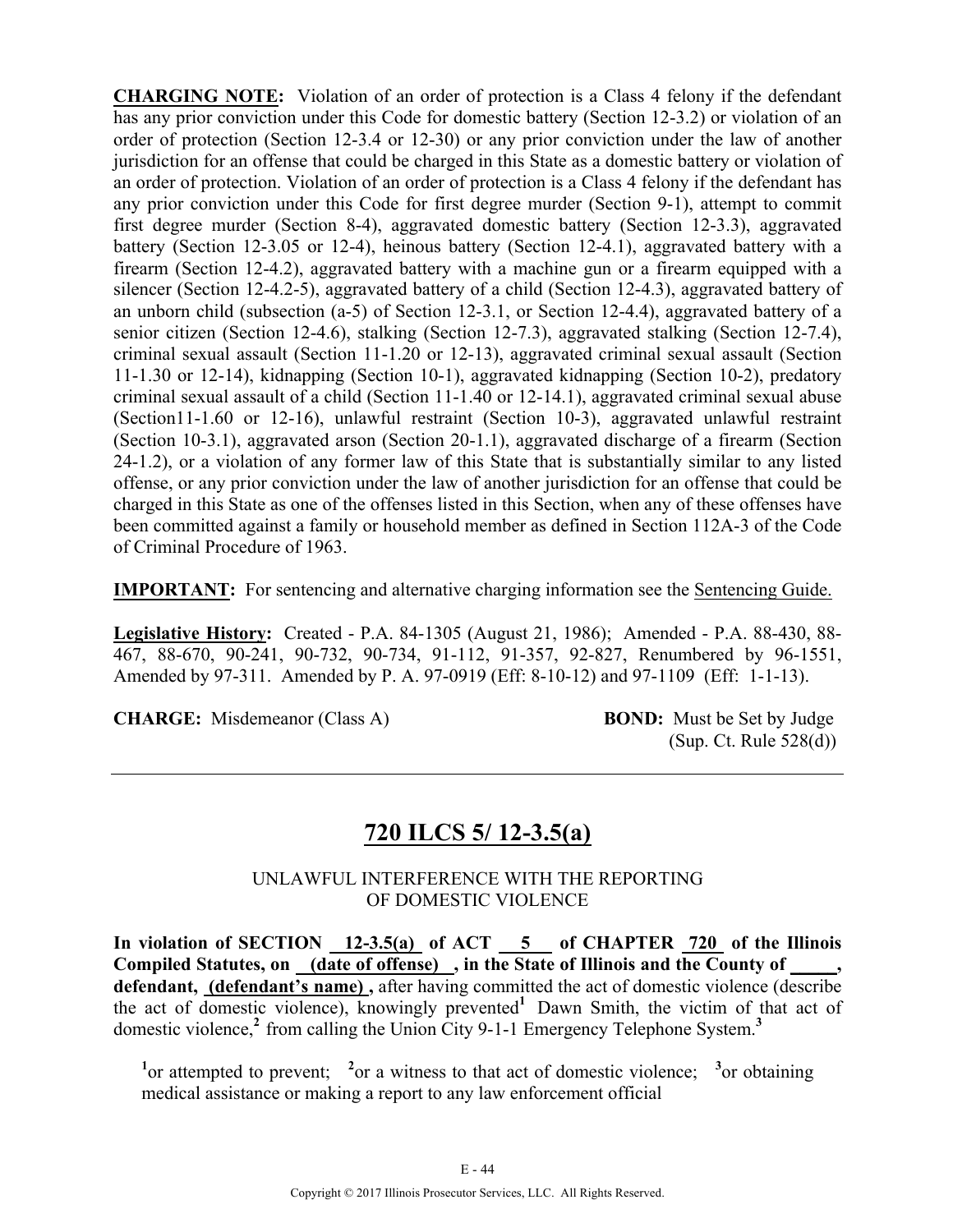**NOTE:** "Domestic Violence," for the purposes of this offense, has the meaning ascribed to it in Section 112A-3 of the Code of Criminal Procedure of 1963.

**IMPORTANT:** For sentencing and alternative charging information see the Sentencing Guide.

**Legislative History:** Created by Public Act 90-118 (Eff: 1-1-98). Amended and re-numbered by Public Act 96-1551; Eff: 7-1-11.

**CHARGE:** Misdemeanor (Class A) **BOND:** \$1,500

### **720 ILCS 5/ 12-3.6(b)**

#### UNLAWFUL DISCLOSURE OF LOCATION OF DOMESTIC VIOLENCE VICTIM

**In violation of SECTION 12-3.6(b) ACT 5 of CHAPTER 720 of the Illinois**  Compiled Statutes, on (date of offense), in the State of Illinois and the County of \_\_\_\_, defendant, (defendant's name), published<sup>1</sup> the location of Dawn Smith, a domestic violence victim, without the authorization of Dawn Smith, and said defendant knew that such publication**<sup>2</sup>** would result in<sup>3</sup> the threat of bodily harm to Dawn Smith.

<sup>1</sup><sup>or</sup> disseminated or otherwise disclosed; <sup>2</sup><sup>or</sup> dissemination or disclosure; <sup>3</sup><sup>or</sup> had the substantial likelihood of resulting in

**NOTE:** "Domestic violence" means attempting to cause or causing abuse of a family or household member or high-risk adult with disabilities, or attempting to cause or causing neglect or exploitation of a high-risk adult with disabilities which threatens the adult's health and safety. "Family or household member" means a spouse, person living as a spouse, parent, or other adult person related by consanguinity or affinity, who is residing or has resided with the person committing domestic violence. "Family or household member" includes a high-risk adult with disabilities who resides with or receives care from any person who has the responsibility for a high-risk adult as a result of a family relationship or who has assumed responsibility for all or a portion of the care of an adult with disabilities voluntarily, by express or implied contract, or by court order. "High-risk adult with disabilities" means a person aged 18 or over whose physical or mental disability impairs his or her ability to seek or obtain protection from abuse, neglect, or exploitation. "Abuse", "exploitation", and "neglect" have the meanings ascribed to those terms in Section 103 of the Illinois Domestic Violence Act of 1986.

**IMPORTANT:** For sentencing and alternative charging information see the Sentencing Guide.

**Legislative History:** Created - P.A. 87-441 (September 11, 1991). Amended by P.A. 88-45, § 45-1 and § 45-2 renumbered as § 12-3.6 and amended by P.A. 96-1551, eff. July 1, 2011.

**CHARGE:** Misdemeanor (Class A) **BOND:** \$1,500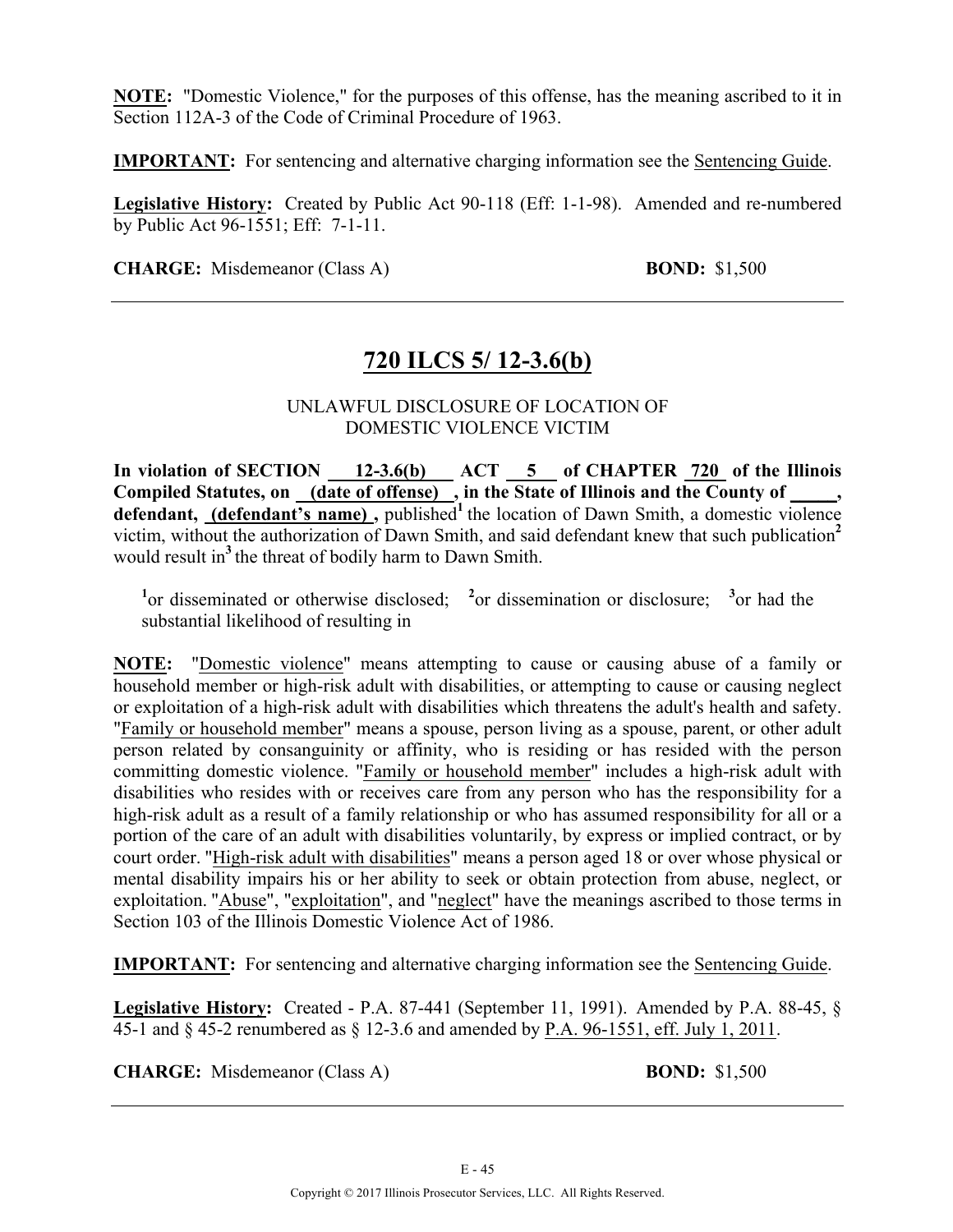### **720 ILCS 5/ 12-4.4a(a)(1)**

#### ABUSE OF A LONG-TERM HEALTH CARE FACILITY RESIDENT

**In violation of SECTION 12-4.4a(a)(1) ACT 5 of CHAPTER 720 of the Illinois**  Compiled Statutes, on **(date of offense)**, in the State of Illinois and the County of defendant, (defendant's name), the owner<sup>1</sup> of Happy Manor, a long-term care facility, abused Dawn Smith, a resident of Happy Manor, in that said defendant knowingly caused physical<sup>2</sup> injury to Dawn Smith by striking Dawn Smith in the face with his fist..

<sup>1</sup> or licensee or any other person; <sup>2</sup> or mental injury or by committing any sexual offense set forth in this Code

**NOTE:** "Licensee" means the individual or entity licensed to operate a facility under the Nursing Home Care Act, the MR/DD Community Care Act, or the Assisted Living and Shared Housing Act. "Long term care facility" means a private home, institution, building, residence, or other place, whether operated for profit or not, or a county home for the infirm and chronically ill operated pursuant to Division 5-21 or 5-22 of the Counties Code, or any similar institution operated by the State of Illinois or a political subdivision thereof, which provides, through its ownership or management, personal care, sheltered care, or nursing for 3 or more persons not related to the owner by blood or marriage. The term also includes skilled nursing facilities and intermediate care facilities as defined in Titles XVIII and XIX of the federal Social Security Act and assisted living establishments and shared housing establishments licensed under the Assisted Living and Shared Housing Act. "Owner" means the owner a long term care facility as provided in the Nursing Home Care Act, the owner of a facility as provided in the MR/DD Community Care Act, or the owner of an assisted living or shared housing establishment as provided in the Assisted Living and Shared Housing Act. "Resident" means a person residing in a long term care facility. "Willful deprivation" has the meaning ascribed to it in paragraph (15) of Section 103 of the Illinois Domestic Violence Act of 1986.

**IMPORTANT:** For sentencing and alternative charging information see the Sentencing Guide.

**Legislative History:** Created - P.A. 83-1530 (January 18, 1985); Amended - P.A. 85-1310 and 93-301. Amended and re-numbered by Public Act 96-1551; Eff: 7-1-11.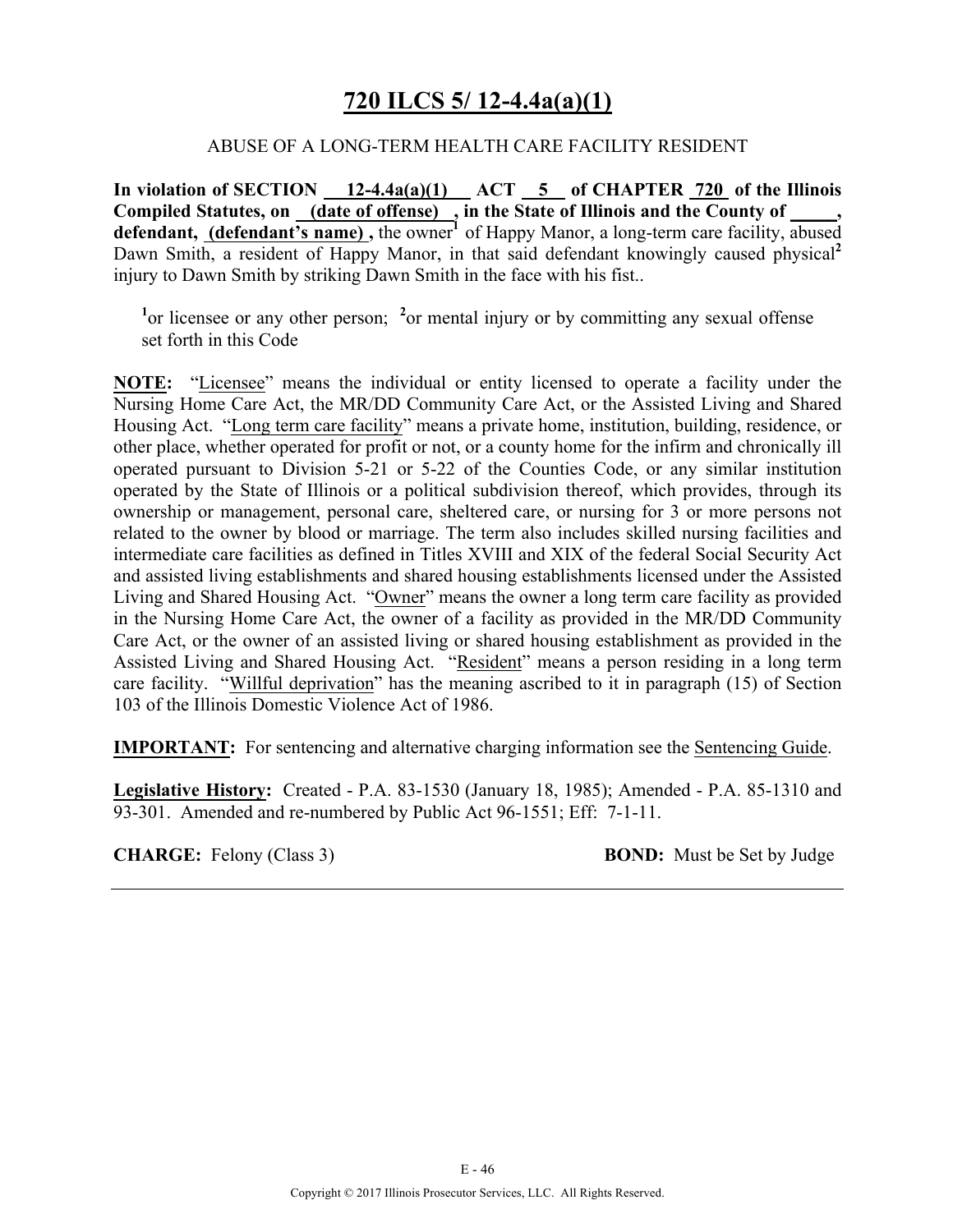## **720 ILCS 5/ 12-4.4a(a)(2)(A)**

#### CRIMINAL NEGLECT OF A LONG-TERM HEALTH CARE FACILITY RESIDENT

**In violation of SECTION 12-4.4a(a)(2)(A) of ACT 5 of CHAPTER 720 of the Illinois**  Compiled Statutes, on **(date of offense)**, in the State of Illinois and the County of defendant, (defendant's name), the owner<sup>1</sup> of Happy Manor, a long-term care facility, criminally neglected Dawn Smith, a resident of Happy Manor, in that said defendant recklessly gave a sedative<sup>2</sup> to Dawn Smith which caused the life of Dawn Smith to be endangered<sup>3</sup>.

<sup>1</sup> or licensee or any other person; <sup>2</sup> or performed any act which caused a resident's life to be endangered, health to be injured, or pre-existing physical or mental condition to deteriorate, or would create a substantial likelihood that the resident's life would be endangered, health would be injured, or pre-existing physical or mental condition would deteriorate; **<sup>3</sup>** <sup>3</sup> or caused the resident's health to be injured, or caused a pre-existing physical or mental condition to deteriorate, or that created the substantial likelihood that an elderly person's or a person with a disability's life would be endangered, health would be injured, or a pre-existing physical or mental condition would deteriorate.

**NOTE:** "Licensee" means the individual or entity licensed to operate a facility under the Nursing Home Care Act, the MR/DD Community Care Act, or the Assisted Living and Shared Housing Act. "Long term care facility" means a private home, institution, building, residence, or other place, whether operated for profit or not, or a county home for the infirm and chronically ill operated pursuant to Division 5-21 or 5-22 of the Counties Code, or any similar institution operated by the State of Illinois or a political subdivision thereof, which provides, through its ownership or management, personal care, sheltered care, or nursing for 3 or more persons not related to the owner by blood or marriage. The term also includes skilled nursing facilities and intermediate care facilities as defined in Titles XVIII and XIX of the federal Social Security Act and assisted living establishments and shared housing establishments licensed under the Assisted Living and Shared Housing Act. "Owner" means the owner a long term care facility as provided in the Nursing Home Care Act, the owner of a facility as provided in the MR/DD Community Care Act, or the owner of an assisted living or shared housing establishment as provided in the Assisted Living and Shared Housing Act. "Resident" means a person residing in a long term care facility. "Willful deprivation" has the meaning ascribed to it in paragraph (15) of Section 103 of the Illinois Domestic Violence Act of 1986.

**CHARGING NOTE:** A person whose criminal neglect of a long-term care facility resident results in the resident's death is guilty of a Class 3 felony. Simple neglect of a long term care facility resident is a petty offense. See the Sentencing Guide.

**IMPORTANT:** For sentencing and alternative charging information see the Sentencing Guide.

**Legislative History:** Amended and re-numbered by Public Act 96-1551; Eff: 7-1-11.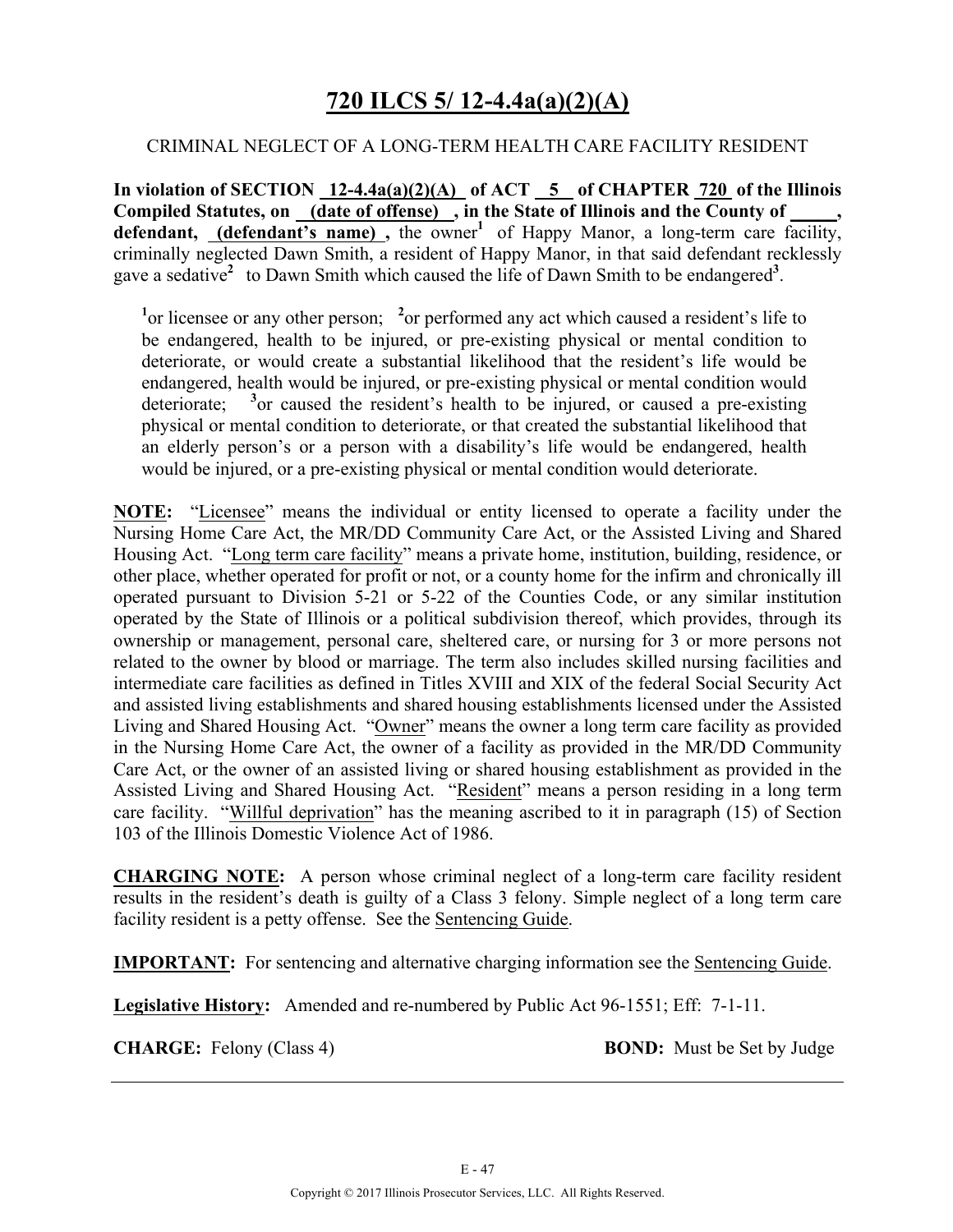### **720 ILCS 5/ 12-4.4a(a)(2)(B)**

#### CRIMINAL NEGLECT OF A LONG-TERM HEALTH CARE FACILITY RESIDENT

**In violation of SECTION 12-4.4a(a)(2)(B) of ACT 5 of CHAPTER 720 of the Illinois**  Compiled Statutes, on (date of offense), in the State of Illinois and the County of **defendant, (defendant's name),** the owner<sup>1</sup> of Happy Manor, a long-term care facility, criminally neglected Dawn Smith, a resident of Happy Manor, in that said defendant recklessly failed to provide adequate medical care<sup>2</sup> which the defendant knew<sup>3</sup> were necessary to maintain<sup>4</sup> the health<sup>5</sup> of Dawn Smith and the failure to provide adequate medical car resulted in the life of Dawn Smith to be endangered**<sup>6</sup>** .

<sup>1</sup> or licensee or any other person; <sup>2</sup> or to perform any act which are necessary to maintain or preserve the life or health of a resident;  $\frac{3}{2}$  or should have known;  $\frac{4}{2}$  or preserve;  $\frac{5}{2}$  or or life;  $\delta$  or the resident's health to be injured, or a pre-existing physical or mental condition to deteriorate, or that created the substantial likelihood that an elderly person's or a person with a disability's life would be endangered, health would be injured, or a pre-existing physical or mental condition would deteriorate.

**NOTE:** "Licensee" means the individual or entity licensed to operate a facility under the Nursing Home Care Act, the MR/DD Community Care Act, or the Assisted Living and Shared Housing Act. "Long term care facility" means a private home, institution, building, residence, or other place, whether operated for profit or not, or a county home for the infirm and chronically ill operated pursuant to Division 5-21 or 5-22 of the Counties Code, or any similar institution operated by the State of Illinois or a political subdivision thereof, which provides, through its ownership or management, personal care, sheltered care, or nursing for 3 or more persons not related to the owner by blood or marriage. The term also includes skilled nursing facilities and intermediate care facilities as defined in Titles XVIII and XIX of the federal Social Security Act and assisted living establishments and shared housing establishments licensed under the Assisted Living and Shared Housing Act. "Owner" means the owner a long term care facility as provided in the Nursing Home Care Act, the owner of a facility as provided in the MR/DD Community Care Act, or the owner of an assisted living or shared housing establishment as provided in the Assisted Living and Shared Housing Act. "Resident" means a person residing in a long term care facility. "Willful deprivation" has the meaning ascribed to it in paragraph (15) of Section 103 of the Illinois Domestic Violence Act of 1986.

**CHARGING NOTE:** A person whose criminal neglect of a long-term care facility resident results in the resident's death is guilty of a Class 3 felony. Neglect of a long term care facility resident is a petty offense. See the Sentencing Guide.

**IMPORTANT:** For sentencing and alternative charging information see the Sentencing Guide.

**Legislative History:** Amended and re-numbered by Public Act 96-1551; Eff: 7-1-11.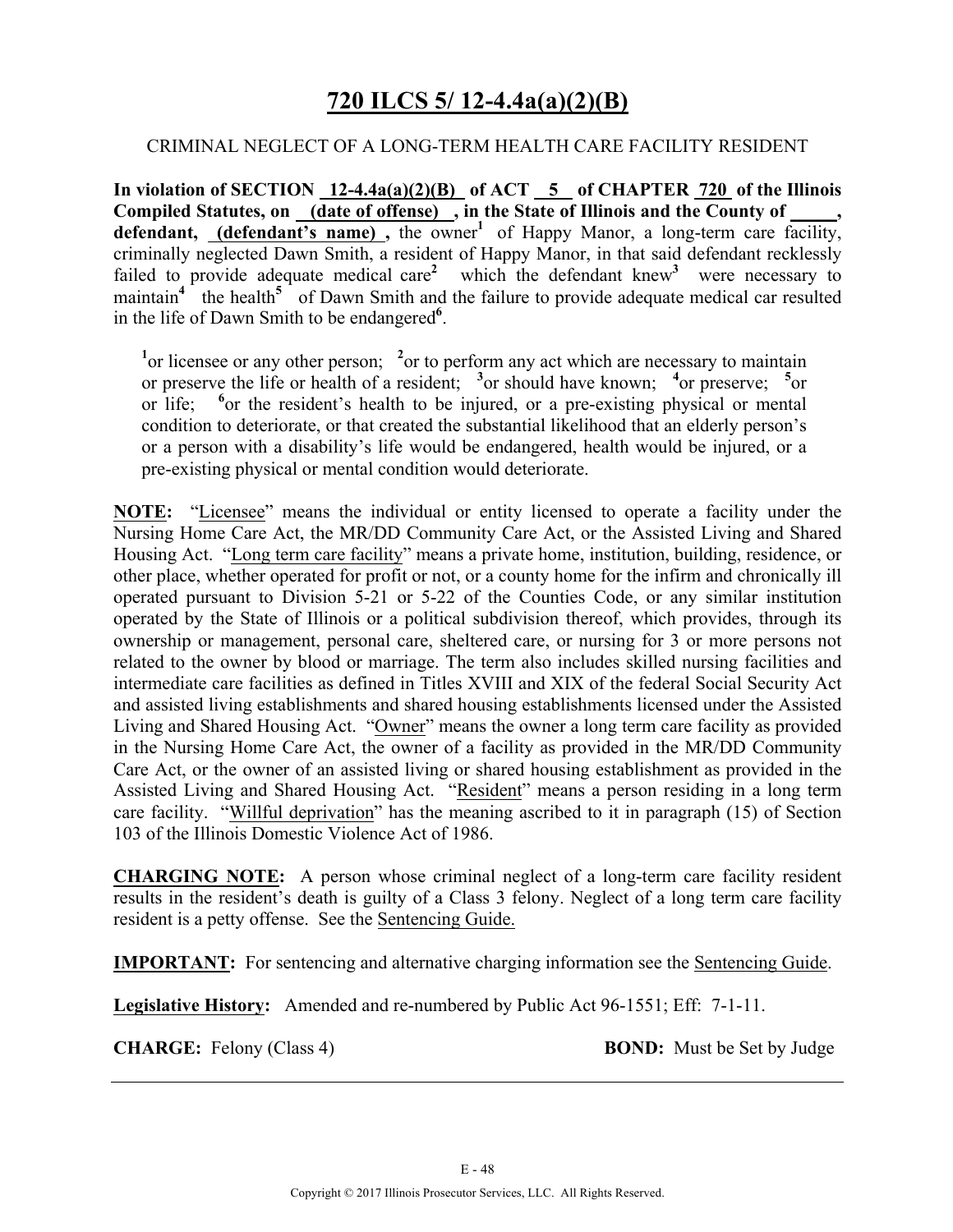### **720 ILCS 5/ 12-4.4a(a)(2)(C)**

#### CRIMINAL NEGLECT OF A LONG-TERM HEALTH CARE FACILITY RESIDENT

**In violation of SECTION 12-4.4a(a)(2)(C) of ACT 5 of CHAPTER 720 of the Illinois**  Compiled Statutes, on (date of offense), in the State of Illinois and the County of defendant, (defendant's name), the owner<sup>1</sup> of Happy Manor, a long-term care facility, criminally neglected Dawn Smith, a resident of Happy Manor, in that said defendant abandoned Dawn Smith.

<sup>1</sup> or licensee or any other person;

**NOTE:** "Licensee" means the individual or entity licensed to operate a facility under the Nursing Home Care Act, the MR/DD Community Care Act, or the Assisted Living and Shared Housing Act. "Long term care facility" means a private home, institution, building, residence, or other place, whether operated for profit or not, or a county home for the infirm and chronically ill operated pursuant to Division 5-21 or 5-22 of the Counties Code, or any similar institution operated by the State of Illinois or a political subdivision thereof, which provides, through its ownership or management, personal care, sheltered care, or nursing for 3 or more persons not related to the owner by blood or marriage. The term also includes skilled nursing facilities and intermediate care facilities as defined in Titles XVIII and XIX of the federal Social Security Act and assisted living establishments and shared housing establishments licensed under the Assisted Living and Shared Housing Act. "Owner" means the owner a long term care facility as provided in the Nursing Home Care Act, the owner of a facility as provided in the MR/DD Community Care Act, or the owner of an assisted living or shared housing establishment as provided in the Assisted Living and Shared Housing Act. "Resident" means a person residing in a long term care facility. "Willful deprivation" has the meaning ascribed to it in paragraph (15) of Section 103 of the Illinois Domestic Violence Act of 1986.

**CHARGING NOTE:** A person whose criminal neglect of a long-term care facility resident results in the resident's death is guilty of a Class 3 felony. Neglect of a long term care facility resident is a petty offense. See the Sentencing Guide.

**IMPORTANT:** For sentencing and alternative charging information see the Sentencing Guide.

**Legislative History:** Amended and re-numbered by Public Act 96-1551; Eff: 7-1-11.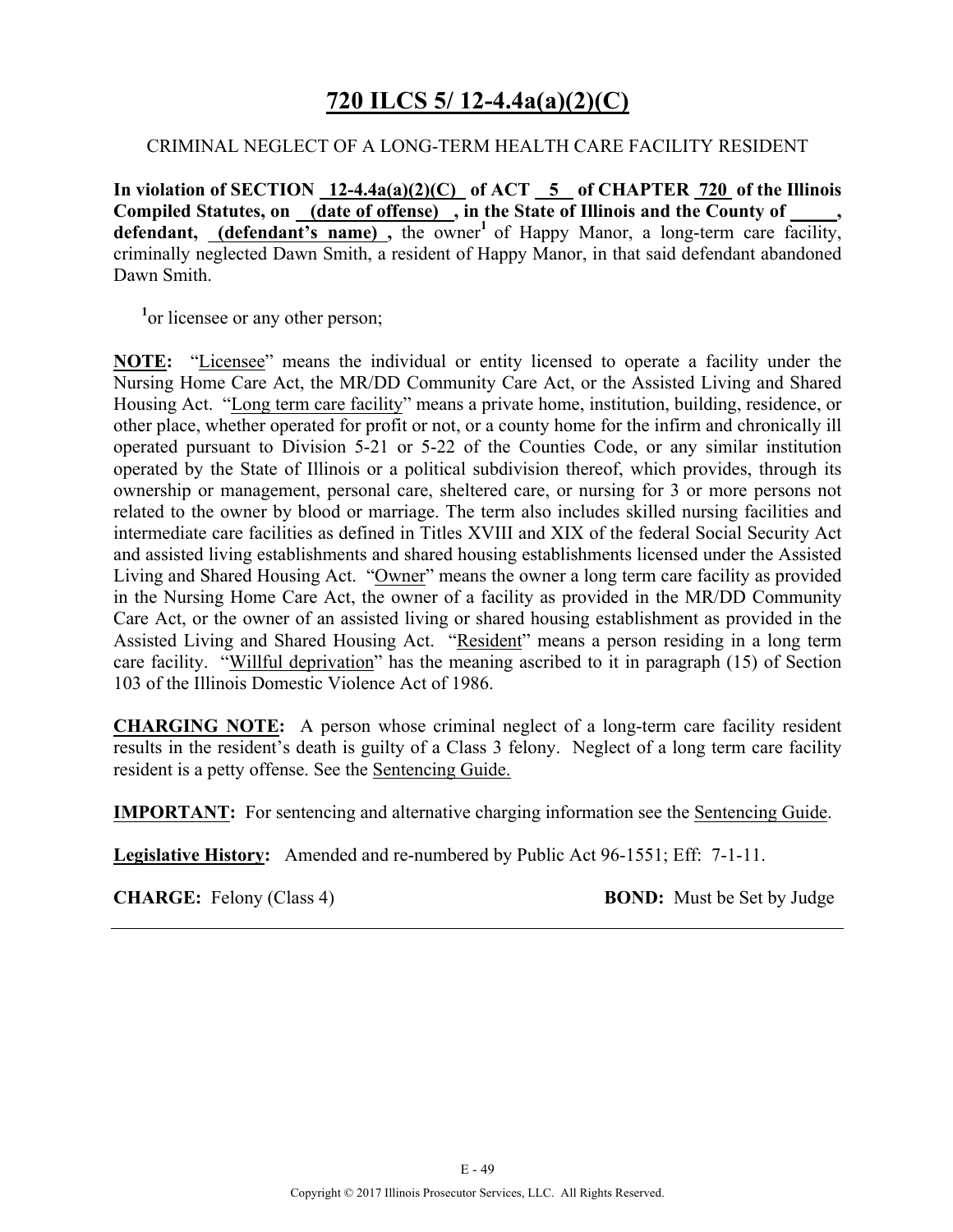## **720 ILCS 5/ 12-4.4a(a)(3)**

#### NEGLECT OF A LONG-TERM HEALTH CARE FACILITY RESIDENT

**In violation of SECTION 12-4.4a(a)(3) of ACT 5 of CHAPTER 720 of the Illinois**  Compiled Statutes, on **(date of offense)**, in the State of Illinois and the County of defendant, (defendant's name), the owner<sup>1</sup> of Happy Manor, a long-term care facility, neglected Dawn Smith, a resident of Happy Manor, in that said defendant negligently failed to provide adequate medical care<sup>2</sup> which resulted in the deterioration of Dawn Smith's physical<sup>3</sup> condition.

<sup>1</sup><sub>or</sub> licensee or any other person; <sup>2</sup> <sup>2</sup> or personal care or maintenance;  $3$ <sub>or</sub> mental condition or which resulted in a physical or mental injury;

**NOTE:** "Licensee" means the individual or entity licensed to operate a facility under the Nursing Home Care Act, the MR/DD Community Care Act, or the Assisted Living and Shared Housing Act. "Long term care facility" means a private home, institution, building, residence, or other place, whether operated for profit or not, or a county home for the infirm and chronically ill operated pursuant to Division 5-21 or 5-22 of the Counties Code, or any similar institution operated by the State of Illinois or a political subdivision thereof, which provides, through its ownership or management, personal care, sheltered care, or nursing for 3 or more persons not related to the owner by blood or marriage. The term also includes skilled nursing facilities and intermediate care facilities as defined in Titles XVIII and XIX of the federal Social Security Act and assisted living establishments and shared housing establishments licensed under the Assisted Living and Shared Housing Act. "Owner" means the owner a long term care facility as provided in the Nursing Home Care Act, the owner of a facility as provided in the MR/DD Community Care Act, or the owner of an assisted living or shared housing establishment as provided in the Assisted Living and Shared Housing Act. "Resident" means a person residing in a long term care facility. "Willful deprivation" has the meaning ascribed to it in paragraph (15) of Section 103 of the Illinois Domestic Violence Act of 1986.

**NOTE:** An owner or licensee is guilty of this offense only if the owner or licensee failed to exercise reasonable care in the hiring, training, supervising, or providing of staff or other related routine administrative responsibilities. See the **Sentencing Guide**.

**IMPORTANT:** For sentencing and alternative charging information see the **Sentencing Guide**.

**Legislative History:** Amended and re-numbered by Public Act 96-1551; Eff: 7-1-11.

**CHARGE:** Petty Offense **BOND:** No bond is now needed. Public Act: 98-0870; Eff: 1-1-15.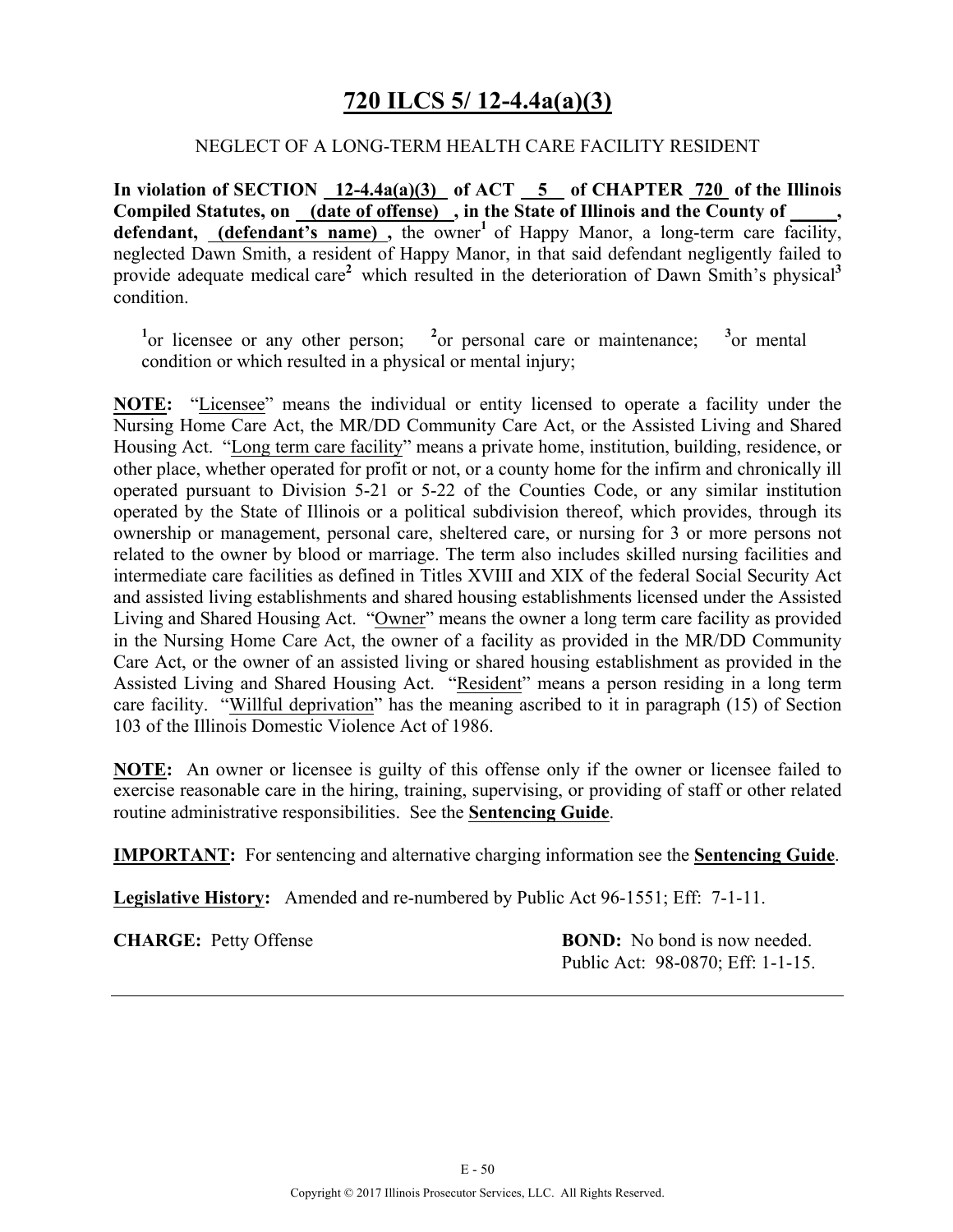## **720 ILCS 5/ 12-4.4a(b)(1)(A)**

### $\text{CRIMINAL ABUSE}^1\text{ OF AN ELDERLY PERSON}^2$

In violation of SECTION 12-4.4a(b)(1)(A) of ACT 5 of CHAPTER 720 of the Illinois Compiled Statutes, on (date of offense), in the State of Illinois and the County of **defendant, (defendant's name) ,** a caregiver of Dawn Smith, abused Dawn Smith, an elderly person**<sup>2</sup>** in that said defendant knowingly gave a sedative to Dawn Smith which caused the life of Dawn Smith to be endangered**<sup>3</sup>** .

<sup>1</sup><sup>or</sup> Criminal Neglect, <sup>2</sup><sup>or</sup> a person with a disability; <sup>3</sup><sup>or</sup> performed any act which caused a elderly person's or the life of a person with a disability to be endangered, health to be injured, or pre-existing physical or mental condition to deteriorate.

**NOTE:** "Caregiver" does not include a long-term care facility licensed or certified under the Nursing Home Care Act or a facility licensed or certified under the MR/DD Community Care Act, or any administrative, medical, or other personnel of such a facility, or a health care provider who is licensed under the Medical Practice Act of 1987 and renders care in the ordinary course of his or her profession. "Elderly person" means a person 60 years of age or older who is incapable of adequately providing for his or her own health and personal care. "Person with a disability" means a person who suffers from a permanent physical or mental impairment, resulting from disease, injury, functional disorder, or congenital condition, which renders the person incapable of adequately providing for his or her own health and personal care.

**CHARGING AND SENTENCING NOTE:** A person whose abuse of an elderly person or a person with a disability results in the death of that person is guilty of a Class 2 felony and if imprisonment is imposed, it shall be for a minimum term of 3 years and a maximum term of 14 years. See the Sentencing Guide.

**IMPORTANT:** For sentencing and alternative charging information see the Sentencing Guide.

**Legislative History:** Amended and re-numbered by Public Act 96-1551; Eff: 7-1-11.

**CHARGE:** Felony (Class 3) **BOND:** Must be Set by Judge

# **720 ILCS 5/ 12-4.4a(b)(1)(B)**

CRIMINAL NEGLECT**<sup>1</sup>** OF AN ELDERLY PERSON**<sup>2</sup>**

**In violation of SECTION 12-4.4a(b)(1)(B) of ACT 5 of CHAPTER 720 of the Illinois Compiled Statutes, on (date of offense) , in the State of Illinois and the County of \_\_\_\_\_, defendant, (defendant's name) ,** a caregiver of Dawn Smith, neglected Dawn Smith, an elderly person<sup>2</sup> in that said defendant knowingly failed gave medication to Dawn Smith which said defendant knew<sup>3</sup> was necessary to maintain the health<sup>4</sup> of Dawn Smith and said failure of the defendant caused the health<sup>4</sup> of Dawn Smith to be endangered<sup>5</sup>.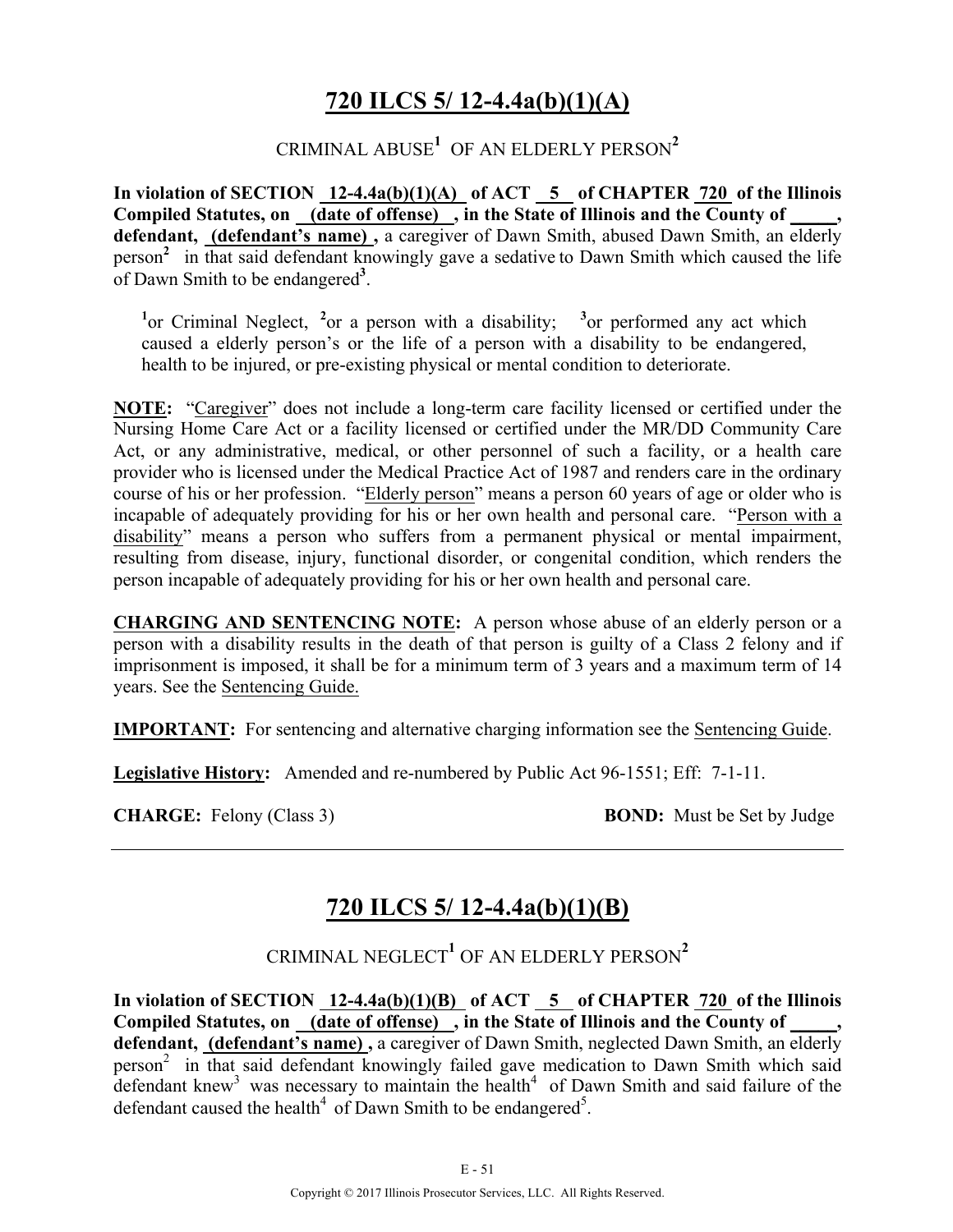<sup>1</sup> or Criminal Abuse, <sup>2</sup> or a person with a disability; <sup>3</sup> or reasonable should have known; <sup>4</sup> or the life; **<sup>5</sup>** or health to be injured, or pre-existing physical or mental condition to deteriorate.

**NOTE:** "Caregiver" does not include a long-term care facility licensed or certified under the Nursing Home Care Act or a facility licensed or certified under the MR/DD Community Care Act, or any administrative, medical, or other personnel of such a facility, or a health care provider who is licensed under the Medical Practice Act of 1987 and renders care in the ordinary course of his or her profession. "Elderly person" means a person 60 years of age or older who is incapable of adequately providing for his or her own health and personal care. "Person with a disability" means a person who suffers from a permanent physical or mental impairment, resulting from disease, injury, functional disorder, or congenital condition, which renders the person incapable of adequately providing for his or her own health and personal care. "Willful deprivation" has the meaning ascribed to it in paragraph (15) of Section 103 of the Illinois Domestic Violence Act of 1986.

**CHARGING AND SENTENCING NOTE:** A person whose abuse of an elderly person or a person with a disability results in the death of that person is guilty of a Class 2 felony and if imprisonment is imposed, it shall be for a minimum term of 3 years and a maximum term of 14 years. See the Sentencing Guide.

**IMPORTANT:** For sentencing and alternative charging information see the Sentencing Guide.

**Legislative History:** Amended and re-numbered by Public Act 96-1551; Eff: 7-1-11.

**CHARGE:** Felony (Class 3) **BOND:** Must be Set by Judge

# **720 ILCS 5/ 12-4.4a(b)(1)(C)**

CRIMINAL NEGLECT**<sup>1</sup>** OF AN ELDERLY PERSON**<sup>2</sup>**

In violation of SECTION 12-4.4a(b)(1)(C) of ACT 5 of CHAPTER 720 of the Illinois Compiled Statutes, on (date of offense), in the State of Illinois and the County of defendant, *(defendant's name)*, a caregiver of Dawn Smith, neglected<sup>2</sup> Dawn Smith, an elderly person**<sup>3</sup>** in that said defendant knowingly abandoned Dawn Smith.

<sup>1</sup><sub>or</sub> Criminal Abuse; <sup>2</sup><sub>or</sub> abused; <sup>3</sup><sub>a</sub> person with a disability.

**NOTE:** "Caregiver" does not include a long-term care facility licensed or certified under the Nursing Home Care Act or a facility licensed or certified under the MR/DD Community Care Act, or any administrative, medical, or other personnel of such a facility, or a health care provider who is licensed under the Medical Practice Act of 1987 and renders care in the ordinary course of his or her profession. "Elderly person" means a person 60 years of age or older who is incapable of adequately providing for his or her own health and personal care. "Person with a disability" means a person who suffers from a permanent physical or mental impairment,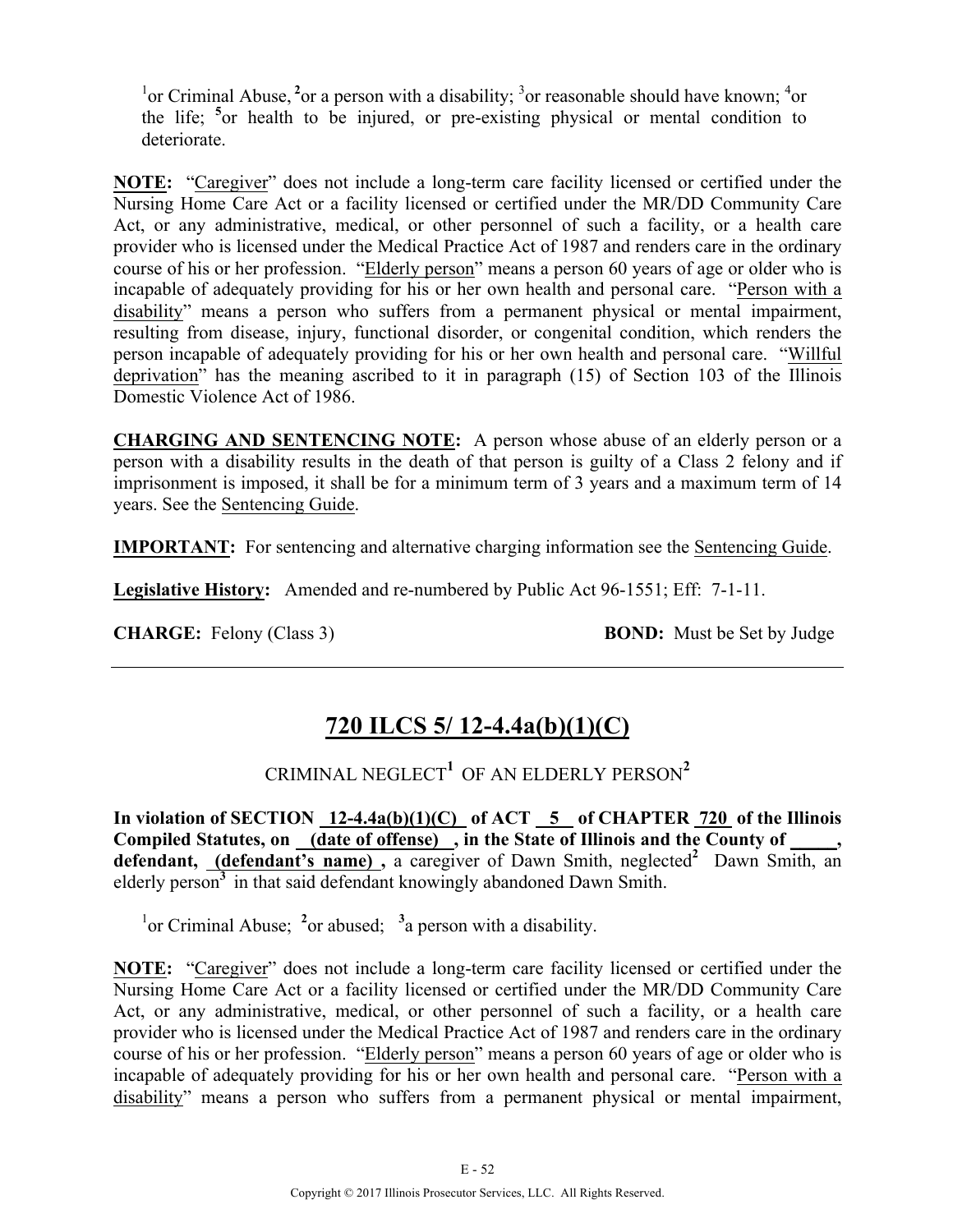resulting from disease, injury, functional disorder, or congenital condition, which renders the person incapable of adequately providing for his or her own health and personal care.

**CHARGING AND SENTENCING NOTE:** A person whose abuse of an elderly person or a person with a disability results in the death of that person is guilty of a Class 2 felony and if imprisonment is imposed, it shall be for a minimum term of 3 years and a maximum term of 14 years. See the Sentencing Guide.

**IMPORTANT:** For sentencing and alternative charging information see the Sentencing Guide.

**Legislative History:** Amended and re-numbered by Public Act 96-1551; Eff: 7-1-11.

**CHARGE:** Felony (Class 3) **BOND:** Must be Set by Judge

# **720 ILCS 5/ 12-4.4a(b)(1)(D)**

CRIMINAL NEGLECT $^1$  OF AN ELDERLY PERSON $^2$ 

In violation of SECTION 12-4.4a(b)(1)(D) of ACT 5 of CHAPTER 720 of the Illinois Compiled Statutes, on (date of offense), in the State of Illinois and the County of defendant, *(defendant's name)*, a caregiver of Dawn Smith, abused<sup>2</sup> Dawn Smith, an elderly person**<sup>3</sup>** in that said defendant knowingly physically abused**<sup>4</sup>** Dawn Smith in that (describe the physical abuse).

<sup>1</sup><sup>or</sup> Criminal Abuse; <sup>2</sup><sup>or</sup> neglected; <sup>3</sup><sup>a</sup> person with a disability; <sup>4</sup><sup>or</sup> harassed, intimidated, or interfered with the person liberty.

**NOTE:** "Caregiver" does not include a long-term care facility licensed or certified under the Nursing Home Care Act or a facility licensed or certified under the MR/DD Community Care Act, or any administrative, medical, or other personnel of such a facility, or a health care provider who is licensed under the Medical Practice Act of 1987 and renders care in the ordinary course of his or her profession. "Elderly person" means a person 60 years of age or older who is incapable of adequately providing for his or her own health and personal care. "Person with a disability" means a person who suffers from a permanent physical or mental impairment, resulting from disease, injury, functional disorder, or congenital condition, which renders the person incapable of adequately providing for his or her own health and personal care.

**CHARGING AND SENTENCING NOTE:** A person whose abuse of an elderly person or a person with a disability results in the death of that person is guilty of a Class 2 felony and if imprisonment is imposed, it shall be for a minimum term of 3 years and a maximum term of 14 years. See the Sentencing Guide.

**IMPORTANT:** For sentencing and alternative charging information see the Sentencing Guide.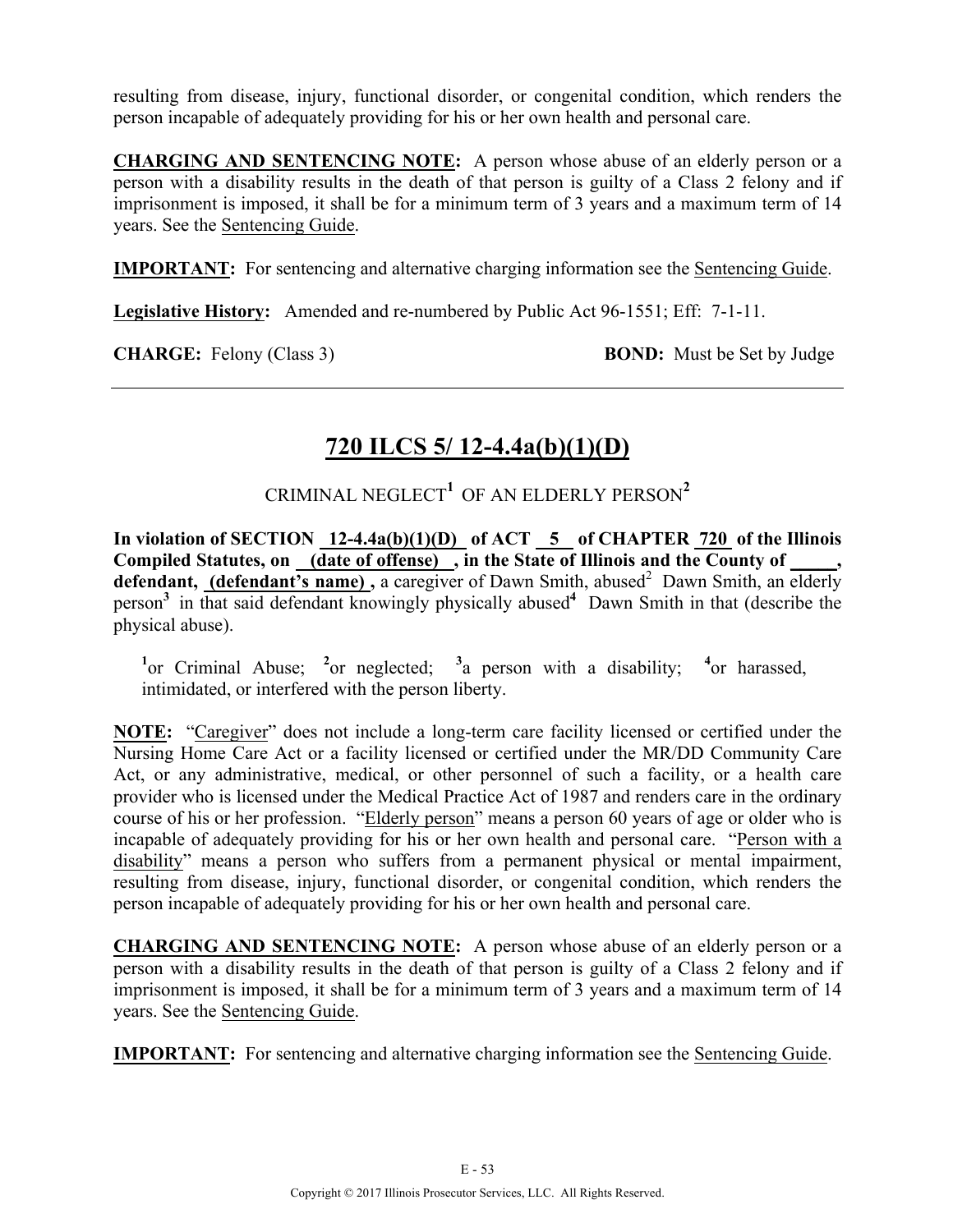**CHARGE:** Felony (Class 3) **BOND:** Must be Set by Judge

### **720 ILCS 5/ 12-4.4a(b)(1)(E)**

CRIMINAL NEGLECT**<sup>1</sup>** OF AN ELDERLY PERSON**<sup>2</sup>**

In violation of SECTION 12-4.4a(b)(1)(E) of ACT 5 of CHAPTER 720 of the Illinois Compiled Statutes, on (date of offense), in the State of Illinois and the County of defendant, (defendant's name), a caregiver of Dawn Smith, abused<sup>2</sup> Dawn Smith, an elderly person**<sup>3</sup>** in that said defendant knowingly exposed Dawn Smith to willful deprivation in that (describe the willful deprivation).

<sup>1</sup><sup>or</sup> Criminal Abuse; <sup>2</sup><sup>or</sup> neglected; <sup>3</sup><sub>a</sub> person with a disability.

**NOTE:** "Caregiver" does not include a long-term care facility licensed or certified under the Nursing Home Care Act or a facility licensed or certified under the MR/DD Community Care Act, or any administrative, medical, or other personnel of such a facility, or a health care provider who is licensed under the Medical Practice Act of 1987 and renders care in the ordinary course of his or her profession. "Elderly person" means a person 60 years of age or older who is incapable of adequately providing for his or her own health and personal care. "Person with a disability" means a person who suffers from a permanent physical or mental impairment, resulting from disease, injury, functional disorder, or congenital condition, which renders the person incapable of adequately providing for his or her own health and personal care. "Willful deprivation" has the meaning ascribed to it in paragraph (15) of Section 103 of the Illinois Domestic Violence Act of 1986.

**CHARGING AND SENTENCING NOTE:** A person whose neglect of an elderly person or a person with a disability results in the death of that person is guilty of a Class 2 felony and if imprisonment is imposed, it shall be for a minimum term of 3 years and a maximum term of 14 years. See the Sentencing Guide.

**IMPORTANT:** For sentencing and alternative charging information see the Sentencing Guide.

**Legislative History:** Amended and re-numbered by Public Act 96-1551; Eff: 7-1-11.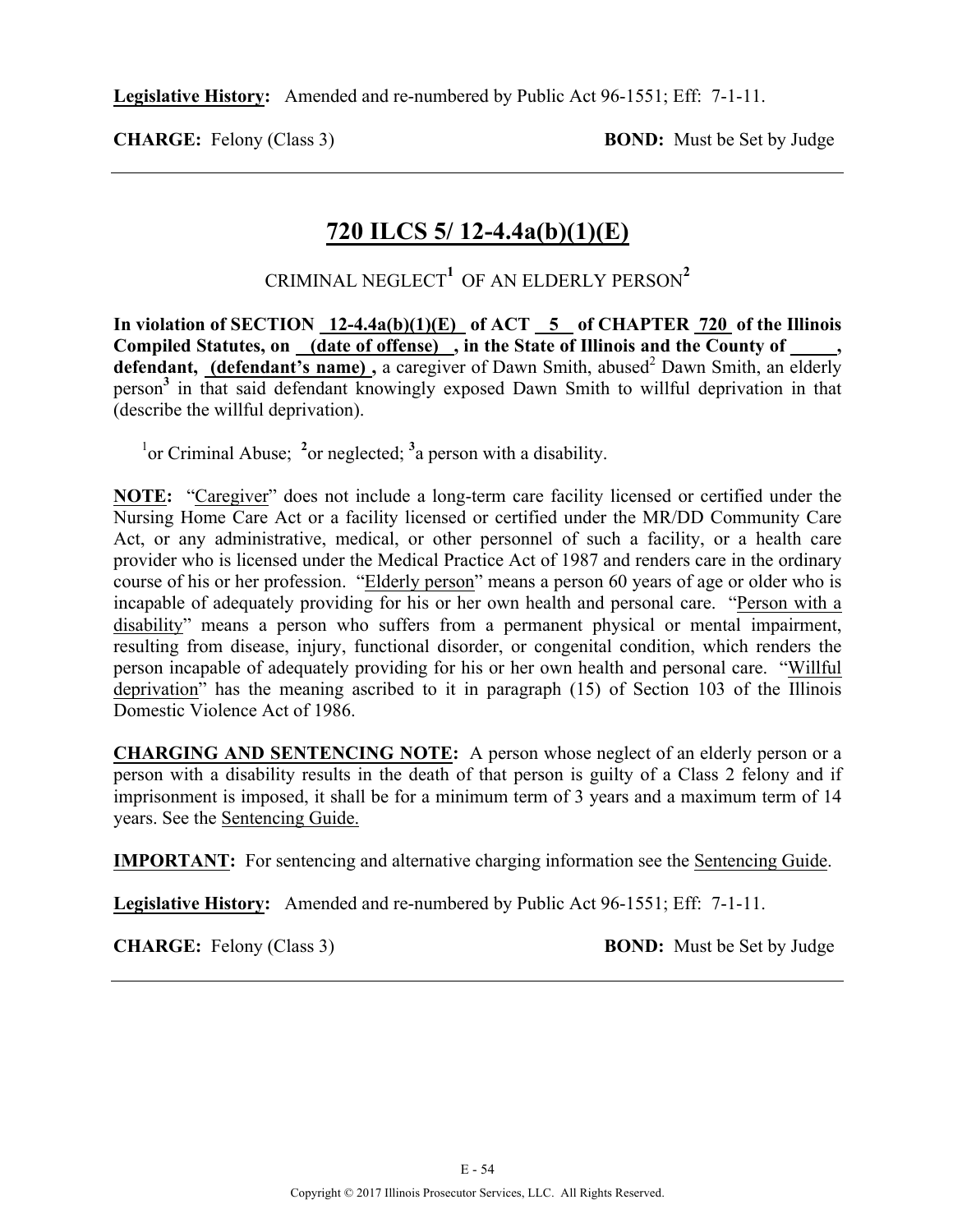## **720 ILCS 5/ 12-4.5**

#### UNLAWFUL TAMPERING WITH FOOD, DRUGS, OR COSMETICS

**In violation of SECTION 12-4.5 of ACT 5 of CHAPTER 720 of the Illinois Compiled Statutes, on (date of offense) , in the State of Illinois and the County of \_\_\_\_\_,**  defendant, (defendant's name), knowingly put potassium cyanide, a substance capable of causing death to a human being,<sup>1</sup> into milk<sup>2</sup> offered for sale<sup>3</sup> at the Union City Mega Market located at 777 May Street, Union City, Illinois.

<sup>1</sup> or any substance capable of causing death or great bodily harm to a human being; <sup>2</sup> or any food, drug or cosmetic; **<sup>3</sup>** or for consumption

**NOTE:** The phrase "without legal justification" has been deleted. See Appendix B for an explanation.

**IMPORTANT:** For sentencing and alternative charging information see the Sentencing Guide.

**Legislative History:** Created - P.A. 84-1428 (July 1, 1987); Renumbered § 12-4.5 and amended by P.A. 84-1438. Amended by P.A. 96-1551, eff. July 1, 2011.

**CHARGE:** Felony (Class 2) **BOND:** Must be Set by Judge

### **720 ILCS 5/ 12-5(a)(1)**

RECKLESS CONDUCT

In violation of SECTION  $12-5(a)(1)$  of ACT  $5$  of CHAPTER  $720$  of the Illinois Compiled Statutes, on (date of offense), in the State of Illinois and the County of, defendant, (defendant's name), endangered the bodily safety of<sup>1</sup> Don Smith in that, while acting in a reckless manner, he drove his 2008 Ford Falcon onto and over the railroad crossing located at 777 May Street, Union City, Union County, Illinois, while an approaching railroad train was plainly visible and was in hazardous proximity to such crossing and Don Smith was a passenger in said truck.

**1** or caused bodily harm to

**NOTE:** The alleged act or acts which make up the reckless conduct must be described in the body of the complaint. Also, the defendant's act may be lawful or unlawful.

**IMPORTANT:** For sentencing and alternative charging information see the Sentencing Guide.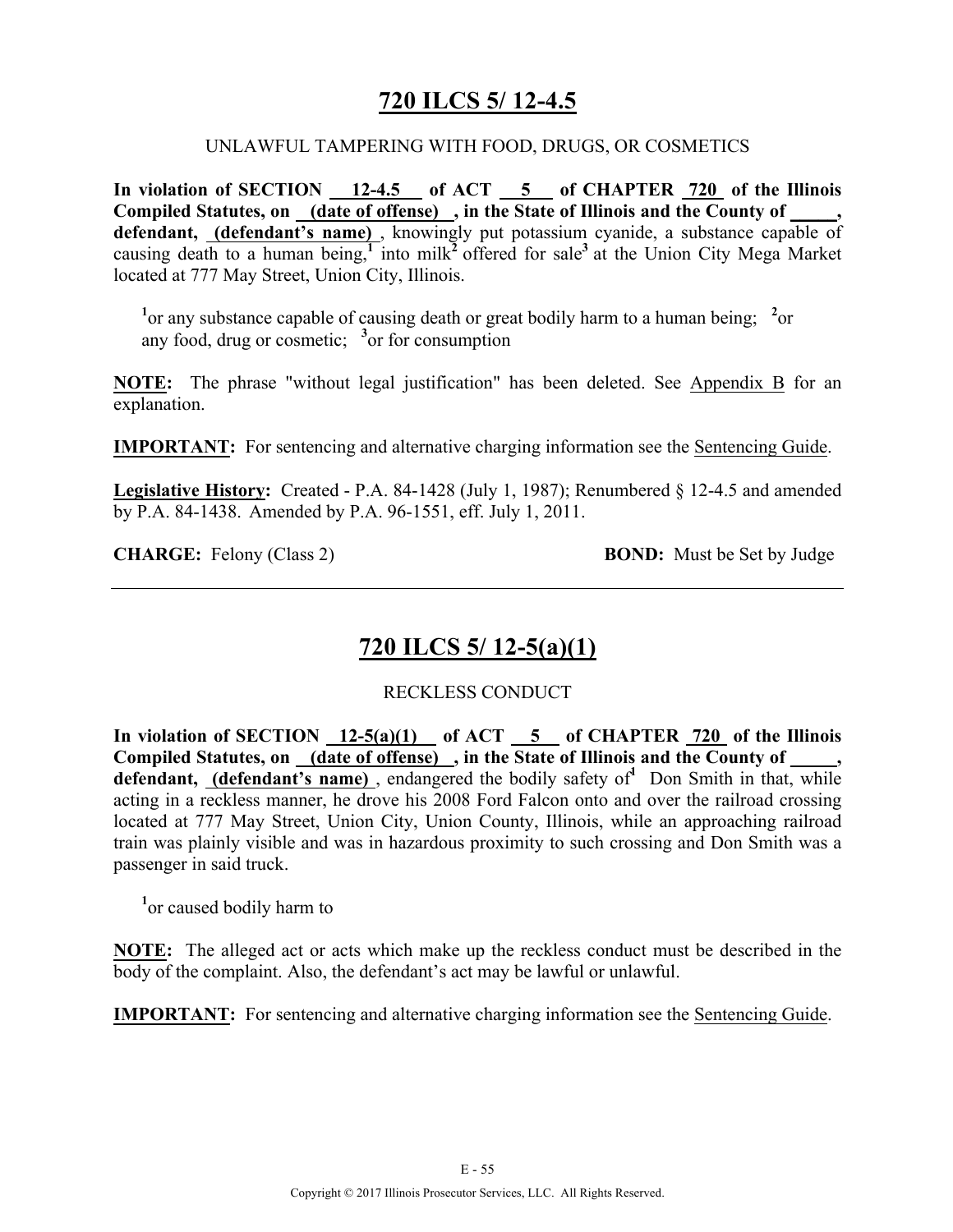**Legislative History:** Codified - Laws 1961, p.1983 (January 1, 1962); Amended - P.A. 77- 2638, 93-710 and 96-1551; Eff: 7-1-11.

**CHARGE:** Misdemeanor (Class A) **BOND:** \$1,500

### **720 ILCS 5/ 12-5(a)(2)**

#### RECKLESS CONDUCT

In violation of SECTION  $\frac{12-5(a)(2)}{2}$  of ACT  $\frac{5}{2}$  of CHAPTER  $\frac{720}{2}$  of the Illinois **Compiled Statutes, on (date of offense) , in the State of Illinois and the County of \_\_\_\_\_,**  defendant, **(defendant's name)**, while acting in a reckless manner, caused great bodily harm<sup>1</sup> to Don Smith in that he (describe the act or acts that caused the great bodily harm to the victim).

<sup>1</sup> or caused permanent disability or disfigurement

**NOTE:** The alleged act or acts which make up the reckless conduct must be described in the body of the complaint. Also, the defendant's act or acts may be lawful or unlawful.

**IMPORTANT:** For sentencing and alternative charging information see the Sentencing Guide.

**Legislative History:** Amended and re-numbered by Public Act 96-1551; Eff: 7-1-11..

**CHARGE:** Felony (Class 4) **BOND:** Must be Set by Judge

### **720 ILCS 5/ 12-5.01(a)**

CRIMINAL TRANSMISSION OF HIV

In violation of SECTION 12-5.01(a) of ACT 5 of CHAPTER 720 of the Illinois Compiled Statutes, on (date of offense), in the State of Illinois and the County of defendant, (defendant's name), knowing that he<sup>1</sup> was infected with the human immunodeficiency virus**<sup>2</sup>** (HIV) and with the specific intent to commit this offense, engaged in sexual activity with Dawn Smith<sup>3</sup> without the use of a condom.

<sup>1</sup> or she; <sup>2</sup> or any other identified causative agent of acquired immunodeficiency syndrome; <sup>3</sup> or any other person

**DEFINITION:** "Sexual activity" means the insertive vaginal or anal intercourse on the part of an infected male, receptive consensual vaginal intercourse on the part of an infected woman with a male partner, or receptive consensual anal intercourse on the part of an infected man or woman with a male partner.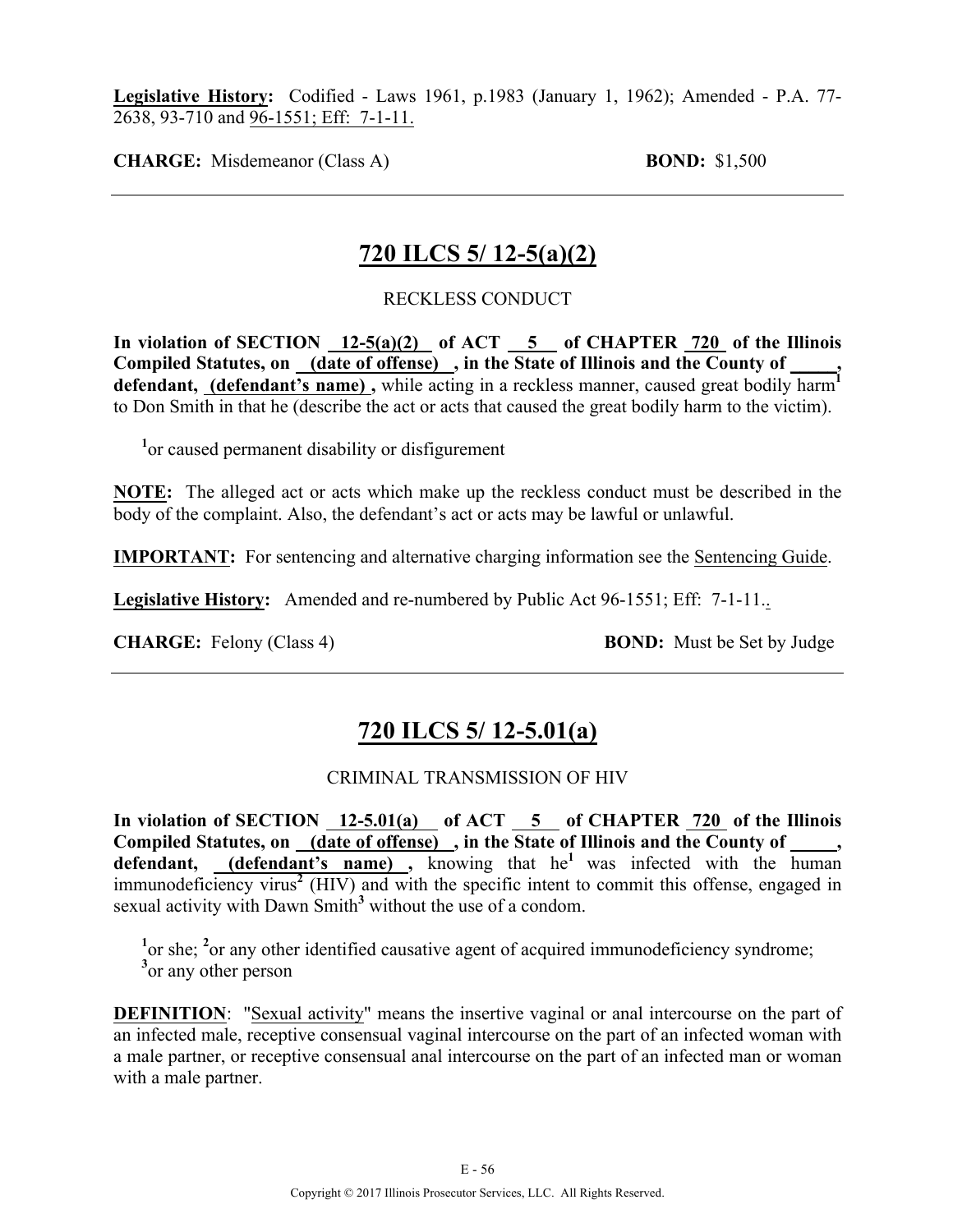**CHARGING NOTE:** This offense may also be committed by (1) transferring, donating, or providing his or her blood, tissue, semen, organs, or other potentially infectious body fluids for transfusion, transplantation, insemination, or other administration to another or by (2) dispensing, delivering, exchanging, selling or in any other way transferring to another any nonsterile intravenous or intramuscular drug paraphernalia.

**IMPORTANT:** For sentencing and alternative charging information see the Sentencing Guide.

**Legislative History:** Amended and re-numbered by Public Act 96-1551; Eff: 7-1-11 and reenacted by P. A. 97-1046. Eff: 8-21-12.

**CHARGE:** Felony (Class 2) **BOND:** Must be Set by Judge

**(Amended Complaint)**

## **720 ILCS 5/ 12-5.02(a)**

#### VEHICULAR ENDANGERMENT

In violation of SECTION  $\frac{12-5.02(a)}{12-5.02(a)}$  of ACT  $\frac{5}{5}$  of CHAPTER  $\frac{720}{720}$  of the Illinois **Compiled Statutes, on (date of offense) , in the State of Illinois and the County of \_\_\_\_\_, defendant, (defendant's name)**, with the intent to strike the 2012 Ford Falcon<sup>1</sup> driven by Don Smith, threw<sup>2</sup> a stone weighing twelve pounds<sup>3</sup> from an overpass<sup>4</sup> located at the intersection of North Street and South Avenue in Union City, Illinois, and struck the 2012 Ford Falcon<sup>1</sup> driven by Don Smith as it traveled upon an Illinois highway.

<sup>1</sup>any motor vehicle; <sup>2</sup>or caused by any means to fall; <sup>3</sup>or any object; <sup>4</sup>or other elevated *location.*

**NOTE:** An "object" means any object or substance that by its size, weight, or consistency is likely to cause great bodily harm to any occupant of a motor vehicle. "Overpass" means any structure that passes over a highway. "Motor vehicle" and "highway" have the meanings as defined in the Illinois Vehicle Code. (720 ILCS 5/12-5.02(c)) *"Elevated location" means a bridge, overpass, highway ramp, building, artificial structure, hill, mound, or natural elevation above or adjacent to and above a highway.*

**CHARGING NOTE:** This offense is a Class 1 felony if the conduct of the defendant results in the death.

**IMPORTANT:** For sentencing and alternative charging information see the **Sentencing Guide**.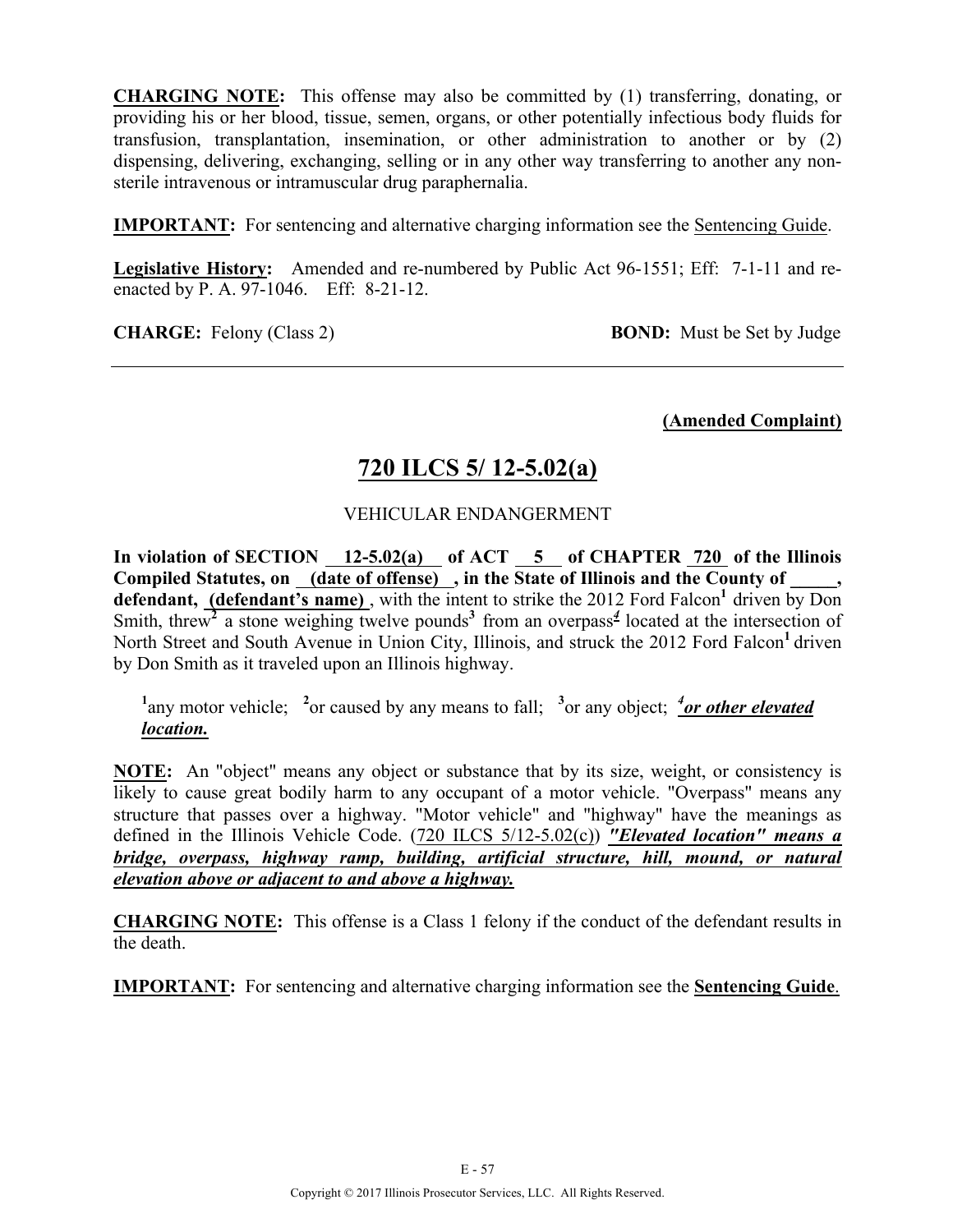**Legislative History:** Created - P.A. 88-467 (Eff: 7-1-94). Amended by Public Act 96-1551; (Eff: 7-1-11) **and by Public Act 99-656; (Eff: 1-1-17).**

**CHARGE:** Felony (Class 2) **BOND:** Must be Set by Judge

### **720 ILCS 5/ 12-5.1**

#### CRIMINAL HOUSING MANAGEMENT

**In violation of SECTION 12-5.1 of ACT 5 of CHAPTER 720 of the Illinois Compiled Statutes, on (date of offense) , in the State of Illinois and the County of \_\_\_\_\_, defendant, (defendant's name),** having control<sup>1</sup> of the house<sup>2</sup> located at 777 May Street in Union City, Illinois, recklessly permitted the physical condition<sup>3</sup> of that house to remain<sup>4</sup> in a condition which endangered the safety**<sup>5</sup>** of Don Smith**<sup>6</sup>** .

<sup>1</sup> or having personal management; <sup>2</sup> or any residential real estate, whether as a legal or equitable owner or as a managing agent or otherwise; <sup>3</sup> or facilities; <sup>4</sup> or become; <sup>5</sup> or health; <sup>6</sup> or any person other than the defendant.

**CHARGING NOTE:** A subsequent conviction for a violation of this offense is a Class 4 felony. The charging instrument must state the prior conviction. See Appendix A for discussion.

**IMPORTANT:** For sentencing and alternative charging information see the Sentencing Guide.

**Legislative History:** Created - Laws 1965, p.2620 (January 1, 1966); Amended - P.A. 77-2638, 85-341 and 96-1551; Eff: 7-1-11.

**CHARGE:** Misdemeanor (Class A) **BOND:** \$1,500

### **720 ILCS 5/ 12-5.1a**

AGGRAVATED CRIMINAL HOUSING MANAGEMENT

In violation of SECTION 12-5.1a of ACT 5 of CHAPTER 720 of the Illinois Compiled Statutes, on (date of offense), in the State of Illinois and the County of **defendant, (defendant's name) ,** while committing the offense of Criminal Housing Management in violation of Section 12-5.1 of Act 5 of Chapter 720 of the Illinois Compiled Statutes, recklessly concealed<sup>1</sup> the condition of the house located at 777 May Street in Union City, Illinois that endangered the safety<sup>2</sup> of Don Smith<sup>3</sup> and the above described condition of the house and the conduct of said defendant were contributing factors in the subsequent death of Don Smith<sup>3</sup>.

<sup>1</sup> or attempted to conceal; <sup>2</sup> or health; <sup>3</sup> or any person other than the defendant.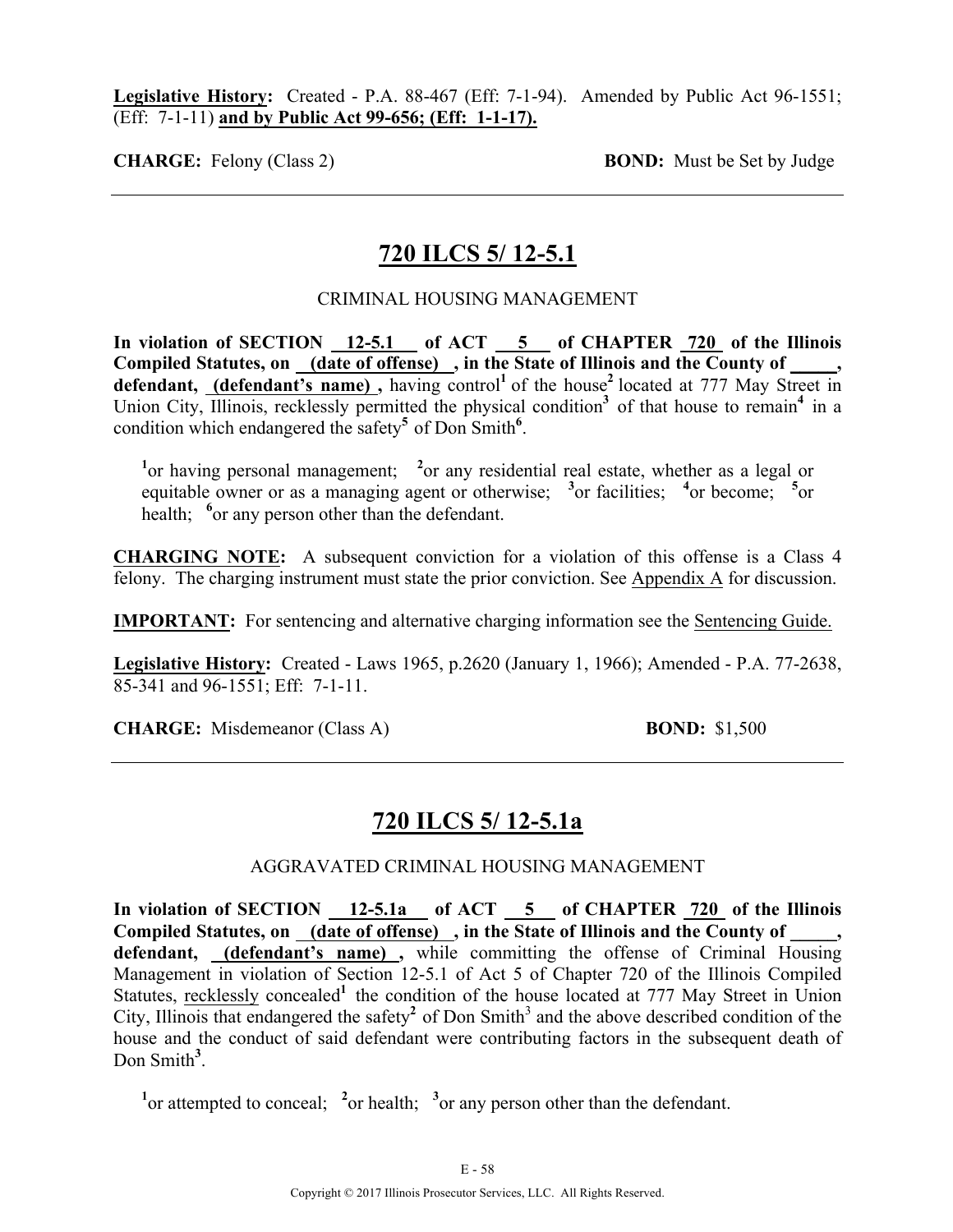**IMPORTANT:** For sentencing and alternative charging information see the Sentencing Guide.

**Legislative History:** Created Public Act 94-852 (8-2-04). Renumbered and amended as § 12- 5.1a by 96-1551, eff. July 1, 2011.

**CHARGE:** Felony (Class 4) **BOND:** Must be Set by Judge

## **720 ILCS 5/ 12-5.3(a)(1)**

#### UNLAWFUL USE OF A DANGEROUS PLACE FOR THE COMMISSION OF A CONTROLLED SUBSTANCE**<sup>1</sup>** OFFENSE

In violation of SECTION  $12-5.3(a)(1)$  of ACT  $-5$  of CHAPTER  $720$  of the Illinois Compiled Statutes, on (date of offense), in the State of Illinois and the County of, **defendant, (defendant's name) ,** knowingly exercised control over a place, a house located at 777 May Street, Union City, Illinois, with the intent to use that place to manufacture**<sup>2</sup>** a controlled substance,<sup>3</sup> to wit: cocaine, and that place, by virtue of the presence of the substances<sup>4</sup> used**<sup>5</sup>** to manufacture cocaine, presented a substantial risk of injury to any person from fire.**<sup>6</sup>**

<sup>1</sup><sup>or</sup> a cannabis; <sup>2</sup><sup>or</sup> produce, deliver, or possess with intent to deliver; <sup>3</sup><sup>or</sup> a counterfeit substance or a controlled substance analog in violation of Section 401 of the Illinois Controlled Substances Act or to manufacture, produce, deliver, or possess with the intent to deliver cannabis in violation of Section 5, 5.1, 5.2, 7, or 8 of the Cannabis Control Act; <sup>4</sup> or substance; <sup>5</sup> or intended to be used; <sup>6</sup> or explosion, or exposure to toxic or noxious chemicals or gas

**IMPORTANT:** For sentencing and alternative charging information see the Sentencing Guide**.**

**Legislative History:** Created - P.A. 93-516 (1-1-04) Amended and Re-numbered by Public Act 96-1551; Eff: 7-1-11.

**CHARGE:** Felony (Class 1) **BOND:** Must be Set by Judge

## **720 ILCS 5/ 12-6(a)(1)**

#### INTIMIDATION

**In violation of SECTION 12-6(a)(1) of ACT 5 of CHAPTER 720 of the Illinois**  Compiled Statutes, on <u>(date of offense)</u>, in the State of Illinois and the County of defendant, (defendant's name), with the intent to cause Don Smith to perform<sup>1</sup> an act, the payment of \$1,000 United States currency to William Smith, communicated to Don Smith a threat, by telephone,<sup> $2$ </sup> to inflict, without lawful authority, physical harm upon Don Smith.<sup>3</sup>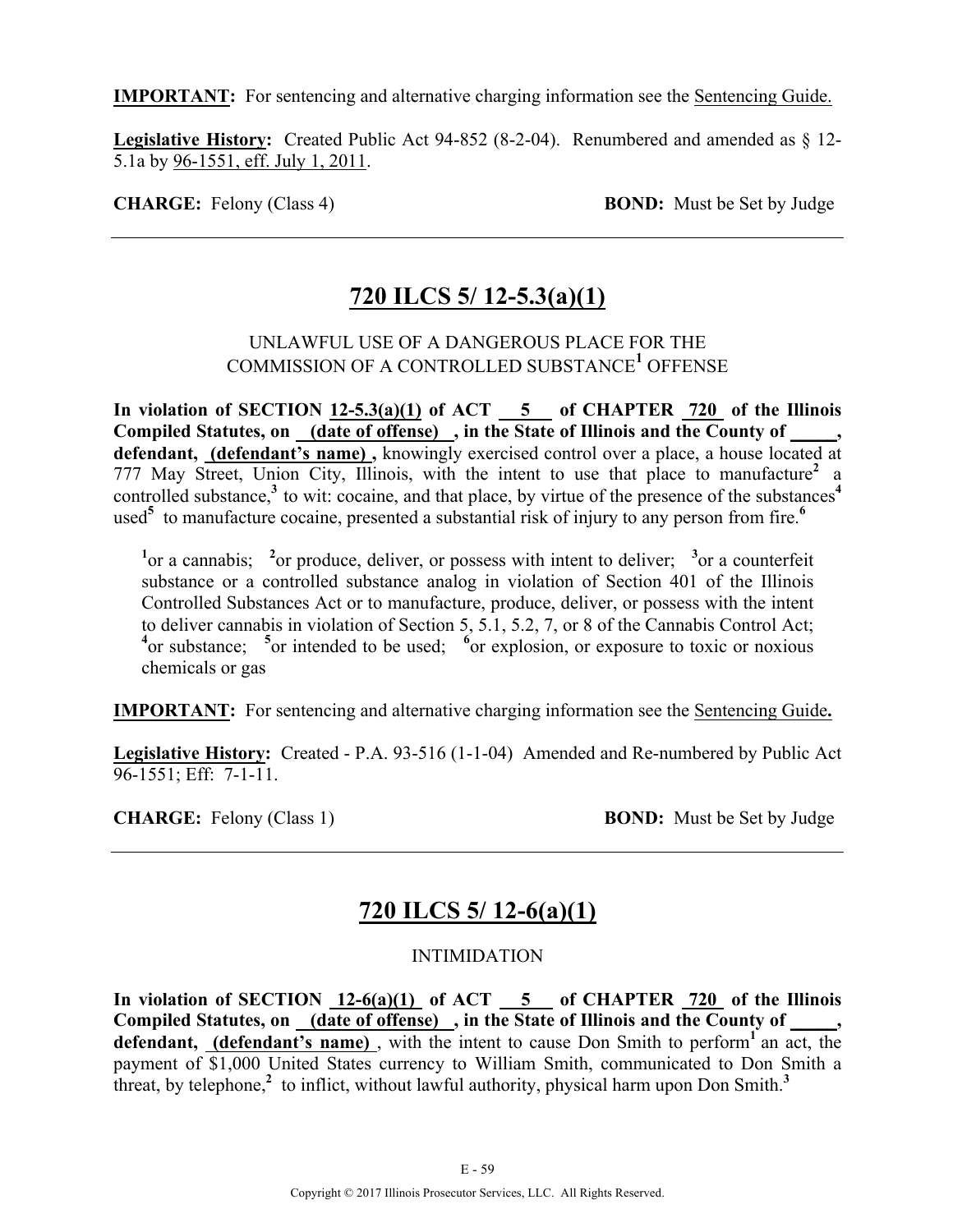<sup>1</sup><sup>or</sup> omit the performance of any act; <sup>2</sup> either directly or indirectly by any means; <sup>3</sup><sup>or</sup> any other person or property

**NOTE:** Intimidation indictment was not fatally defective for failing to allege that the communication was in person, by mail, or by telephone. People v. Libbra (5th Dist., 1994), 268 Ill. App. 3d 194.

**SENTENCING NOTE:** Intimidation is a Class 3 felony for which an offender may be sentenced to a term of imprisonment of not less than 2 years and not more than 10 years.

**IMPORTANT:** For sentencing and alternative charging information see the Sentencing Guide.

**Legislative History:** Codified - Laws 1961, p.1983 (January 1, 1962); Amended - Laws 1965, p.387; P.A.s 77-2638, 85-1210, 88-680, Re-enacted by 91-969 and Amended by 96-1551; Eff: 7-1-11.

**CHARGE:** Felony (Class 3) **BOND:** Must be Set by Judge

# **720 ILCS 5/ 12-6(a)(2)**

### INTIMIDATION

In violation of SECTION  $12-6(a)(2)$  of ACT  $-5$  of CHAPTER  $720$  of the Illinois **Compiled Statutes, on (date of offense) , in the State of Illinois and the County of \_\_\_\_\_,**  defendant, (defendant's name), with the intent to cause Don Smith to perform<sup>1</sup> an act, the payment of \$1,000 United States currency to James Brown, communicated to Don Smith a threat, by telephone,<sup>2</sup> to subject, without lawful authority, Dawn Smith<sup>3</sup> to physical confinement.<sup>4</sup>

<sup>1</sup> or omit the performance of any act; <sup>2</sup> either directly or indirectly by any means; <sup>3</sup> or any other person; **<sup>4</sup>** or restraint

**IMPORTANT:** For sentencing and alternative charging information see the Sentencing Guide.

**Legislative History:** This complaint was recently amended by Public Act 96-1551; Eff: 7-1-11.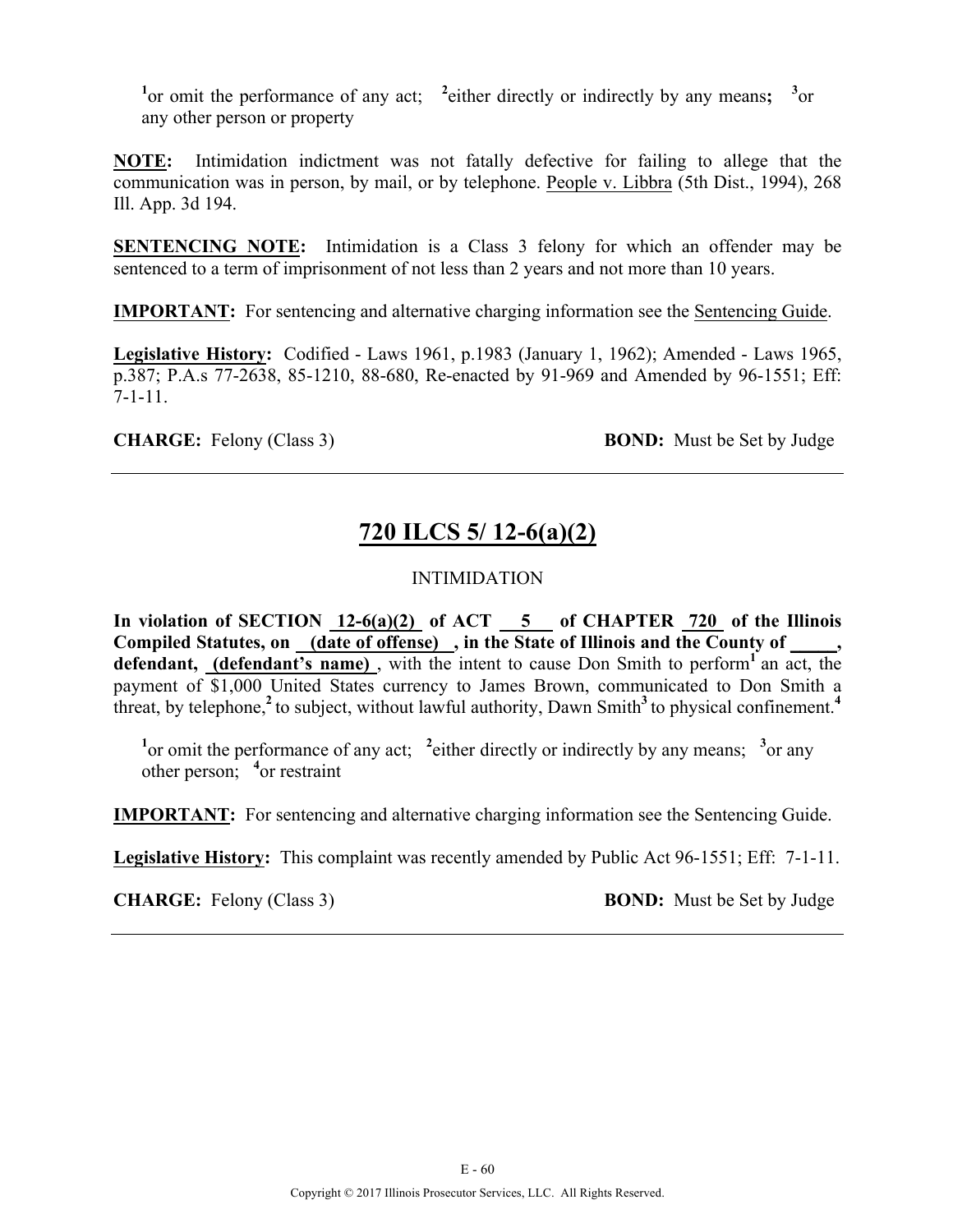## **720 ILCS 5/ 12-6(a)(3)**

#### INTIMIDATION

**In violation of SECTION 12-6(a)(3) of ACT 5 of CHAPTER 720 of the Illinois Compiled Statutes, on (date of offense) , in the State of Illinois and the County of \_\_\_\_\_, defendant, (defendant's name) ,** with the intent to cause Don Smith to perform**<sup>1</sup>** an act, the payment of \$1,000 United States currency to James Brown, communicated to Don Smith, by telephone,**<sup>2</sup>** a threat to commit the criminal offense of first degree murder,**3** in violation of Section 9-1 of Act 5 of Chapter 720 of the Illinois Compiled Statutes, in that he stated he would kill Don Smith by shooting him in the head with a sawed-off shotgun unless the \$1,000 was immediately paid to James Brown.

<sup>1</sup><sup>or</sup> omit the performance of any act; <sup>2</sup> either directly or indirectly by any means; <sup>3</sup> any felony or Class A misdemeanor.

**IMPORTANT:** For sentencing and alternative charging information see the Sentencing Guide.

**Legislative History:** This complaint was recently amended by Public Act 96-1551; Eff: 7-1-11.

**CHARGE:** Felony (Class 3) **BOND:** Must be Set by Judge

## **720 ILCS 5/ 12-6(a)(4)**

#### INTIMIDATION

In violation of SECTION 12-6(a)(4) of ACT 5 of CHAPTER 720 of the Illinois Compiled Statutes, on (date of offense), in the State of Illinois and the County of, **defendant, (defendant's name) ,** with the intent to cause Don Smith to omit the performance of an  $act<sub>i</sub><sup>1</sup>$ , the publication of an editorial in the Union City Blab concerning the activities of James Brown, communicated to Don Smith, by telephone,<sup>2</sup> a threat to accuse, without lawful authority, Don Smith<sup>3</sup> of the offense of Criminal Sexual Assault, in violation of Section 12-13 of Act 5 of Chapter 720 of the Illinois Compiled Statutes.**<sup>4</sup>**

<sup>1</sup><sup>or</sup> perform any act; <sup>2</sup> either directly or indirectly by any means; <sup>3</sup> any person; <sup>4</sup>  $4<sub>any</sub>$ offense

**IMPORTANT:** For sentencing and alternative charging information see the Sentencing Guide.

**Legislative History:** This complaint was recently amended by Public Act 96-1551; Eff: 7-1-11.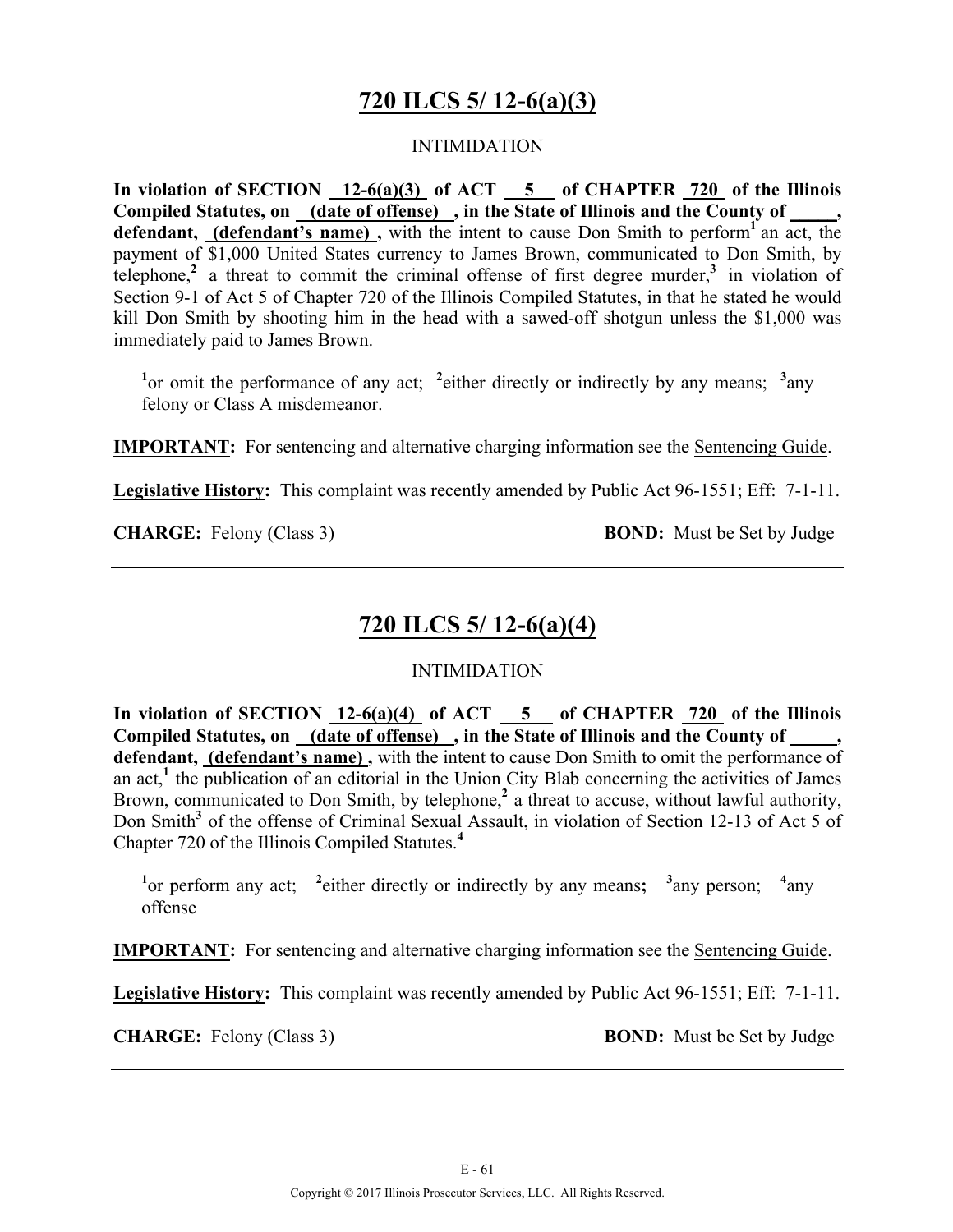## **720 ILCS 5/ 12-6(a)(5)**

#### INTIMIDATION

**In violation of SECTION 12-6(a)(5) of ACT 5 of CHAPTER 720 of the Illinois Compiled Statutes, on (date of offense) , in the State of Illinois and the County of \_\_\_\_\_,**  defendant, (defendant's name), with the intent to cause Don Smith to perform<sup>1</sup> an act, the payment of \$1,000 United States currency to James Brown, communicated to Don Smith, by telephone,**<sup>2</sup>** a threat to expose, without lawful authority, Don Smith to ridicule.**<sup>3</sup>**

<sup>1</sup> $\alpha$  or omit the performance of any act; <sup>2</sup> either directly or indirectly by any means; <sup>3</sup> $\alpha$ hatred or contempt

**IMPORTANT:** For sentencing and alternative charging information see the Sentencing Guide.

**Legislative History:** This complaint was recently amended by Public Act 96-1551; Eff: 7-1-11.

**CHARGE:** Felony (Class 3) **BOND:** Must be Set by Judge

## **720 ILCS 5/ 12-6(a)(6)**

#### INTIMIDATION

**In violation of SECTION 12-6(a)(6) of ACT 5 of CHAPTER 720 of the Illinois**  Compiled Statutes, on (date of offense), in the State of Illinois and the County of, defendant, (defendant's name), with the intent to cause Don Smith to perform<sup>1</sup> an act, the payment of \$1,000 United States currency to James Brown, communicated to Don Smith, by telephone,**<sup>2</sup>** a threat to take action as a public official,**<sup>3</sup>** without lawful authority, against Don Smith,<sup>4</sup> in that James Brown, the Sheriff of Union County, threatened the arrest of Don Smith.

<sup>1</sup> $\alpha$  or omit the performance of any act; <sup>2</sup> either directly or indirectly by any means; <sup>3</sup> $\alpha$ withhold official action, or cause such action or withholding; <sup>4</sup> or anyone or anything

**IMPORTANT:** For sentencing and alternative charging information see the Sentencing Guide.

**Legislative History:** This complaint was recently amended by Public Act 96-1551; Eff: 7-1-11.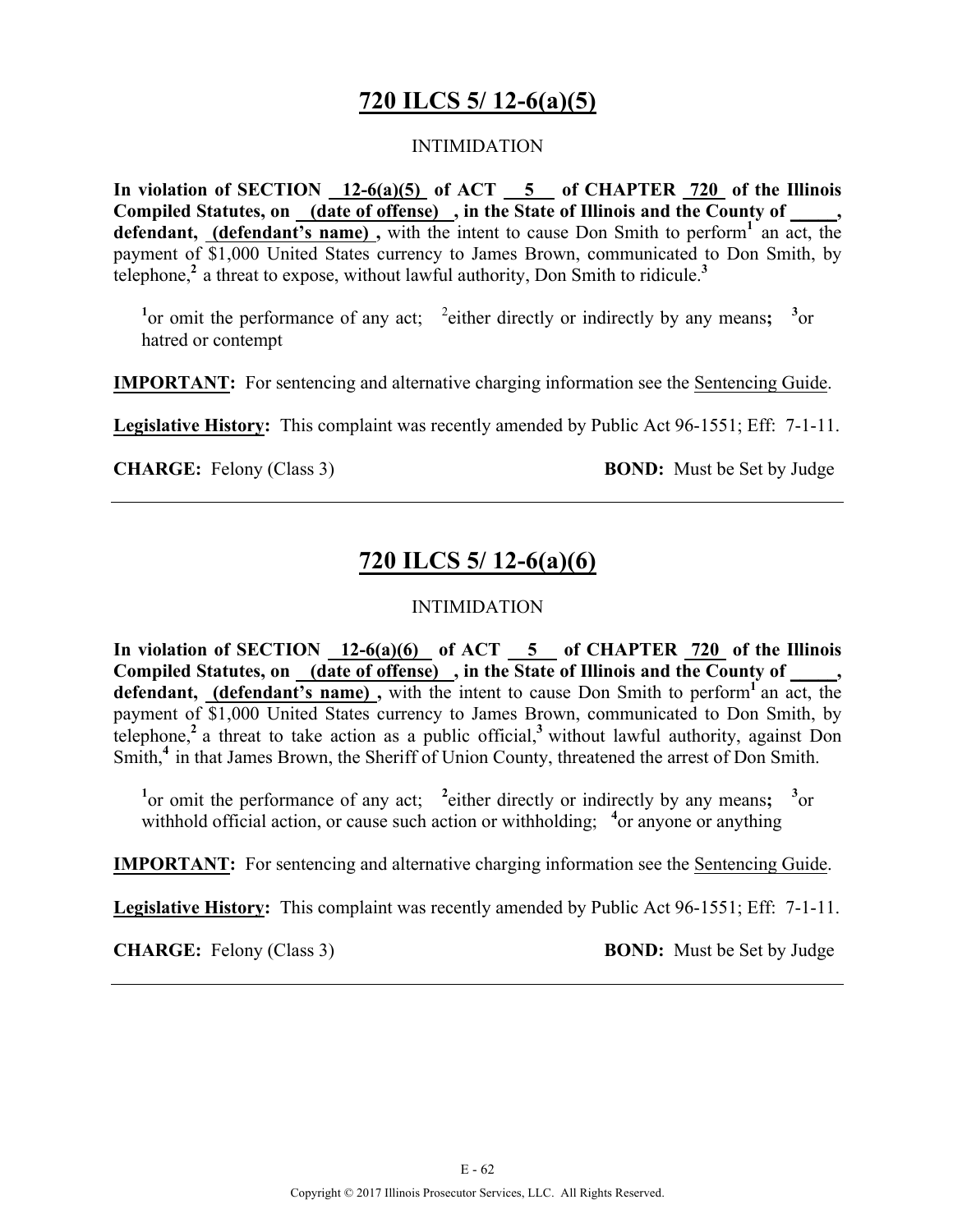## **720 ILCS 5/ 12-6(a)(7)**

#### INTIMIDATION

**In violation of SECTION 12-6(a)(7) of ACT 5 of CHAPTER 720 of the Illinois Compiled Statutes, on (date of offense) , in the State of Illinois and the County of \_\_\_\_\_, defendant, (defendant's name) ,** with the intent to cause Don Smith to perform**<sup>1</sup>** an act, the payment of \$1,000 United States currency to James Brown, communicated to Don Smith, by telephone,**<sup>2</sup>**a threat to continue,**<sup>3</sup>**without lawful authority, a strike**<sup>4</sup>** at Don Smith's Hardware Store located at 777 May Street, Union City, Union County, Illinois.

<sup>1</sup><sup>or</sup> omit the performance of any act; <sup>2</sup> either directly or indirectly by any means; <sup>3</sup><sup>or</sup> bring about; <sup>4</sup> or boycott or other collective action

**IMPORTANT:** For sentencing and alternative charging information see the Sentencing Guide.

**Legislative History:** This complaint was recently amended by Public Act 96-1551; Eff: 7-1-11.

**CHARGE:** Felony (Class 3) **BOND:** Must be Set by Judge

### **720 ILCS 5/ 12-6.2**

#### AGGRAVATED INTIMIDATION

**In violation of SECTION 12-6.2 of ACT 5 of CHAPTER 720 of the Illinois Compiled Statutes, on (date of offense) , in the State of Illinois and the County of \_\_\_\_\_, defendant, (defendant's name),** committed the offense of intimidation<sup>1</sup> in that with the intent to cause Don Smith to perform<sup>2</sup> an act, the payment of \$1,000 United States currency to James Brown, communicated to Don Smith a threat, by telephone,  $3$  to inflict, without lawful authority, physical harm upon Don Smith, $4$  and said offense of intimidation was committed in furtherance of the activities of the Crazy Aces, an organized gang.<sup>5</sup>

<sup>1</sup> any of the various forms of the offense; <sup>2</sup> or omit the performance of any act; <sup>3</sup> or in person or by mail;  $4$ or any other person or property;  $5$ or by the person's membership in or allegiance to an organized gang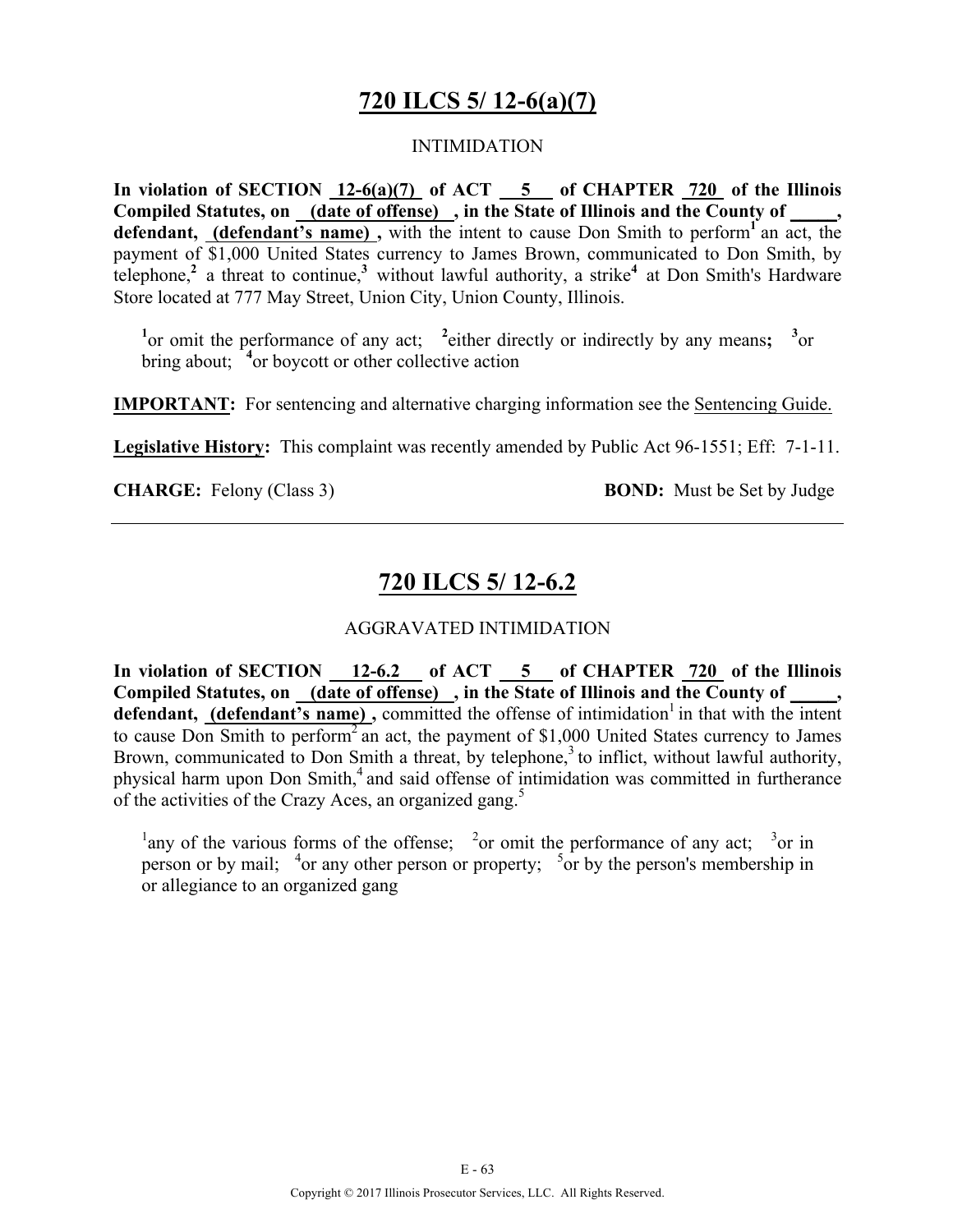**NOTE:** It is also a violation of this offense if the defendant commits intimidation with the intent to prevent any person from becoming a community policing volunteer  $(12-6.2(a)(2))$ , or if the defendant knew, when the offense of intimidation was committed, that the victim was a peace officer, a correctional institution employee, a fireman, or a community policing volunteer and the offense of intimidation was committed (i) while the victim was engaged in the execution of his or her official duties, or (ii) to prevent the victim from performing his or her official duties, or (iii) in retaliation for the victim's performance of his or her official duties, or (iv) by reason of any person's activity as a community policing volunteer or (v) a civilian reporting information regarding a forcible felony to a law enforcement agency; (12-6.2(a)(3)). These offenses are both Class 2 felonies for which the offender may be sentenced to not less than 3 years nor more than 14 years of imprisonment. See Sentencing Guide.

**NOTE:** For the purposes of this Section, "street gang," "street gang member," and "organized gang" have the meanings ascribed to them in Section 10 of the Illinois Street Gang Terrorism Omnibus Prevention Act. (740 ILCS 147/10)

**IMPORTANT:** For sentencing and alternative charging information see the Sentencing Guide.

**Legislative History:** Created by Public Act 89-631 (Eff: 1-1-97). Amended: 90-651 and 97- 0162; Eff: 1-1-12.

**CHARGE:** Felony (Class 1) **BOND:** Must be Set by Judge

## **720 ILCS 5/ 12-6.4(a)**

### UNLAWFUL CRIMINAL STREET GANG RECRUITMENT ON SCHOOL GROUNDS**<sup>1</sup>**

**In violation of SECTION 12-6.4(a) of ACT 5 of CHAPTER 720 of the Illinois**  Compiled Statutes, on (date of offense), in the State of Illinois and the County of defendant, (defendant's name), while on the school grounds<sup>1</sup> of the Union City High School, **knowingly** threatened the use of physical force in order to coerce<sup>2</sup> Don Smith<sup>3</sup> to join<sup>4</sup> the Aces Street Gang.

<sup>1</sup><sup>or</sup> on public property adjacent to school grounds; <sup>2</sup>or solicit, recruit, or induce; <sup>3</sup> any other person; <sup>4</sup> or to remain a member of a criminal street gang or conspired to do so

**NOTE:** In this Section, "school grounds" means the building or buildings or real property comprising a public or private elementary or secondary, community college, college, or university and includes a school yard, school playing field, or school playground.

**IMPORTANT:** For sentencing and alternative charging information see the Sentencing Guide.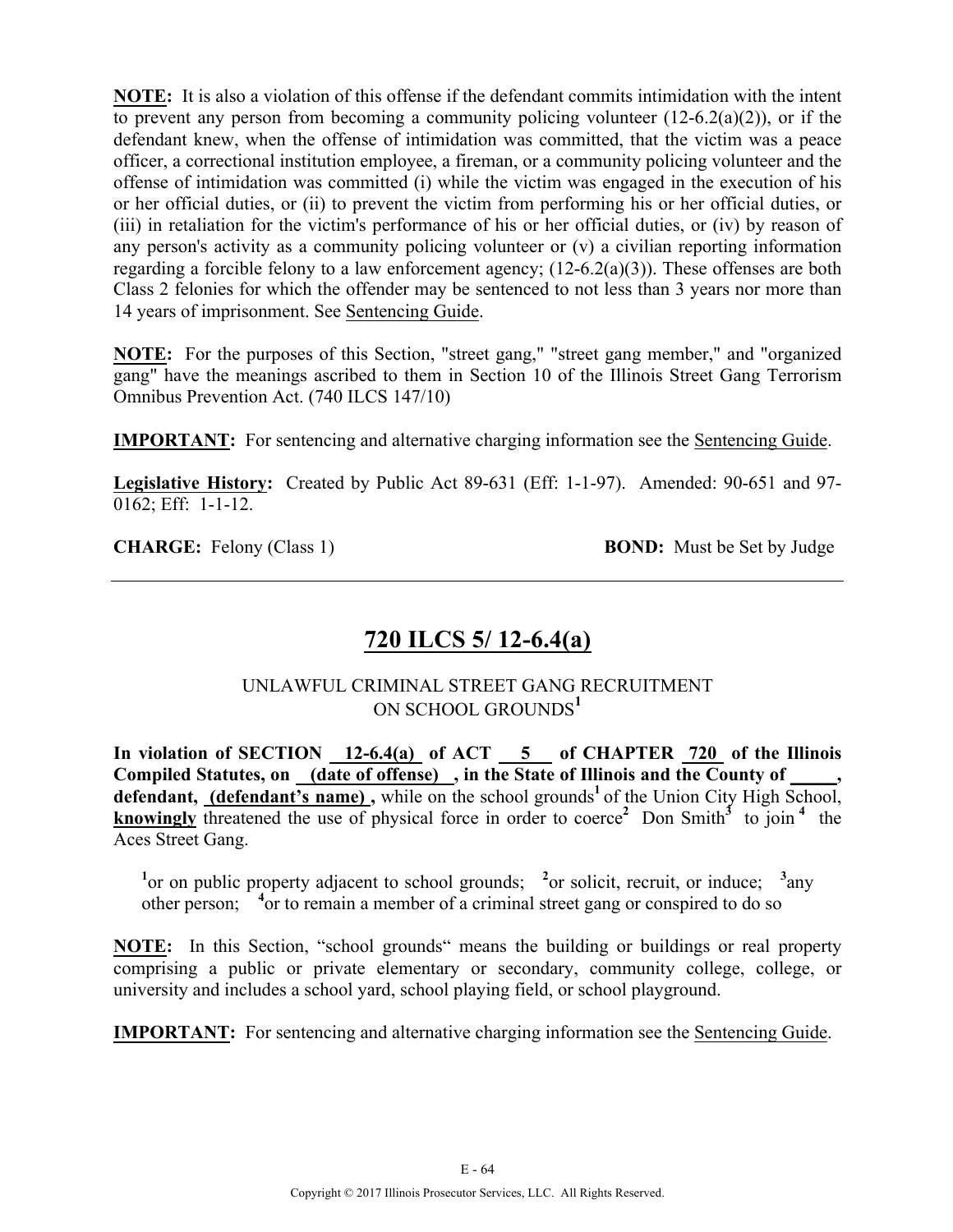**Legislative History:** Created - Public Act 93-938 (Eff: 1-1-05). Amended: P. A. 96-1551; Eff: 7-1-11.

**CHARGE:** Felony (Class 1) **BOND:** Must be Set by Judge

### **720 ILCS 5/ 12-6.4(a-5)**

#### UNLAWFUL CRIMINAL STREET GANG RECRUITMENT OF A MINOR

**In violation of SECTION 12-6.4(a-5) of ACT 5 of CHAPTER 720 of the Illinois**  Compiled Statutes, on (date of offense), in the State of Illinois and the County of, **defendant, (defendant's name)** , threatened the use of physical force by means of a telecommunications device<sup>1</sup> to coerce<sup>2</sup> Don Smith, a minor<sup>3</sup>, to join<sup>4</sup> the Aces Street Gang, a criminal street gang.

<sup>1</sup> or by means of the Internet; <sup>2</sup> or to solicit, recruit, or induce; <sup>3</sup> or any minor (See Warning below; <sup>4</sup> or to remain a member of a criminal street gang or conspired to do so whether or not such threat is communicated in person

**NOTE:** A "minor" for purposes of this offense means any person under 18 years of age. (720 ILCS 5/ 12-6.4(c))

**NOTE:** "Internet" means an interactive computer service or system or an information service, system, or access software provider that provides or enables computer access by multiple users to a computer server, and includes, but is not limited to, an information service, system, or access software provider that provides access to a network system commonly known as the Internet, or any comparable system or service and also includes, but is not limited to, a World Wide Web page, newsgroup, message board, mailing list, or chat area on any interactive computer service or system or other online service. (720 ILCS 5/ 12-6.4(c)) "Telecommunications device" means a device that is capable of receiving or transmitting speech, data, signals, text, images, sounds, codes, or other information including, but not limited to, paging devices, telephones, and cellular and mobile telephones. (720 ILCS 5/ 12-6.4(c))

**WARNING:** This Section is entitled "unlawful criminal street gang recruitment of a "minor." However, the language of the statute describes the recruitment of a "person," but does not limit that recruitment to only minors. It is unclear whether or not the application of this offense is limited only to situations where the victims are minors. I have made the victim of this model complaint a minor to be consistent with the title of this offense. You must decide whether or not to charge this offense if or when you have a victim of this type of conduct who happens to be over 18 years of age.

**IMPORTANT:** For sentencing and alternative charging information see the Sentencing Guide.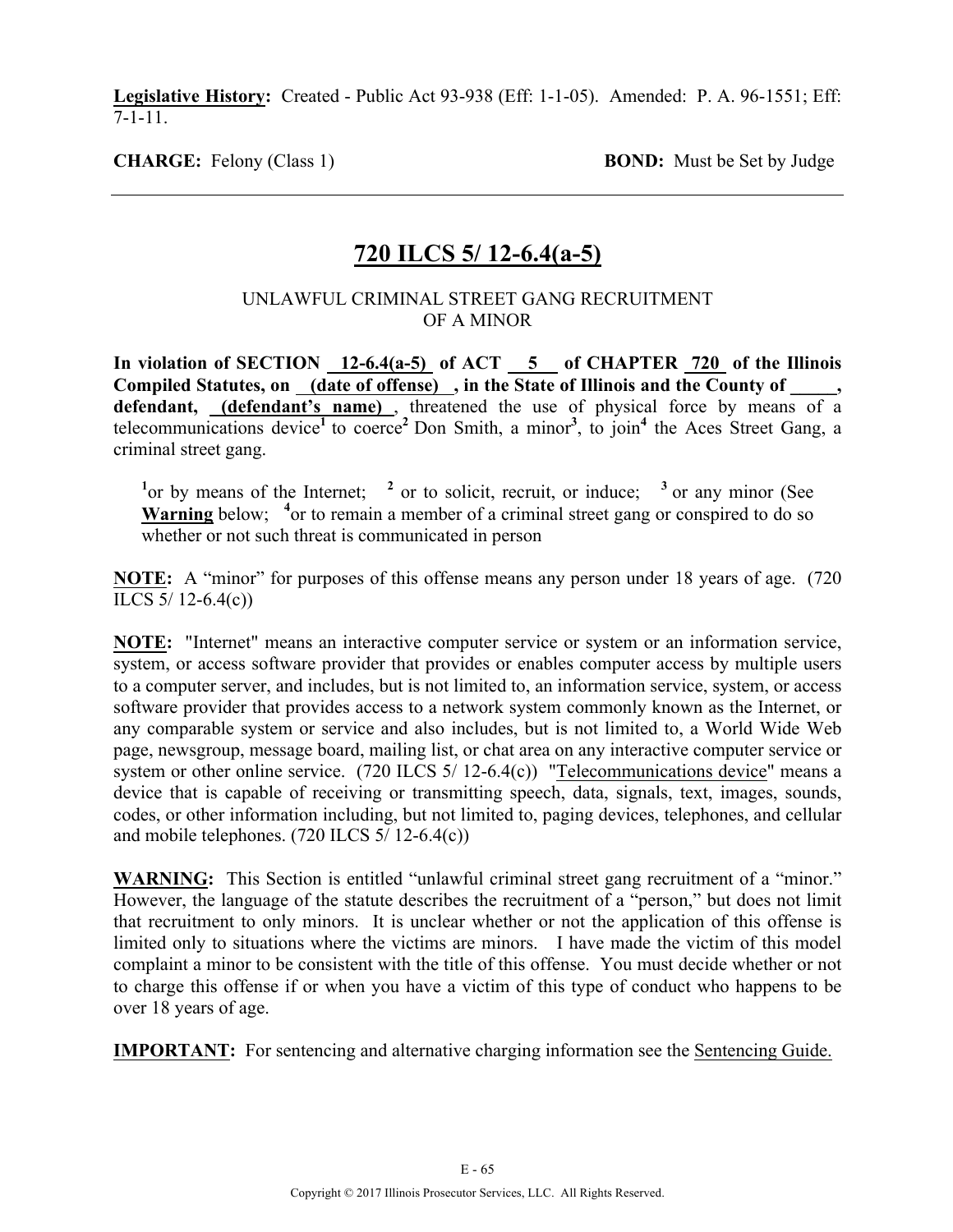**Legislative History:** Subsection created - Public Act 96-199, eff. 1-1-10; Amended: 96-1551.

**CHARGE:** Felony (Class 1) **BOND:** Must be Set by Judge

## **720 ILCS 5/ 12-6.5**

#### COMPELLING ORGANIZATION MEMBERSHIP

**In violation of SECTION 12-6.5 of ACT 5 of CHAPTER 720 of the Illinois Compiled Statutes, on (date of offense) , in the State of Illinois and the County of \_\_\_\_\_,**  defendant, (defendant's name), knowingly expressly<sup>1</sup> threatened to do bodily harm<sup>2</sup> to Don Smith in order to cause<sup>3</sup> Don Smith to join<sup>4</sup> the American Worker's Union.<sup>5</sup>

<sup>1</sup> or impliedly; <sup>2</sup> or does bodily harm to an individual or to that individual's family or uses any other criminally unlawful means;  $3$  or to solicit;  $4$  or deter any person from leaving; <sup>5</sup><sub>or</sub> any organization or association regardless of the nature of such organization or association

**CHARGING NOTE:** When the defendant commits this offense and he is of the age of 18 years or older and the victim is under 18 years of age, the charge is a Class 1 felony. See Sentencing Guide**.**

**SENTENCING NOTE:** A person convicted of an offense under this Section shall not be eligible to receive a sentence of probation, conditional discharge, or periodic imprisonment.

**IMPORTANT:** For sentencing and alternative charging information see the Sentencing Guide.

**Legislative History:** Created - P.A. 77-1408 (August 1, 1971); Amended - P.A.s 82-564, 84- 1075, 88-680, 89-8, 89-314 & 89-626. Re-enacted by P.A. 91-696. Re-numbered and amended as §12-6.5 by P.A. 96-1551.

**CHARGE:** Felony (Class 2) **BOND:** Must be Set by Judge

### **720 ILCS 5/ 12-7(a)**

#### COMPELLING CONFESSION BY FORCE OR THREAT

**In violation of SECTION 12-7(a) of ACT 5 of CHAPTER 720 of the Illinois Compiled Statutes, on (date of offense) , in the State of Illinois and the County of \_\_\_\_\_, defendant, (defendant's name)**, with the intent to obtain a confession<sup>1</sup> from Don  $\overline{\text{Smith}}$ , regarding the offense of theft, **<sup>2</sup>**in violation of Section 16-1 of Act 5 of Chapter 720 of the Illinois Compiled Statutes, knowingly inflicted<sup>3</sup> imminent bodily harm upon Don Smith,<sup>4</sup> in that he struck Don Smith on and about the head and shoulders with his fists.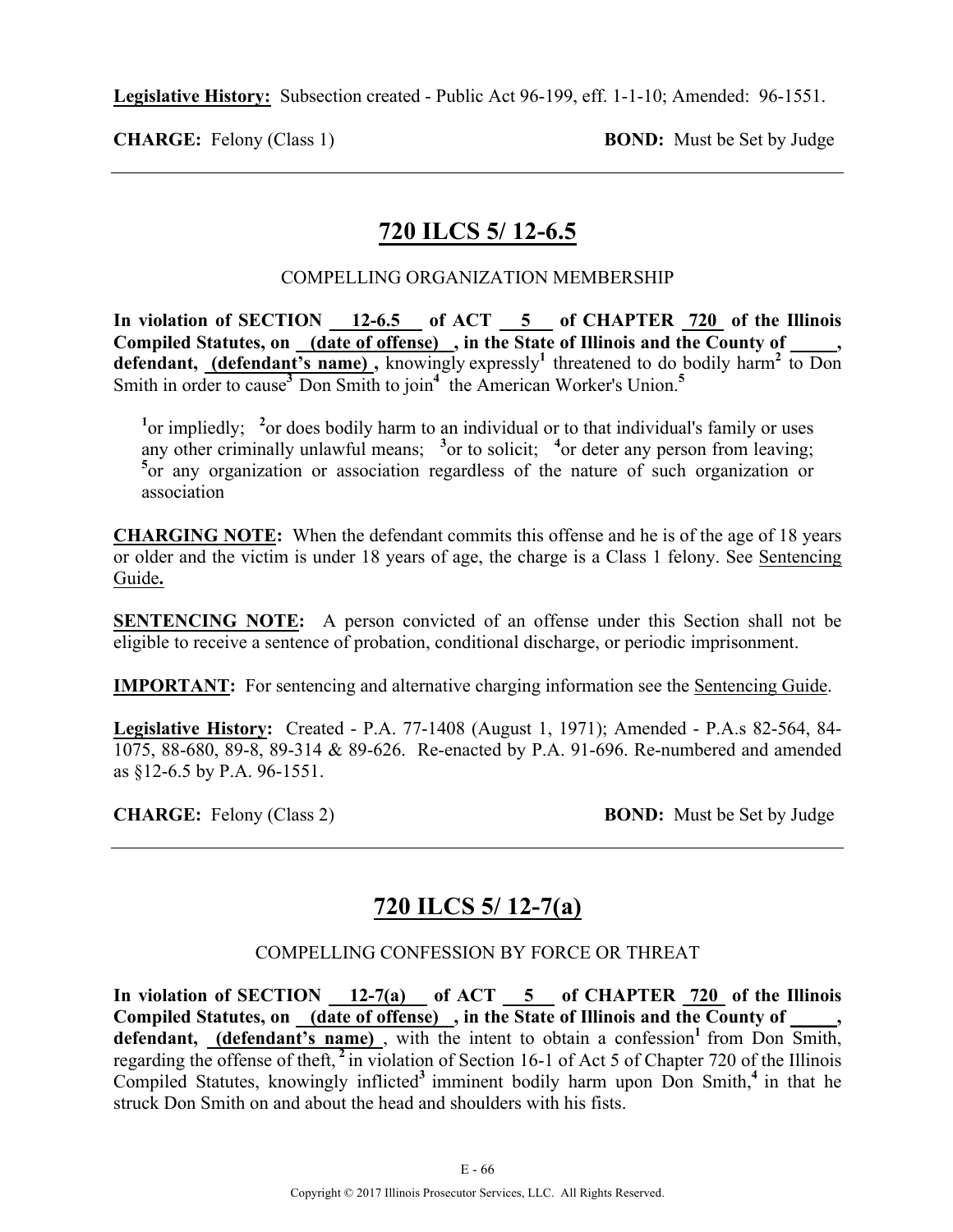<sup>1</sup><sup>or</sup> a statement or information; <sup>2</sup> any offense; <sup>3</sup> or threatened; <sup>4</sup> or upon any person

**IMPORTANT:** For sentencing and alternative charging information see the Sentencing Guide.

**Legislative History:** Codified - Laws 1961, p.1983 (January 1, 1962); Amended - P.A. 77- 2638, 94-1113 and 96-1551.

**CHARGE:** Felony (Class 4) **BOND:** Must be Set by Judge

## **720 ILCS 5/ 12-7.1**

### HATE CRIME

**In violation of SECTION 12-7.1 of ACT 5 of CHAPTER 720 of the Illinois Compiled Statutes, on (date of offense) , in the State of Illinois and the County of \_\_\_\_\_,**  defendant, (defendant's name), by reason of the perceived<sup>1</sup> religion<sup>2</sup> of Don Smith, knowingly assaulted**<sup>3</sup>**Don Smith in violation of Section 12-1 of Act 5 of Chapter 720 of the Illinois Compiled Statutes in that (describe the assault).

<sup>1</sup><sup>or</sup> actual; <sup>2</sup><sup>or</sup> race, color, creed, national origin, gender, ancestry, sexual orientation, or physical or mental disability of another individual or group of individuals, regardless of the existence of any other motivating factor or factors; **<sup>3</sup>** assault, battery, aggravated assault, misdemeanor theft, criminal trespass to residence, misdemeanor criminal damage to property, criminal trespass to vehicle, criminal trespass to real property, mob action, disorderly conduct, harassment by telephone, or harassment through electronic communications as these crimes are defined in Sections 12-1, 12-2, 12-3(a), 16-1, 19-4, 21-1, 21-2, 21-3, 25-1, 26-1, 26.5-2, and paragraphs (a)(2) and (a)(5) of Section 26.5-3 of this Code, respectively.

**DEFINITION:** (d) "Sexual orientation" has the meaning ascribed to it in paragraph (O-1) of Section 1-103 of the Illinois Human Rights Act. (775 ILCS 5/1-103) (O-1) Sexual orientation. "Sexual orientation" means actual or perceived heterosexuality, homosexuality, bisexuality, or gender-related identity, whether or not traditionally associated with the person's designated sex at birth. "Sexual orientation" does not include a physical or sexual attraction to a minor by an adult.

**CHARGING NOTE:** A second or subsequent conviction for a violation of this offense is a Class 2 felony. The charging instrument must state the prior conviction. See **Appendix A**.

**CHARGING NOTE:** Hate Crime is a Class 3 felony for a first offense and a Class 2 felony for a second or subsequent offense if committed: (1) in a church, synagogue, mosque, or other building, structure or place used for religious worship or other religious purpose; (2) in a cemetery, mortuary, or other facility used for the purpose of burial or memorializing the dead; (3) in a school or other educational facility, including an administrative facility or public or private dormitory facility of or associated with the school or other educational facility; (4) in a public park or an ethnic or religious community center; (5) on the real property comprising any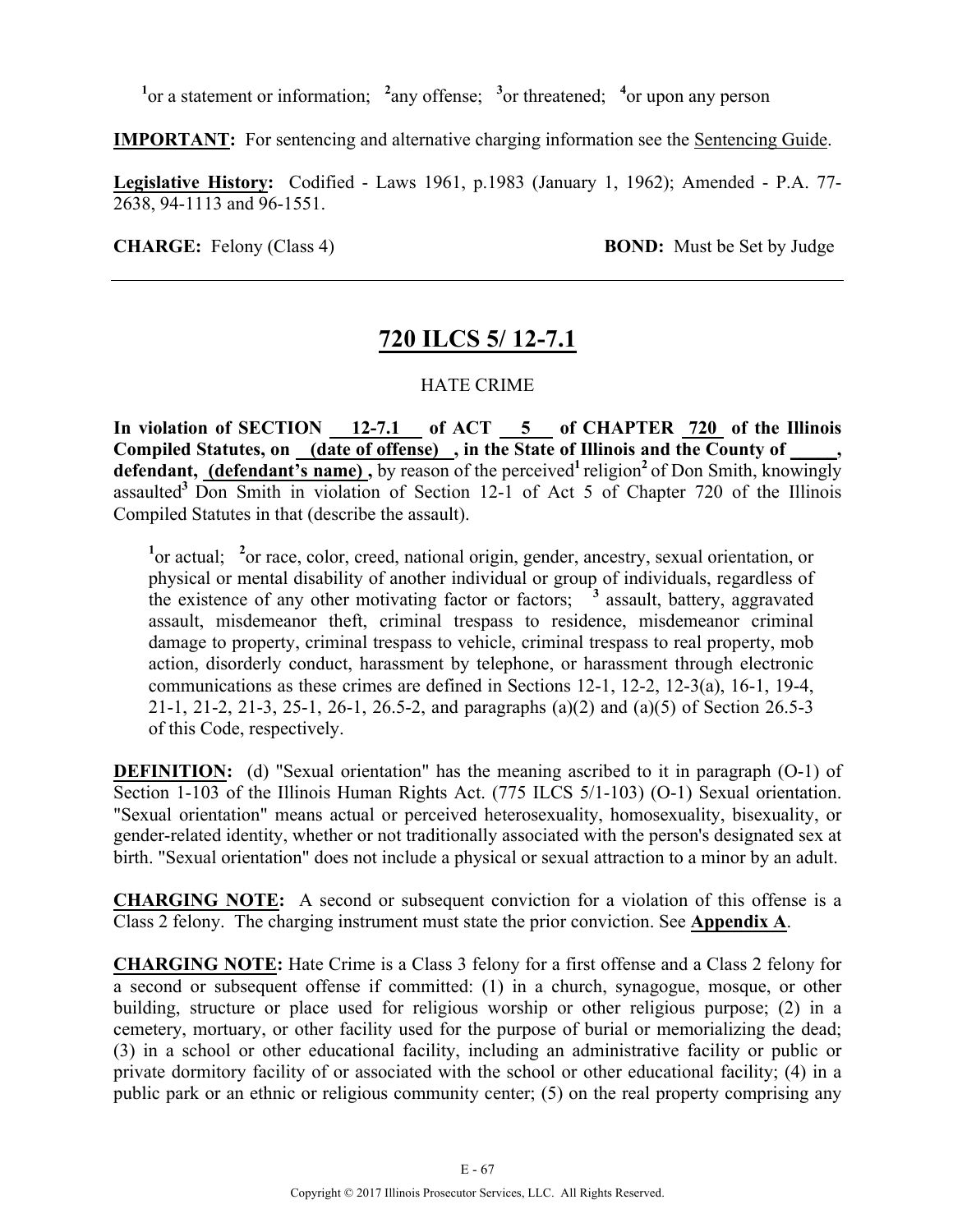location described above; or (6) on a public way within 1,000 feet of the real property comprising any location described above. (720 ILCS 5/12-7.1(b-5)) See **Sentencing Guide** and **Appendix A**.

**SENTENCING NOTE:** Upon imposition of any sentence, the trial court shall also either order restitution paid to the victim or impose a fine up to \$1,000. In addition, any order of probation or conditional discharge entered following a conviction or an adjudication of delinquency shall include a condition that the offender perform public or community service of no less than 200 hours if that service is established in the county where the offender was convicted of hate crime. In addition, any order of probation or conditional discharge entered following a conviction or an adjudication of delinquency shall include a condition that the offender enroll in an educational program discouraging hate crimes if the offender caused criminal damage to property consisting of religious fixtures, objects, or decorations. The educational program may be administered, as determined by the court, by a university, college, community college, non-profit organization, or the Holocaust and Genocide Commission. Nothing in this subsection (b-10) prohibits courses discouraging hate crimes from being made available online. The court may also impose any other condition of probation or conditional discharge under this Section. (720 ILCS 5/12-7.1 (b- $10)$ 

**IMPORTANT:** For sentencing and alternative charging information see the **Sentencing Guide**.

**Legislative History:** Created - P.A. 82-995 (January 1, 1983); Amended - P.A.s 85-1209, 85- 1388, 85-1440, 86-1418, 87-440, 87-1048, 87-1170, 88-45, 88-259, 88-659,89-689, 90-578, 92- 830, 93-463, 93-765, 94-80, 96-1551, 97-0161 (Eff: 1-1-12) and by P. A. 97-1108. (Eff: 1-1-13).

This subsection was amended by Public Act 99-0077. Effective: 1-1-16.

**CHARGE:** Felony (Class 4) **BOND:** Must be Set by Judge

# **720 ILCS 5/ 12-7.2(a)(1)**

### EDUCATIONAL INTIMIDATION

**In violation of SECTION 12-7.2(a)(1) of ACT 5 of CHAPTER 720 of the Illinois**  Compiled Statutes, on (date of offense), in the State of Illinois and the County of defendant, **(defendant's name)**, by threatening<sup>1</sup> physical harm to the body<sup>2</sup> of Don Smith, knowingly interfered with the right of Don Smith, a child who is**<sup>3</sup>**afflicted with a chronic infectious disease, to attend<sup>4</sup> the North elementary school<sup>5</sup> in Union City, Union County, Illinois.

<sup>1</sup><sup>or</sup> by actual physical harm; <sup>2</sup><sup>or</sup> to the property of the child; <sup>3</sup><sup>or</sup> is believed to be; <sup>4</sup><sup>or</sup> to participate in activities of such school; <sup>5</sup> or any elementary or secondary school in this State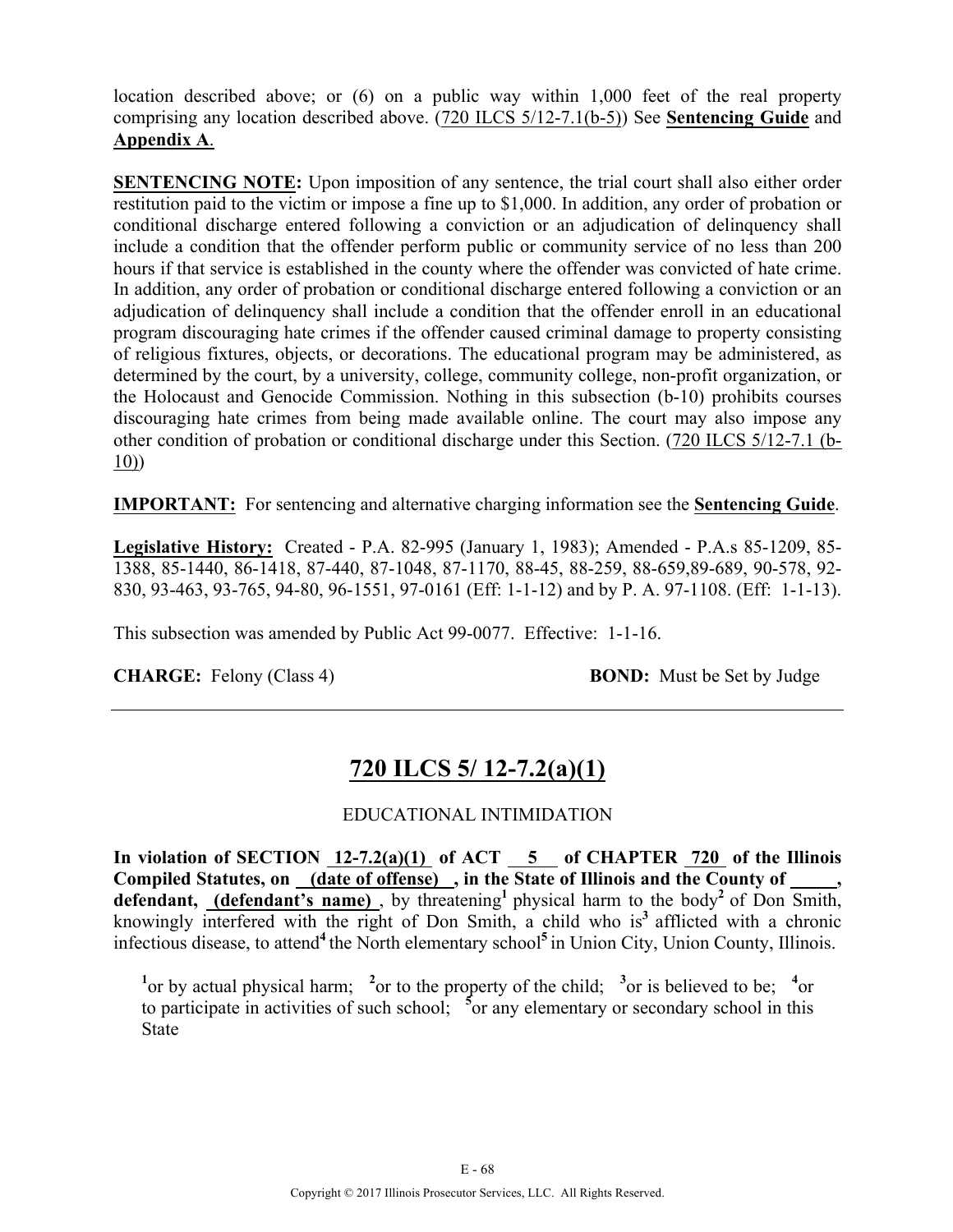**NOTE:** This offense may also be committed (1) by impeding or obstructing the child's right of ingress to, egress from, or freedom of movement at school facilities or activities; or (2) by exposing or threatening to expose the child, or the family or friends of this child, to public hatred, contempt, or ridicule.

**CHARGING NOTE:** A subsequent conviction for a violation of this offense is a Class 4 felony. The charging instrument must state the prior conviction. See Appendix A for discussion.

**IMPORTANT:** For sentencing and alternative charging information see the Sentencing Guide.

**Legislative History:** Created - P.A. 86-890 (Eff: 1-1-90).

**CHARGE:** Misdemeanor (Class C) **BOND:** \$120

### **720 ILCS 5/ 12-7.3(a)(1)**

#### STALKING

**In violation of SECTION 12-7.3(a)(1) of ACT 5 of CHAPTER 720 of the Illinois Compiled Statutes, on (date of offense) , in the State of Illinois and the County of \_\_\_\_\_, defendant, (defendant's name)** , knowingly engaged in a course of conduct directed at Dawn Smith<sup>1</sup> which said defendant knew<sup>2</sup> would cause a reasonable person to fear for his or her safety<sup>3</sup>, in that (describe the course of conduct).

<sup>1</sup><sup>or</sup> any specific person; <sup>2</sup><sup>or</sup> should have known; <sup>3</sup><sup>or</sup> the safety of a third person;

**NOTE:** For a definition of the phrases: "course of conduct," "electronic communication," "emotional distress," "family member," "follows another person," "non-consensual contact," "places a person under surveillance," "reasonable person," and "transmits a threat" see Appendix  $C_{\cdot}$ 

**NOTE:** The phrase "without lawful justification" has been deleted. See Appendix B for an explanation.

**NOTE:** A defendant who directed the actions of a third party to violate this Section, under the principles of accountability set forth in Article 5 of this Code, is guilty of violating this Section as if the same had been personally done by the defendant, without regard to the mental state of the third party acting at the direction of the defendant.

**CHARGING NOTE:** A subsequent conviction for a violation of this offense is a Class 3 felony. The charging instrument must state the prior conviction. See Appendix A for discussion.

**IMPORTANT:** For sentencing and alternative charging information see the Sentencing Guide.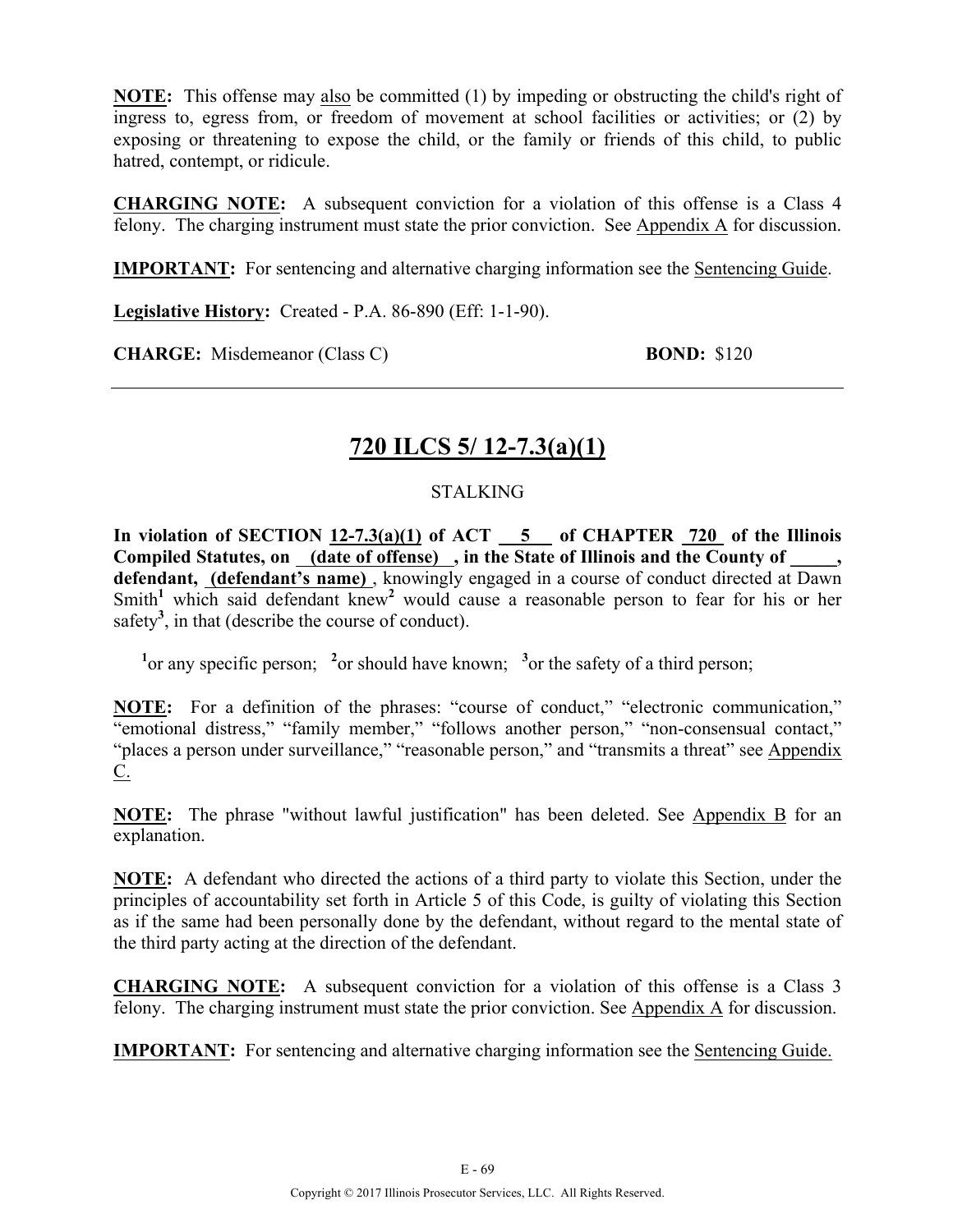**Legislative History:** This subsection was created by Public Act: 96-0686 (Effective: 1-1-10). Amended by Public Act 97-0311; Eff: 8-11-11.

**CHARGE:** Felony (Class 4) **BOND:** Must be Set by Judge

### **720 ILCS 5/ 12-7.3(a)(2)**

#### STALKING

In violation of SECTION  $12-7.3(a)(2)$  of ACT  $\overline{\hspace{1cm}}$  5 of CHAPTER 720 of the Illinois **Compiled Statutes, on (date of offense) , in the State of Illinois and the County of \_\_\_\_\_,**  defendant, **(defendant's name)**, knowingly engaged in a course of conduct directed at Dawn Smith<sup>1</sup> which said defendant knew<sup>2</sup> would cause a reasonable person to suffer emotional distress, in that (describe the course of conduct).

<sup>1</sup> or any specific person; <sup>2</sup> or should have known;

**NOTE:** For a definition of the phrases: "course of conduct," "electronic communication," "emotional distress," "family member," "follows another person," "non-consensual contact," "places a person under surveillance," "reasonable person," and "transmits a threat" see Appendix C.

**NOTE:** The phrase "without lawful justification" has been deleted. See Appendix B for an explanation.

**NOTE:** A defendant who directed the actions of a third party to violate this Section, under the principles of accountability set forth in Article 5 of this Code, is guilty of violating this Section as if the same had been personally done by the defendant, without regard to the mental state of the third party acting at the direction of the defendant.

**CHARGING NOTE:** A subsequent conviction for a violation of this offense is a Class 3 felony. The charging instrument must state the prior conviction. See Appendix A for discussion.

**IMPORTANT:** For sentencing and alternative charging information see the Sentencing Guide.

**Legislative History:** This subsection was created by Public Act: 96-0686 (Effective: 1-1-10). Amended by Public Act 97-0311; Eff: 8-11-11.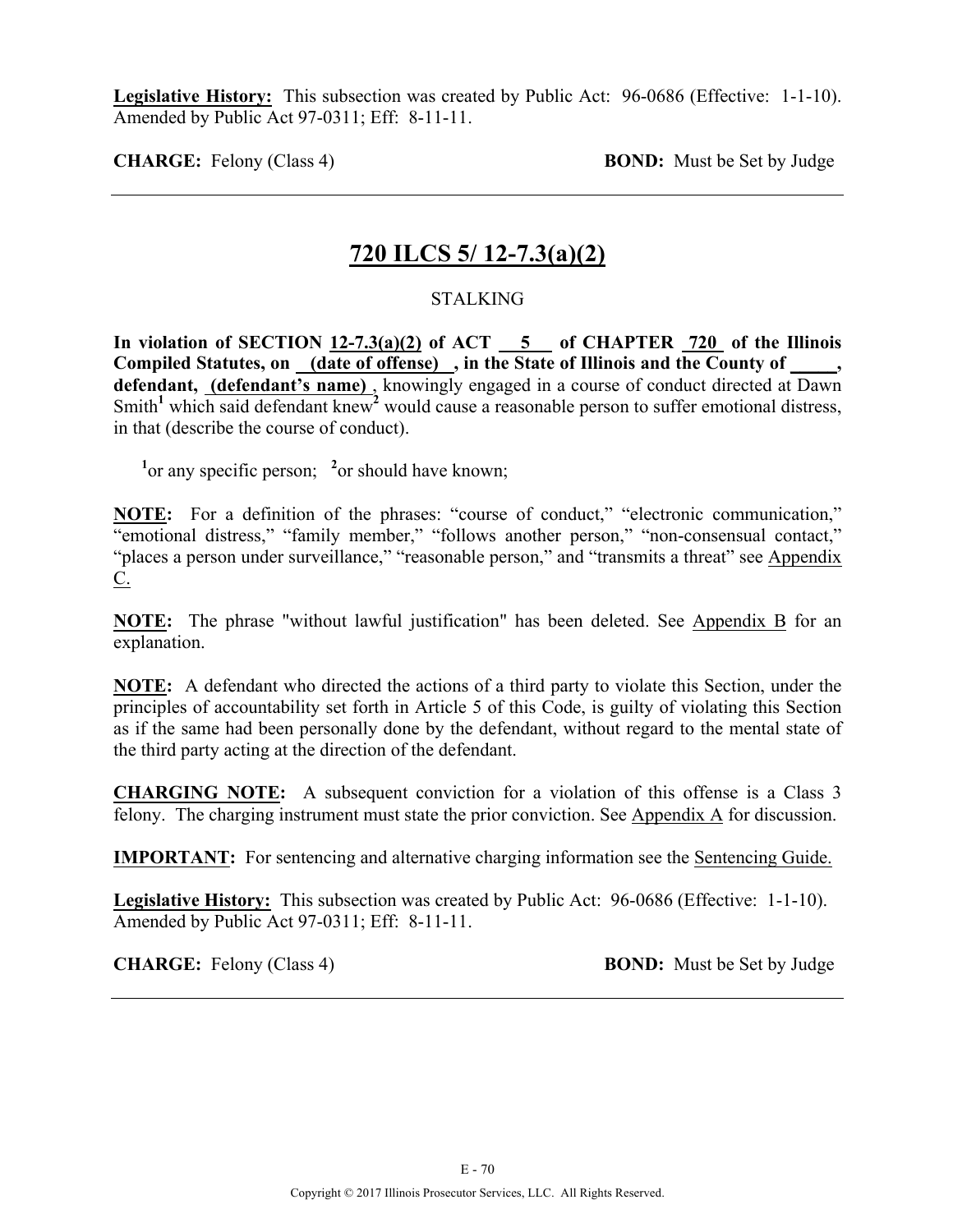## **720 ILCS 5/ 12-7.3(a)(3)**

#### STALKING

**In violation of SECTION 12-7.3(a)(3) of ACT 5 of CHAPTER 720 of the Illinois Compiled Statutes, on (date of offense) , in the State of Illinois and the County of \_\_\_\_\_, defendant, (defendant's name)** , followed Dawn Smith**<sup>1</sup>**on July 1, 2008, and August 1, 2008, **<sup>2</sup>** and in so doing placed Dawn Smith in reasonable apprehension that her son. Don Smith,<sup>3</sup> would receive immediate**<sup>4</sup>**bodily harm. **<sup>5</sup>**

<sup>1</sup> or placed the victim under surveillance; <sup>2</sup> there must be one or more acts of following or surveillance on at least two separate occasions; <sup>3</sup> or any of the victim's family members; <sup>4</sup> or future; <sup>5</sup> or sexual assault, confinement or restraint

**NOTE:** See prior page for alternative method of charging this offense.

**NOTE:** For the purpose of this Section, "follows another person" means (i) to move in relative proximity to a person as that person moves from place to place or (ii) to remain in relative proximity to a person who is stationary or whose movements are confined to a small area. "Follows another person" does not include a following within the residence of the defendant.

**NOTE:** The phrase "without lawful justification" has been deleted. See Appendix B for an explanation.

**NOTE:** A defendant who directed the actions of a third party to violate this Section, under the principles of accountability set forth in Article 5 of this Code, is guilty of violating this Section as if the same had been personally done by the defendant, without regard to the mental state of the third party acting at the direction of the defendant.

**CHARGING NOTE:** A subsequent conviction for a violation of this offense is a Class 4 felony. The charging instrument must state the prior conviction. See Appendix A for discussion.

**IMPORTANT:** For sentencing and alternative charging information see the Sentencing Guide.

**Legislative History:** This complaint was amended by Public Act 97-0311; Eff: 8-11-11.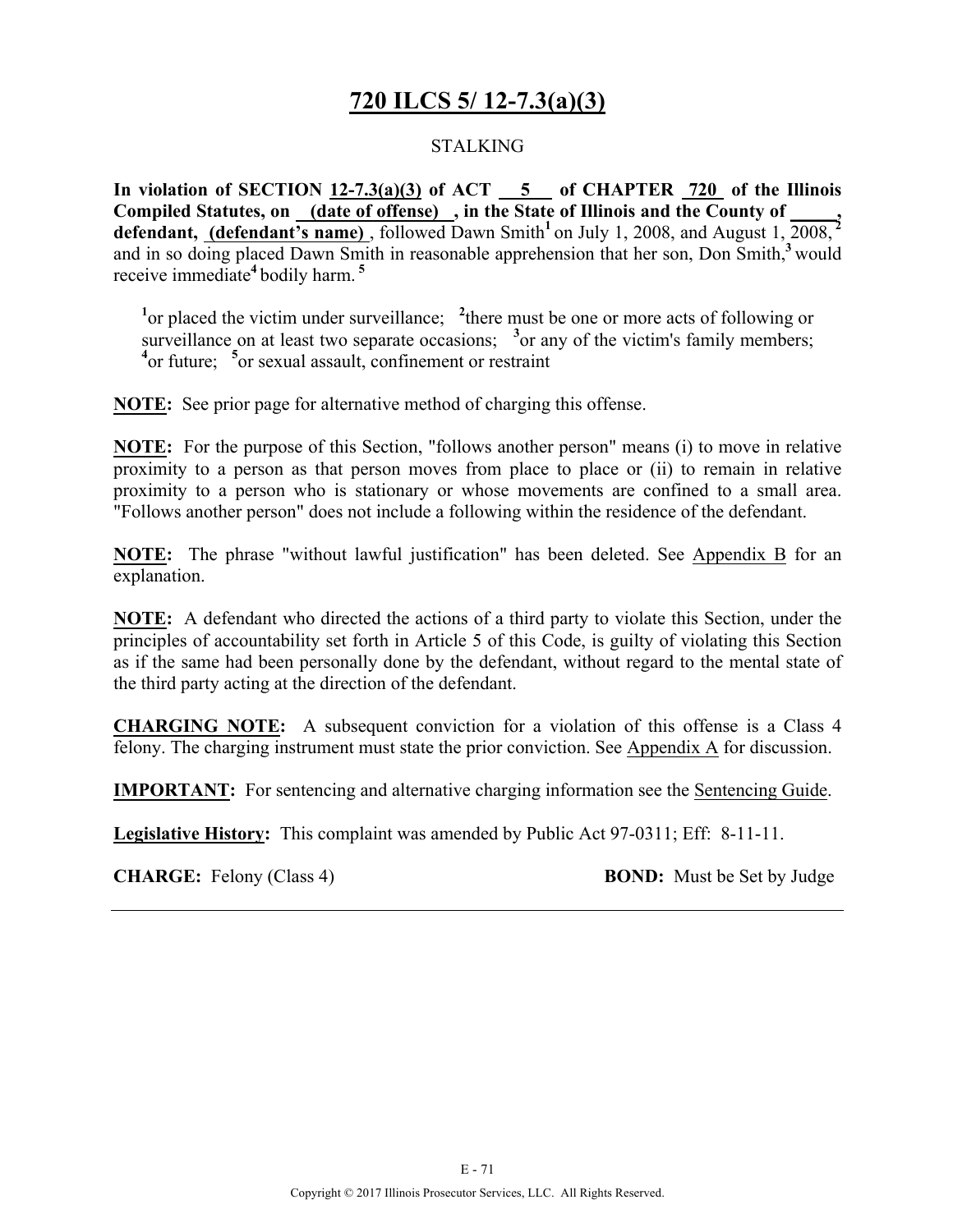## **720 ILCS 5/ 12-7.3(a-3)(1)**

#### STALKING

**In violation of SECTION 12-7.3(a-3)(1) of ACT 5 of CHAPTER 720 of the Illinois Compiled Statutes, on (date of offense) , in the State of Illinois and the County of \_\_\_\_\_,**  defendant, (defendant's name), knowingly followed Dawn Smith<sup>1</sup> on July 1, 2008, and August 1, 2008**<sup>2</sup>**and thereafter on August 18, 2008, threatened**<sup>3</sup>**Dawn Smith**<sup>4</sup>** with immediate**<sup>5</sup>** bodily harm.**<sup>6</sup>**

<sup>1</sup> or placed the victim under surveillance; <sup>2</sup> there must be one or more acts of following or surveillance on at least two separate occasions;  $3$  or at any time transmitted a threat;  $3$  or a family member of that person; <sup>5</sup> or future; <sup>6</sup> or sexual assault, confinement or restraint

**NOTE:** For a definition of the phrases: "course of conduct," "electronic communication," "emotional distress," "family member," "follows another person," "non-consensual contact," "places a person under surveillance," "reasonable person," and "transmits a threat" see Appendix  $\underline{C}$ .

**NOTE:** Also, the phrase "without lawful justification" has been deleted. See Appendix B for an explanation.

**NOTE:** A defendant who directed the actions of a third party to violate this Section, under the principles of accountability set forth in Article 5 of this Code, is guilty of violating this Section as if the same had been personally done by the defendant, without regard to the mental state of the third party acting at the direction of the defendant.

**CHARGING NOTE:** A subsequent conviction for a violation of this offense is a Class 3 Felony. The charging instrument must state the prior conviction. See Appendix A for discussion.

**IMPORTANT:** For sentencing and alternative charging information see the Sentencing Guide.

**Legislative History:** Created - P.A. 87-870 & 87-81 (July 12, 1992); Amended - P.A. 88-402, 88-677, 89-377, 91-640, 92-827, 95-33, 96-686, 96-1551 & 97-0311 (Effective: 8-11-11).

**CHARGE:** Felony (Class 4) **BOND:** Must be Set by Judge

## **720 ILCS 5/ 12-7.3(a-3)(2)**

#### **STALKING**

**In violation of SECTION 12-7.3(a-3)(2) of ACT 5 of CHAPTER 720 of the Illinois**  Compiled Statutes, on (date of offense), in the State of Illinois and the County of **defendant, (defendant's name)** , followed Dawn Smith**<sup>1</sup>**on July 1, 2008, and August 1, 2008,**<sup>2</sup>** and in so doing placed Susan Smith in reasonable apprehension of immediate<sup>3</sup> bodily harm.<sup>4</sup>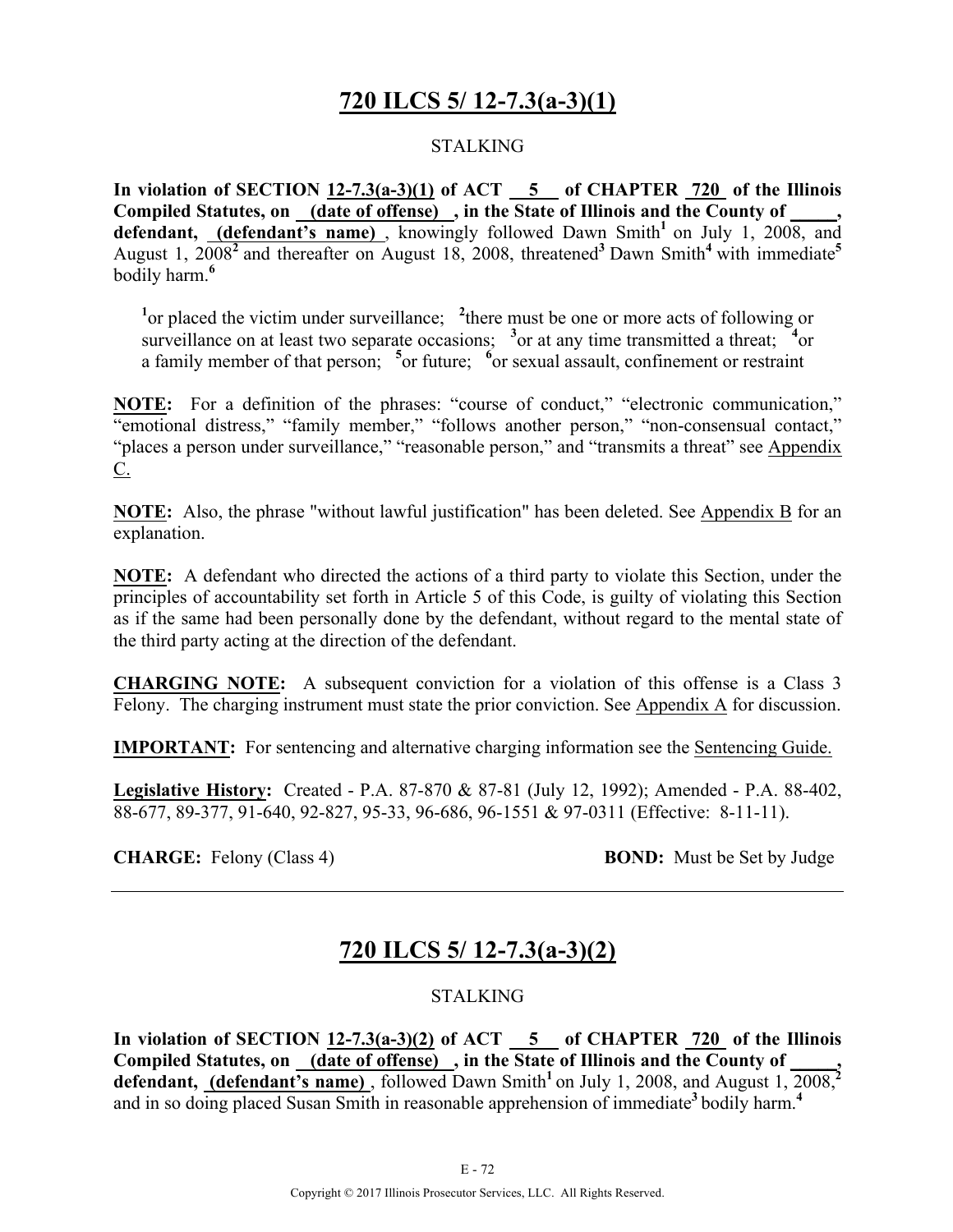<sup>1</sup> or placed the victim under surveillance; <sup>2</sup> there must be one or more acts of following or surveillance on at least two separate occasions;  $3$  or future;  $4$  or sexual assault, confinement or restraint to or of that person or a family member of that person.

**NOTE:** For a definition of the phrases: "course of conduct," "electronic communication," "emotional distress," "family member," "follows another person," "non-consensual contact," "places a person under surveillance," "reasonable person," and "transmits a threat" see Appendix  $C<sub>1</sub>$ 

**NOTE:** The phrase "without lawful justification" has been deleted. See Appendix B for an explanation.

**NOTE:** A defendant who directed the actions of a third party to violate this Section, under the principles of accountability set forth in Article 5 of this Code, is guilty of violating this Section as if the same had been personally done by the defendant, without regard to the mental state of the third party acting at the direction of the defendant.

**CHARGING NOTE:** A subsequent conviction for a violation of this offense is a Class 3 Felony. The charging instrument must state the prior conviction. See Appendix A for discussion.

**IMPORTANT:** For sentencing and alternative charging information see the Sentencing Guide.

**Legislative History:** This complaint was amended by Public Acts: 96-0686, 96-1551 & 97- 0311; Eff: 8-11-11.

**CHARGE:** Felony (Class 4) **BOND:** Must be Set by Judge

# **720 ILCS 5/ 12-7.3(a-3)(3)**

## STALKING

**In violation of SECTION 12-7.3(a-3)(3) of ACT 5 of CHAPTER 720 of the Illinois**  Compiled Statutes, on (date of offense), in the State of Illinois and the County of defendant, (defendant's name), followed Dawn Smith<sup>1</sup> on July 1, 2008, and August 1, 2008,<sup>2</sup> and in so doing placed Dawn Smith in reasonable apprehension that her son, Don Smith,<sup>3</sup> would receive immediate**<sup>4</sup>** bodily harm. **<sup>5</sup>**

<sup>1</sup> or placed the victim under surveillance; <sup>2</sup> there must be one or more acts of following or surveillance on at least two separate occasions;  $3$  or any of the victim's family members; **4** or future; **<sup>5</sup>** or sexual assault, confinement or restraint

**NOTE:** For a definition of the phrases: "course of conduct," "electronic communication," "emotional distress," "family member," "follows another person," "non-consensual contact," "places a person under surveillance," "reasonable person," and "transmits a threat" see Appendix  $C_{\cdot}$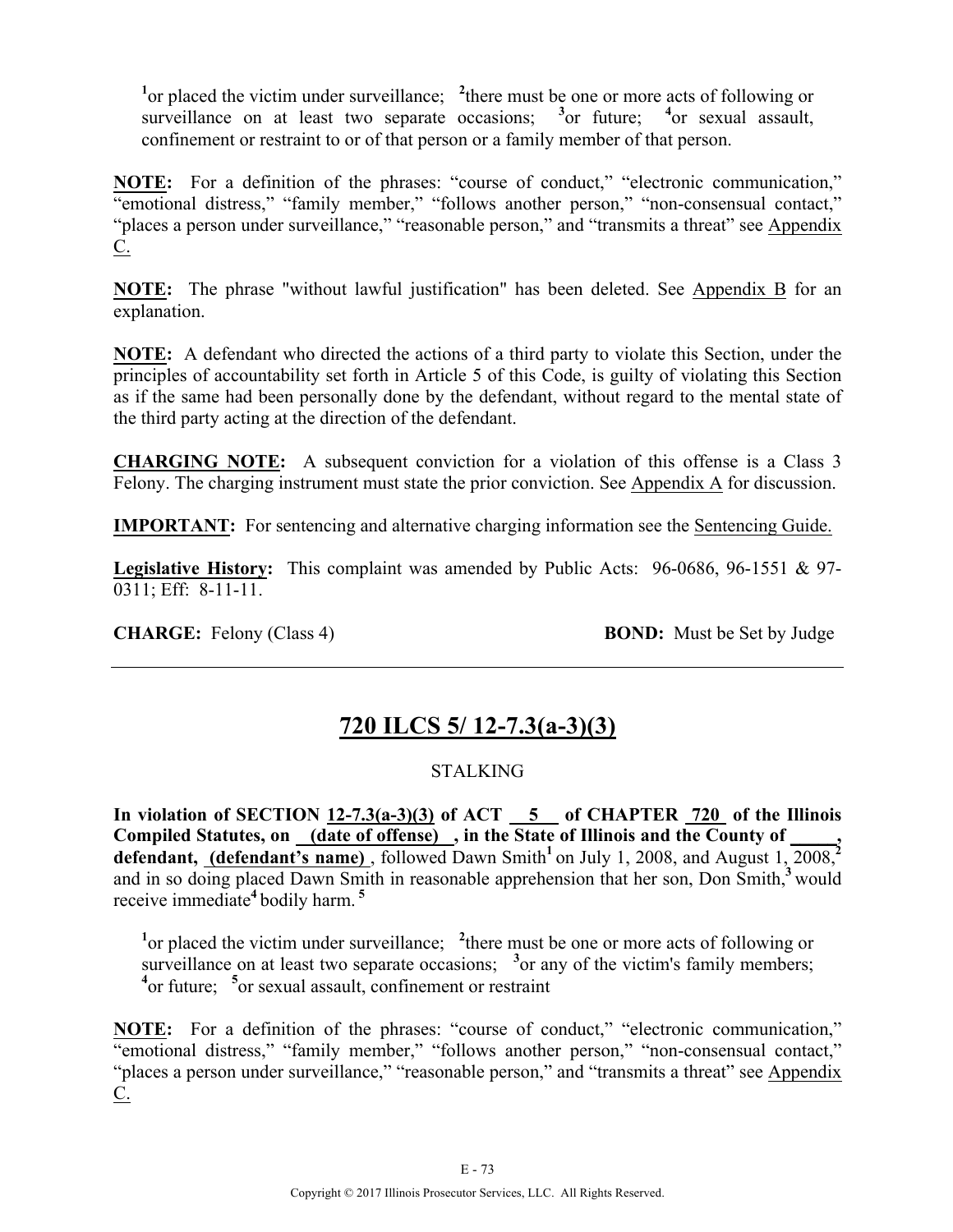**NOTE:** The phrase "without lawful justification" has been deleted. See Appendix B for an explanation.

**NOTE:** A defendant who directed the actions of a third party to violate this Section, under the principles of accountability set forth in Article 5 of this Code, is guilty of violating this Section as if the same had been personally done by the defendant, without regard to the mental state of the third party acting at the direction of the defendant.

**CHARGING NOTE:** A subsequent conviction for a violation of this offense is a Class 3 felony. The charging instrument must state the prior conviction. See Appendix A for discussion.

**IMPORTANT:** For sentencing and alternative charging information see the Sentencing Guide.

**Legislative History:** This complaint was amended by Public Acts: 96-0686, 96-1551 & 97- 0311; Eff: 8-11-11.

**CHARGE:** Felony (Class 4) **BOND:** Must be Set by Judge

# **720 ILCS 5/ 12-7.3(a-5)**

## STALKING

In violation of SECTION  $12-7.3(a-5)$  of ACT  $-5$  of CHAPTER  $720$  of the Illinois **Compiled Statutes, on (date of offense) , in the State of Illinois and the County of \_\_\_\_\_, defendant, (defendant's name)** , having previously been convicted of stalking Dawn Smith in violation of Section 12-7.3(a)91) of Act 5 of Chapter 720 of the Illinois Compiled Statutes, knowingly followed**<sup>1</sup>**Dawn Smith and transmitted a threat of immediate**<sup>2</sup>**bodily harm**<sup>3</sup>**to Dawn Smith.**<sup>4</sup>**

<sup>1</sup><sup>or</sup> placed that person under surveillance; <sup>2</sup><sup>or</sup> future; <sup>3</sup><sup>or</sup> sexual assault, confinement or restraint; **<sup>4</sup>** or a family member of that person

**NOTE:** For the purpose of this Section, a defendant "places a person under surveillance" by: (1) remaining present outside the person's school, place of employment, vehicle, other place occupied by the person, or residence other than the residence of the defendant; or (2) placing an electronic tracking device on the person or the person's property.

**NOTE:** A defendant who directed the actions of a third party to violate this Section, under the principles of accountability set forth in Article 5 of this Code, is guilty of violating this Section as if the same had been personally done by the defendant, without regard to the mental state of the third party acting at the direction of the defendant.

**CHARGING NOTE:** A subsequent conviction for a violation of this offense is a Class 3 felony. The charging instrument must state the prior conviction. See Appendix A for discussion.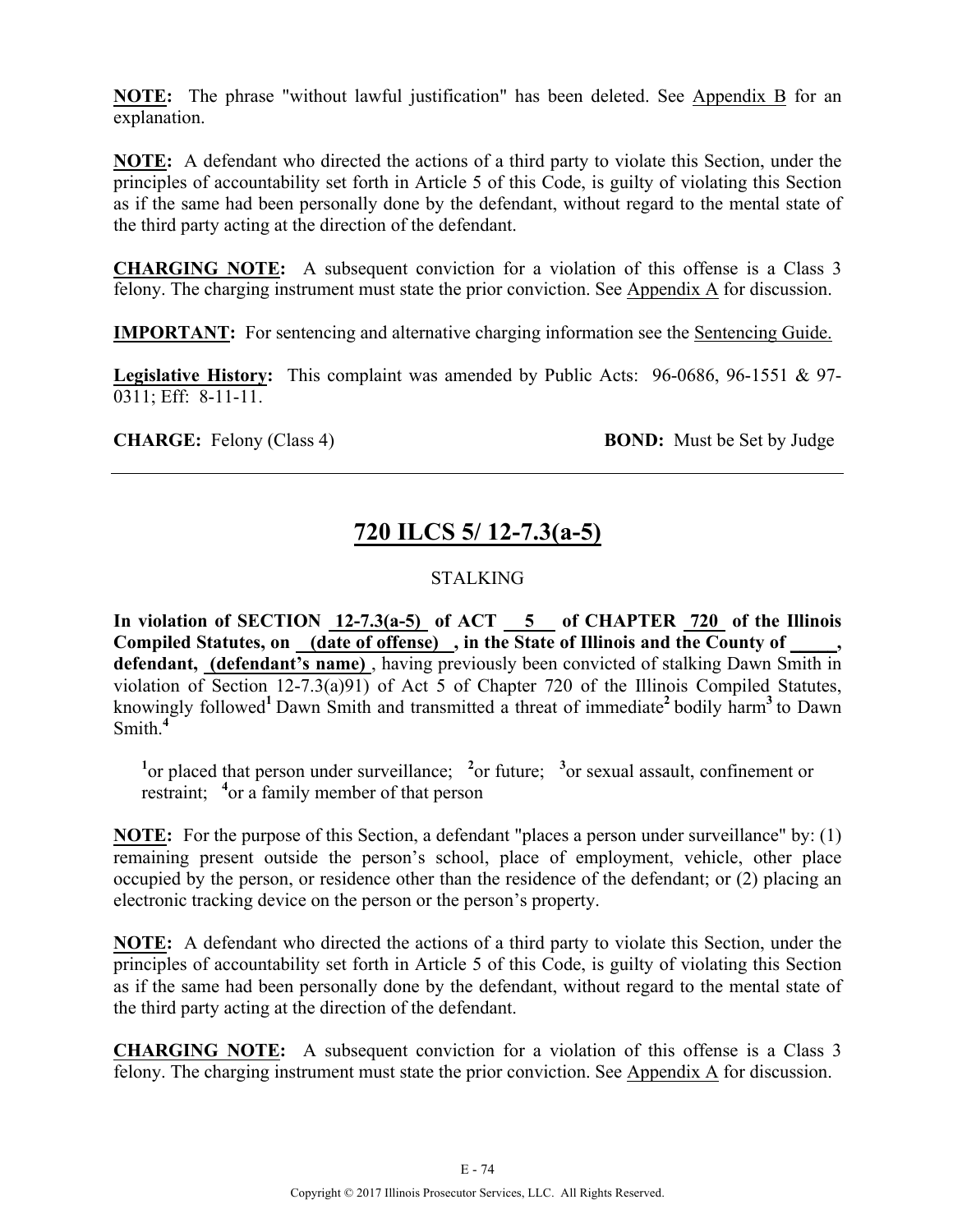**IMPORTANT:** For sentencing and alternative charging information see the Sentencing Guide.

**Legislative History:** This complaint was amended by Public Act 97-0311; Eff: 8-11-11.

**CHARGE:** Felony (Class 4) **BOND:** Must be Set by Judge

# **720 ILCS 5/ 12-7.4(a)(1)**

## AGGRAVATED STALKING

**In violation of SECTION 12-7.4(a)(1) of ACT 5 of CHAPTER 720 of the Illinois**  Compiled Statutes, on (date of offense), in the State of Illinois and the County of **defendant, (defendant's name)** , committed the offense of Stalking in violation of Section 12- 7.3 of Act 5 of Chapter 720 of the Illinois Compiled Statutes, by knowingly following Dawn Smith<sup>1</sup> on July 2, 2012, and August 2, 2012,<sup>2</sup> and thereafter on August 19, 2012, threatening<sup>3</sup> Dawn Smith with immediate<sup>4</sup> bodily harm<sup>5</sup> and in conjunction with that offense caused bodily harm to Dawn Smith by (describe the acts causing bodily harm, sexual assault, confinement or restraint).

<sup>1</sup> or placed the victim under surveillance; <sup>2</sup> there must be one or more acts of following or surveillance on at least two occasions;  $\frac{3}{3}$  or at any time transmitted a threat;  $\frac{4}{3}$  or future; **5** or sexual assault, confinement or restraint;

**NOTE:** This offense may also be committed when the victim is restrained or confined or when the defendant violates a temporary restraining order, an order of protection, a stalking no contact order, a civil no contact order, or an injunction prohibiting the behavior described in subsection (b)(1) of Section 214 of the Illinois Domestic Violence Act of 1986. 720 ILCS 5/ 12-7.4 (a) (2) and (3).

**NOTE:** The phrase "without lawful justification" has been deleted. See Appendix B for an explanation.

**CHARGING NOTE:** A subsequent conviction for a violation of this offense is a Class 2 felony. The charging instrument must state the prior conviction. See Appendix A for discussion.

**IMPORTANT:** For sentencing and alternative charging information see the Sentencing Guide.

**Legislative History**: Created - P.A. 87-870 (July 12, 1992); Amended - P.A. 88-402, 88-677, 89-377 and 96-0686.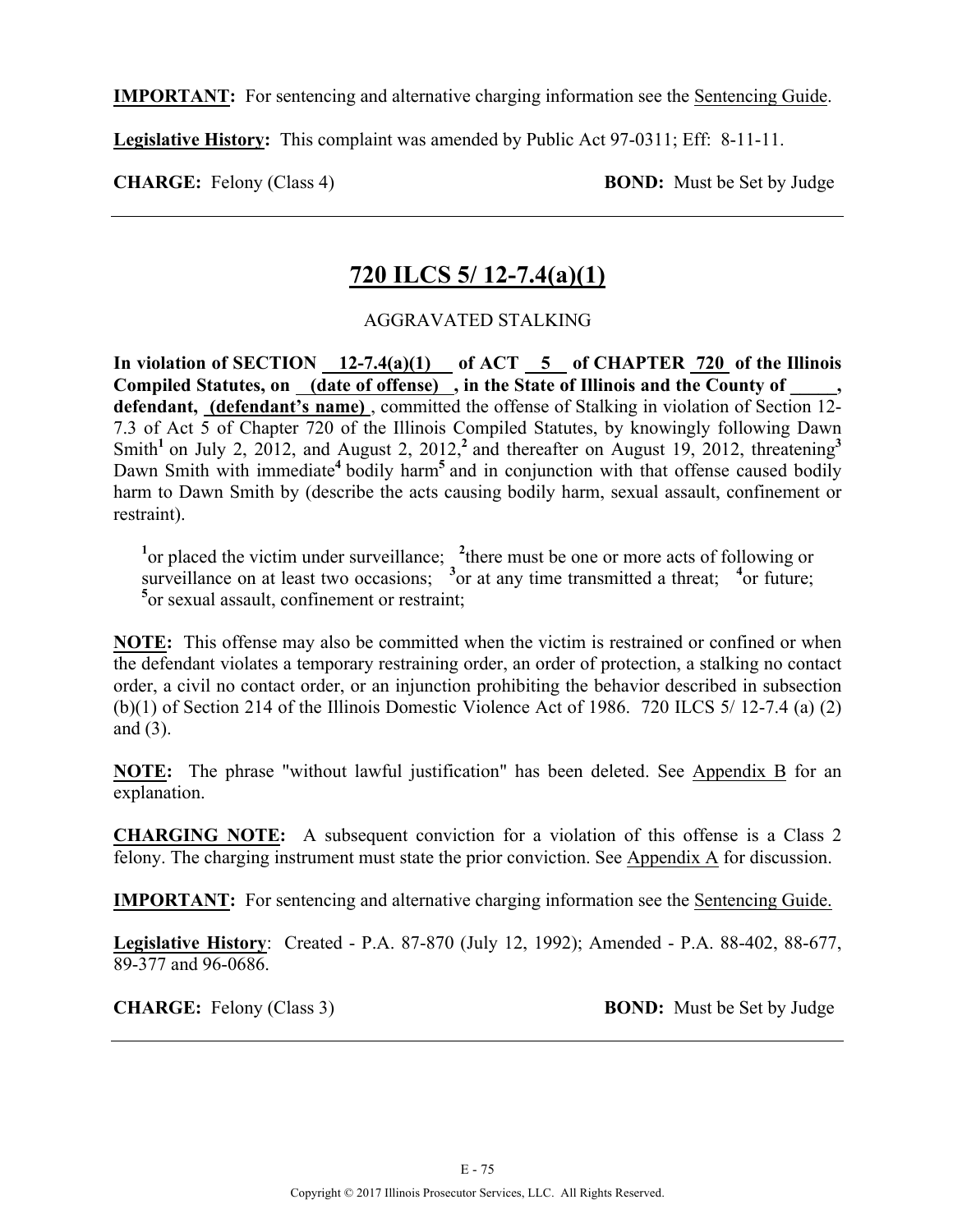# **720 ILCS 5/ 12-7.4(a-1)**

### AGGRAVATED STALKING

In violation of SECTION  $\frac{12-7.4(a-1)}{2}$  of ACT  $\frac{5}{5}$  of CHAPTER  $\frac{720}{720}$  of the Illinois **Compiled Statutes, on (date of offense) , in the State of Illinois and the County of \_\_\_\_\_, defendant, (defendant's name)**, a person required to register<sup>1</sup> as a sex offender pursuant to the Illinois Sex Offender Registration Act, committed the offense of Stalking in violation of Section 12-7.3 of Act 5 of Chapter 720 of the Illinois Compiled Statutes, by knowingly following Dawn Smith<sup>2</sup> on July 2, 2012, and August 2, 2012,<sup>3</sup> and thereafter on August 19, 2012, threatening<sup>4</sup> Dawn Smith with immediate**<sup>5</sup>**bodily harm**<sup>6</sup>**and Dawn Smith is also the victim**<sup>7</sup>** of the offense for which said defendant is required to register under the Sex Offender Registration Act.

<sup>1</sup> or was previously required to register; <sup>2</sup> placed the victim under surveillance; <sup>3</sup> there must be one or more acts of following or surveillance on at least two occasions; <sup>4</sup> or at any time transmitted a threat; <sup>5</sup> or future; <sup>6</sup> or sexual assault, confinement or restraint; <sup>7</sup> or a family member of the victim.

**NOTE:** The phrase "without lawful justification" has been deleted. See Appendix B for an explanation.

**CHARGING NOTE:** A subsequent conviction for a violation of this offense is a Class 2 felony. The charging instrument must state the prior conviction. See Appendix A for discussion.

**IMPORTANT:** For sentencing and alternative charging information see the Sentencing Guide.

**Legislative History:** This subsection was created by Public Act: 97-0468 (Effective: 1-1-12).

**CHARGE:** Felony (Class 3) **BOND:** Must be Set by Judge

# **720 ILCS 5/ 12-7.5(a)(1)**

#### CYBERSTALKING

**In violation of SECTION 12-7.5(a)(1) of ACT 5 of CHAPTER 720 of the Illinois Compiled Statutes, on (date of offense) , in the State of Illinois and the County of \_\_\_\_\_,**  defendant, (defendant's name), knowingly engaged in a course of conduct using electronic communications directed at Dawn Smith<sup>1</sup> which said defendant knew<sup>2</sup> would cause a reasonable person to fear for his or her safety**<sup>3</sup>** , in that (describe the course of conduct).

<sup>1</sup><sup>or</sup> any specific person; <sup>2</sup><sup>or</sup> should have known; <sup>3</sup><sup>or</sup> the safety of a third person;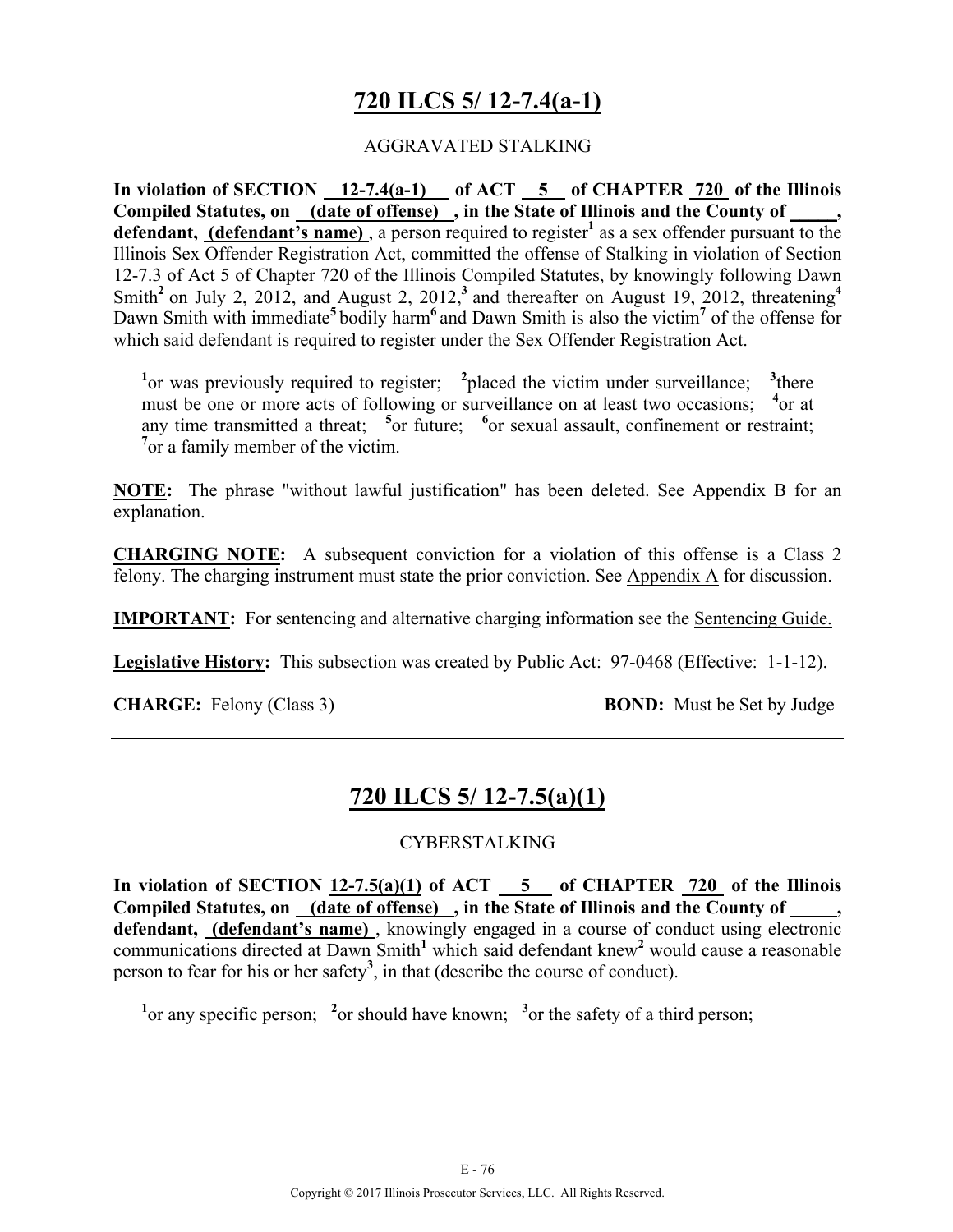**NOTE:** For a definition of the phrases: "course of conduct," "electronic communication," "emotional distress," "family member," "follows another person," "non-consensual contact," "places a person under surveillance," "reasonable person," and "transmits a threat" see Appendix C.

**NOTE:** The phrase "without lawful justification" has been deleted. See Appendix B for an explanation.

**NOTE:** A defendant who directed the actions of a third party to violate this Section, under the principles of accountability set forth in Article 5 of this Code, is guilty of violating this Section as if the same had been personally done by the defendant, without regard to the mental state of the third party acting at the direction of the defendant.

**CHARGING NOTE:** A subsequent conviction for a violation of this offense is a Class 3 Felony. The charging instrument must state the prior conviction. See Appendix A for discussion.

**IMPORTANT:** For sentencing and alternative charging information see the Sentencing Guide.

Legislative History: This subsection was created by Public Act: 96-0686 (Effective: 1-1-10). Amended by Public Act 97-0311; Eff: 8-11-11.

**CHARGE:** Felony (Class 4) **BOND:** Must be Set by Judge

# **720 ILCS 5/ 12-7.5(a)(2)**

## CYBERSTALKING

**In violation of SECTION 12-7.5(a)(2) of ACT 5 of CHAPTER 720 of the Illinois Compiled Statutes, on (date of offense) , in the State of Illinois and the County of \_\_\_\_\_,**  defendant, (defendant's name), knowingly engaged in a course of conduct using electronic communications directed at Dawn Smith<sup>1</sup> which said defendant knew<sup>2</sup> would cause a reasonable person to suffer emotional distress, in that (describe the course of conduct).

<sup>1</sup> or any specific person; <sup>2</sup> or should have known;

**NOTE:** For a definition of the phrases: "course of conduct," "electronic communication," "emotional distress," "family member," "follows another person," "non-consensual contact," "places a person under surveillance," "reasonable person," and "transmits a threat" see Appendix C.

**NOTE:** The phrase "without lawful justification" has been deleted. See Appendix B for an explanation.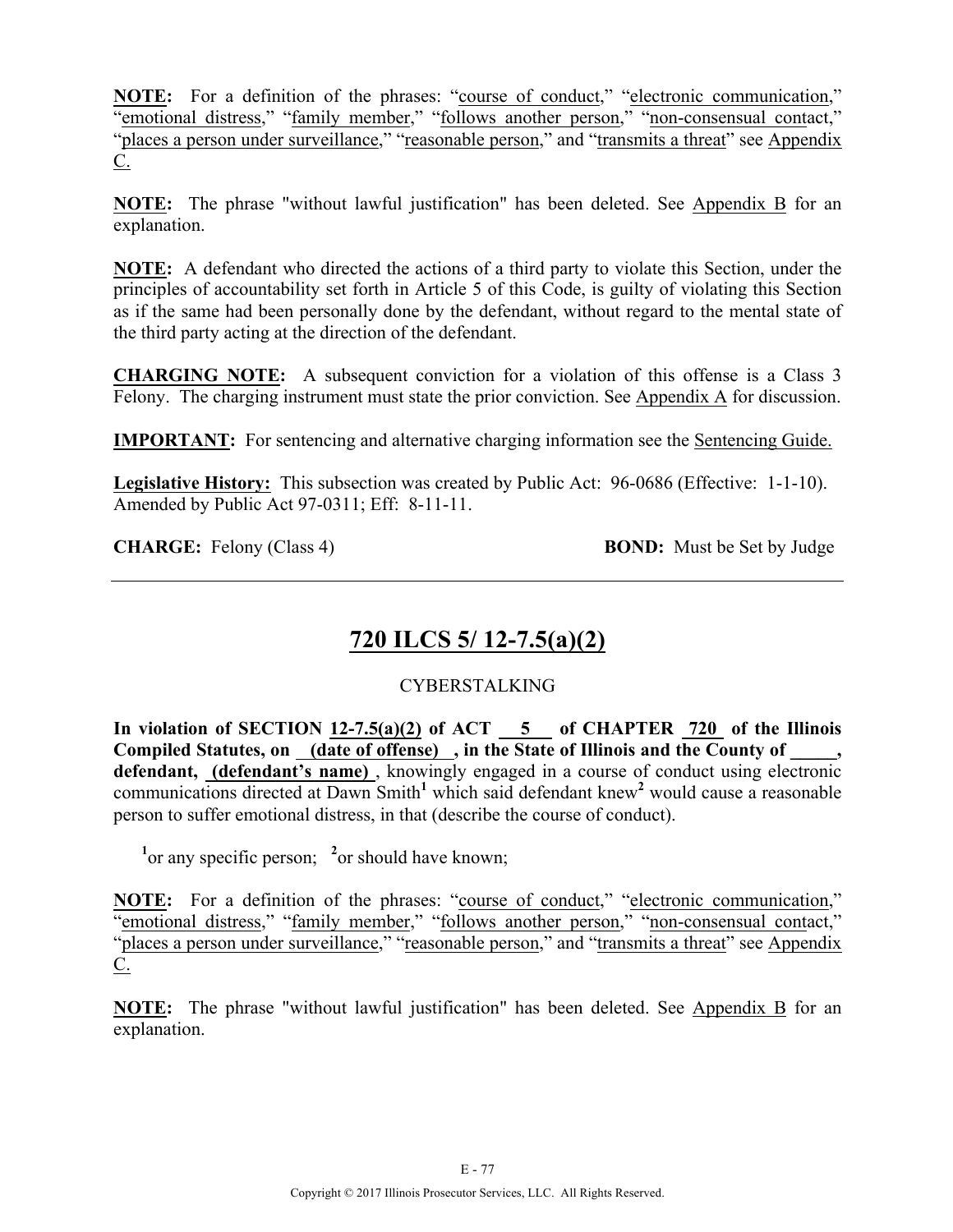**NOTE:** A defendant who directed the actions of a third party to violate this Section, under the principles of accountability set forth in Article 5 of this Code, is guilty of violating this Section as if the same had been personally done by the defendant, without regard to the mental state of the third party acting at the direction of the defendant.

**CHARGING NOTE:** A subsequent conviction for a violation of this offense is a Class 3 felony. The charging instrument must state the prior conviction. See Appendix A for discussion.

**IMPORTANT:** For sentencing and alternative charging information see the Sentencing Guide.

Legislative History: This subsection was created by Public Act: 96-0686 (Effective: 1-1-10). Amended by Public Act 97-0311; Eff: 8-11-11.

**CHARGE:** Felony (Class 4) **BOND:** Must be Set by Judge

# **720 ILCS 5/ 12-7.5(a)(3)**

## CYBERSTALKING

In violation of SECTION  $12-7.5(a)(3)$  of ACT  $-5$  of CHAPTER  $720$  of the Illinois **Compiled Statutes, on (date of offense) , in the State of Illinois and the County of \_\_\_\_\_,**  defendant, (defendant's name), knowingly and without lawful justification on July 1, 2008 and August 1, 2008**<sup>1</sup>**harassed Dawn Smith through the use of electronic communications and at that**<sup>2</sup>**time knowingly solicited the commission of an act by James Brown**<sup>3</sup>** which would be a violation of the Criminal Code directed towards Dawn Smith,**<sup>4</sup>** to wit: (describe the solicited act which would constitute a violation of the Criminal Code).

<sup>1</sup> $\alpha$  on at least two (2) separate occasions; <sup>2</sup> $\alpha$  at any time; <sup>3</sup> $\alpha$  by any person; <sup>4</sup> $\alpha$  a member of Dawn Smith's family

**NOTE:** "Harass" means to engage in a knowing and willful course of conduct directed to a specific person that alarms, torments, or terrorizes that person. "Electronic communications" means any transfer of signs, signals, writings, sounds, data, or intelligence of any nature transmitted in whole or in part by a wire, radio, electromagnetic, photoelectric, or photo-optical system. This includes transmissions by a computer through the Internet to another computer.

**NOTE:** A defendant who directed the actions of a third party to violate this Section, under the principles of accountability set forth in Article 5 of this Code, is guilty of violating this Section as if the same had been personally done by the defendant, without regard to the mental state of the third party acting at the direction of the defendant.

**IMPORTANT:** For sentencing and alternative charging information see the Sentencing Guide.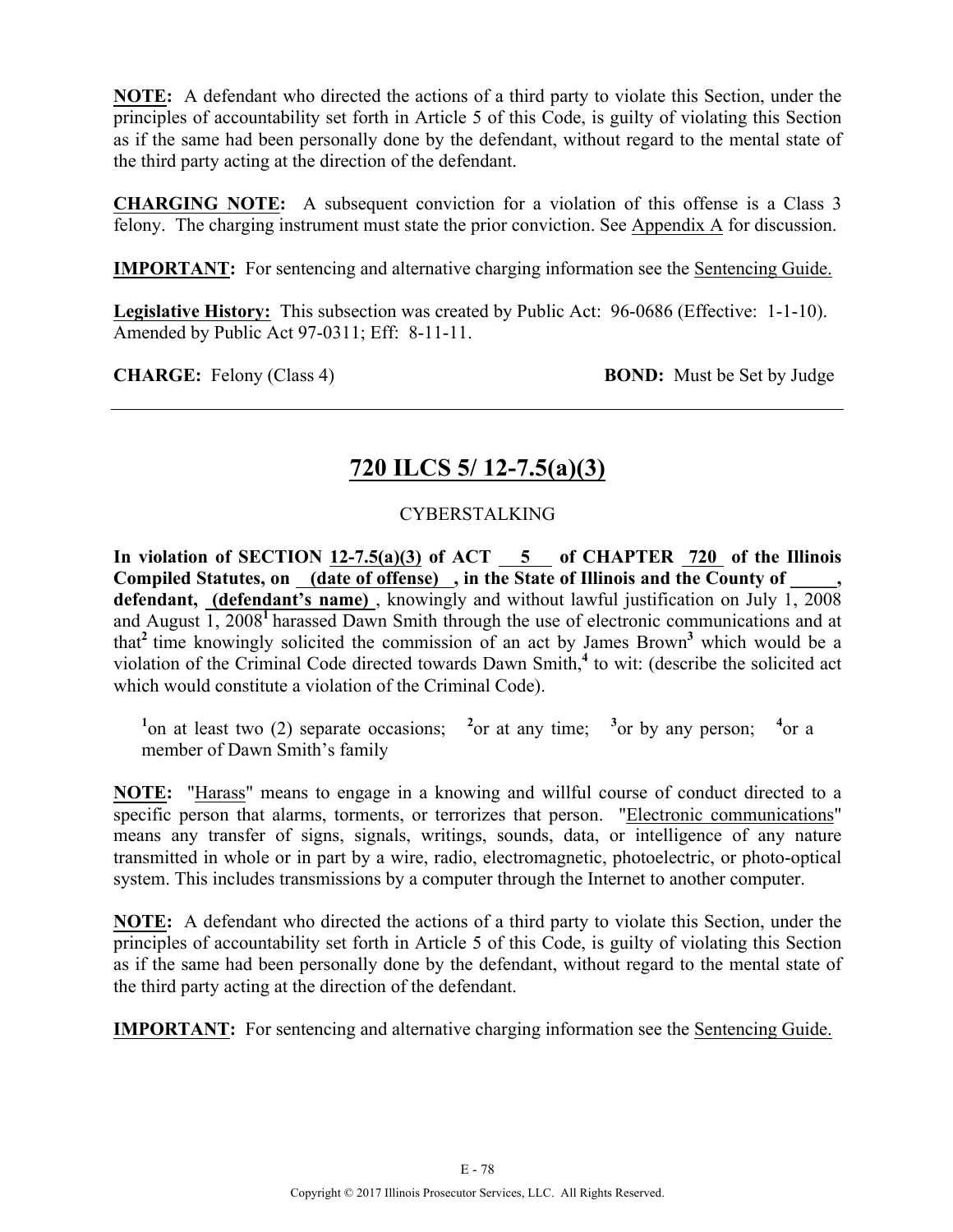Legislative History: This subsection was created by Public Act: 96-0686 (Effective: 1-1-10). Amended by Public Act 97-0311; Eff: 8-11-11.

**CHARGE:** Felony (Class 4) **BOND:** Must be Set by Judge

# **720 ILCS 5/ 12-7.5(a-3)(1)**

### CYBERSTALKING

**In violation of SECTION 12-7.5(a-3)(1) of ACT 5 of CHAPTER 720 of the Illinois Compiled Statutes, on (date of offense) , in the State of Illinois and the County of \_\_\_\_\_, defendant, (defendant's name)** , knowingly and without lawful justification on July 1, 2008 and August 1, 2008**<sup>1</sup>**harassed Dawn Smith through the use of electronic communications and at that<sup>2</sup> time transmitted a threat toward Dawn Smith<sup>3</sup> of immediate<sup>4</sup> bodily harm,<sup>5</sup> in that (describe the communications and the threat).

<sup>1</sup> on at least two (2) separate occasions; <sup>2</sup> or at any time; <sup>3</sup> or a member of the victim's family; <sup>4</sup> or future; <sup>5</sup> or sexual assault, confinement, or restraint

**NOTE:** "Harass" means to engage in a knowing and willful course of conduct directed to a specific person that alarms, torments, or terrorizes that person. "Electronic communications" means any transfer of signs, signals, writings, sounds, data, or intelligence of any nature transmitted in whole or in part by a wire, radio, electromagnetic, photoelectric, or photo-optical system. This includes transmissions by a computer through the Internet to another computer.

**NOTE:** A defendant who directed the actions of a third party to violate this Section, under the principles of accountability set forth in Article 5 of this Code, is guilty of violating this Section as if the same had been personally done by the defendant, without regard to the mental state of the third party acting at the direction of the defendant.

**CHARGING NOTE:** A subsequent conviction for a violation of this offense is a Class 3 felony. The charging document must state the prior violation. See Appendix A for discussion.

**IMPORTANT:** For sentencing and alternative charging information see the Sentencing Guide.

**Legislative History:** Subsection created by P.A. 92-199 (Eff: 8-1-01); Amended: Public Act 96- 0686 & P. A. 97-0311; Eff: 8-11-11.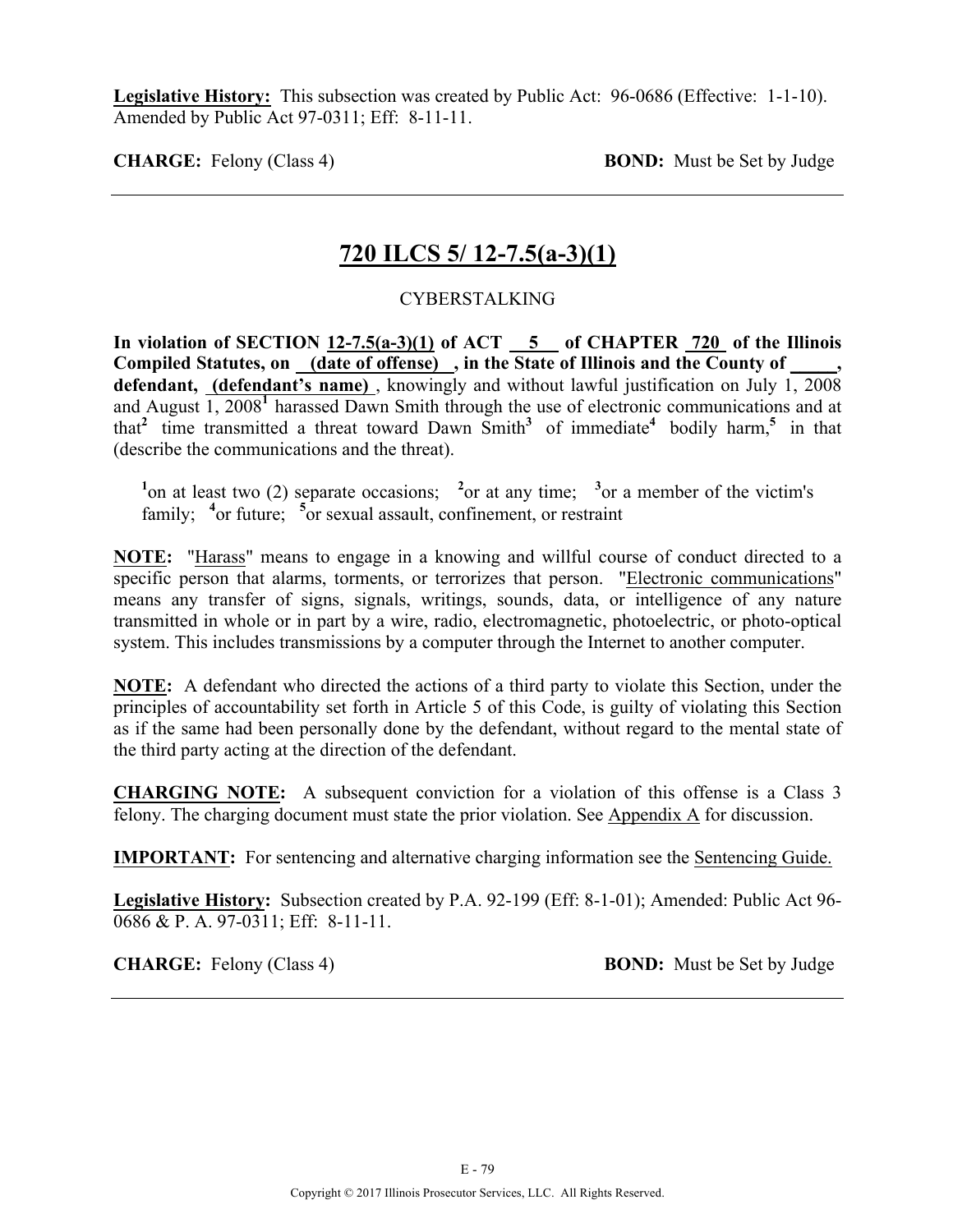# **720 ILCS 5/ 12-7.5(a-3)(2)**

### CYBERSTALKING

**In violation of SECTION 12-7.5(a-3)(2) of ACT 5 of CHAPTER 720 of the Illinois Compiled Statutes, on (date of offense) , in the State of Illinois and the County of \_\_\_\_\_,**  defendant, (defendant's name), knowingly and without lawful justification on July 1, 2008 and August 1, 2008**<sup>1</sup>**harassed Dawn Smith through the use of electronic communications and thereby placed Dawn Smith**<sup>2</sup>**in reasonable apprehension of immediate**<sup>3</sup>**bodily harm**<sup>4</sup>**in that (describe the communications that caused the apprehension.)

<sup>1</sup> on at least two (2) separate occasions; <sup>2</sup> or a member of the victim's family; <sup>3</sup> or future; **4** or sexual assault, confinement, or restraint

**NOTE:** "Harass" means to engage in a knowing and willful course of conduct directed to a specific person that alarms, torments, or terrorizes that person. "Electronic communications" means any transfer of signs, signals, writings, sounds, data, or intelligence of any nature transmitted in whole or in part by a wire, radio, electromagnetic, photoelectric, or photo-optical system. This includes transmissions by a computer through the Internet to another computer.

**NOTE:** A defendant who directed the actions of a third party to violate this Section, under the principles of accountability set forth in Article 5 of this Code, is guilty of violating this Section as if the same had been personally done by the defendant, without regard to the mental state of the third party acting at the direction of the defendant.

**CHARGING NOTE:** A subsequent conviction for a violation of this offense is a Class 3 Felony. The charging document must state the prior violation. See Appendix A for discussion.

**IMPORTANT:** For sentencing and alternative charging information see the Sentencing Guide.

**Legislative History:** This subsection was amended by Public Act: 96-0686 (Effective: 1-1-10) & 97-0311 (Effective: 8-11-11).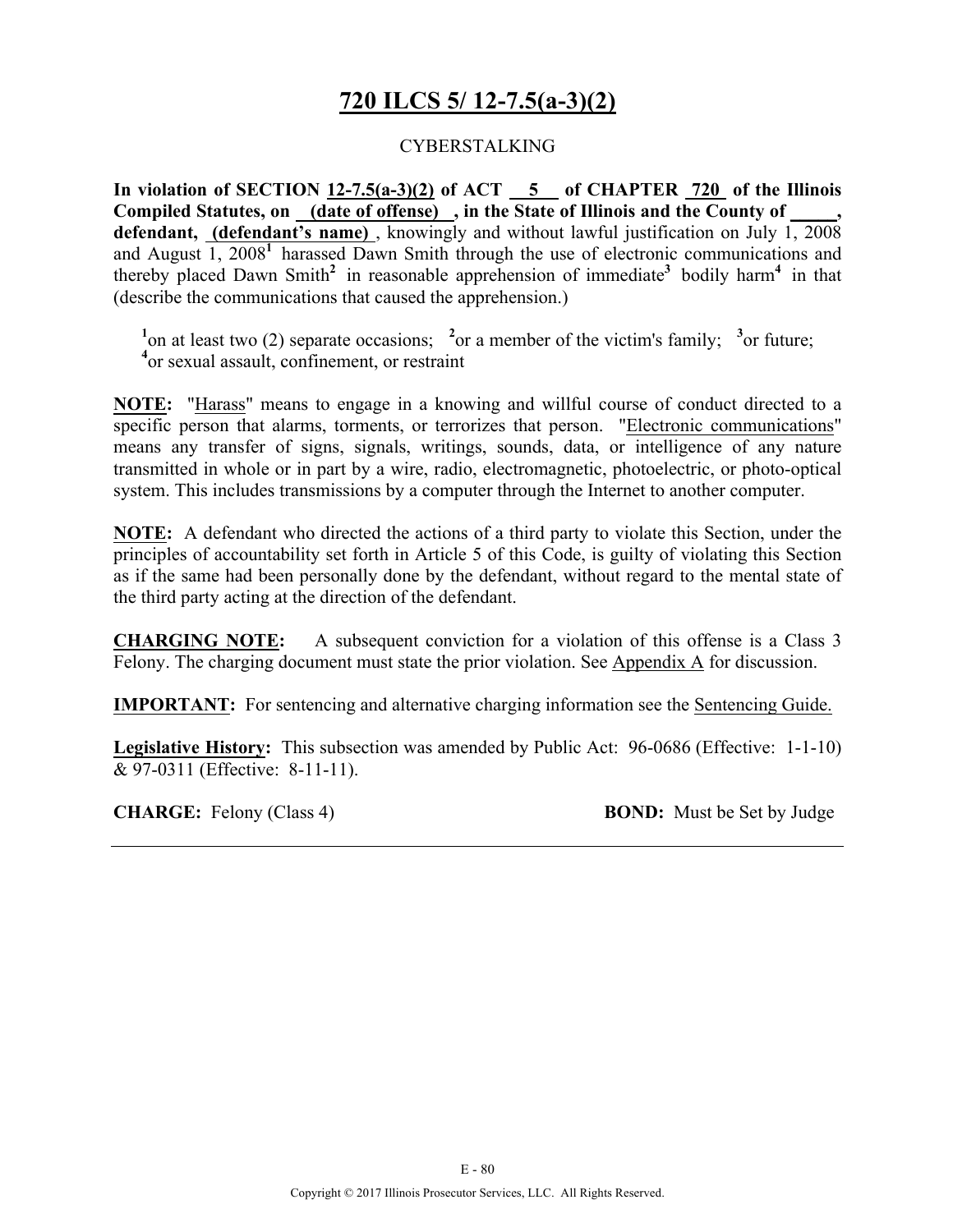# **720 ILCS 5/ 12-7.5(a-5)(1)**

### CYBERSTALKING

**In violation of SECTION 12-7.5(a-5)(1) of ACT 5 of CHAPTER 720 of the Illinois Compiled Statutes, on (date of offense) , in the State of Illinois and the County of \_\_\_\_\_, defendant, (defendant's name)** , knowingly and without lawful justification created and maintained a Webpage**<sup>1</sup>**which was accessible to one or more third parties for a period of at least 24 hours and said Webpage**<sup>1</sup>**contained statements harassing Dawn Smith**<sup>2</sup>** and said Webpage**<sup>1</sup>** communicated a threat of immediate**<sup>3</sup>**bodily harm**<sup>4</sup>**toward Dawn Smith,**<sup>5</sup>** to wit: (describe the threatened act).

<sup>1</sup><sub>or</sub> an Internet Website; <sup>2</sup><sub>or</sub> any other person; <sup>3</sup> <sup>3</sup> or future: <sup>4</sup> or sexual assault, confinement, or restraint; <sup>5</sup> or to a family member of Dawn Smith

**NOTE:** "Harass" means to engage in a knowing and willful course of conduct directed to a specific person that alarms, torments, or terrorizes that person. "Third party" means any person other than the person violating these provisions and the person or persons towards whom the violator's actions are directed.

**NOTE:** A defendant who directed the actions of a third party to violate this Section, under the principles of accountability set forth in Article 5 of this Code, is guilty of violating this Section as if the same had been personally done by the defendant, without regard to the mental state of the third party acting at the direction of the defendant.

**CHARGING NOTE:** A subsequent conviction for a violation of this offense is a Class 3 felony. The charging document must state the prior violation. See Appendix A for discussion.

**IMPORTANT:** For sentencing and alternative charging information see the Sentencing Guide.

**Legislative History:** This subsection was created by P.A. 95-849 (Eff: 1-1-09). Amended by Public Act 97-0311; Eff: 8-11-11.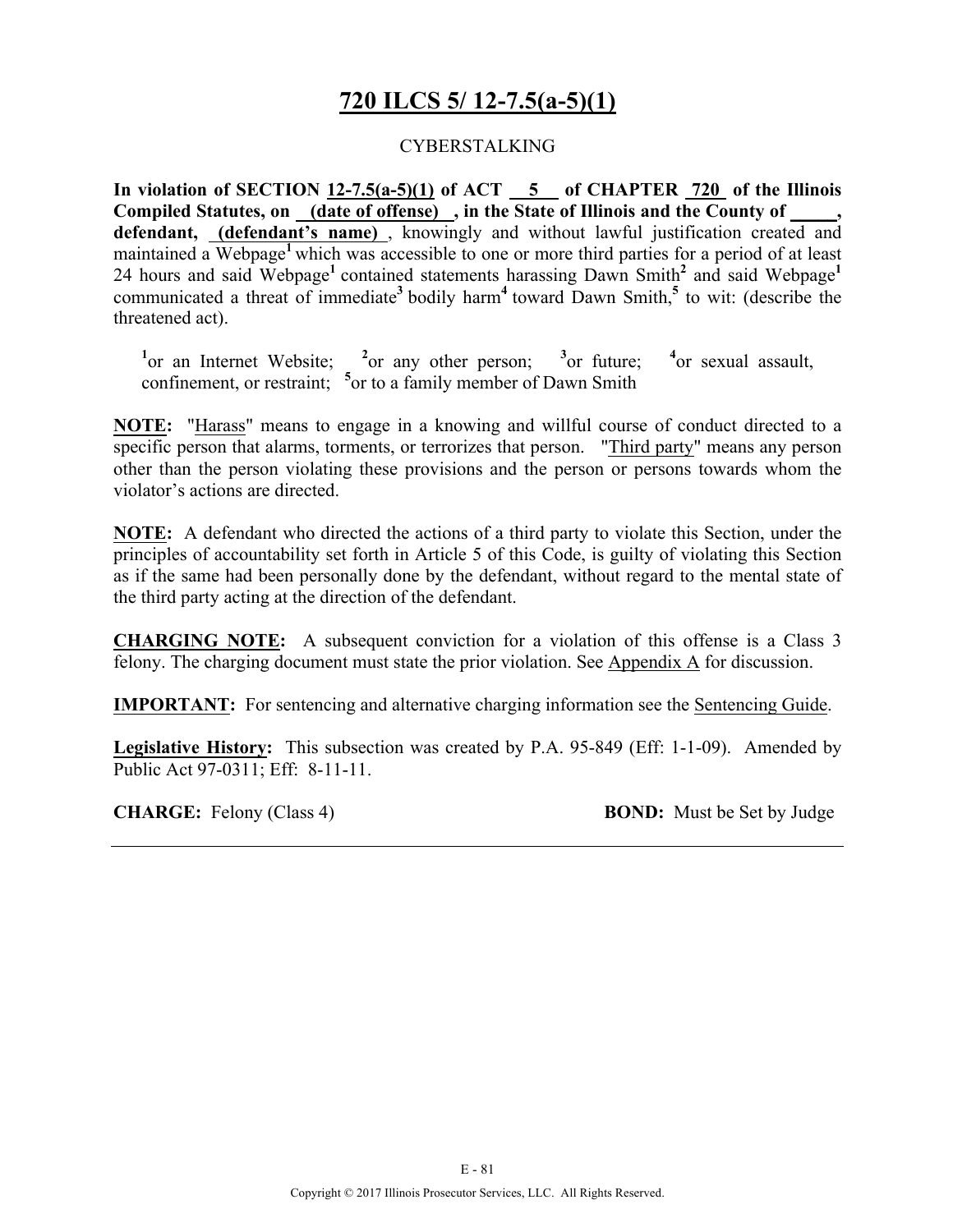# **720 ILCS 5/ 12-7.5(a-5)(2)**

### CYBERSTALKING

**In violation of SECTION 12-7.5(a-5)(2) of ACT 5 of CHAPTER 720 of the Illinois Compiled Statutes, on (date of offense) , in the State of Illinois and the County of \_\_\_\_\_, defendant, (defendant's name)** , knowingly and without lawful justification created and maintained a Webpage<sup>1</sup> which was accessible to one or more third parties for a period of at least 24 hours and said Webpage**<sup>1</sup>**contained statements harassing Dawn Smith**<sup>2</sup>** and which placed Dawn Smith<sup>3</sup> in reasonable apprehension of immediate<sup>4</sup> bodily harm<sup>5</sup> to wit: (describe the threat).

<sup>1</sup><sup>or</sup> and Internet Website; <sup>2</sup><sup>or</sup> to any other person; <sup>3</sup><sup>or</sup> to a family member of Dawn Smith; <sup>4</sup> or future; <sup>5</sup> or sexual assault, confinement, or restraint;

**NOTE:** "Harass" means to engage in a knowing and willful course of conduct directed to a specific person that alarms, torments, or terrorizes that person. "Third party" means any person other than the person violating these provisions and the person or persons towards whom the violator's actions are directed.

**NOTE:** A defendant who directed the actions of a third party to violate this Section, under the principles of accountability set forth in Article 5 of this Code, is guilty of violating this Section as if the same had been personally done by the defendant, without regard to the mental state of the third party acting at the direction of the defendant.

**CHARGING NOTE:** A subsequent conviction for a violation of this offense is a Class 3 felony. The charging document must state the prior violation. See Appendix A for discussion.

**IMPORTANT:** For sentencing and alternative charging information see the Sentencing Guide.

**Legislative History:** This subsection was created by P.A. 95-849 (Eff: 1-1-09). Amended by Public Act 97-0311; Eff: 8-11-11.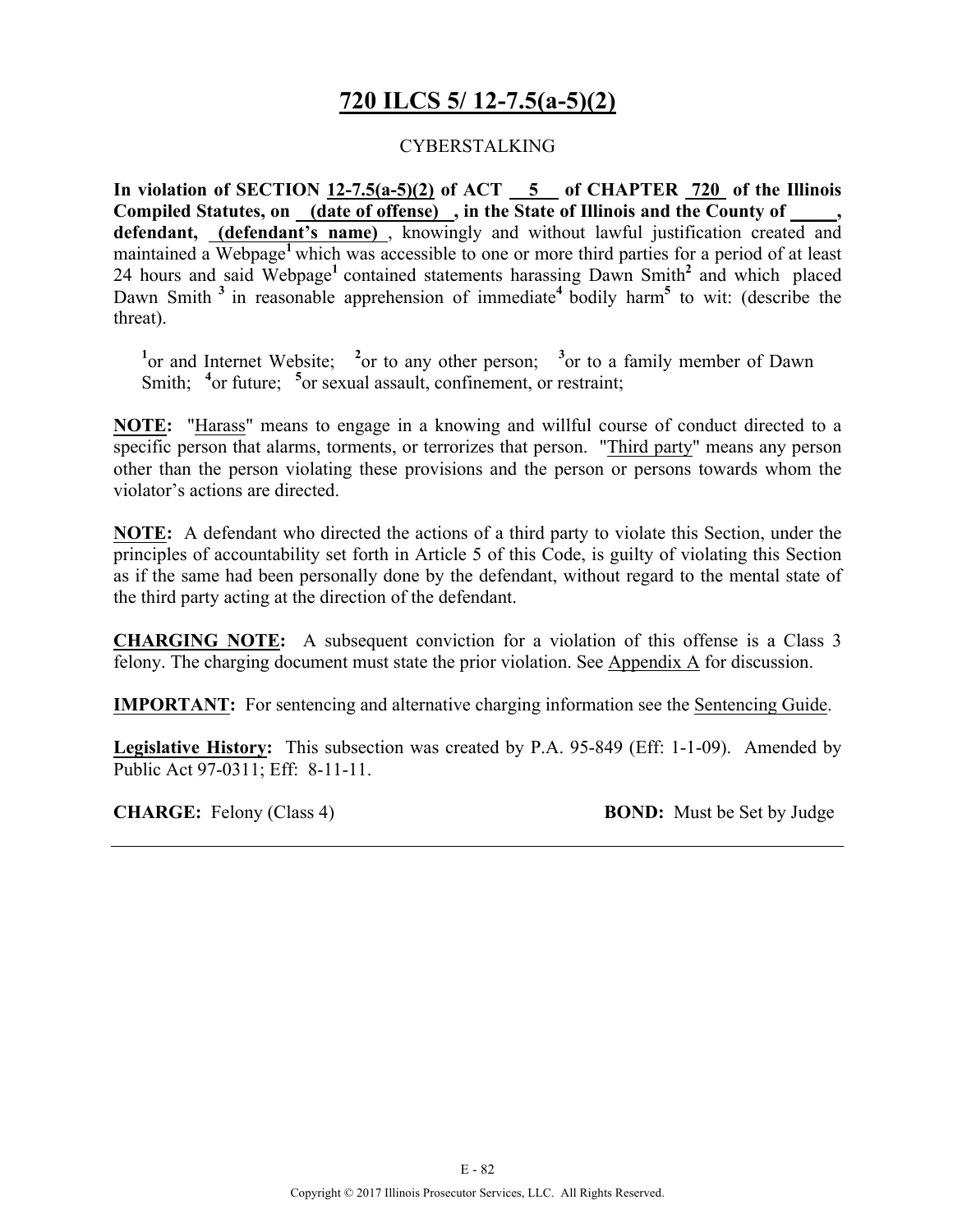# **720 ILCS 5/ 12-7.5(a-5)(3)**

### CYBERSTALKING

**In violation of SECTION 12-7.5(a-5)(3) of ACT 5 of CHAPTER 720 of the Illinois Compiled Statutes, on (date of offense) , in the State of Illinois and the County of \_\_\_\_\_, defendant, (defendant's name)** , knowingly and without lawful justification created and maintained a Webpage<sup>1</sup> which was accessible to one or more third parties for a period of at least 24 hours and said Webpage**<sup>1</sup>**contained statements harassing Dawn Smith and said Webpage**<sup>1</sup>** knowingly solicited the commission of an act another person<sup> $\overline{2}$ </sup> which would be a violation of the Criminal Code directed towards Dawn Smith,<sup>3</sup> to wit: (describe the solicited act which would constitute a violation of the Criminal Code).

<sup>1</sup> or and Internet Website; <sup>2</sup> or any other person; <sup>3</sup> or to a family member of Dawn Smith;

**NOTE:** "Harass" means to engage in a knowing and willful course of conduct directed to a specific person that alarms, torments, or terrorizes that person. "Third party" means any person other than the person violating these provisions and the person or persons towards whom the violator's actions are directed.

**NOTE:** A defendant who directed the actions of a third party to violate this Section, under the principles of accountability set forth in Article 5 of this Code, is guilty of violating this Section as if the same had been personally done by the defendant, without regard to the mental state of the third party acting at the direction of the defendant.

**CHARGING NOTE:** A subsequent conviction for a violation of this offense is a Class 3 felony. The charging document must state the prior violation. See Appendix A for discussion.

**IMPORTANT:** For sentencing and alternative charging information see the Sentencing Guide.

**Legislative History:** This subsection was created by P.A. 95-849 (Eff: 1-1-09). Amended by Public Act 97-0311; Eff: 8-11-11.

**CHARGE:** Felony (Class 4) **BOND:** Must be Set by Judge

# **720 ILCS 5/ 12-7.6(a)**

#### UNLAWFUL CROSS BURNING

In violation of SECTION  $\frac{12-7.6(a)}{12-7.6(a)}$  of ACT  $\frac{5}{12}$  of CHAPTER  $\frac{720}{720}$  of the Illinois Compiled Statutes, on (date of offense), in the State of Illinois and the County of, defendant, **(defendant's name)**, with the intent to intimidate Don Smith,<sup>1</sup> burned <sup>2</sup> a cross on the front lawn of a house located at 777 May Street, Union City, Illinois.

<sup>1</sup> or any other person or group of persons; <sup>2</sup> or caused to be burned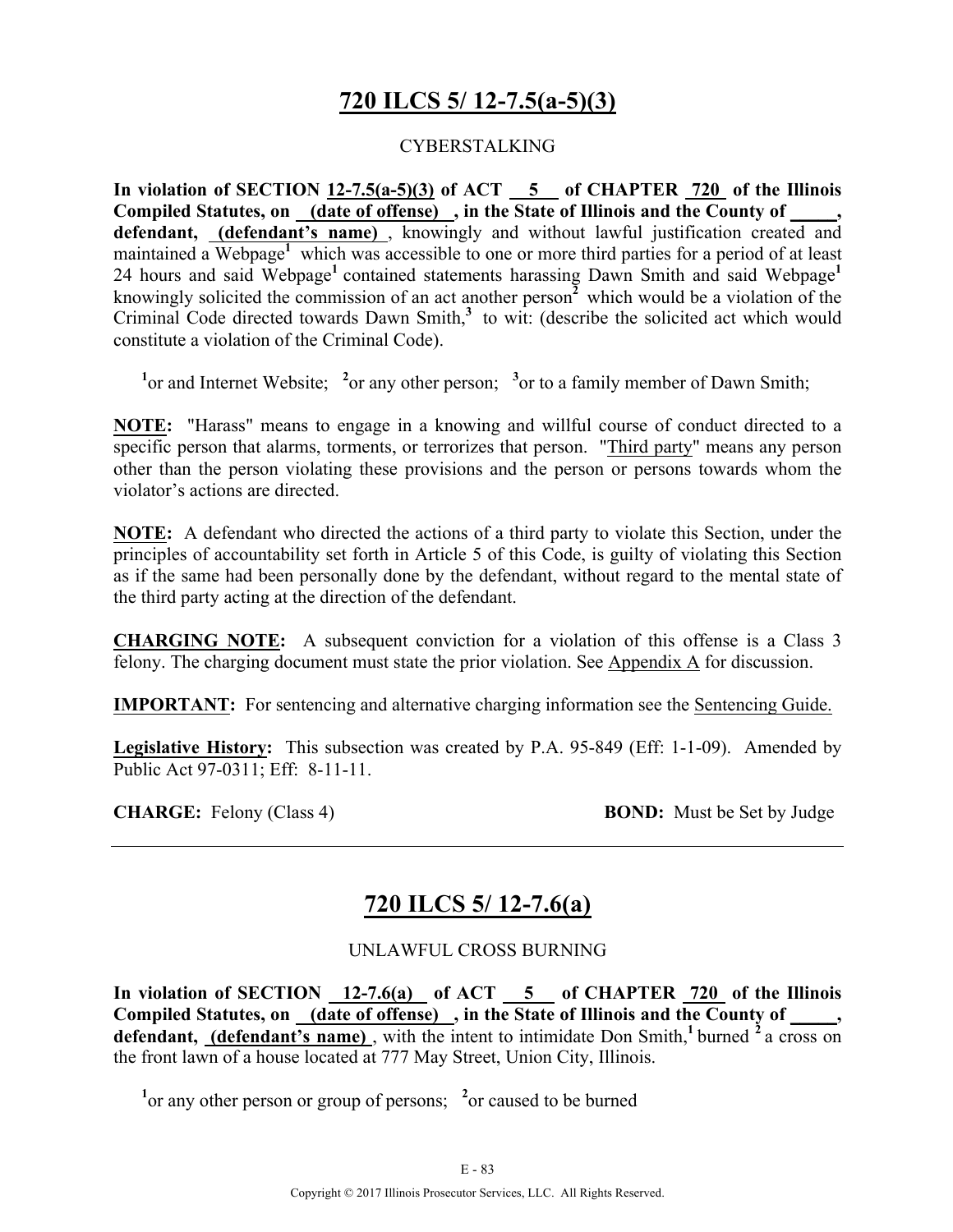**NOTE:** For the purposes of this Section, a person acts with the "intent to intimidate" when he or she intentionally places or attempts to place another person in fear of physical injury or fear of damage to that other person's property.

**CHARGING NOTE:** A subsequent conviction for a violation of this offense is a Class 4 felony. The charging document must state the prior violation. See Appendix A for discussion.

**IMPORTANT:** For sentencing and alternative charging information see the Sentencing Guide.

**Legislative History:** Created by Public Act 93-764 (Eff: 1-1-05). Amended: 96-1551.

**CHARGE:** Misdemeanor (Class A) **BOND:** \$1,500

# **720 ILCS 5/ 12-9**

## THREATENING A PUBLIC OFFICIAL

In violation of SECTION 12-9 of ACT 5 of CHAPTER 720 of the Illinois Compiled Statutes, on (date of offense), in the State of Illinois and the County of defendant, (defendant's name), knowingly delivered<sup>1</sup> to the Honorable Don Smith, the Mayor of Union City, a public official**<sup>2</sup>** , a letter**<sup>3</sup>**containing a threat to take the life**<sup>4</sup>**of the Honorable Don Smith,<sup>5</sup> and the threat was made because of hostility of the defendant toward the status<sup>6</sup> of the Honorable Don Smith. **<sup>7</sup>**

<sup>1</sup> or conveyed directly or indirectly; <sup>2</sup> or a human service provider; <sup>3</sup> or any communication; 4 or any communication (i) containing a threat that would place the public official or service provider or a member of his or her immediate family in reasonable apprehension of immediate or future bodily harm, sexual assault, confinement, or restraint; or (ii) containing a threat that would place the public official or service provider or a member of his or her immediate family in reasonable apprehension that damage will occur to property in the custody, care, or control of the public official or service provider or his or her immediate family;  $5 \text{ or a member of his immediate family;} \quad 6 \text{ or a member of this immediate family.}$  $\delta$  or position; or because of the performance or nonperformance of some public duty or because of any other factor related to the official's or service provider's public existence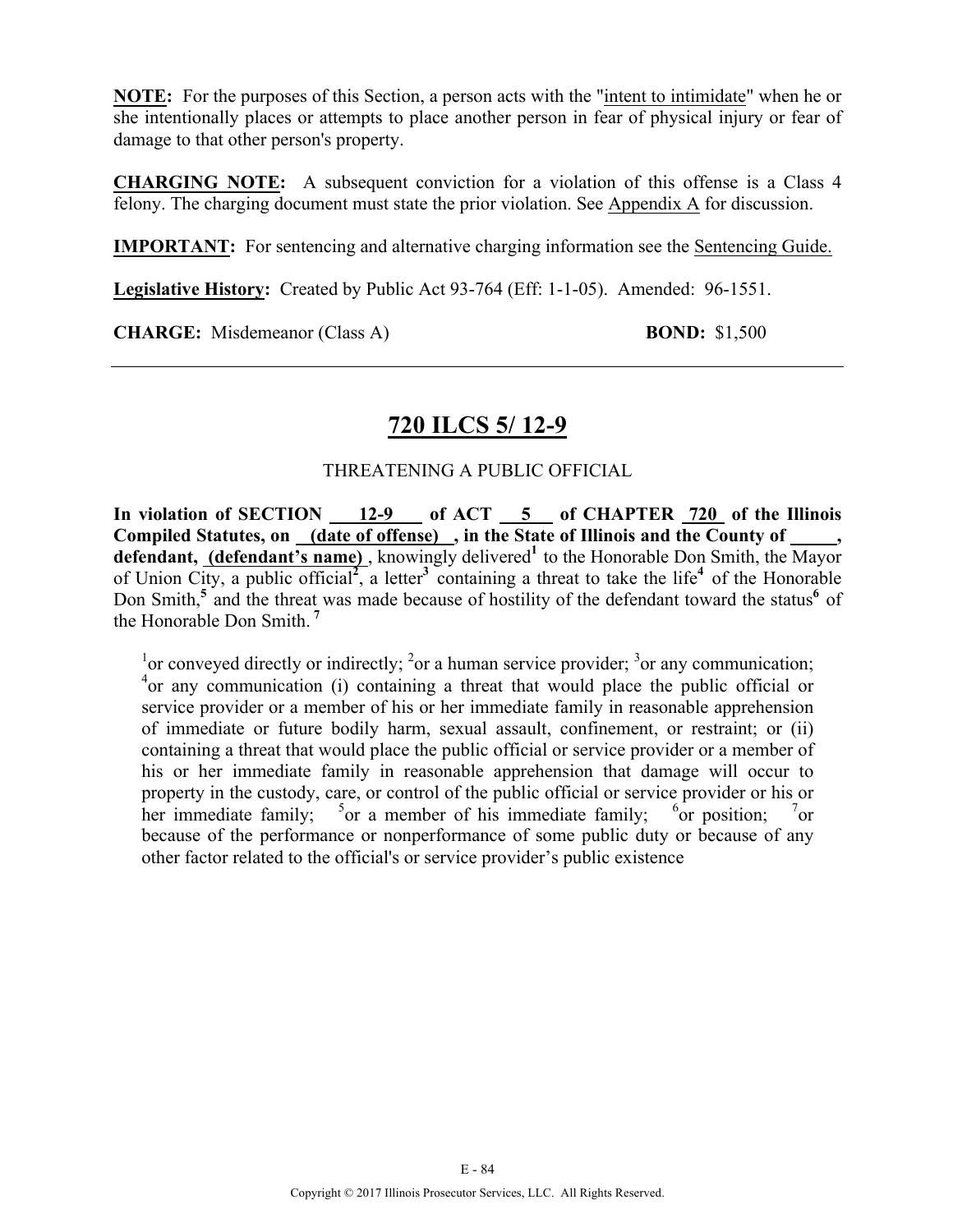**DEFINITION NOTE:** "Public official" means a person who is elected to office in accordance with a statute or who is appointed to an office which is established, and the qualifications and duties of which are prescribed, by statute, to discharge a public duty for the State or any of its political subdivisions or in the case of an elective office any person who has filed the required documents for nomination or election to such office. "Public official" includes a duly appointed assistant State's Attorney, assistant Attorney General, or Appellate Prosecutor; a sworn law enforcement or peace officer; a social worker, caseworker, or investigator employed by the Department of Healthcare and Family Services, the Department of Human Services, or the Department of Children and Family Services. "Human service provider" means a social worker, case worker, or investigator employed by an agency or organization providing social work, case work, or investigative services under a contract with or a grant from the Department of Human Services, the Department of Children and Family Services, the Department of Healthcare and Family Services, or the Department on Aging. See 720 ILCS 5/ 12-9(b).

**CHARGING NOTE:** A subsequent conviction for a violation of this offense is a Class 2 felony. The charging document must state the prior violation. See **Appendix A** for discussion.

**IMPORTANT:** For sentencing and alternative charging information see the **Sentencing Guide**.

**Legislative History:** Created - P.A. 82-19 (June 30, 1981); Amended - P.A. 83-643, 83-942, 87-238, 91-335, 91-387, 92-16, 95-466 and 96-1551; Eff: 7-1-11. This subsection was amended by P. A. 98-0529. Eff: 1-1-14.

**CHARGE:** Felony (Class 3) **BOND:** Must be Set by Judge

# **720 ILCS 5/ 12-10.2(b)**

## UNAUTHORIZED TONGUE SPLITTING

**In violation of SECTION 12-10.2(b) of ACT 5 of CHAPTER 720 of the Illinois**  Compiled Statutes, on (date of offense), in the State of Illinois and the County of **defendant, (defendant's name) ,** without legal authority, knowingly performed tongue splitting upon Dawn Smith.

**NOTE:** Pursuant to this statute, a person is prohibited from performing a tongue splitting unless he or she is licensed to practice medicine or he or she is licensed under the Illinois Dental Practice Act. I interpreted this language to constitute an affirmative defense to this offense. If, however, you believe that the fact that the defendant is not a licensed physician or dentist is an element of this offense, then affirmatively allege that fact.

**NOTE:** "Tongue splitting" means the cutting of a human tongue into 2 or more parts.

**CHARGING NOTE:** A subsequent conviction for a violation of this offense is a Class 4 felony. See Appendix A for discussion.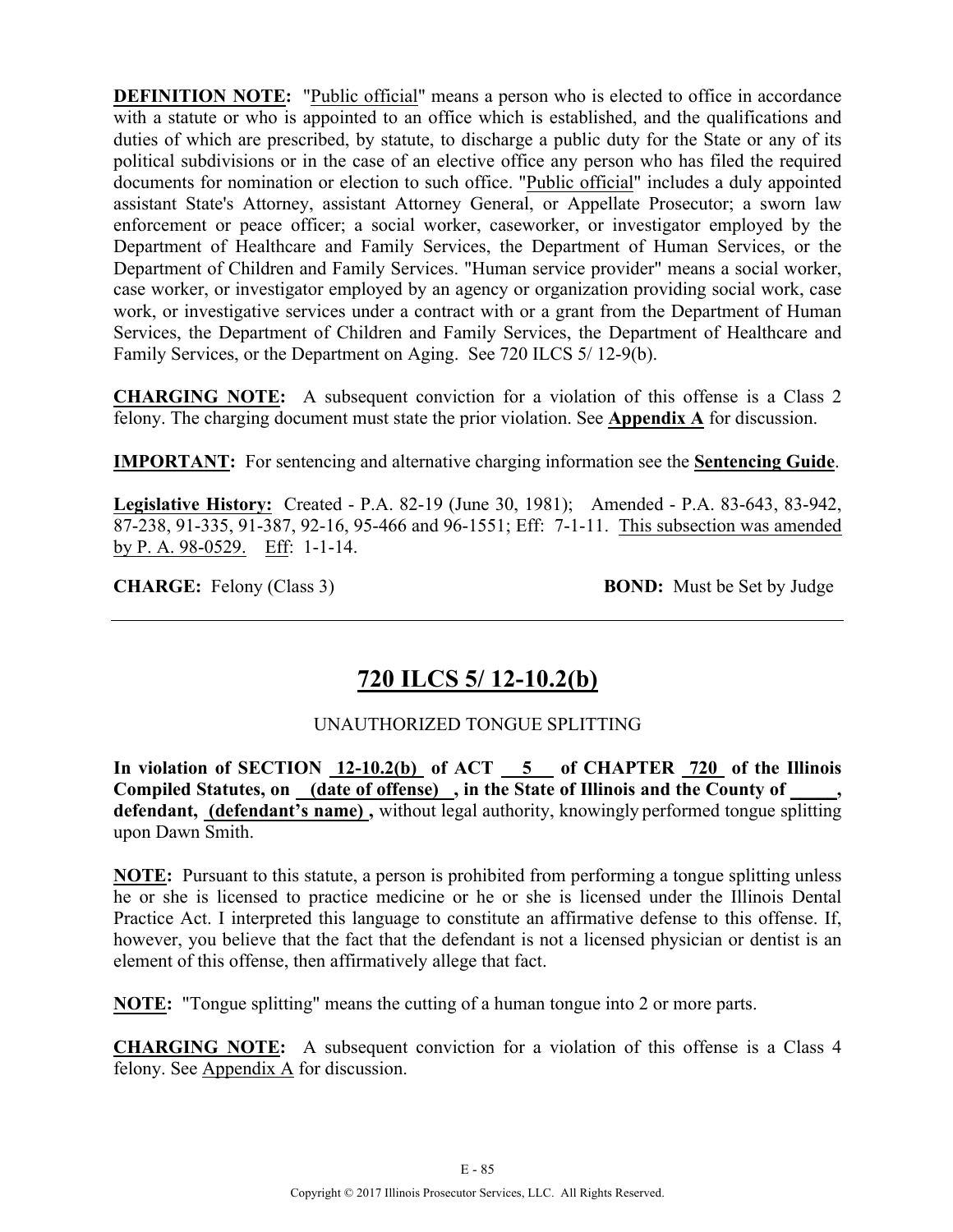**IMPORTANT:** For sentencing and alternative charging information see the Sentencing Guide.

**Legislative History:** Added by Public Act 93-449 (Eff:1-1-04); Amended by Public Act 96- 1551; Eff: 7-1-11.

**CHARGE:** Misdemeanor (Class A) **BOND:** \$1500

# **720 ILCS 5/ 12-10.3(a)**

## FALSE REPRESENTATION TO A TATOO**<sup>1</sup>** BUSINESS

In violation of SECTION 12-10.3(a) of ACT 5 of CHAPTER 720 of the Illinois Compiled Statutes, on (date of offense), in the State of Illinois and the County of defendant, (defendant's name), a person other than the parent<sup>2</sup> of Sam Smith, a minor, falsely represented  $\overline{\text{himsel}}^3$  to be the parent<sup>2</sup> of Sam Smith for the purpose of accompanying Sam Smith to the A-1 Tattoo Parlor, a business that provides tattooing, as required under Section 12- 10 of the Illinois Criminal Code**<sup>4</sup>** .

<sup>1</sup><sup>or</sup> body piercing; <sup>2</sup><sup>or</sup> legal guardian; <sup>3</sup><sup>or</sup> herself; <sup>4</sup><sup>or</sup> for the purpose of accompanying the minor to a business that provides body piercing as required under Section 12-10.1 (NOTE: this is now 12C-40(a) (1)) of the Criminal Code; or for the purpose of furnishing the written consent required under Section 12-10.1 of the Criminal Code.

**IMPORTANT:** For sentencing and alternative charging information see the Sentencing Guide.

**Legislative History:** Added by Public Act: 96-1311 (Effective: 1/1/11).

**CHARGE:** Misdemeanor (Class C) **BOND:** \$120

# **720 ILCS 5/ 12-20**

## UNLAWFUL SALE OF HUMAN BODY PARTS

**In violation of SECTION 12-20 of ACT 5 of CHAPTER 720 of the Illinois**  Compiled Statutes, on (date of offense), in the State of Illinois and the County of defendant, **(defendant's name)**, knowingly offered to buy<sup>1</sup> from Dawn Smith the human kidney**<sup>2</sup>**of Dawn Smith.

<sup>1</sup> or sold, bought, or offered to sell; <sup>2</sup> or a human body or any part of a human body

**CHARGING NOTE:** A subsequent conviction for a violation of this offense is a Class 4 Felony. The charging instrument must state the prior conviction. See Appendix A for discussion.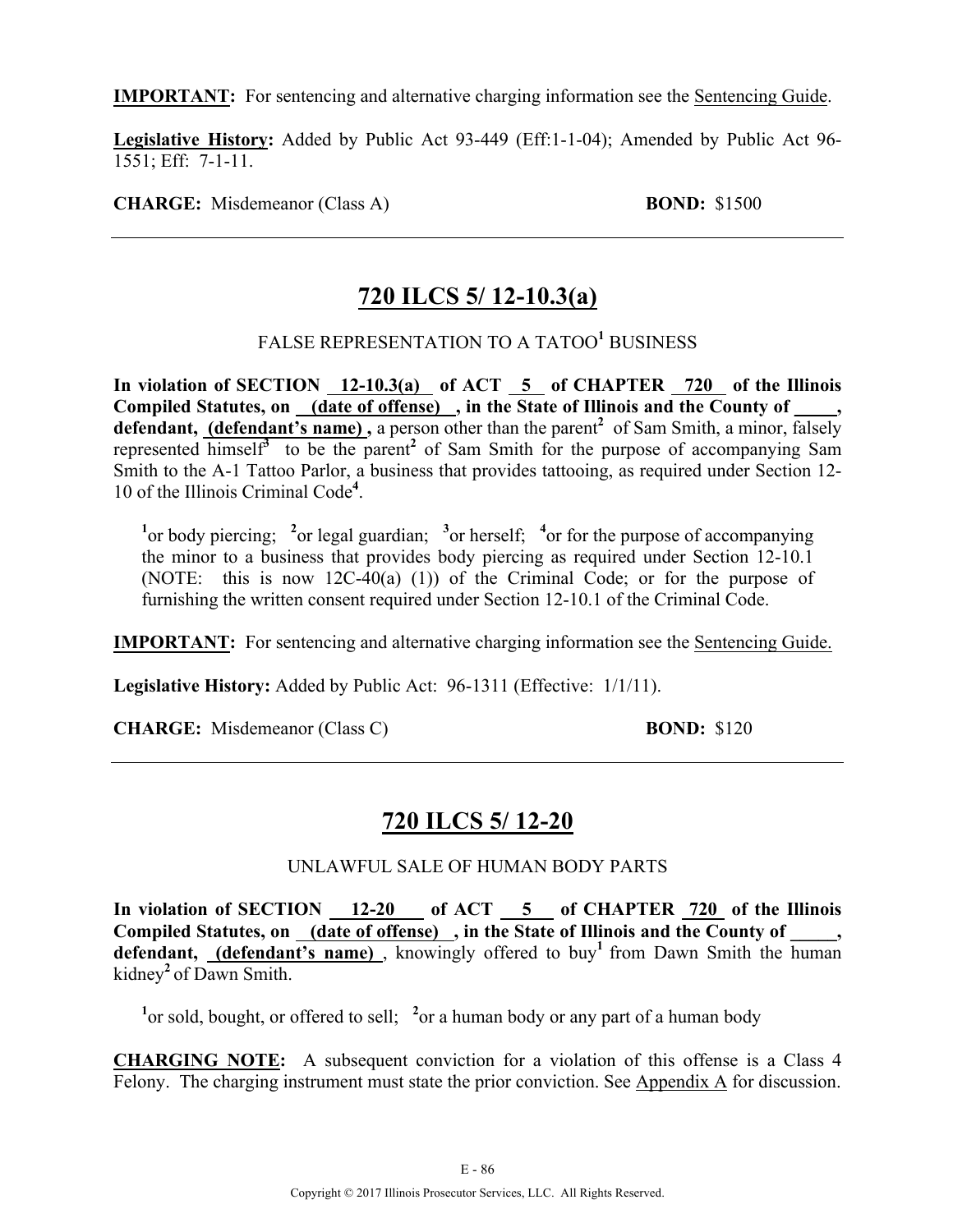**IMPORTANT:** For sentencing and alternative charging information see the Sentencing Guide.

**Legislative History:** Created - P.A. 85-191 (August 21, 1987). Amended by P.A. 95-331 & 96- 1551 (eff. 7-11).

**CHARGE:** Misdemeanor (Class A) **BOND:** \$1,500

# **720 ILCS 5/ 12-20.5(a)**

### DISMEMBERING A HUMAN BODY

**In violation of SECTION 12-20.5(a) of ACT 5 of CHAPTER 720 of the Illinois**  Compiled Statutes, on \_(date of offense) , in the State of Illinois and the County of \_\_\_\_\_ defendant, (defendant's name), knowingly dismembered<sup>1</sup> the deceased body of Don Smith in that he (describe the act of dismemberment).

<sup>1</sup>or severed, separated, dissected, or mutilated.

**NOTE:** For a list of circumstances under which this section does not apply see subsection (b) of this section.

**NOTE:** It is not a defense to a violation of this section if the decedent died due to natural, accidental, or suicidal causes.

**IMPORTANT:** For sentencing and alternative charging information see the Sentencing Guide.

**Legislative History:** Created by Public Act 93-339 (7-24-03). Amended by P.A. 95-331 & 96- 1551 (eff. 7-11).

**CHARGE:** Felony (Class X) **BOND:** Must be set by Judge

# **720 ILCS 5/ 12-20.6(b)(2)**

ABUSE OF A CORPSE

**In violation of SECTION 12-20.6(b)(2) of ACT 5 of CHAPTER 720 of the Illinois**  Compiled Statutes, on (date of offense), in the State of Illinois and the County of defendant, (defendant's name), intentionally carried away<sup>1</sup> the corpse of Don Smith from the Union City Cemetery.

**1** or moved.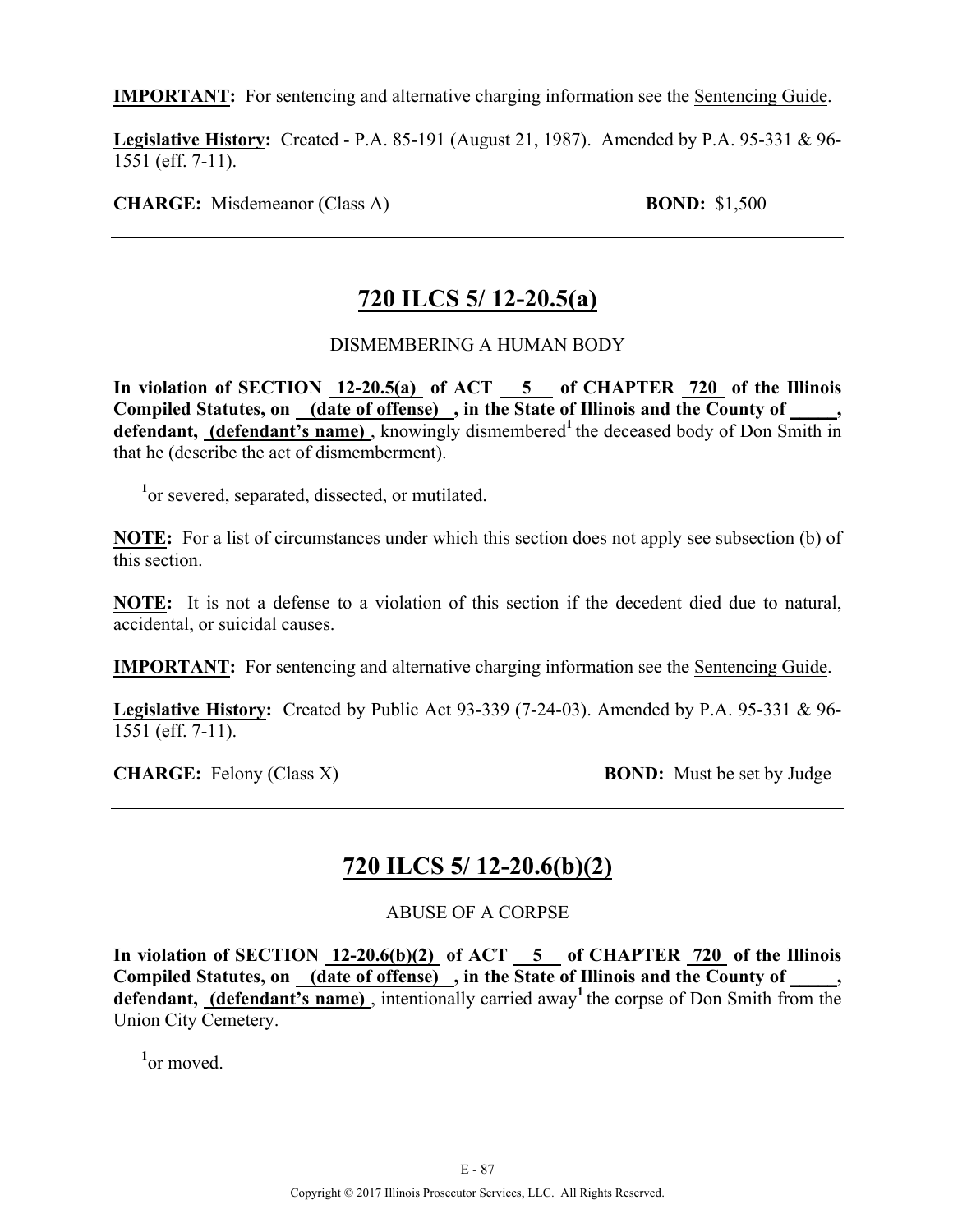**DEFINITIONS:** "Corpse" means the dead body of a human being. "Sexual conduct" has the meaning ascribed to the term in Section 11-0.1 of this Code and Appendix C.

**CHARGING NOTES:** *(1)* This offense can also be committed when a defendant engages in sexual conduct with a corpse or involving a corpse. 720 ILCS 5/ 12-20.5(b)(1) *(2)* A person convicted of violating paragraph (1) of subsection (b) of this Section is guilty of a Class 2 felony. *(3)* A person convicted of violating paragraph (2) of subsection (b) of this Section is guilty of a Class 4 felony.

**IMPORTANT:** For sentencing and alternative charging information see the Sentencing Guide.

**Legislative History:** Created by Public Act 97-1072 ( Eff: 1-1-13).

**CHARGE:** Felony (Class 4) **BOND:** Must be set by Judge

# **720 ILCS 5/ 12-21.6-5(b)**

## LEAVING CUSTODY OR CONTROL OF A CHILD WITH A CHILD SEX OFFENDER

In violation of SECTION 12-21.6-5(b) of ACT 5 of CHAPTER 720 of the Illinois Compiled Statutes, on <u>(date of offense)</u>, in the State of Illinois and the County of defendant, (defendant's name), the parent<sup>1</sup> of Sally Smith, a minor, knowingly left Sally Smith in the custody<sup>2</sup> of Don Smith, a child sex offender.

<sup>1</sup><sup>or</sup> guardian; <sup>2</sup><sup>or</sup> control

**NOTE:** (a) This Section does not apply to leaving the minor in the custody or control of, or allowing unsupervised access to the minor by: (1) a child sex offender who is the parent of the minor; (2) a person convicted of a violation of subsection (c) of Section 12-15 of this Code; or (3) a child sex offender who is married to and living in the same household with the parent or guardian of the minor. (b) This subsection (c) shall not be construed to allow a child sex offender to knowingly reside within 500 feet of the minor victim of the sex offense if prohibited by subsection (b-6) of Section 11-9.4 of this Code. (720 ILCS 5/ 12-21.6-5(c)).

**NOTE:** For the purposes of this Section, "minor" means a person under 18 years of age; and "child sex offender" means a sex offender who is required to register under the Sex Offender Registration Act and is a child sex offender as defined in Sections 11-9.3 and 11-9.4 of this Code.

**IMPORTANT:** For sentencing and alternative charging information see the Sentencing Guide.

**Legislative History:** Created by Public Act 96-1094. (Eff: 1-1-11).

**CHARGE:** Misdemeanor (Class A) **BOND:** \$1,500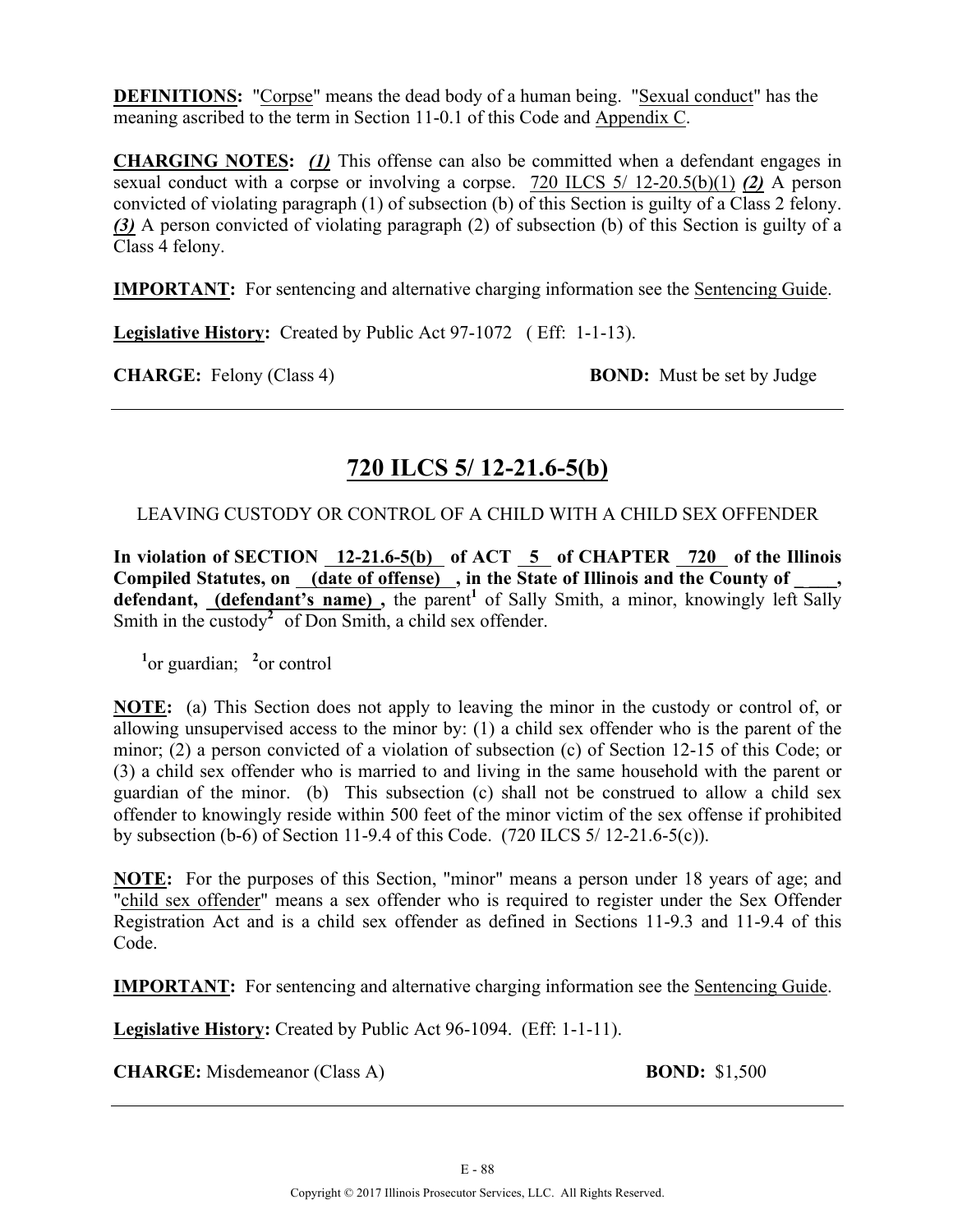# **720 ILCS 5/ 12-21.6-5(b)**

### LEAVING CUSTODY OR CONTROL OF A CHILD WITH A CHILD SEX OFFENDER

**In violation of SECTION 12-21.6-5(b) of ACT 5 of CHAPTER 720 of the Illinois**  Compiled Statutes, on (date of offense), in the State of Illinois and the County of defendant, (defendant's name), the parent<sup>1</sup> of Sally Smith, a minor, knowingly allowed Don Smith, a child sex offender, unsupervised access to Sally Smith.

<sup>1</sup><sup>or</sup> guardian;

**NOTE:** (a) This Section does not apply to leaving the minor in the custody or control of, or allowing unsupervised access to the minor by: (1) a child sex offender who is the parent of the minor; (2) a person convicted of a violation of subsection (c) of Section 12-15 of this Code; or (3) a child sex offender who is married to and living in the same household with the parent or guardian of the minor. (b) This subsection (c) shall not be construed to allow a child sex offender to knowingly reside within 500 feet of the minor victim of the sex offense if prohibited by subsection (b-6) of Section 11-9.4 of this Code. (720 ILCS 5/ 12-21.6-5(c)).

**NOTE:** For the purposes of this Section, "minor" means a person under 18 years of age; and "child sex offender" means a sex offender who is required to register under the Sex Offender Registration Act and is a child sex offender as defined in Sections 11-9.3 and 11-9.4 of this Code.

**IMPORTANT:** For sentencing and alternative charging information see the Sentencing Guide.

**Legislative History:** Created - Public Act 96-1094. (Eff: 1-1-11).

**CHARGE:** Misdemeanor (Class A) **BOND:** \$1,500

# **720 ILCS 5/ 12-32(a)**

## UNLAWFUL RITUAL MUTILATION

**In violation of SECTION 12-32(a) of ACT 5 of CHAPTER 720 of the Illinois Compiled Statutes, on (date of offense) , in the State of Illinois and the County of \_\_\_\_\_,**  defendant, **(defendant's name)**, without the consent of Don Smith,<sup>1</sup> knowingly mutilated<sup>2</sup> Don Smith as part of an initiation<sup>3</sup> into the Heaven's Angels' motorcycle club in that during such initiation the defendant cut off the left ear of Don Smith.**<sup>4</sup>**

<sup>1</sup> or where defendant knew or should have known that the victim was unable to render effective consent; <sup>2</sup> or dismembered or tortured; <sup>3</sup> or a rite, ceremony, observance, performance or practice; **<sup>4</sup>** or any such act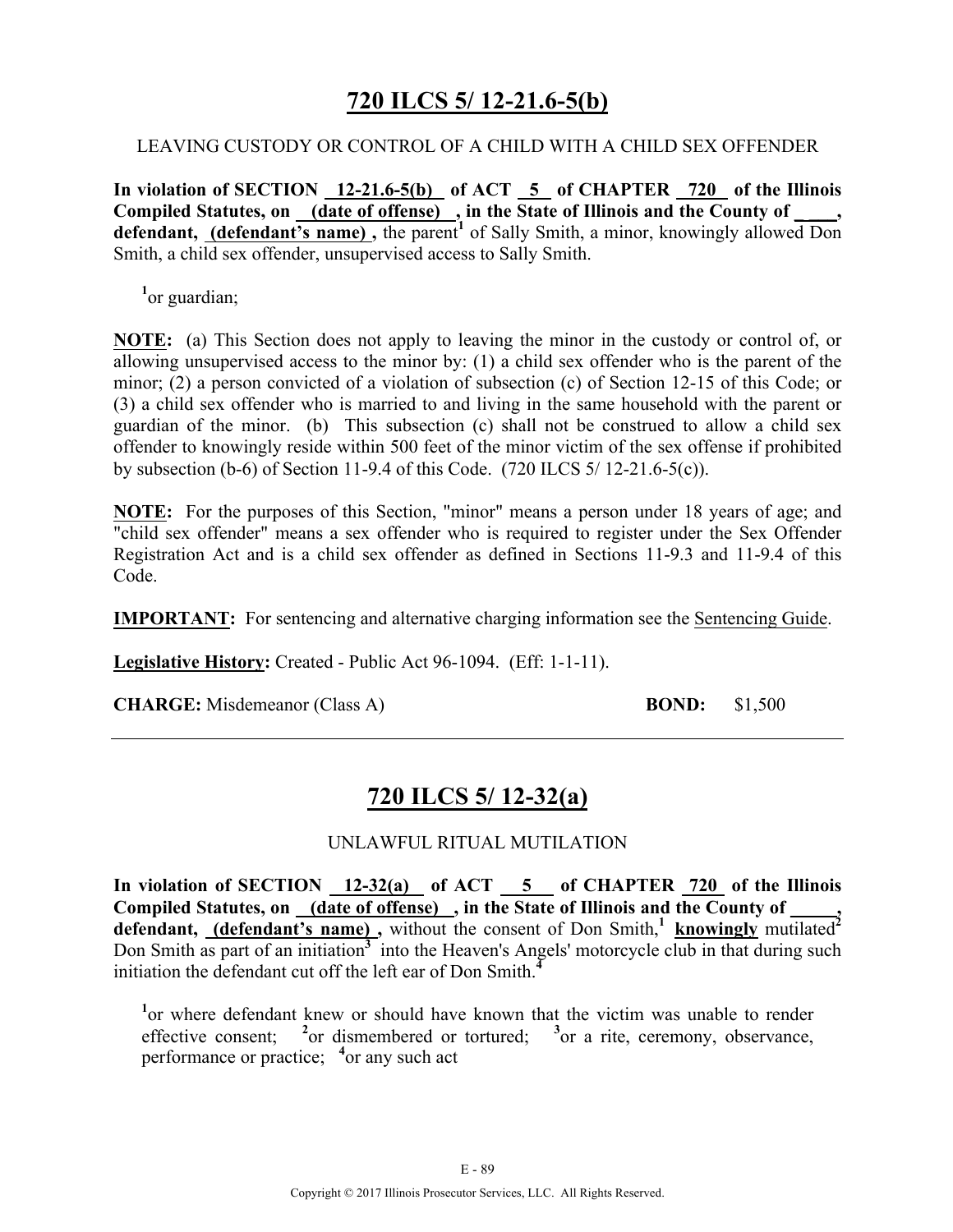**NOTE:** The offense of ritual mutilation does not include the practice of male circumcision or a ceremony, rite, initiation, observance, or performance related thereto.

**NOTE:** See Appendix B for discussion of necessity of alleging mental state.

**IMPORTANT:** For sentencing and alternative charging information see the Sentencing Guide.

**Legislative History:** Created - P.A. 86-864 (Eff: 1-1-99); Amended - P.A.s 86-1028, 90-88 & 96-1551; Eff: 7-1-11.

**CHARGE:** Felony (Class 2) **BOND:** Must be Set by Judge

## **720 ILCS 5/ 12-33(a)(1)**

### UNLAWFUL RITUALIZED ABUSE OF A CHILD

In violation of SECTION  $12-33(a)(1)$  of ACT  $-5$  of CHAPTER 720 of the Illinois **Compiled Statutes, on (date of offense) , in the State of Illinois and the County of \_\_\_\_\_,**  defendant, (defendant's name), knowingly while in the presence of Don Smith, a child<sup>1</sup> as part of a ceremony<sup>2</sup> actually<sup>3</sup> tortured<sup>4</sup> a dog.<sup>5</sup>

<sup>1</sup><sup>this</sup> offense may be committed with, upon, or in the presence of a child; <sup>2</sup>or a rite or any similar observance; <sup>3</sup> or in simulation; <sup>4</sup> or mutilated, or sacrificed; <sup>5</sup> or any warmblooded animal or human being

**NOTE:** "Child" means any person under 18 years of age.

**NOTE:** This offense may also be charged when the defendant commits any of the following acts with, upon, or in the presence of a child as part of a ceremony, rite or any similar observance: 1. forces ingestion, injection or other application of any narcotic, drug, hallucinogen or anesthetic for the purpose of dulling sensitivity, cognition, recollection of, or resistance to any criminal activity;  $(12-33(a)(2))$ ; 2. forces ingestion, or external application, of human or animal urine, feces, flesh, blood, bones, body secretions, non-prescribed drugs or chemical compounds;  $(12-33(a)(3))$ ; 3. involves the child in mock, unauthorized or unlawful marriage ceremony with another person or representation of any force or deity, followed by sexual contact with the child; (12-33(a)(4)); 4. places a living child into a coffin or open grave containing a human corpse or remains; (12-33(a)(5)); 5. threatens death or serious harm to a child, his or her parents, family, pets, or friends that instills a well-founded fear in the child that the threat will be carried out; (12-  $33(a)(6)$ ; or 6. unlawfully dissects, mutilates, or incinerates a human corpse.  $(12-33(a)(7))$ 

**NOTE:** See Appendix B for discussion of necessity of alleging mental state.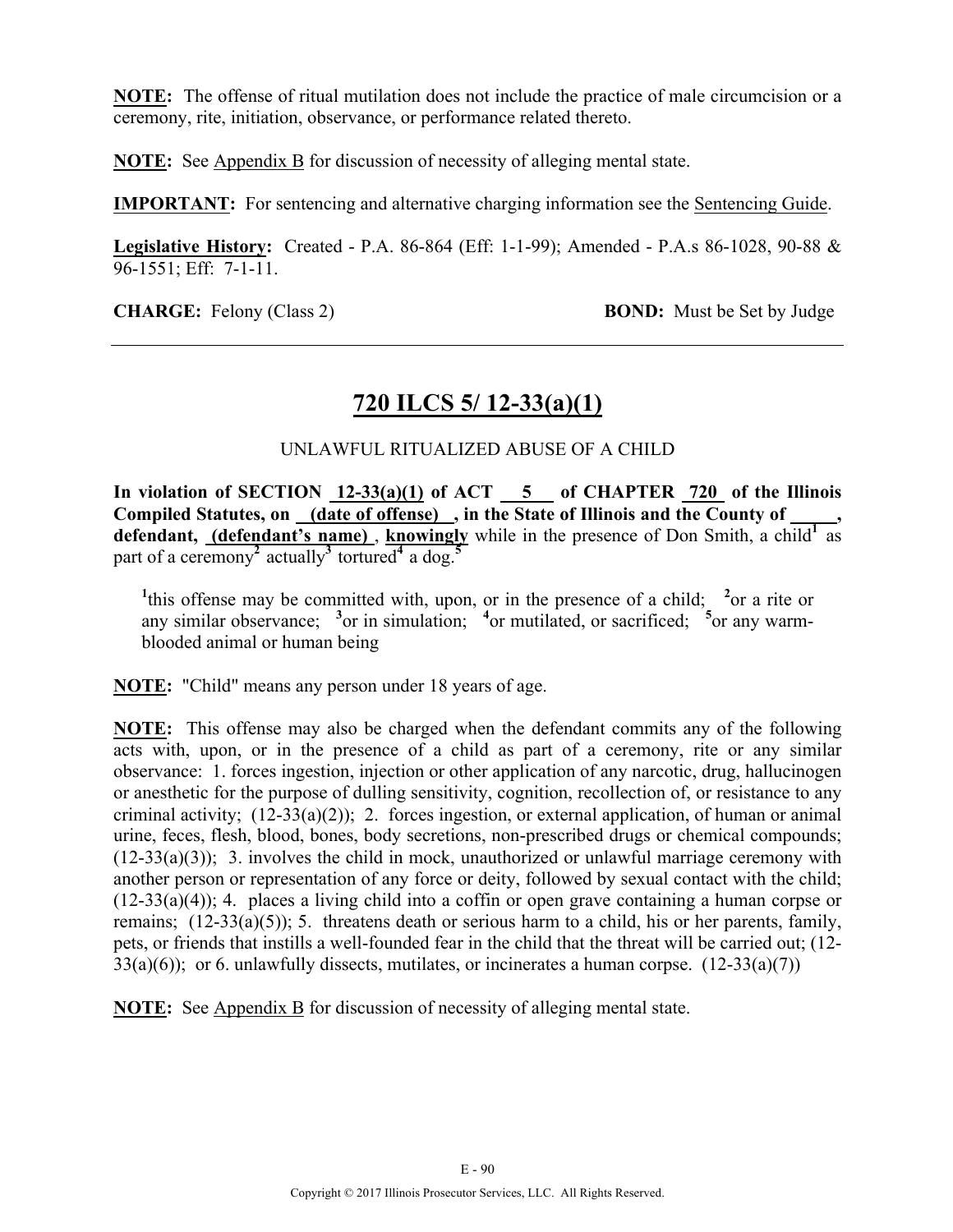**CHARGING AND SENTENCING NOTE:** A second or subsequent conviction for ritualized abuse of a child is a Class X felony for which the offender may be sentenced to a term of natural life imprisonment. The charging instrument must state the prior conviction. See Appendix A for discussion.

**IMPORTANT:** For sentencing and alternative charging information see the Sentencing Guide.

**Legislative History:** Created - P.A. 87-1167 (Eff: 1-1-93). Amended by P.A. 90-88 and amended and re-numbered by Public Act 96-1551; Eff: 7-1-11.

**CHARGE:** Felony (Class 1) **BOND:** Must be Set by Judge

## **720 ILCS 5/ 12-34**

### UNLAWFUL FEMALE GENITAL MUTILATION

In violation of SECTION 12-34 of ACT 5 of CHAPTER 720 of the Illinois Compiled Statutes, on (date of offense), in the State of Illinois and the County of **defendant, (defendant's name)** , knowingly circumcised,**<sup>1</sup>**in part,**<sup>2</sup>**the clitoris**<sup>3</sup>**of Dawn Smith.

<sup>1</sup><sup>or</sup> excised or infibulated; <sup>2</sup><sup>or</sup> in whole; <sup>3</sup><sup>or</sup> the labia majora or labia minora

**NOTE:** Consent to this procedure by a minor on whom it is to be performed or by the minor's parent or guardian is not a defense to a violation of this offense.

**IMPORTANT:** For sentencing and alternative charging information see the Sentencing Guide.

**Legislative History:** Created by Public Act 90-89 (Eff: 1-1-98). Amended by P.A. 96-1551, (eff. July 1, 2011).

**CHARGE:** Felony (Class X) **BOND:** Must be Set by Judge

# **720 ILCS 5/ 12-34.5(a)(2)(ii)**

#### UNLAWFUL INDUCEMENT TO COMMIT SUICIDE

In violation of SECTION  $12-34.5(a)(2)(ii)$  of ACT  $-5$  of CHAPTER  $720$  of the Illinois **Compiled Statutes, on (date of offense) , in the State of Illinois and the County of \_\_\_\_\_, defendant, (defendant's name),** with knowledge that Don Smith intended to commit<sup>1</sup> suicide, intentionally participated in a physical act by which Don Smith committed<sup>2</sup> suicide in that (describe the participation by the defendant)

<sup>1</sup> or attempt to commit; <sup>2</sup> or attempted to commit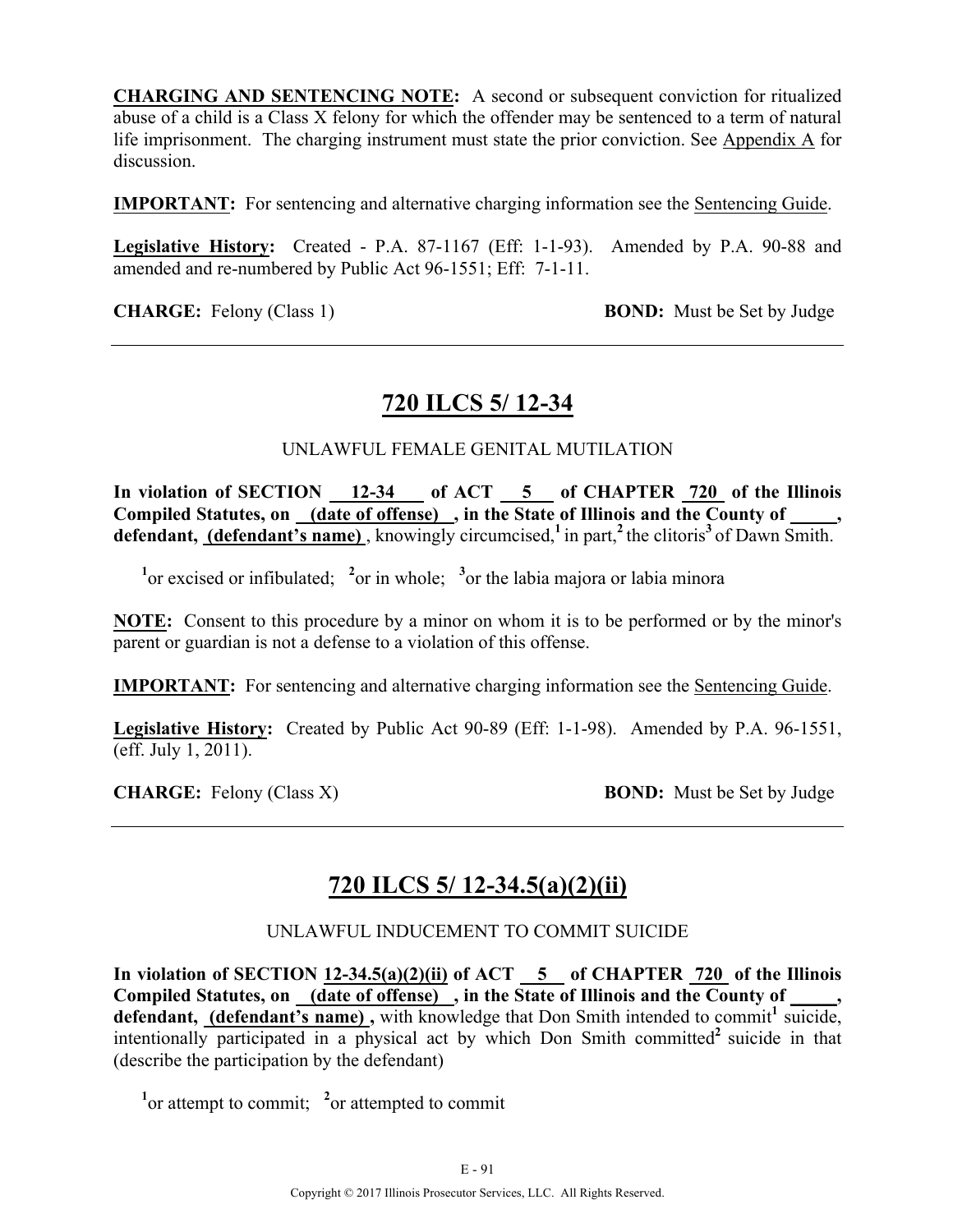**NOTE:** This offense may also be committed when the defendant offers and provides the physical means by which another person commits or attempts to commit suicide. (Section 12-  $31(a)(2)(i)$ 

**CHARGING NOTE:** Inducement to commit suicide when the other person attempts to commit suicide as a direct result of the assistance provided by the defendant is a Class A misdemeanor. See the Sentencing Guide.

**IMPORTANT:** For sentencing and alternative charging information see the Sentencing Guide.

**Legislative History:** This complaint was re-numbered by Public Act 96-1551; Eff: 7-1-11.

**CHARGE:** Felony (Class 4) **BOND:** Must be Set by Judge

# **720 ILCS 5/ 12-35(a)**

## SEXUAL CONDUCT<sup>1</sup> WITH AN ANIMAL

**In violation of SECTION 12-35(a) of ACT 5 of CHAPTER 720 of the Illinois Compiled Statutes, on (date of offense) , in the State of Illinois and the County of \_\_\_\_\_, defendant, (defendant's name)**, knowingly engaged in sexual conduct<sup>1</sup> with an animal, to wit: (describe the act of sexual conduct or contact).

**1** or contact

**NOTE:** A person may also violate this subsection by: (1) knowingly causing, aiding, or abetting another to engage in any sexual conduct or contact with an animal (720 ILCS 5/12-35(b)); (2) knowingly permitting any sexual conduct or contact with an animal to be conducted on any premises under his or her control (720 ILCS 5/12-3(c)); or (3) knowingly engaging in, promotion, aid or abetting any activity involving any sexual conduct or contact with an animal for a commercial or recreational purpose (720 ILCS 5/12-35(d)).

**CHARGING NOTE:** A person violating this subsection in the presence of a person under 18 years of age or causes the animal serious injury or death is guilty of a Class 3 felony. See the Sentencing Guide.

**IMPORTANT:** For sentencing and alternative charging information see the Sentencing Guide.

**Legislative History:** Created by P.A. 92-721 (Eff:1-1-03). Amended by P.A. 96-1551, (eff. July 1, 2011).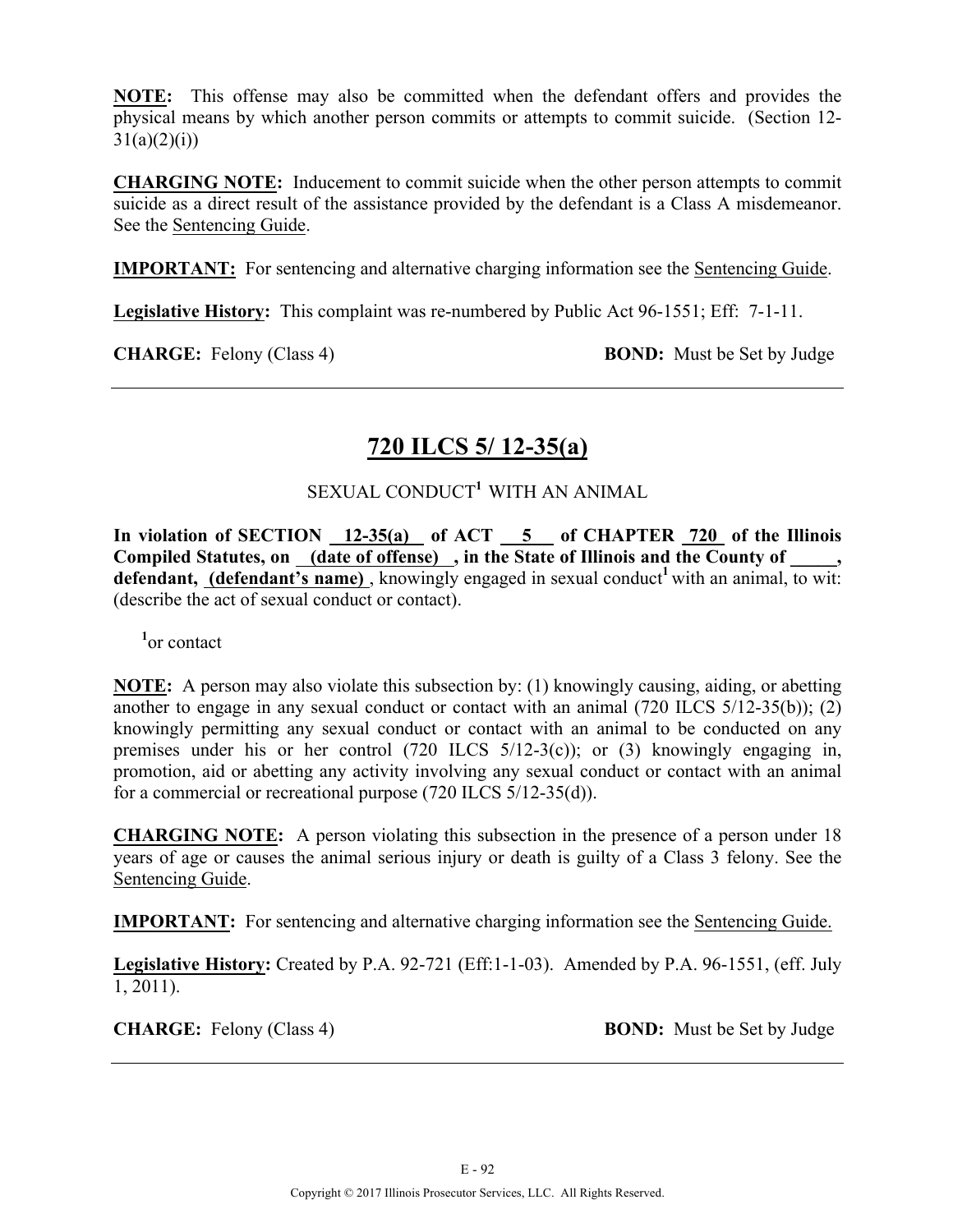# **720 ILCS 5/ 12-36(a)**

### UNLAWFUL POSSESSION OF A VICIOUS**<sup>1</sup>** DOG

**In violation of SECTION 12-36(a) of ACT 5 of CHAPTER 720 of the Illinois Compiled Statutes, on (date of offense) , in the State of Illinois and the County of \_\_\_\_\_,**  defendant, (defendant's name), after having been released from incarceration following his conviction of the offense of Felony Dog Fighting in violation of Section 26-5 of the Illinois Criminal Code<sup>2</sup> on April 1, 2012<sup>3</sup>, said defendant knowingly possessed<sup>4</sup> a dog that was determined to have been a vicious dog under Section 15 of the Illinois Animal Control Act**<sup>5</sup>** .

<sup>1</sup> or unsterilized; <sup>2</sup> or any forcible felony, a felony violation of the Humane Care for Animals Act, a felony violation of Section 26-5 or 48-1 of this Code, a felony violation of Article 24 of this Code, a felony violation of Class 3 or higher of the Illinois Controlled Substances Act or the Cannabis Control Act, or a felony violation of Class 2 or higher of the Methamphetamine Control and Community Protection Act; <sup>3</sup>this date that must be within ten years of the date of the commission of this offense; <sup>4</sup> or owned, had custody of, or resided in a residence with; <sup>5</sup> or an unsprayed or unneutered dog or puppy older than 12 weeks of age.

**IMPORTANT:** For sentencing and alternative charging information see the Sentencing Guide.

**Legislative History:** Created by Public Act: 94-818 (Eff:1-1-07). Amended by P.A. 96-0185 (Effective: 1-1-10) and by P. A. 97-1108. (Eff: 1-1-13).

**CHARGE:** Misdemeanor (Class A) **BOND:** \$1,500

# **720 ILCS 5/ 12-37(a)**

## POSSESSION OF A CAUSTIC<sup>1</sup> SUBSTANCE

**In violation of SECTION 12-37(a) of ACT 5 of CHAPTER 720 of the Illinois Compiled Statutes, on (date of offense) , in the State of Illinois and the County of \_\_\_\_\_,**  defendant, (defendant's name), knowingly possessed<sup>2</sup> a caustic<sup>1</sup> substance, to wit: (describe the substance<sup>3</sup>).

<sup>1</sup><sup>or</sup> a noxious; <sup>2</sup><sup>or</sup> carried on his or her person; <sup>3</sup><sup>or; 4</sup> any of the substances which are regulated by Title16 CFR Section 1500.129 of the Federal Caustic Poison Act and are required to contain the words "causes severe burns" as the affirmative statement of principal hazard on its label.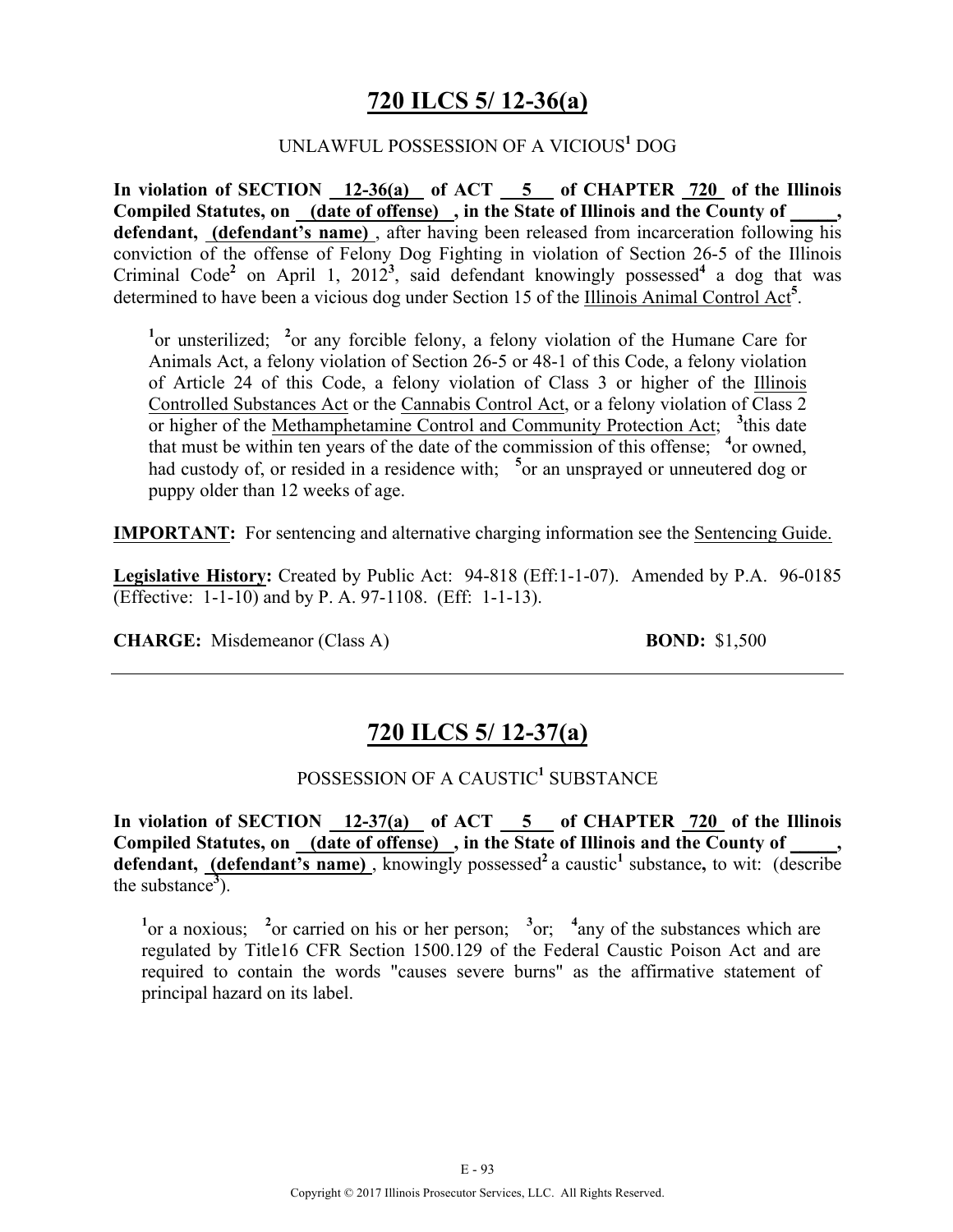**NOTE:** Provided that the product is not used to threaten, intimidate, injure, or cause distress to another, the restrictions of subsection (a) do not apply to: (1) persons while engaged in the legitimate commercial manufacture, distribution, storage, or use of the specified substances; (2) persons while engaged in legitimate scientific or medical research, study, teaching or treatment involving the use of such substances, including without limitation physicians, pharmacists, scientists, teachers, students, and employees of regularly established laboratories, manufacturing and wholesale pharmacies, retail pharmacies, medical treatment facilities, schools, colleges, and universities; (3) persons who have procured any of the specified substances for medicinal purposes upon a prescription of a physician licensed to practice medicine in all its branches under the Medical Practice Act of 1987; (4) commercial or consumer products that contain any of the specified substances found in subsection (a) including, but not limited to, batteries; (5) production agriculture as defined in Section 3-5 of the Use Tax Act; (6) persons while engaged in the possession or transportation, or both, of a commercial product containing any of the substances specified in subsection (a) for retail sale; (7) persons while engaged in the possession, transportation, or use, unrelated to a retail sale, of any of the substances specified in subsection (a); or(8) persons engaged in the possession, transportation, or use of a commercial product containing any of the substances specified in subsection (a).

**IMPORTANT**: For sentencing and alternative charging information see the Sentencing Guide.

**Legislative History:** This offense was created by Public Act: 97-0565; (Effective: 1-1-12).

**CHARGE:** Felony (Class 4) **BOND:** Must be Set by Judge

# **720 ILCS 5/ 12C-5(a)**

## ENDANGERING THE LIFE**<sup>2</sup>** OR HEALTH OF A CHILD

**In violation of SECTION 12C-5(a) of ACT 5 of CHAPTER 720 of the Illinois**  Compiled Statutes, on <u>(date of offense)</u>, in the State of Illinois and the County of defendant, **(defendant's name)**, knowingly caused<sup>1</sup> the life<sup>2</sup> of Don Smith, a child under the age of 18 years, to be endangered<sup>3</sup> in that said defendant (describe actions that caused the endangerment)

<sup>1</sup><sup>or</sup> permitted; <sup>2</sup><sup>or</sup> health; <sup>3</sup><sup>or</sup> willfully caused or permitted a child to be placed in circumstances that endanger the child's life or health

**EXEMPTION:** The relinquishment of a child in accordance with the Abandoned Newborn Infant Protection Act does not constitute a violation of this Subsection.

**SENTENCING NOTE:** A parent, who is found to be in violation of this Section with respect to his or her child, may be sentenced to probation for this offense pursuant to Section12C-15.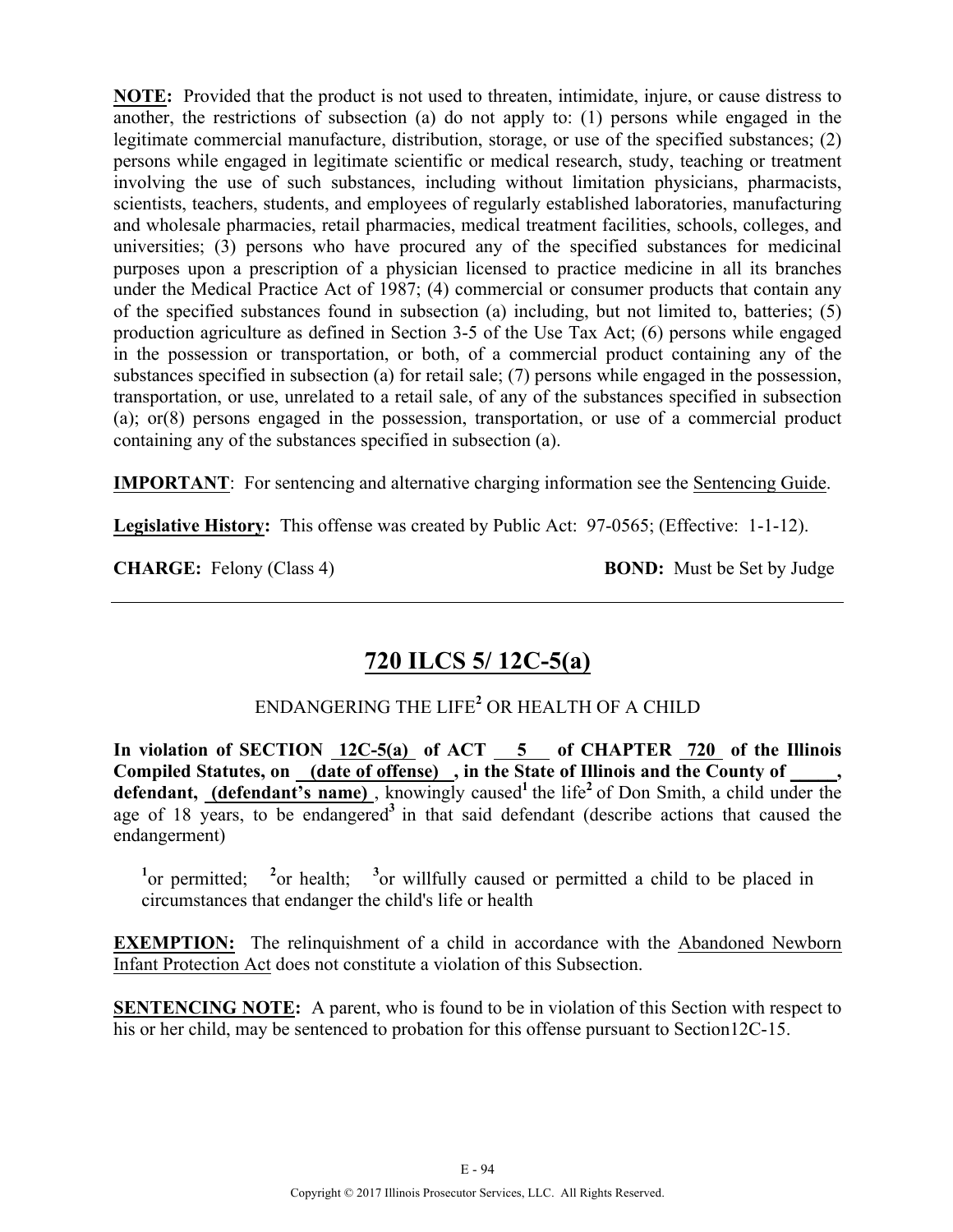**CHARGING AND SENTENCING NOTE:** A second or subsequent violation of this offense is a Class 3 felony. A violation of this Section that is a proximate cause of the death of the child is a Class 3 felony for which a person, if sentenced to a term of imprisonment, shall be sentenced to a term of not less than 2 years and note more than 10 years. The charging document must state the prior violation. See Appendix A and the Sentencing Guide.

**IMPORTANT:** For sentencing and alternative charging information see the Sentencing Guide.

**Legislative History:** Created - P.A. 88-479 (Eff: 9-9-1993). Amended by P.A. 90-687, 92-408, 92-432, 92-408, 92-432, 92-515, 92-651 and by P. A. 97-1109. (Eff: 1-1-13).

**CHARGE:** Misdemeanor (Class A) **BOND:** \$1,500

# **720 ILCS 5/ 12C-10(a)**

## CHILD ABANDONMENT

**In violation of SECTION 12C-10 (a) of ACT 5 of CHAPTER 720 of the Illinois**  Compiled Statutes, on (date of offense), in the State of Illinois and the County of **defendant, (defendant's name)**, the parent<sup>1</sup> of Don Smith, a child under the age of 13 years, without regard for the physical<sup> $2$ </sup> health<sup>3</sup> of Don Smith, knowingly left Don Smith without supervision by a responsible person over the age of 14 years for a period of more than 24 hours.

<sup>1</sup> or guardian, or other person having physical custody or control of the child; <sup>2</sup> or mental; <sup>3</sup> or safety or welfare

**NOTE:** For the purposes of determining whether the child was left without regard for the mental or physical health, safety, or welfare of that child, the trier of fact shall consider the following factors: (1) the age of the child; (2) the number of children left at the location; (3) special needs of the child, including whether the child is a person with a physical or mental disability, or otherwise in need of ongoing prescribed medical treatment such as periodic doses of insulin or other medications; (4) the duration of time in which the child was left without supervision; (5) the condition and location of the place where the child was left without supervision; (6) the time of day or night when the child was left without supervision; (7) the weather conditions, including whether the child was left in a location with adequate protection from the natural elements such as adequate heat or light; (8) the location of the parent, guardian, or other person having physical custody or control of the child at the time the child was left without supervision, the physical distance the child was from the parent, guardian, or other person having physical custody or control of the child at the time the child was without supervision; (9) whether the child's movement was restricted, or the child was otherwise locked within a room or other structure; (10) whether the child was given a phone number of a person or location to call in the event of an emergency and whether the child was capable of making an emergency call; (11) whether there was food and other provision left for the child; (12) whether any of the conduct is attributable to economic hardship or illness and the parent, guardian or other person having physical custody or control of the child made a good faith effort to provide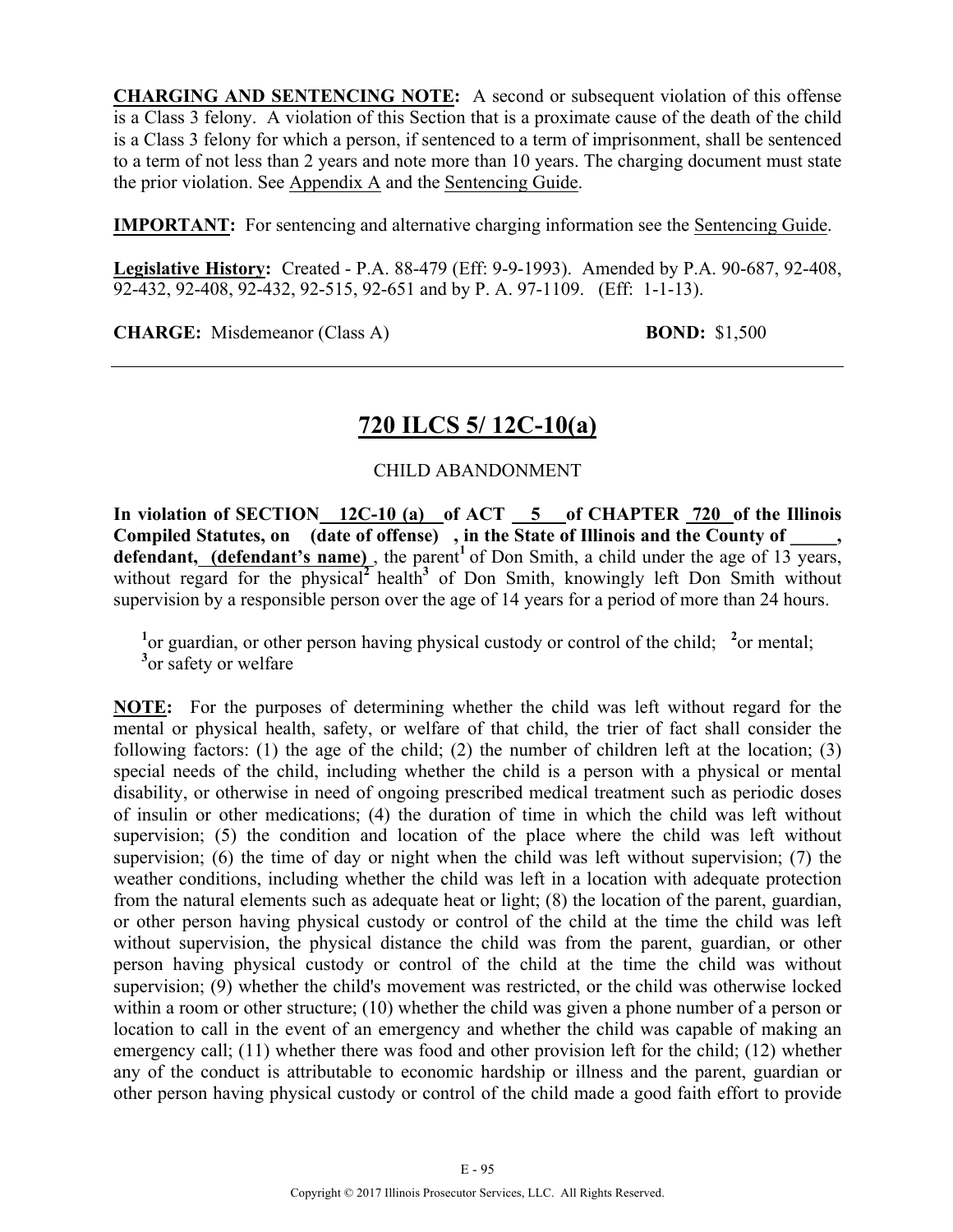for the health and safety of the child; (13) the age and physical and mental capabilities of the person or persons who provided supervision for the child; (14) any other factor that would endanger the health or safety of that particular child; (15) whether the child was left under the supervision of another person. (Subsection (b)

**EXEMPTION:** The relinquishment of a child in accordance with the Abandoned Newborn Infant Protection Act does not constitute a violation of this Subsection.

**CHARGING NOTE:** A subsequent conviction for a violation of this offense is a Class 3 felony. The charging document must state the prior violation. See **Appendix A** for discussion.

**SENTENCING NOTE:** A parent, who is found to be in violation of this Section with respect to his or her child, may be sentenced to probation for this offense pursuant to Section12C-15.

**IMPORTANT:** For sentencing and alternative charging information see the **Sentencing Guide**.

**Legislative History:** Created - P.A. 88-479 (Eff: 9-9-1993). Amended by P.A. 92-408 & 92-432 and by P. A. 97-1109. (Eff: 1-1-13).

This subsection was amended by Public Act 99-0143. Effective: 1-1-16.

**CHARGE:** Felony (Class 4) **BOND:** Must be Set by Judge

# **720 ILCS 5/ 12C-20**

UNLAWFUL ABANDONMENT OF A SCHOOL BUS CONTAINING CHILDREN

In violation of SECTION 12C-20 of ACT 5 of CHAPTER 720 of the Illinois Compiled Statutes, on <u>(date of offense)</u>, in the State of Illinois and the County of **defendant, (defendant's name) ,** a Union City school bus driver, knowingly abandoned his Union City School Bus at the corner of Fifth Street and May Avenue in Union City, Illinois, while said school bus contained children who were left without adult supervision.

**CHARGING NOTE:** Any person convicted of a second or subsequent offense under this Act is guilty of a Class 4 felony. The charging instrument must state prior conviction. See Appendix A for discussion.

**IMPORTANT**: For sentencing and alternative charging information see the Sentencing Guide.

**Legislative History:** Created - P.A. 87-526 (September 16, 1991). Re-numbered P. A. 97-1109. (Eff: 1-1-13).

**CHARGE:** Misdemeanor (Class A) **BOND:** \$1,500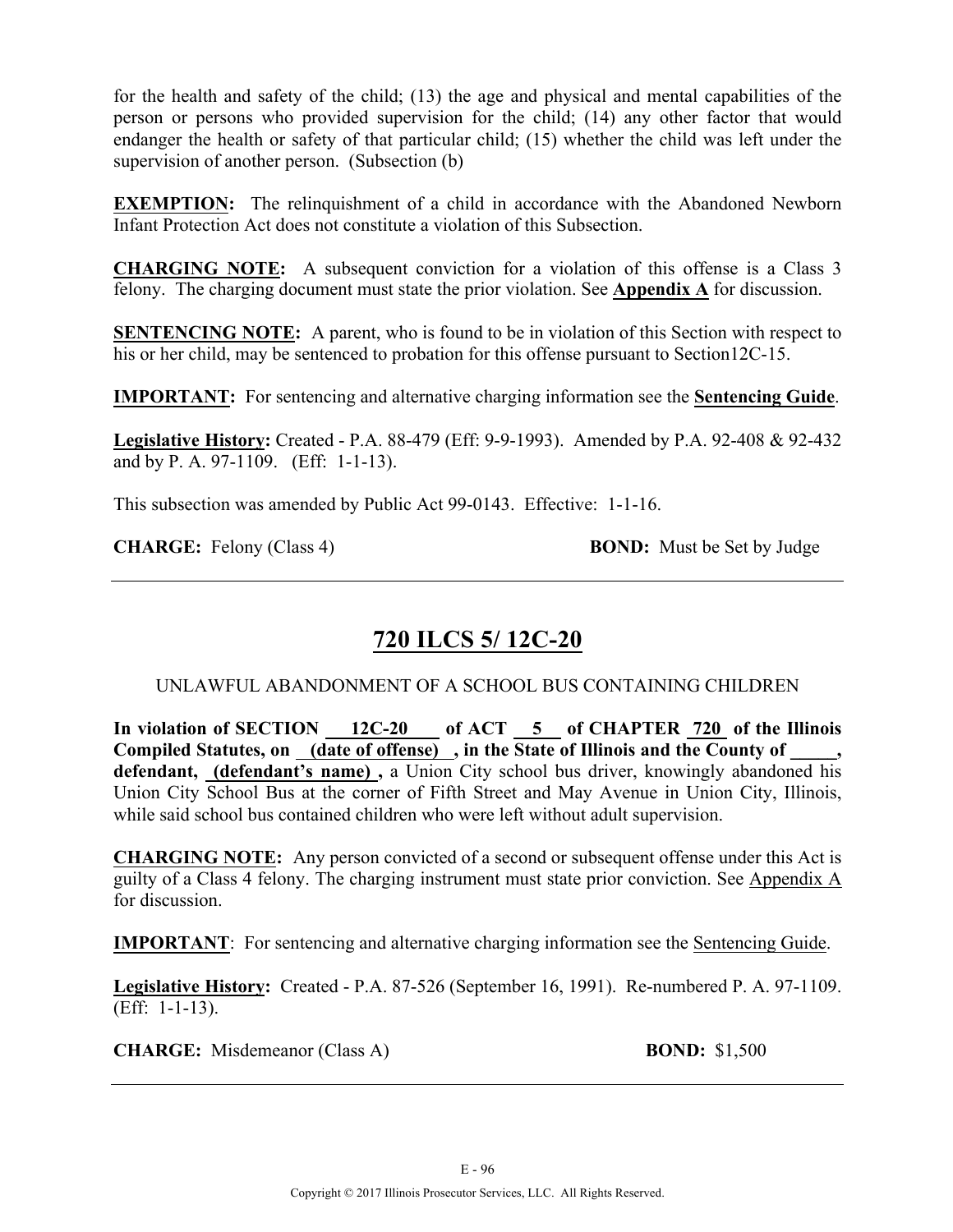# **720 ILCS 5/ 12C-30(b)**

### UNLAWFULLY CONTRIBUTING TO THE CRIMINAL DELINQUENCY OF A JUVENILE

In violation of SECTION 12C-30(b) ACT 5 of CHAPTER 720 of the Illinois Compiled Statutes, on **(date of offense)**, in the State of Illinois and the County of defendant, (defendant's name), a person over 21 years of age, with the intent to promote<sup>1</sup> the commission of the offense of burglary,**<sup>2</sup>**directed**<sup>3</sup>**Don Smith, a person under 17 years of age, in the commission of the burglary of the Big Fop Furniture Store located at 777 May Street.

<sup>1</sup><sup>or facilitate; <sup>2</sup><sub>or</sub> any felony or misdemeanor; <sup>3</sup><sub>or</sub> solicited or compelled</sup>

**CHARGING NOTES:** *(1)* Alternative method of committing this offense. A person also commits contributing to the delinquency of a minor when he or she knowingly: (1) causes, aids, or encourages a minor to be or to become a delinquent minor; or *(2)* does acts which directly tend to render any minor so delinquent. 720 ILCS 5/ 12C-30(a); (2) A violation of subsection (a) is a Class A misdemeanor. *(3)* A violation of subsection (b) is: (i) a Class C misdemeanor if the offense committed is a petty offense or a business offense; to the criminal delinquency of a juvenile is a Class 4 felony. See the Sentencing Guide.

**SENTENCING NOTE:** A parent, who is found to be in violation of this Section with respect to his or her child, may be sentenced to probation for this offense pursuant to Section12C-15.

**IMPORTANT:** For sentencing and alternative charging information see the Sentencing Guide.

**Legislative History:** Created - P.A. 85-906 (November 23, 1987). Amended: P.A. 91-337 and amended and re-numbered by P. A. 97-1109. (Eff: 1-1-13).

### **CHARGE:** See NOTE **BOND:** See NOTE

## **720 ILCS 5/ 12C-35(a)**

#### TATTOOING BODY OF MINOR

**In violation of SECTION 12C-35(a) of ACT 5 of CHAPTER 720 of the Illinois Compiled Statutes, on (date of offense) , in the State of Illinois and the County of \_\_\_\_\_, defendant, (defendant's name)** , a person not licensed to practice medicine in all its branches, did knowingly**<sup>1</sup>**tattoo**<sup>2</sup>**the body of Don Smith, a person under the age of 18 years.

<sup>1</sup><sup>or</sup> recklessly; <sup>2</sup><sup>or</sup> did offer to tattoo

**DEFINITION:** To "Tattoo" means to insert pigment under the surface of the skin of a human being, by pricking with a needle or otherwise, so as to produce an indelible mark or figure through the skin. See **Appendix C**.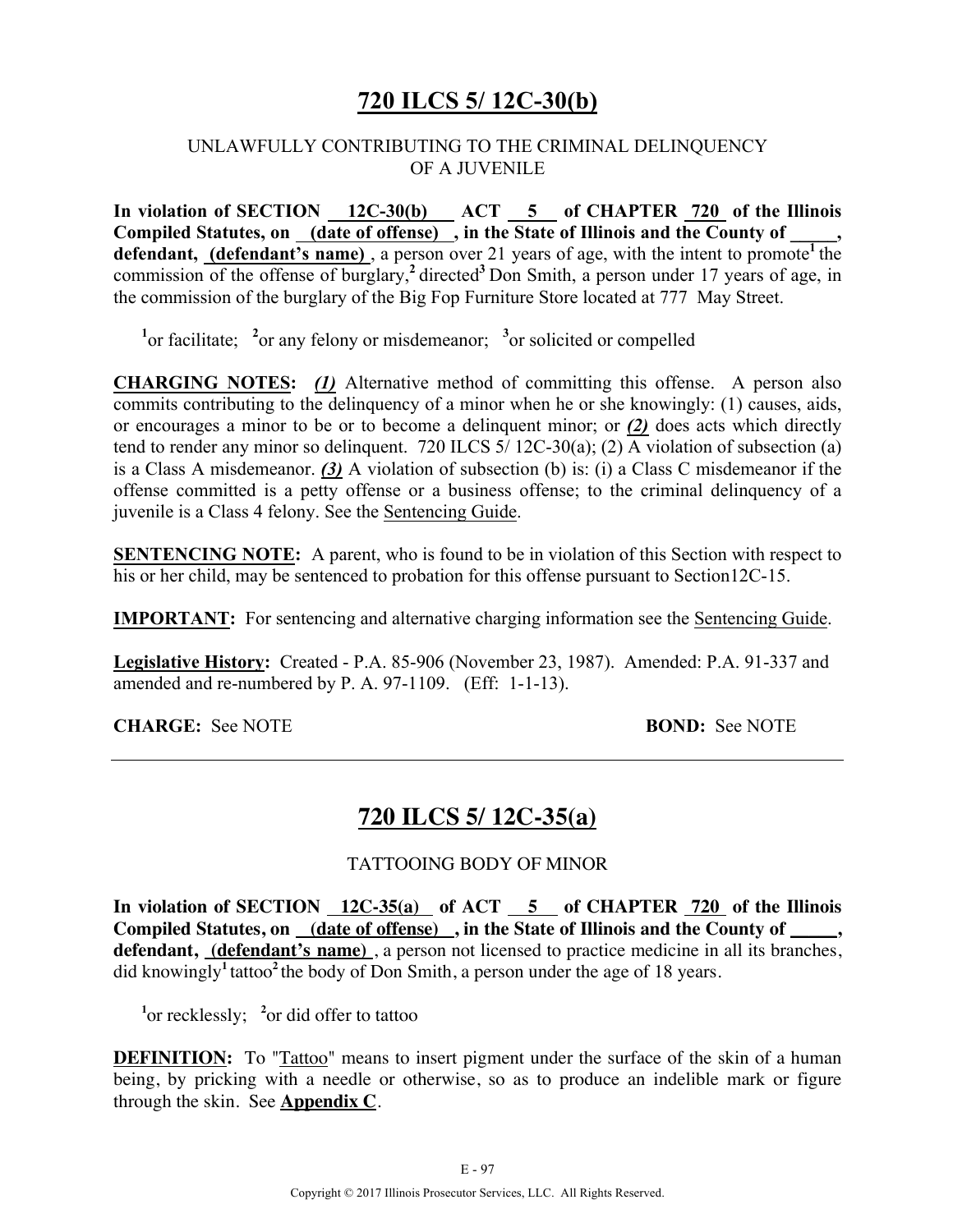**CHARGING NOTE AND DEFINITION:** *(a)* This subsection does not apply to a person under 18 years of age who tattoos or offers to tattoo another person under 18 years of age away from the premises of any business at which tattooing is performed. *(b)* Subsections (a) and (b) of this Section do not apply to the removal of a tattoo from a person under 18 years of age, who is a victim of a violation of Section 10-9 of this Code or who is or has been a street-gang member as defined in Section 10 of the Illinois Street-gang Terrorism Omnibus Prevention Act, if the removal of the tattoo is performed in an establishment or multi-type establishment which has received a certificate of registration from the Department of Public Health or its agent under the Tattoo and Body Piercing Establishment Registration Act and the removal of the tattoo is performed by the operator or an authorized employee of the operator of the establishment or multi-type establishment. For the purposes of this subsection (d-5), "tattoo" also means the indelible mark or figure visible through the skin created by tattooing. 720 ILCS 5/ 12C-25 (d-5)

**IMPORTANT:** For sentencing and alternative charging information see the **Sentencing Guide**.

**Legislative History:** Created - Laws 1963, p.785 (July 1, 1963); Amended - P.A. 77-2638 and 94-684. Amended and re-numbered by P. A. 97-1109. (Eff: 1-1-13). This complaint was recently amended by Public Act 98-0936; (Eff: 8-13-14).

**CHARGE:** Misdemeanor (Class A) **BOND:** \$1,500

# **720 ILCS 5/ 12C-35(b)**

UNLAWFULLY PERMITTING A MINOR IN A TATTOO PARLOR

In violation of SECTION 12C-35(b) of ACT 5 of CHAPTER 720 of the Illinois **Compiled Statutes, on (date of offense) , in the State of Illinois and the County of \_\_\_\_\_,**  defendant, (defendant's name), a person who is employed in<sup>1</sup> the Union City Tattoo Parlor and who is not licensed to practice medicine in all its branches, did knowingly<sup>2</sup> permit Don Smith, a person under the age of 18 years, to enter<sup>3</sup> the Union City Tattoo Parlor, a premises where tattooing was being performed and Don Smith was not then accompanied by his parent or legal guardian.

<sup>1</sup><sup>or</sup> who owns; <sup>2</sup><sup>or</sup> recklessly; <sup>3</sup><sup>or</sup> remain on the premises

**DEFINITIONS:** (a) To "Tattoo" means to insert pigment under the surface of the skin of a human being, by pricking with a needle or otherwise, so as to produce an indelible mark or figure through the skin. (b) For the purposes of this subsection (d-5), "Tattoo" also means the indelible mark or figure visible through the skin created by tattooing. 720 ILCS 5/ 12C-25 (d-5)

**CHARGING NOTES:** (a) Notice that this new subsection provides that the suspect commits this offense "unless the person under 18 years of age is accompanied by his or her parent or legal guardian." I included this phrase in the body of the charge. You may consider this phrase to create an affirmative defense. In which case, you do not need to include this allegation in your charging instrument. (b) Subsections (a) and (b) of this Section do not apply to the removal of a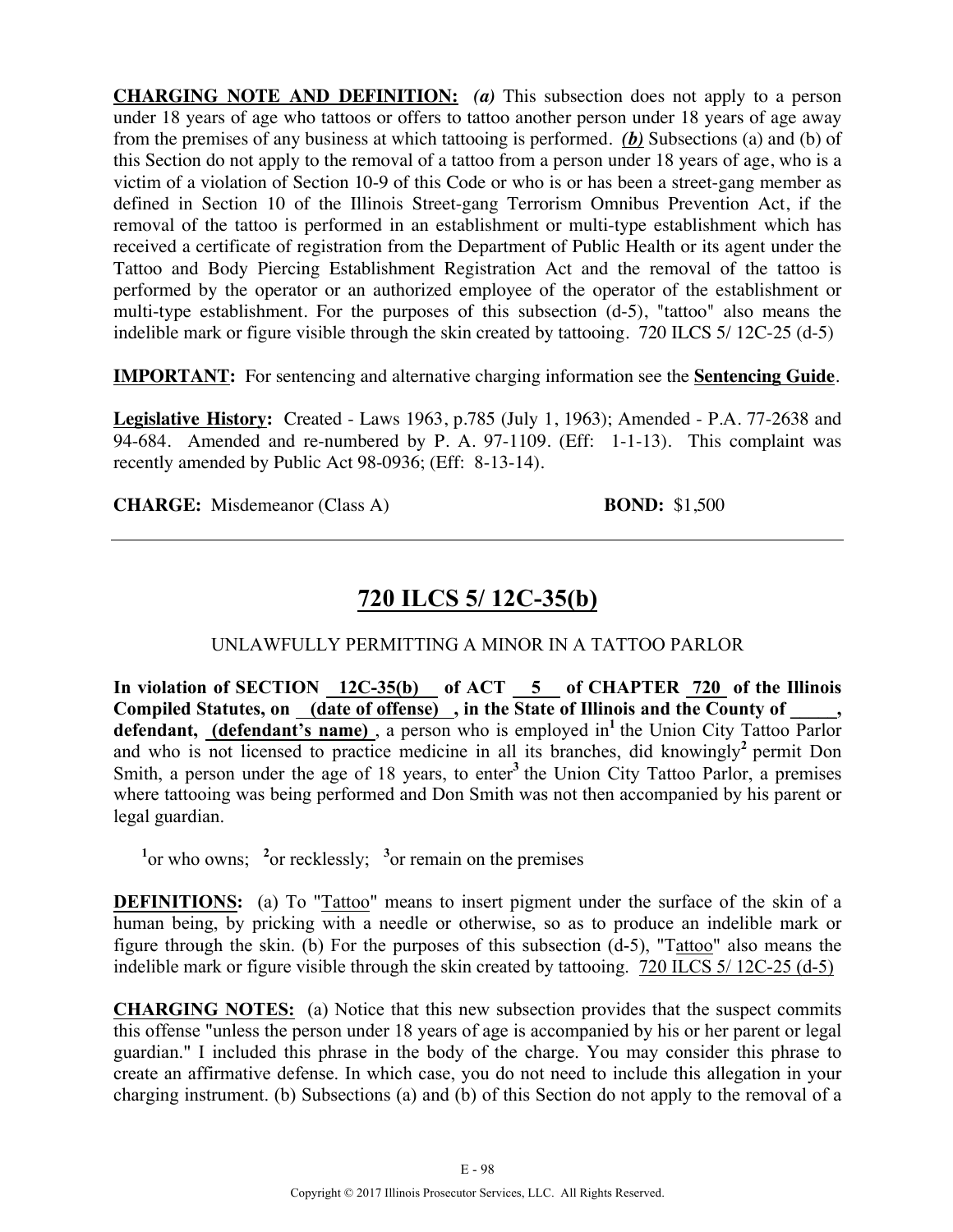tattoo from a person under 18 years of age, who is a victim of a violation of Section 10-9 of this Code or who is or has been a street-gang member as defined in Section 10 of the Illinois Streetgang Terrorism Omnibus Prevention Act, if the removal of the tattoo is performed in an establishment or multi-type establishment which has received a certificate of registration from the Department of Public Health or its agent under the Tattoo and Body Piercing Establishment Registration Act and the removal of the tattoo is performed by the operator or an authorized employee of the operator of the establishment or multi-type establishment.

**IMPORTANT:** For sentencing and alternative charging information see the **Sentencing Guide**.

**Legislative History:** Created by Public Act 94-684 (1-1-06) and amended and re-numbered by P. A. 97-1109. (Eff: 1-1-13). This complaint was amended by Public Act 98-0936. Effective: 8-13-14.

**CHARGE:** Misdemeanor (Class A) **BOND:** \$1,500

# **720 ILCS 5/ 12C-40(a)(1)**

## PIERCING THE BODY**<sup>2</sup>** OF A MINOR

In violation of SECTION  $12C-40(a)(1)$  of ACT  $-5$  of CHAPTER  $720$  of the Illinois Compiled Statutes, on (date of offense), in the State of Illinois and the County of defendant, (defendant's name), knowingly<sup>1</sup> pierced the body<sup>2</sup> of Don Smith, a person under the age of 18 years, without the written consent of a parent**<sup>3</sup>**of Don Smith in that said defendant pierced the nose of Don Smith.

<sup>1</sup><sup>or recklessly; <sup>2</sup><sup>or oral cavity; <sup>3</sup><sup>or legal guardian</sup></sup></sup>

**DEFINITION:** As use in this Section, "pierce" means to make a hole in the body in order to insert or allow the insertion of any ring, hoop, stud, or other object for the purpose of ornamentation of the body. "Piercing" does not include tongue splitting as defined in Section 12- 10.2.

**NOTE:** For a required form of a written consent for piercing the oral cavity, see the text of this offense.

**EXEMPTIONS**: This Section may not be construed in any way to prohibit any injection, incision, acupuncture, or similar medical or dental procedure performed by a licensed health care professional or other person authorized to perform that procedure or the presence on the premises where that procedure is being performed by a health care professional or other person authorized to perform that procedure on a person under 18 years of age who is not accompanied by a parent or legal guardian. This Section does not prohibit ear piercing. This Section does not apply to a minor emancipated under the Juvenile Court Act of 1987 or the Emancipation of Mature Minors Act or by marriage. This Section does not apply to a person under 18 years of age who pierces the body or oral cavity of another person under 18 years of age away from the premises of any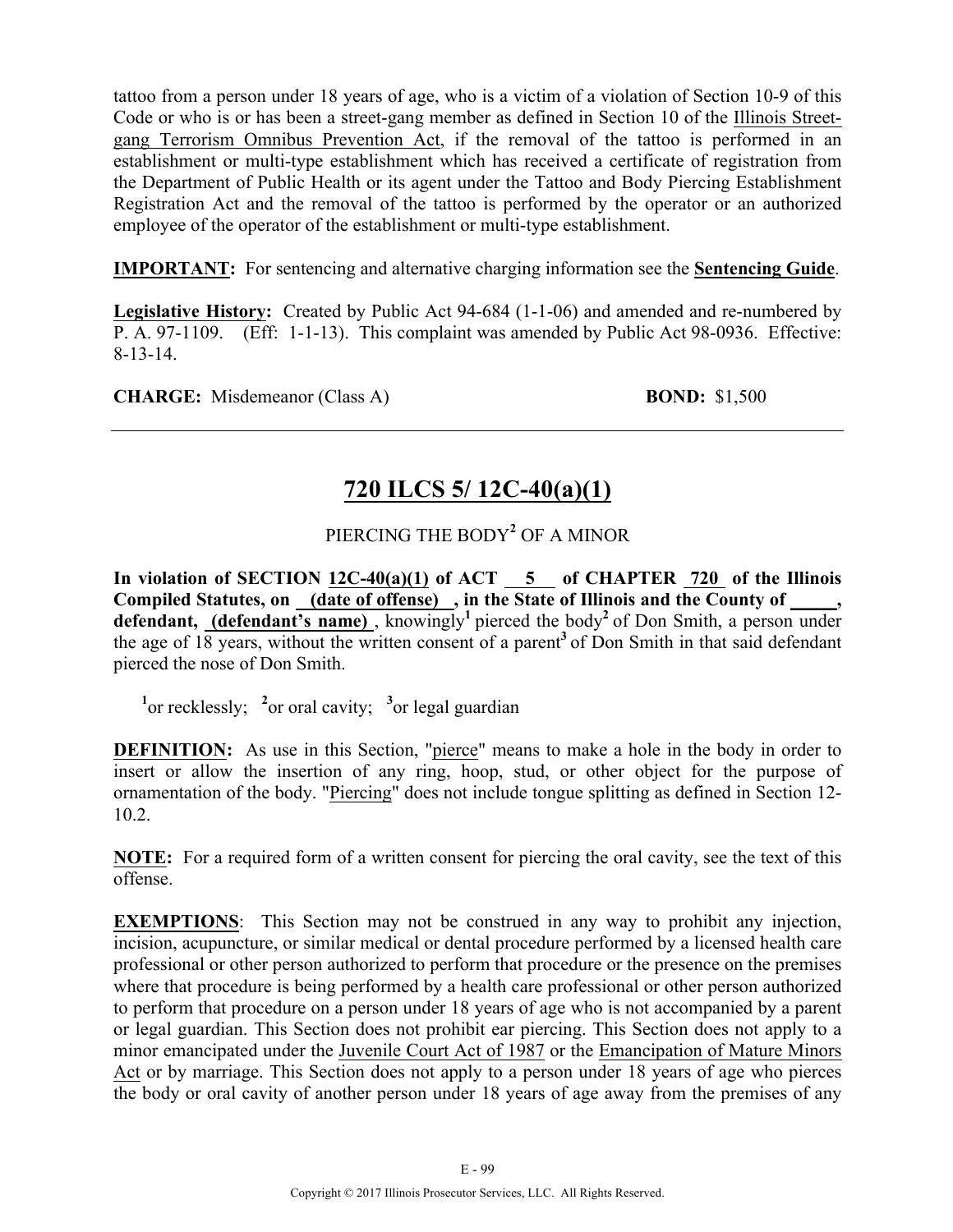business at which body piercing or oral cavity piercing is performed.

**IMPORTANT:** For sentencing and alternative charging information see the Sentencing Guide.

**Legislative History:** Created by Public Act 91-412 (Eff: 9-5-99). Amended by Public Act 92- 692, 93-449, 94-684 and amended and re-numbered by P. A. 97-1109. (Eff: 1-1-13).

**CHARGE:** Misdemeanor (Class A) **BOND:** \$1,500

# **720 ILCS 5/ 12C-40(a)(2)**

## UNLAWFULLY PERMITTING A MINOR IN A BODY PIERCING PARLOR

**In violation of SECTION 12C-40(a)(2) of ACT 5 of CHAPTER 720 of the Illinois Compiled Statutes, on (date of offense) , in the State of Illinois and the County of \_\_\_\_\_,**  defendant, (defendant's name), a person who is employed in<sup>1</sup> the Union City Body Shop, did knowingly**<sup>2</sup>**permit Don Smith, a person under the age of 18 years, to enter**<sup>3</sup>**the Union City Body Shop, a premises where body piercing was being performed and Don Smith was not then accompanied by his parent or legal guardian.

 $\frac{1}{2}$  or who owns;  $\frac{2}{3}$  or recklessly;  $\frac{3}{3}$  or remain on the premises

**DEFINITIONS:** As use in this Section, "pierce" means to make a hole in the body in order to insert or allow the insertion of any ring, hoop, stud, or other object for the purpose of ornamentation of the body. "Piercing" does not include tongue splitting as defined in Section 12- 10.2 or **Appendix C**.

**CHARGING NOTE:** Notice that this new subsection provides that the suspect commits this offense "unless the person under 18 years of age is accompanied by his or her parent or legal guardian." I included this phrase in the body of the charge. You may consider this phrase to create an affirmative defense. In which case, you do not need to include this allegation in your charging instrument.

**NOTE:** For a required form of a written consent for piercing the oral cavity, see the text of this offense.

**EXEMPTIONS:** This Section may not be construed in any way to prohibit any injection, incision, acupuncture, or similar medical or dental procedure performed by a licensed health care professional or other person authorized to perform that procedure or the presence on the premises where that procedure is being performed by a health care professional or other person authorized to perform that procedure on a person under 18 years of age who is not accompanied by a parent or legal guardian. This Section does not prohibit ear piercing. This Section does not apply to a minor emancipated under the Juvenile Court Act of 1987 or the Emancipation of Mature Minors Act or by marriage. This Section does not apply to a person under 18 years of age who pierces the body or oral cavity of another person under 18 years of age away from the premises of any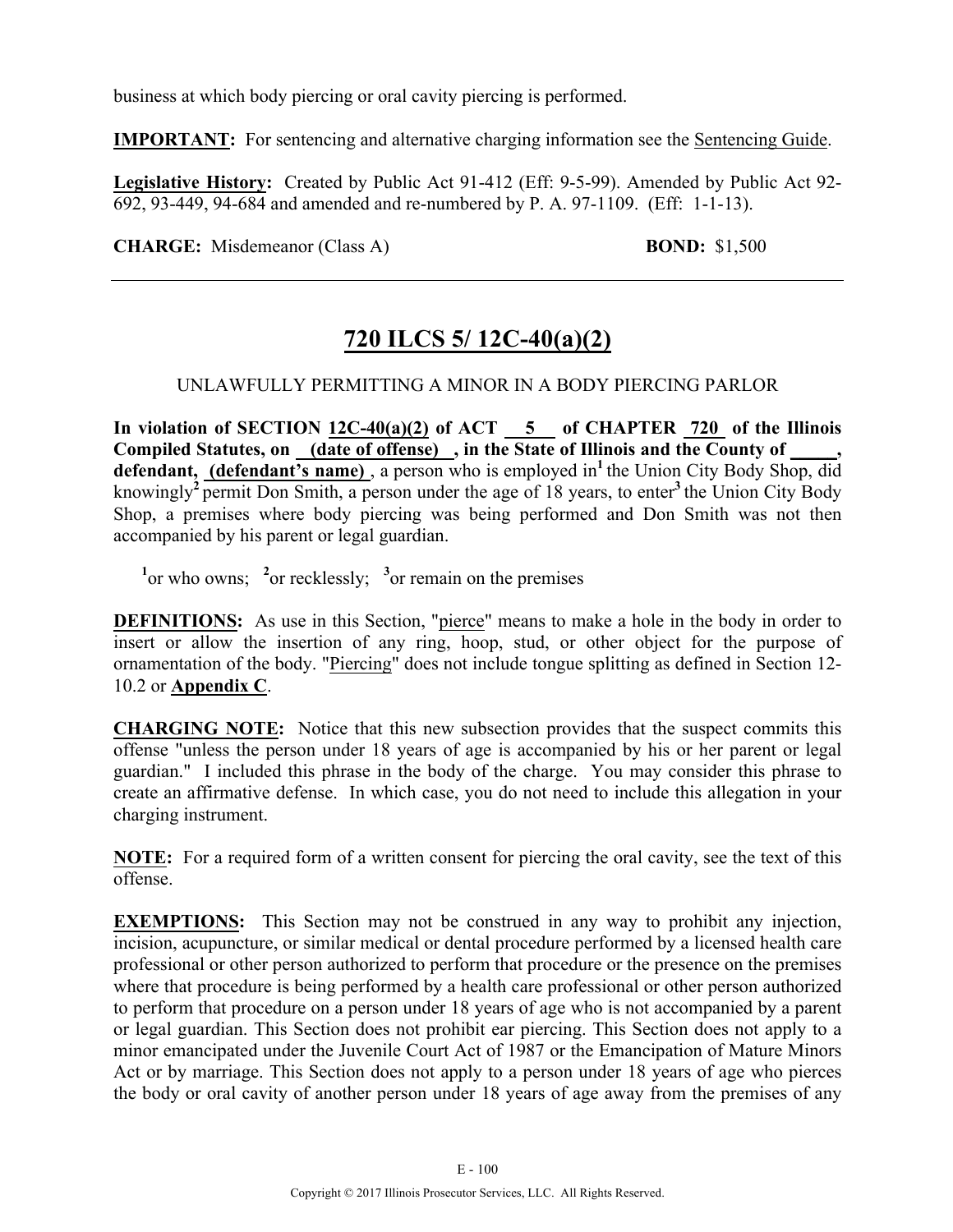business at which body piercing or oral cavity piercing is performed.

**IMPORTANT:** For sentencing and alternative charging information see the Sentencing Guide.

**Legislative History:** Created by Public Act 94-684 (1-1-06) and amended by P. A. 97-1109. (Eff: 1-1-13).

**CHARGE:** Misdemeanor (Class A) **BOND:** \$1,500

# **720 ILCS 5/ 12C-45(a)**

## DRUG INDUCED INFLICTION OF AGGRAVATED BATTERY TO A CHILD ATHLETE

**In violation of SECTION 12C-45(a) of ACT 5 of CHAPTER 720 of the Illinois Compiled Statutes, on (date of offense) , in the State of Illinois and the County of \_\_\_\_\_,**  defendant, (defendant's name), knowingly distributed to<sup>1</sup> Don Smith, a person under the age of 18 years, the drug Quick-off, with the intent that Don Smith ingest the drug Quick-off for the purpose of a quick weight  $loss<sup>2</sup>$  in connection with Don Smith's participation in athletics.

<sup>1</sup> or encouraged the victim to ingest;  $\frac{2}{x}$  or weight gain

**EXEMPTION:** This Section does not apply to care under usual and customary standards of medical practice by a physician licensed to practice medicine in all its branches nor to the sale of drugs or products by a retain merchant.

**CHARGING NOTE:** A second or subsequent violation is a Class 4 felony. The charging instrument must state the prior conviction. See Appendix A**.**

**IMPORTANT:** For sentencing and alternative charging information see the Sentencing Guide.

**Legislative History:** Created by Public Act 89-632 (Eff: 1-1-97) and amended and re-numbered by P. A. 97-1109. (Eff: 1-1-13).

**CHARGE:** Misdemeanor (Class A) **BOND:** \$1,500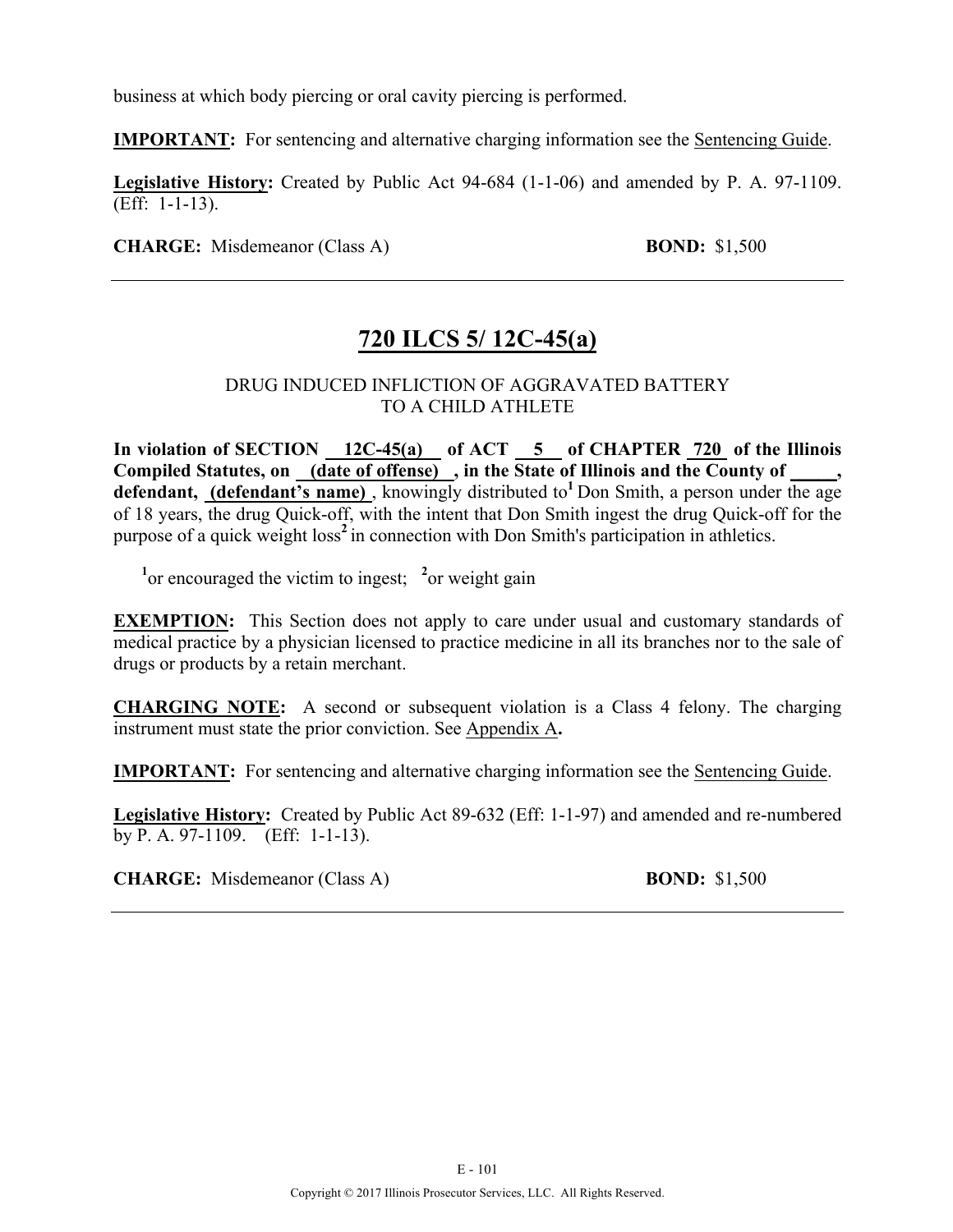# **720 ILCS 5/ 12C-50(a)**

## **HAZING**

**In violation of SECTION 12C-50(a) of ACT 5 of CHAPTER 720 of the Illinois**  Compiled Statutes, on (date of offense), in the State of Illinois and the County of **defendant, (defendant's name),** knowingly required Don Smith, a student<sup>1</sup> at the University of Union City,<sup> $2$ </sup> in Union City, Illinois, to drink a quart of whiskey,<sup>3</sup> an act not sanctionable<sup>4</sup> by the University of Union City, for the purpose of induction<sup>5</sup> into the University of Union City Chess  $\text{Club}^6$  and Don Smith<sup>7</sup> suffered bodily harm as a result of this act.

 $\frac{1}{1}$  or other person;  $\frac{2}{1}$  in any school, college, university, or other educational institution of this State;  $\frac{3}{5}$  or to perform any act;  $\frac{4}{5}$  or authorized;  $\frac{5}{5}$  or admission;  $\frac{6}{5}$  or into any group, organization, or society associated or connected with the educational institution;  $\frac{7}{1}$  or any person

**CHARGING NOTE:** This offense is a Class 4 felony if the victim suffers great bodily harm or death. See Sentencing Guide for discussion.

**IMPORTANT**: For sentencing and alternative charging information see the Sentencing Guide.

This complaint was re-numbered by P. A. 97-1109. (Eff: 1-1-13).

**CHARGE:** Misdemeanor (Class A) **BOND**: \$1,500

# **720 ILCS 5/ 12C-50.1(b)**

#### UNLAWFUL FAILURE TO REPORT HAZING

In violation of SECTION 12C-50.1(b) ACT 5 of CHAPTER 720 of the Illinois Compiled Statutes, on \_(date of offense) , in the State of Illinois and the County of \_ **defendant, (defendant's name)** , a school official at the Union City High School, while fulfilling his<sup>1</sup>official responsibilities as a school official, personally observed an act; to wit: (describe the act), which resulted in bodily harm to Sam Smith**<sup>2</sup>** and which was not sanctioned**<sup>3</sup>** by the Union City High School, and said defendant knowingly failed to report the act to his**<sup>1</sup>** supervising educational authorities**<sup>4</sup>** .

<sup>1</sup> or her; <sup>2</sup> or to any person; <sup>3</sup> or authorized; <sup>4</sup> or, in the event of death or great bodily harm, to law enforcement.

**AFFIRMATIVE DEFENSE:** It is an affirmative defense to a charge of failure to report hazing under this Section that the person who personally observed the act had a reasonable apprehension that timely action to stop the act would result in the imminent infliction of death, great bodily harm, permanent disfigurement, or permanent disability to that person or another in retaliation for reporting. 12C-50.1(d) Further, nothing in this Section shall be construed to allow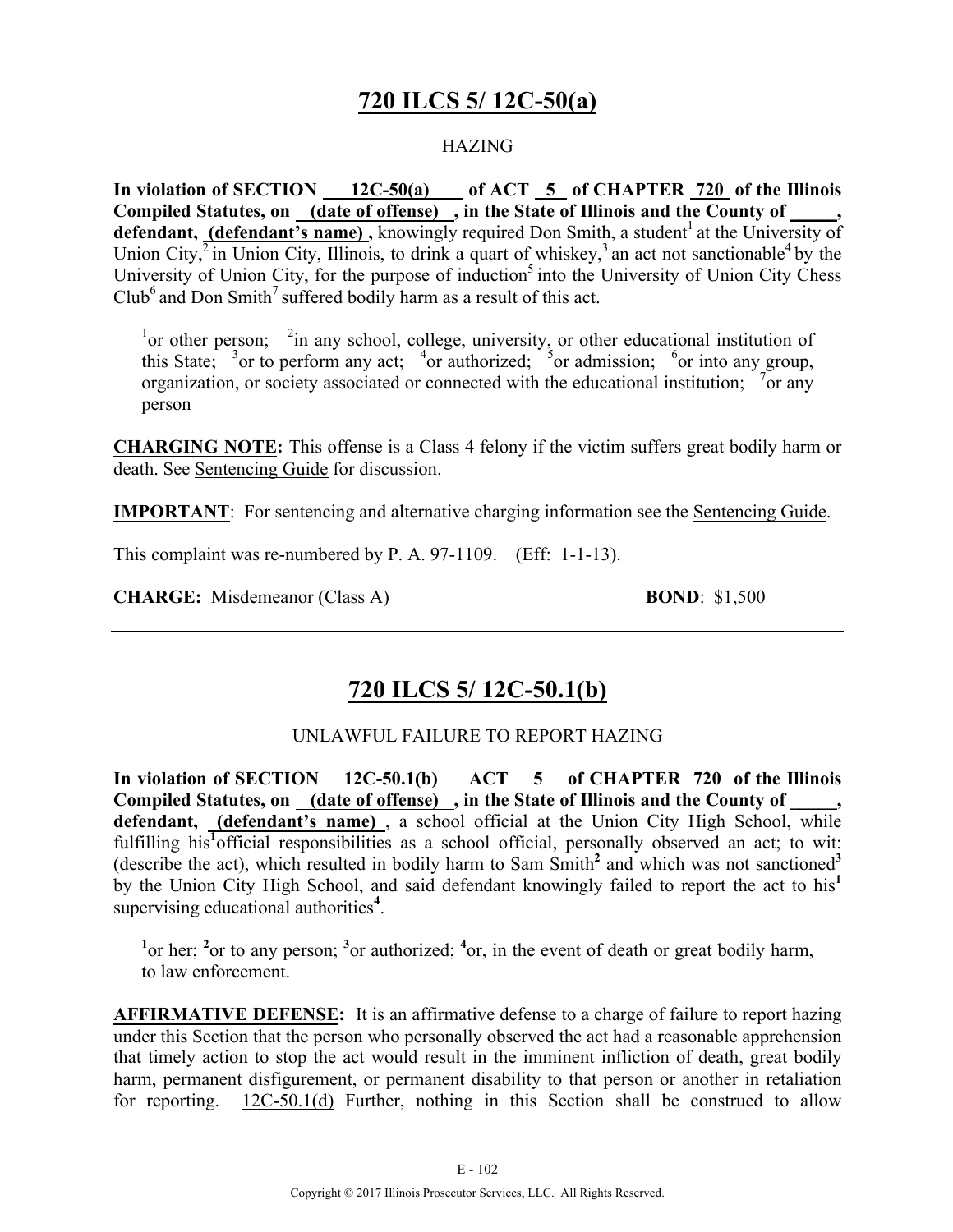prosecution of a person who personally observes the act of hazing and assists with an investigation and any subsequent prosecution of the offender. 12C-50.1(e)

**DEFINITION:** "School official" includes any and all paid school administrators, teachers, counselors, support staff, and coaches and any and all volunteer coaches employed by a school, college, university, or other educational institution of this State. 12C-50.1(a)

**CHARGING NOTE:** If the act which the person failed to report resulted in death or great bodily harm, the offense is a Class A misdemeanor. 12C-50.1(c)

**IMPORTANT:** For sentencing and alternative charging information see the Sentencing Guide. This complaint was created by P. A. 98-0393. (Eff: 8-16-13).

**CHARGE:** Misdemeanor (Class B) **BOND:** \$1,500

# **720 ILCS 5/ 12C-60(a)(1)**

VIOLATION OF CURFEW

In violation of SECTION  $12C-60(a)(1)$  ACT  $5$  of CHAPTER 720 of the Illinois **Compiled Statutes, on (date of offense) , in the State of Illinois and the County of \_\_\_\_\_, defendant, (defendant's name)** , a person under the age of 17 years, was unlawfully upon a public street,<sup>1</sup> the corner of May and Font Streets, City of Union City, Union County, Illinois, at 3:00 A.M., Sunday, June 1, 2008. **2**

<sup>1</sup> or present at or upon any public assembly, building place, street, or highway; <sup>2</sup> or any time (1) between 12:01 A.M. and 6:00 A.M. Saturday; (2) between 12:01 A.M. and 6:00 A.M. Sunday; and (3) between 11:00 P.M. on Sunday to Thursday, inclusive, and 6:00 A.M. on the following day.

**CHARGING AND SENTENCING NOTE:** A person convicted of a violation of any provision of this Section shall be guilty of a petty offense and shall be fined not less than \$10 or more than \$500, except that neither a person who has been made a ward of the court under the Juvenile Court Act of 1987, nor that person's legal guardian, shall be subject to any fine. See Sentencing Guide for discussion.

**EXCEPTIONS:** When accompanied and supervised by a parent, legal guardian or other responsible companion at least 18 years of age approved by a parent or legal guardian or unless engaged in a business or occupation which the laws of this State authorized a person less than 17 years of age to perform. (See following complaint.)

**IMPORTANT**: For sentencing and alternative charging information see the Sentencing Guide.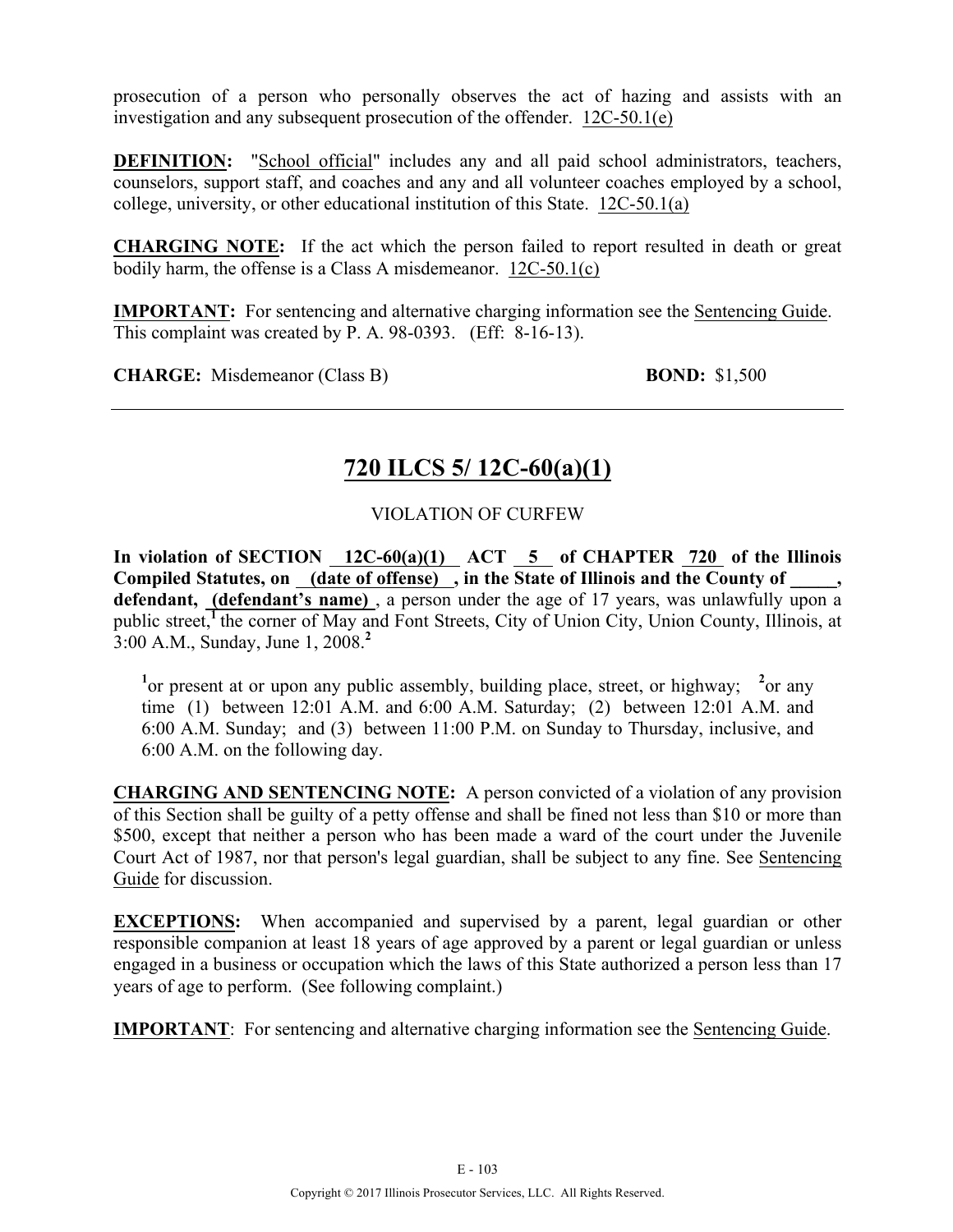**Legislative History:** Created Laws 1963, P.3323 (August 23, 1963) - Amended P.A. 77-2355, 79-159 and 89-682 re-numbered by P. A. 97-1109. (Eff: 1-1-13).

**CHARGE:** Petty Offense **BOND**: No bond is now needed. Public Act: 98-0870; Eff: 1-1-15.

# **720 ILCS 5/ 12C-65(a)**

### UNLAWFUL TRANSFER OF TELECOMMUNICATIONS DEVICE TO A MINOR

In violation of SECTION 12C-65(a) of ACT 5 of CHAPTER 720 of the Illinois Compiled Statutes, on (date of offense), in the State of Illinois and the County of defendant, (defendant's name), gave<sup>1</sup> a telecommunications device<sup>2</sup> to Don Smith, a person under 18 years of age, with the intent that the communications device be used to commit the offense of theft in violation of Section 16-1 of the Illinois Criminal Code of 1961.**<sup>3</sup>**

<sup>1</sup> or sold or otherwise transferred possession; <sup>2</sup> telecommunications device" or "device" means a device which is portable or which may be installed in a motor vehicle, boat or other means of transportation, and which is capable of receiving or transmitting speech, data, signals or other information, including but not limited to, pugiva devices, cellular and mobile telephones, and radio transceivers, to receive only AM and FM broadcasts; <sup>3</sup> or any offense under this Code, the Cannabis Control Act, or the Illinois Controlled Substances Act

**IMPORTANT:** For sentencing and alternative charging information see the Sentencing Guide.

**CHARGE:** Misdemeanor (Class A) **BOND:** \$1,500

# **720 ILCS 5/ 14-2(a)(1)(A)**

## EAVESDROPPING

In violation of SECTION  $14-2(a)(1)(A)$  of ACT  $\overline{5}$  of CHAPTER  $\overline{720}$  of the Illinois Compiled Statutes, on <u>(date of offense)</u>, in the State of Illinois and the County of defendant, (defendant's name), knowingly and intentionally used an eavesdropping device<sup>1</sup> for the purpose of hearing<sup>2</sup> a conversation<sup>3</sup> between James Brown and Don Smith without the consent of James Brown and Don Smith**<sup>4</sup>** and that conversation was intended by James Brown and Don Smith to be private and confidential. (See Caution)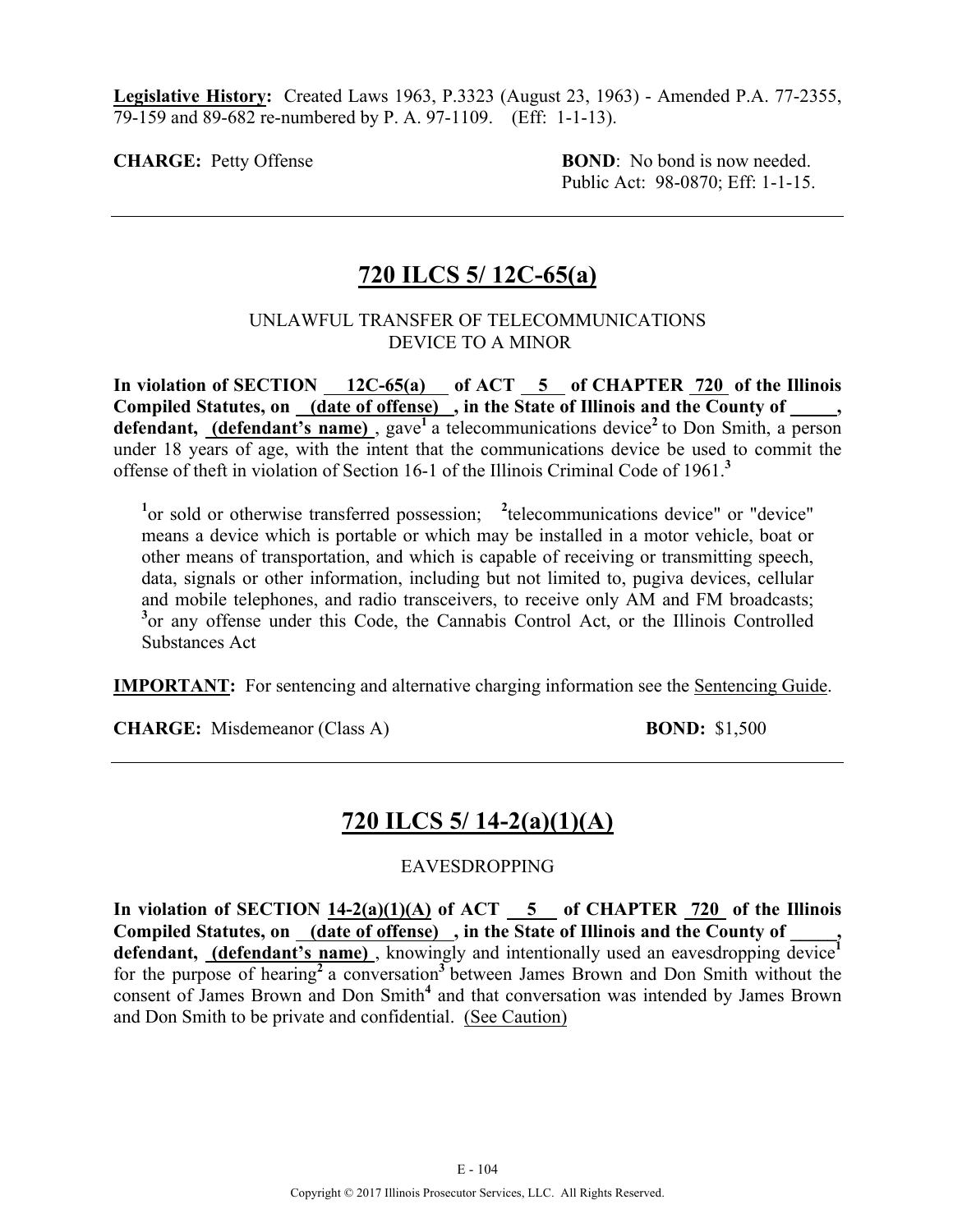<sup>1</sup>Brief Definition: Any device capable of being used to hear or record an oral conversation, or intercept, retain or transcribe electronic communications, whether such conversation is conducted in person, by telephone, or by any other means (720 ILCS 5/14-1); **<sup>2</sup>** or recording; **<sup>3</sup>** or intercepts, retains, or transcribes an electronic communication; <sup>4</sup> or without acting in accordance with 720 ILCS 5/108A or 108B

**CAUTION (CONSTITUTIONALITY OF STATUTE):** In the cases of People v. Clark, 2014 IL 115776 and People v. Melongo, 2014 IL 114852, the Illinois Supreme Court declared the 1994 amendment to the current Eavesdrop statute unconstitutional. Under case law published prior to the unconstitutional amendment, the over hear of a conversation was not eavesdropping if the parties to that conversation had no expectation of privacy in that conversation. These cases must be considered when considering charging this offense.

**NOTE:** There are limited exemptions dealing with public communications in 720 ILCS 5/14-3.

**CHARGING NOTES:** A second or subsequent offense is a Class 3 felony. The charging document must state the prior violation. The eavesdropping of an oral conversation or an electronic communication between any law enforcement officer, State's Attorney, Assistant State's Attorney, the Attorney General, Assistance Attorney General, or a judge, while in the performance of his or her official duties, if not authorized by this Article or proper court order, is a Class 1 felony. See the Sentencing Guide and Appendix A.

**IMPORTANT:** For sentencing and alternative charging information see the Sentencing Guide.

**Legislative History:** Codified - Laws 1961, p.1983 (January 1, 1962); Amended - P.A.s 76- 1110, 79-1159, 85-1203, 91-657 & 94-183.

**CHARGE:** Felony (Class 4) **BOND:** Must be Set by Judge

# **720 ILCS 5/ 14-2(a)(3)**

## EAVESDROPPING

**In violation of SECTION 14-2(a)(3) of ACT 5 of CHAPTER 720 of the Illinois**  Compiled Statutes, on <u>(date of offense</u>), in the State of Illinois and the County of defendant, (defendant's name), knowingly used<sup>1</sup> information which he knew<sup>2</sup> was illegally obtained through the use of an eavesdropping device.<sup>3</sup> (See CAUTION)

<sup>1</sup> or divulged; <sup>2</sup> or reasonably should have known; <sup>3</sup> Brief Definition: Any device capable of being used to hear or record an oral conversation, or intercept, retain or transcribe electronic communications, whether such conversation is conducted in person, by telephone, or by any other means. (720 ILCS 5/14-1)